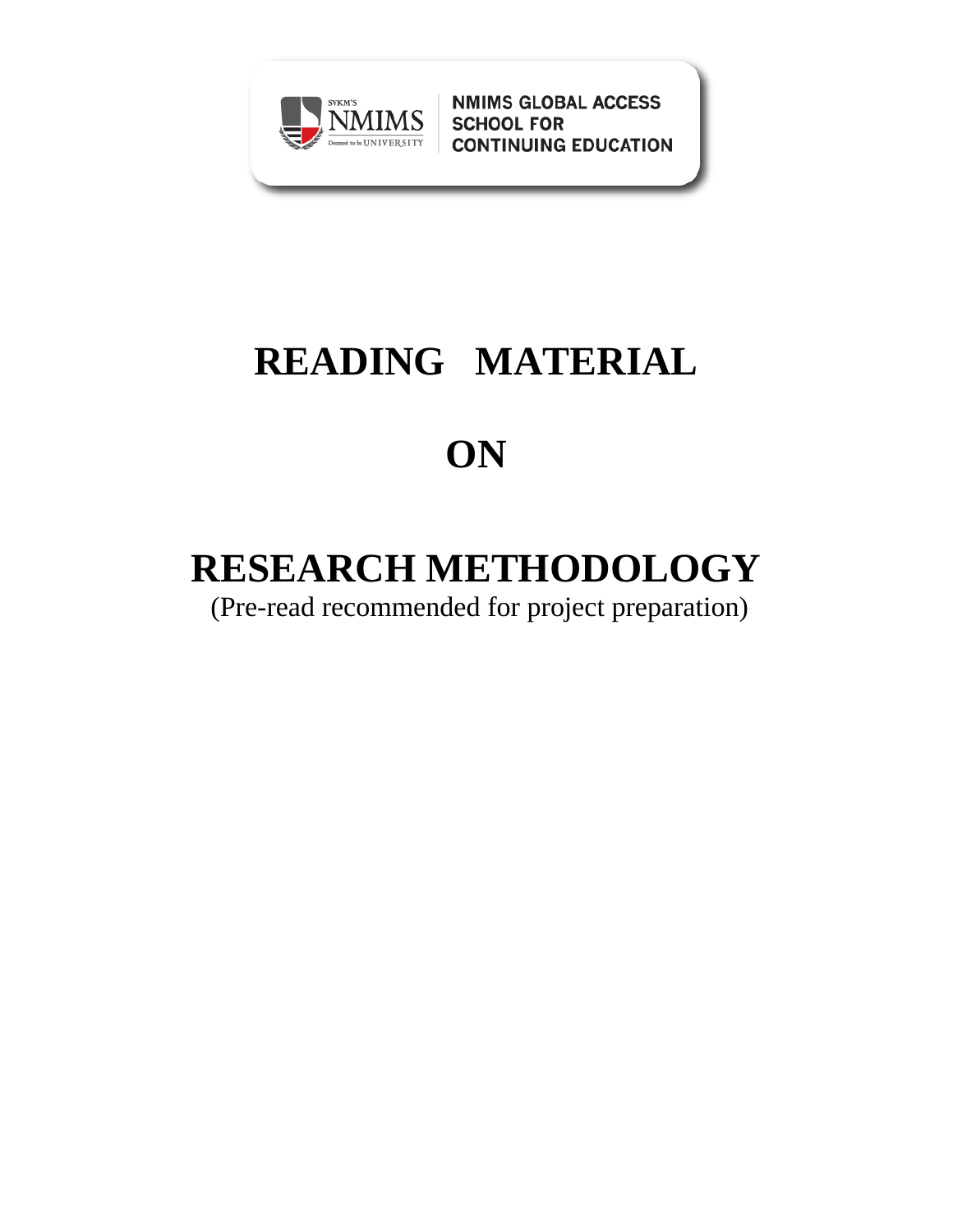

## **RESEARCH METHODOLOGY**

#### **What is Research?**

Paul Leedy describes research as "the systematic process of collecting and analyzing information (data) in order to increase our understanding of the phenomenon with which we are concerned or interested." Leedy suggests that the word research has so many meanings attached to it in that "few people have any idea of the real meaning."

Research is an ORGANIZED and SYSTEMATIC way ofFINDING ANSWERS to QUESTIONS.

**SYSTEMATIC** because there is a definite set of procedures and steps which you will follow. There are certain things in the research process which are always done in order to get the most accurate results.

**ORGANIZED** because in that there is a structure or method in going about doing research. It is a planned procedure, not a spontaneous one. It is focused and limited to a specific scope.

**FINDING ANSWERS** is the end of all research. Whether it is the answer to a hypothesis or even a simple question, research is successful when we find answers. Sometimes the answer is no, but it is still an answer.

**QUESTIONS** are central to research. If there is no question, then the answer is of no use. Research is focused on relevant, useful, and important questions. Without a question, research has no focus, drive, or purpose.

It is also defined as Scholarly or scientific investigation or inquiry. 'Research' is to be understood as original investigation undertaken in order to gain knowledge and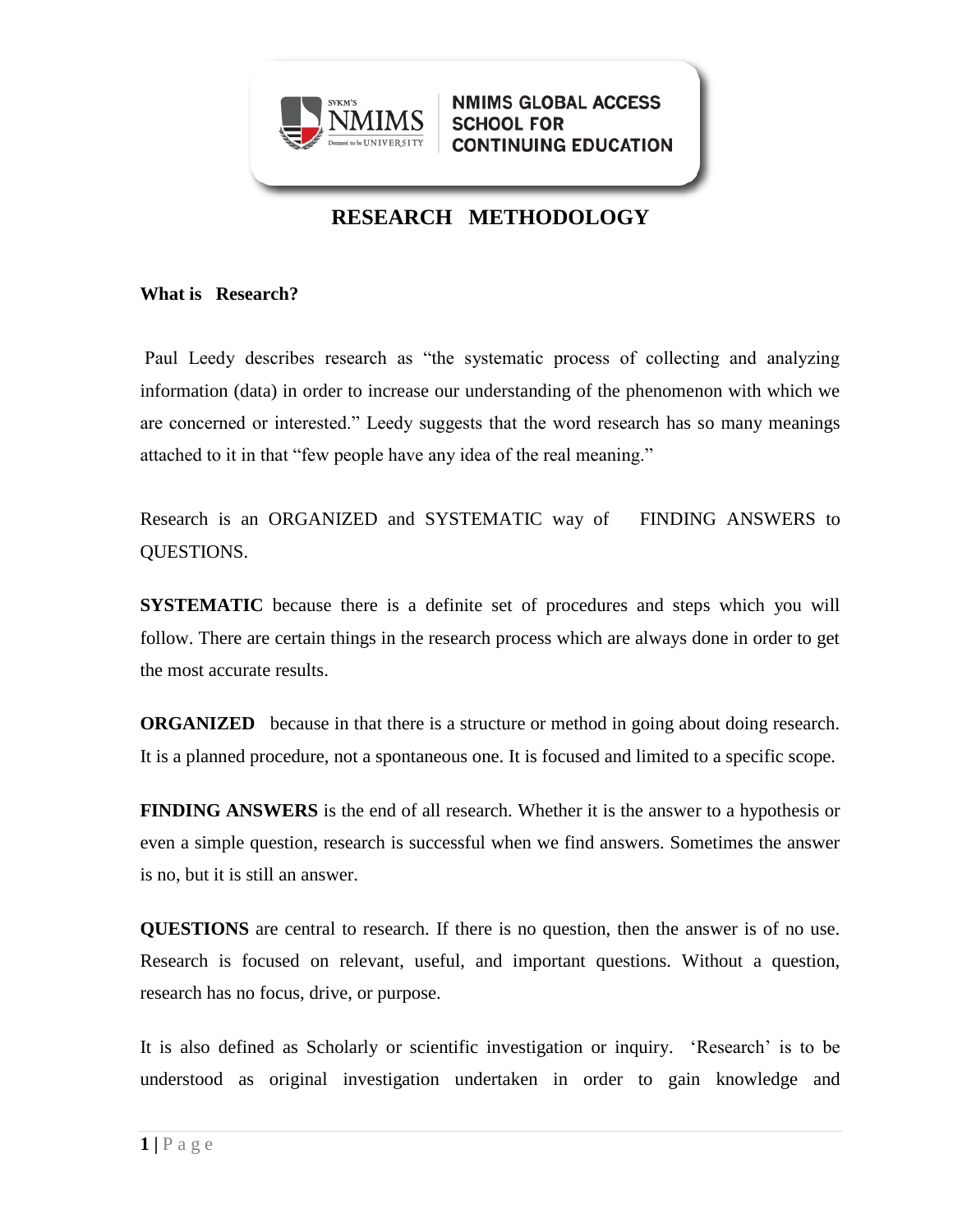

understanding It's a detailed study of a subject, especially in order to discover (new) information or reach a (new) understanding.

Research refers to study and research on pure science that is meant to increase our scientific knowledge base. This type of research is often purely theoretical with the intent of increasing our understanding of certain phenomena or behavior but does not seek to solve or treat these problems.

The word *research* derives from the French **recherché**, from **recherché**, to search closely where "chercher" means "to search" in French language. Its literal meaning is 'to investigate thoroughly'.

**Research** is a human activity based on [intellectual](http://en.wikipedia.org/wiki/Intellectual) [investigation](http://en.wikipedia.org/wiki/Investigation) and aimed at [discovering,](http://en.wikipedia.org/wiki/Discovery) [interpreting,](http://en.wikipedia.org/wiki/Interpretation) and [revising](http://en.wikipedia.org/wiki/Revision) human [knowledge](http://en.wikipedia.org/wiki/Knowledge) on different aspects of the world. It can be [scientific](http://en.wikipedia.org/wiki/Science) or [not scientific.](http://en.wikipedia.org/wiki/Non-science)

**Scientific research** relies on the application of [scientific methods](http://en.wikipedia.org/wiki/Scientific_method) based on [scientific](http://en.wikipedia.org/wiki/Scientific_paradigm)  [paradigm.](http://en.wikipedia.org/wiki/Scientific_paradigm) This research provides [scientific](http://en.wikipedia.org/wiki/Science) information and theories for the explanation of the [nature](http://en.wikipedia.org/wiki/Nature) and [properties](http://en.wikipedia.org/wiki/Property) of [humans](http://en.wikipedia.org/wiki/Humans) and the whole [Universe.](http://en.wikipedia.org/wiki/Universe) It makes practical applications possible.

#### **Significance of Research:**

- 1. Provides basis for economic, business, educational policies.
- 2. Solves various operational and planning problems of business (Market R, Operations R, Motivational R) Helps decision making in business
- 3. Increases funds of knowledge

#### **Where do research topics come from?**

So how do researchers come up with the idea for a research project? Probably one of the most common sources of research ideas is the experience of **practical problems in the field**.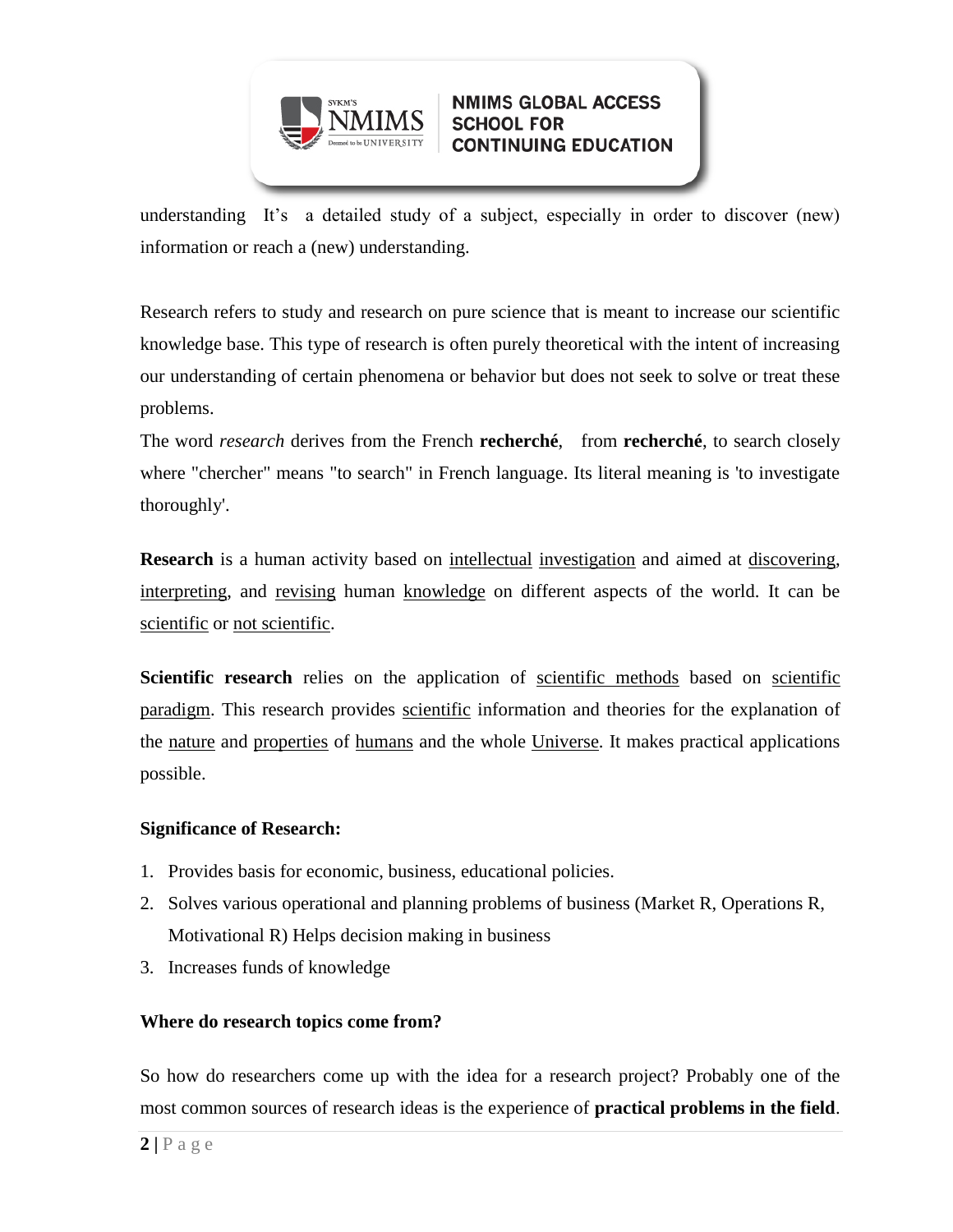

Many researchers are directly engaged in social, health or human service program implementation and come up with their ideas based on what they see happening around them. Others aren't directly involved in service contexts, but work with (or survey) people who are in order to learn what needs to be better understood. Many of the ideas would strike the outsider as silly or worse. For instance, in health services areas, there is great interest in the problem of back injuries among nursing staff. It's not necessarily the thing that comes first to mind when we think about the health care field. But if you reflect on it for a minute longer, it should be obvious that nurses and nursing staff do an awful lot of lifting in performing their jobs. They lift and push heavy equipment, and they lift and push oftentimes heavy patients! If 5 or 10 out of every hundred nursing staff were to strain their backs on average over the period of one year, the costs would be enormous -- and that's pretty much what's happening. Even minor injuries can result in increased absenteeism. Major ones can result in lost jobs and expensive medical bills. The nursing industry figures that this is a problem that costs tens of millions of dollars annually in increased health care. And, the health care industry has developed a number of approaches, many of them educational, to try to reduce the scope and cost of the problem. So, even though it might seem silly at first, many of these practical problems that arise in practice can lead to extensive research efforts.

Another source for research ideas is the **literature in your specific field**. Certainly, many researchers get ideas for research by reading the literature and thinking of ways to extend or refine previous research. Another type of literature that acts as a source of good research ideas is the **Requests For Proposals** (**RFP**s) that are published by government agencies and some companies. These RFPs describe some problem that the agency would like researchers to address -- they are virtually handing the researcher an idea! Typically, the RFP describes the problem that needs addressing, the contexts in which it operates, the approach they would like you to take to investigate to address the problem, and the amount they would be willing to pay for such research. Clearly, there's nothing like potential research funding to get researchers to focus on a particular research topic.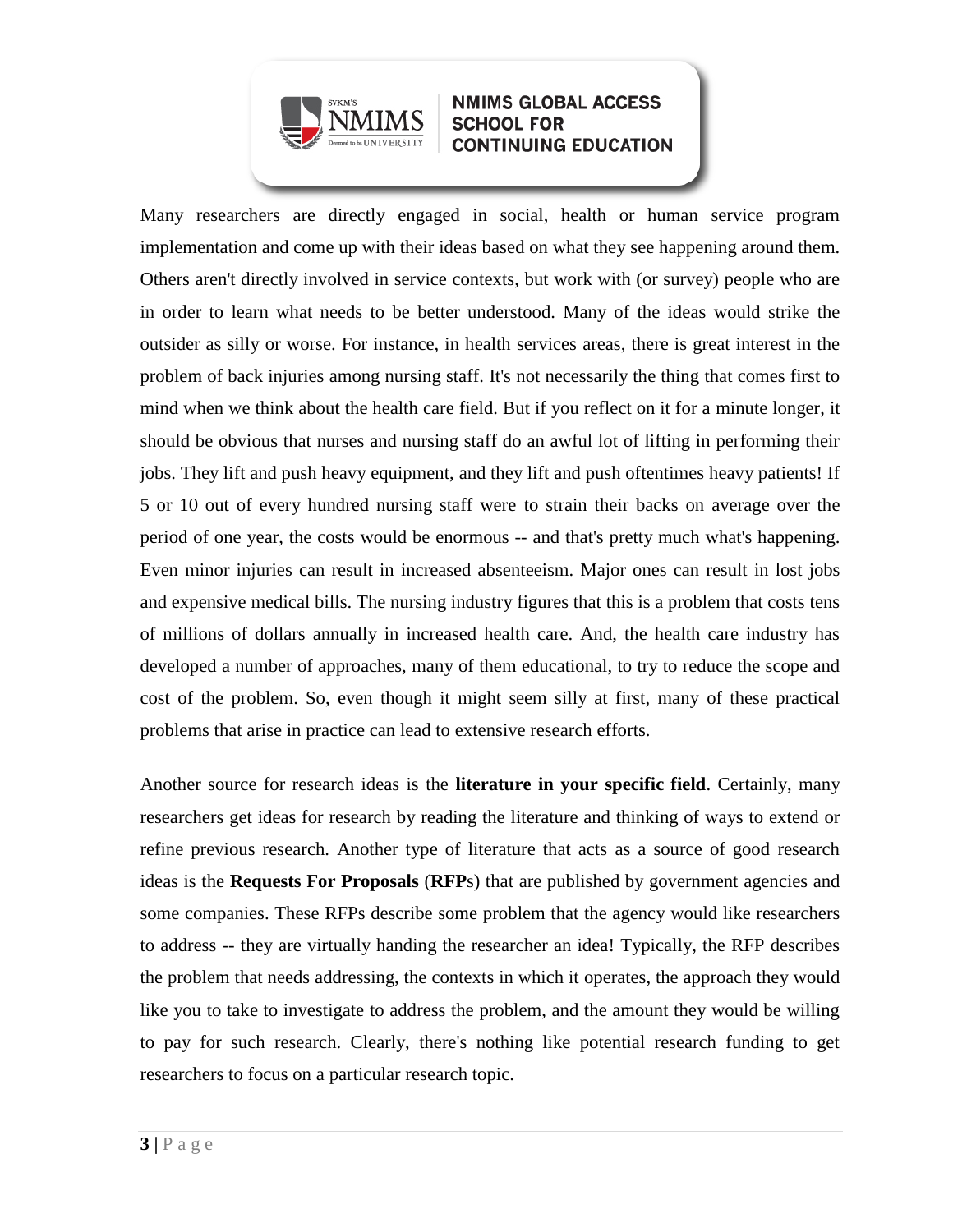

And let's not forget the fact that many researchers simply **think up their research** topic on their own. Of course, no one lives in a vacuum, so we would expect that the ideas you come up with on your own are influenced by your background, culture, education and experiences.

#### **Is the study feasible?**

Very soon after you get an idea for a study reality begins to kick in and you begin to think about whether the study is feasible at all. There are several major considerations that come into play. Many of these involve making **tradeoffs between rigor and practicality**. To do a study well from a scientific point of view may force you to do things you wouldn't do normally. You may have to control the implementation of your program more carefully than you otherwise might. Or, you may have to ask program participants lots of questions that you usually wouldn't if you weren't doing research. If you had unlimited resources and unbridled control over the circumstances, you would always be able to do the best quality research. But those ideal circumstances seldom exist, and researchers are almost always forced to look for the best tradeoffs they can find in order to get the rigor they desire.

There are several practical considerations that almost always need to be considered when deciding on the *feasibility* of a research project. First, you have to think about **how long the research will take** to accomplish. Second, you have to question whether there are important **ethical constraints** that need consideration. Third, can you achieve the **needed cooperation** to take the project to its successful conclusion. And fourth, how significant are the **costs** of conducting the research. Failure to consider any of these factors can mean disaster later.

The word "research" is used to describe a number of similar and often overlapping activities involving a search for information.

Often people think of research in terms of science and technology, but research takes place in every area of academic study. Research into our culture, our business practices or our economy can be as important as medical and scientific research.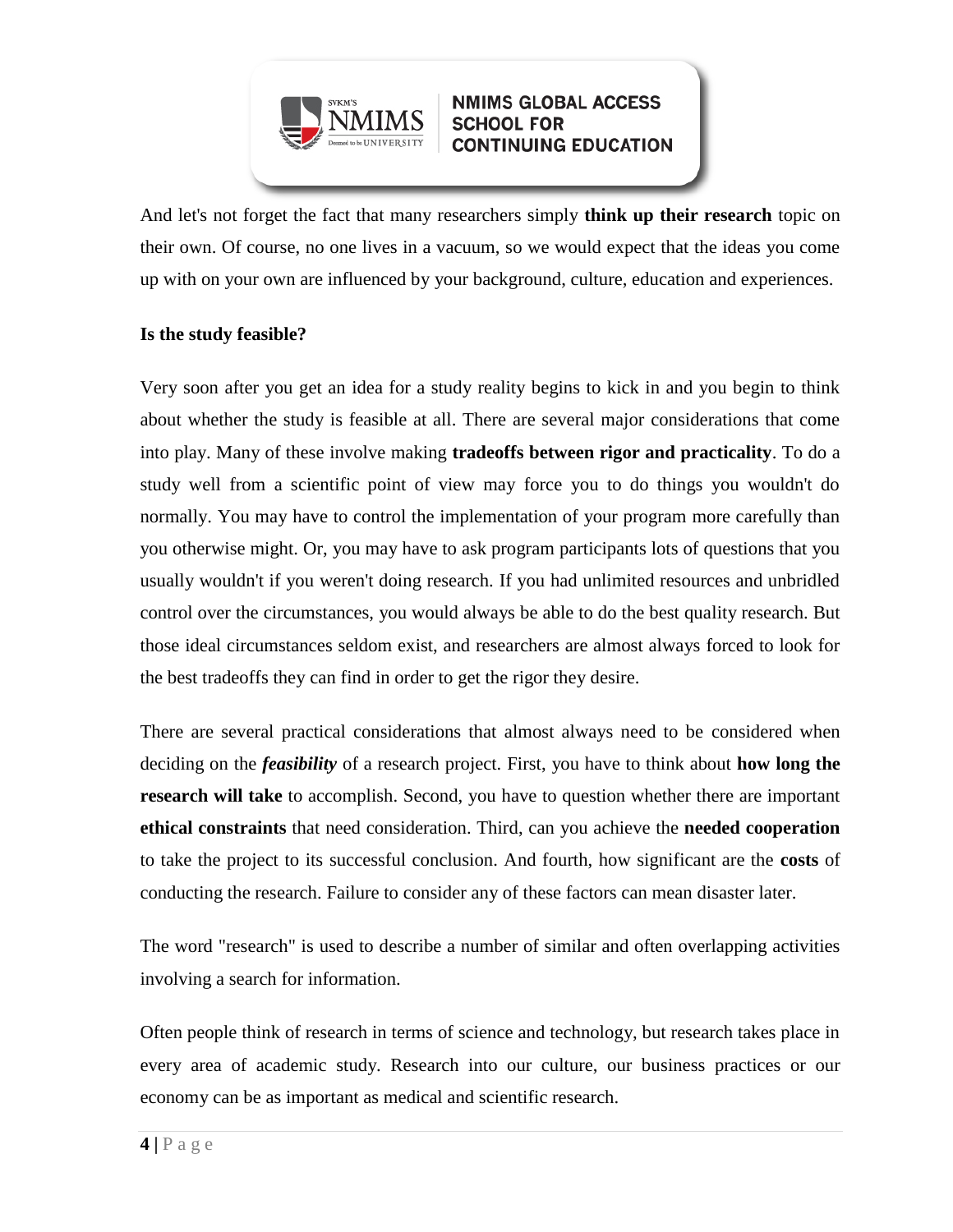

The simple answer to this question is that research is what we do when we have a question or a problem we want to resolve. We may already think we know the answer to our question; we may think the answer is obvious, common sense even; but until we have subjected our problem to rigorous scientific scrutiny, our 'knowledge' remains little more than guesswork or at best, intuition. But what do we mean by 'scientific scrutiny' and how do we go about it?

Research encompasses activities that increase the sum of human knowledge.

Research and experimental development comprises:

1) Creative work undertaken on a systematic basis in order to increase the stock of knowledge, including knowledge of humanity, culture and society, and the use of this stock of knowledge to devise new applications.

2) Any activity classified as research and experimental development is characterised by originality; it should have investigation as a primary objective and should have the potential to produce results that are sufficiently general for humanity's stock of knowledge (theoretical and/or practical) to be recognisably increased. Most higher education research work would qualify as research and experimental development.

3) Research carries with it a professional and ethical responsibility to disseminate and apply the results of research activity and to conduct research in a manner consistent with the [Statement and Guidelines on Research Practice.](http://www.jcu.edu.au/office/Policy/resresp.htm) An essential characteristic is that it leads to publicly verifiable outcomes which are open to peer appraisal.

The complementary activity of scholarship refers to possession of an extensive and profound knowledge of an academic discipline and the analysis and interpretation of existing knowledge aimed at improving, through teaching or by other means of communication, the depth of human understanding.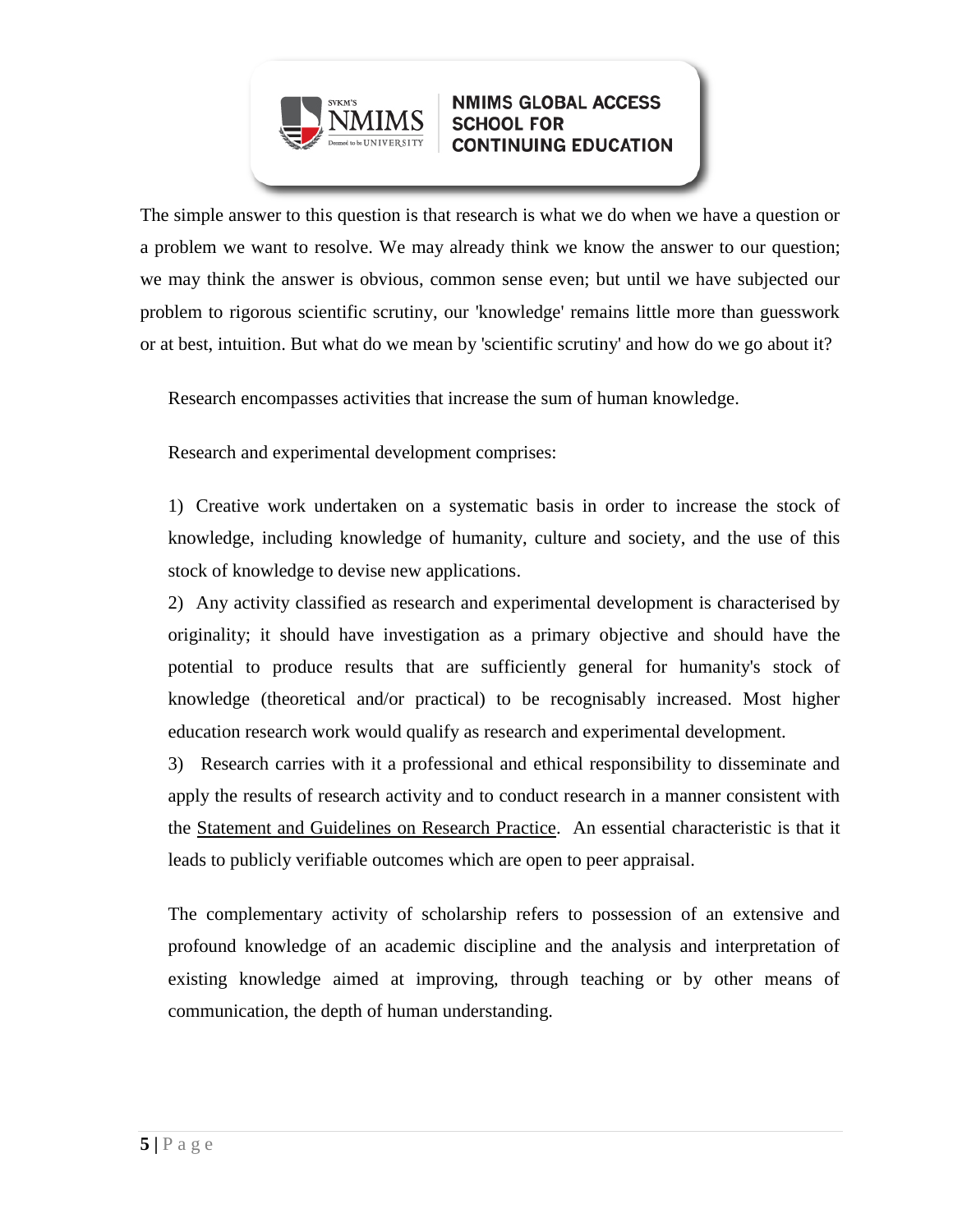

## **Types of Research Activity**

Research is the creation of new knowledge. It can be categorized into four distinct types: Basic, Strategic, Applied & Experimental Development.

**Pure basic research** is experimental and theoretical work undertaken to acquire new knowledge without looking for long-term benefits other than the advancement of knowledge. Basic, or blue-sky research, is the pursuit of new knowledge without any assumptions about what it might lead to – essentially knowledge for its own sake.

**Strategic basic research** is experimental and theoretical work undertaken to acquire new knowledge directed into specified broad areas in the expectation of useful discoveries. It provides the broad base of knowledge necessary for the solution of recognized practical problems. Strategic research is the pursuit of new knowledge which might, in principle, have a practical application but without a precise view of the timescale or nature of the application. Applied research is knowledge which is developed with a specific objective in mind, particularly the conversion of existing knowledge into products, processes and technologies.

**Applied research** is original work undertaken primarily to acquire new knowledge with a specific application in view. It is undertaken either to determine possible uses for the findings of basic research or to determine new ways of achieving some specific and predetermined objectives. Applied research may be the stage in which collaboration with industry is most likely, but basic and strategic research creates pools of expertise and knowledge which benefit in many ways. Not only do breakthroughs with commercial potential first emerge from these types of research, but also the critical mass of knowledge needed to develop these breakthroughs into a marketable product is created here.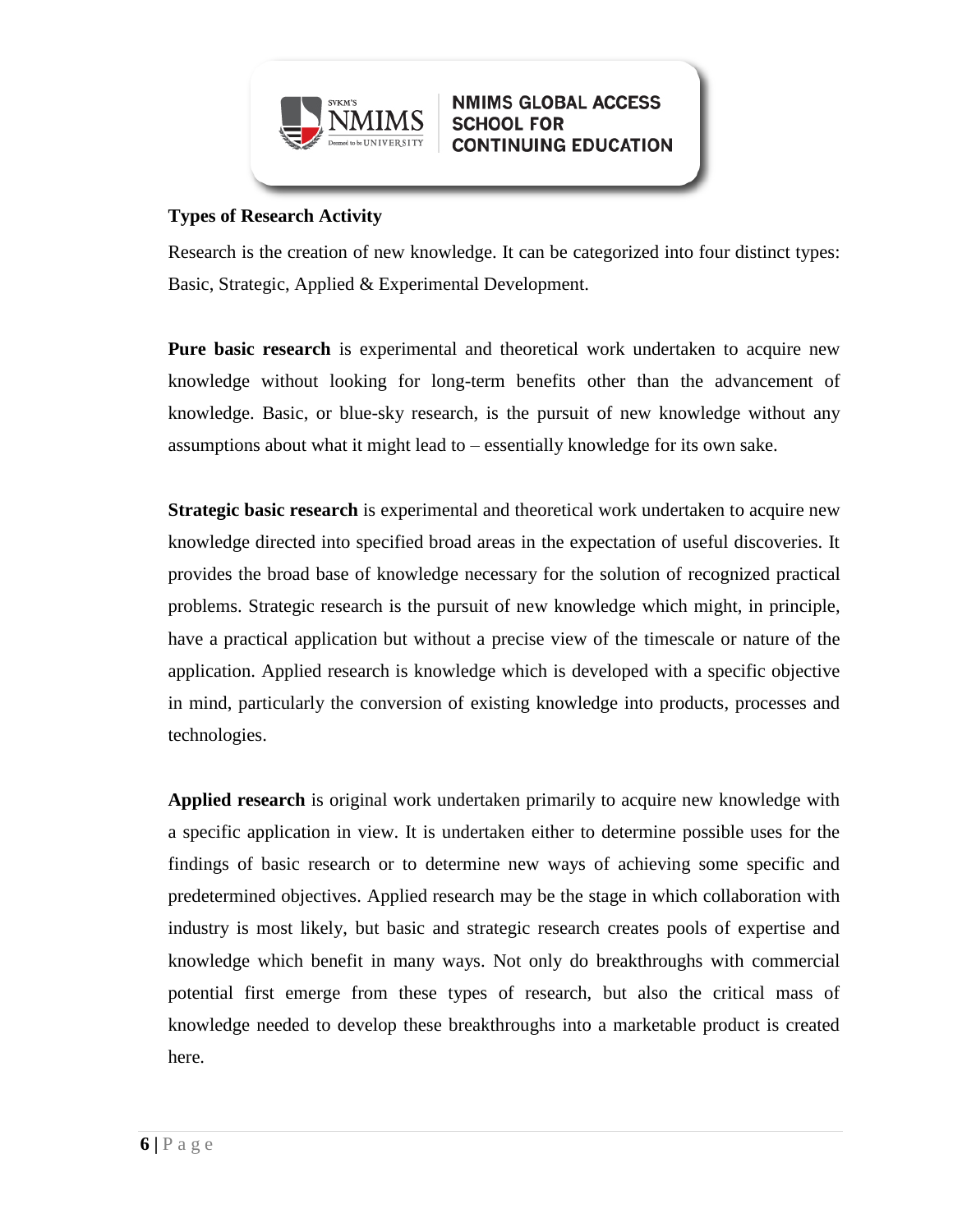

**Experimental development** is systematic work, using existing knowledge gained from research or practical experience, that is directed to producing new materials, products or devices, to installing new processes, systems and services, or to improving substantially those already produced or installed.

| 1. Process      |                                | <b>Vs</b> |                                   |
|-----------------|--------------------------------|-----------|-----------------------------------|
|                 | <b>Descriptive</b>             |           | <b>Analytical</b>                 |
|                 | Surveys (fact finding) ex      |           | Analysis of facts to evaluate the |
|                 | post facto                     |           | situation                         |
| 2. Purpose      |                                | <b>Vs</b> |                                   |
|                 | <b>Applied</b>                 |           | <b>Fundamental</b>                |
|                 | Find solution to a problem     |           | Basic or pure. Formulates         |
|                 |                                |           | theory and generalisation         |
| 3. Type of data |                                | <b>Vs</b> |                                   |
|                 | Quantitative                   |           | Qualitative                       |
|                 | Phenomena can be expressed     |           | Phenomena can be expressed as     |
|                 | in Quantitative data, rigorous |           | Qualitative descriptions, motives |
|                 | statistics applied.            |           | behind an action, attitude        |
|                 |                                |           | opinion                           |
| 4. Content      |                                | <b>Vs</b> |                                   |
|                 | Conceptual                     |           | <b>Empirical</b>                  |
|                 | Theoretical                    |           | Relies on experiences and         |
|                 | (abstract)                     |           | observations                      |
| 5. Period       |                                | <b>Vs</b> |                                   |
|                 | Longitudinal                   |           | One time study                    |
|                 | Longer period                  |           | Shorter duration                  |
| 6. Setting      |                                | <b>Vs</b> |                                   |
|                 | <b>Field</b>                   |           | Laboratory                        |
|                 | Area of data collection is     |           | Strict and rigorous control of    |
|                 | large field                    |           | exp. Conditions                   |

## **Types of Research based upon different criteria of classification:**

The timescales over which research takes place vary greatly. Sometimes a specific piece of research might only last a few months or even less, while at other times research may take decades to develop knowledge in a specific area. There may be an early breakthrough in a piece of research but a further, lengthy period before this is refined.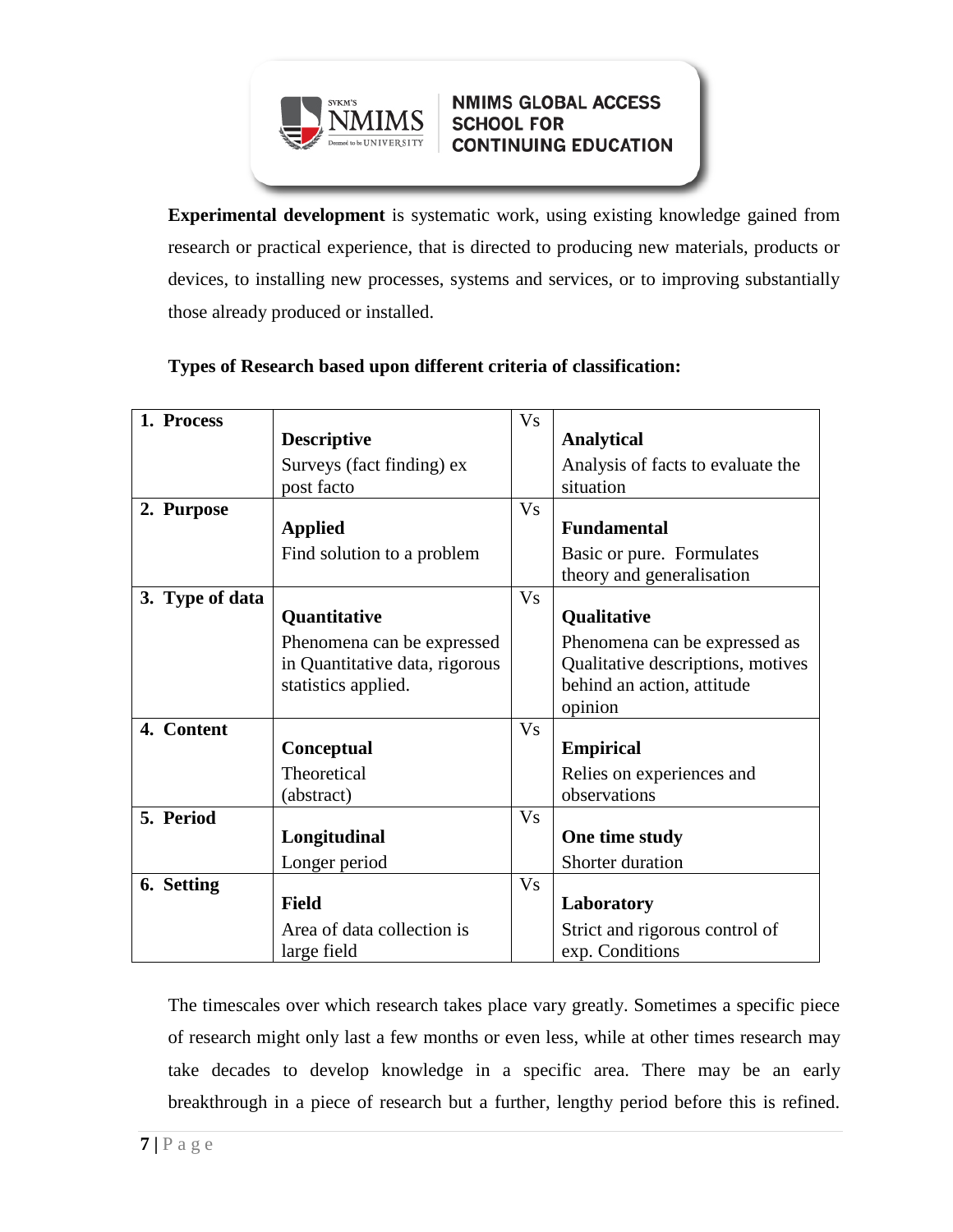

Alternatively, it may take years of exploration before a breakthrough is made. Sometimes the result is entirely different from (but potentially as valuable as) the one being sought. It is important to realize that there is no simple 'model' of how research should work, and every piece of research will follow its own path.

The most important characteristics of formal research, as Leedy defines it, is

that it involves the interpretation of data to draw conclusions. Research is not, then, the mere restating of previously known facts (as previously done for undergraduate term papers) or the process of obtaining new knowledge by searching for information (information gathering for buying a car).

- Research originates with a question or problem.
- Research requires a clear articulation of a goal.
- Research follows a specific plan of procedure.
- Research usually divides the principal problem into more manageable sub-problems.
- Research is guided by the specific research problem, question, or hypothesis.
- Research accepts certain critical assumptions.
- Research requires the collection and interpretation of data in attempting to resolves problem that initiated the research.
- Research builds on previous research.

## **Why is research undertaken?**

1). There is an absence of perfect knowledge. We live in a world of uncertainty. There is a constant need for knowledge.

2) There is a need to explore and produce answers to questions that have hitherto been unexplored and unanswered.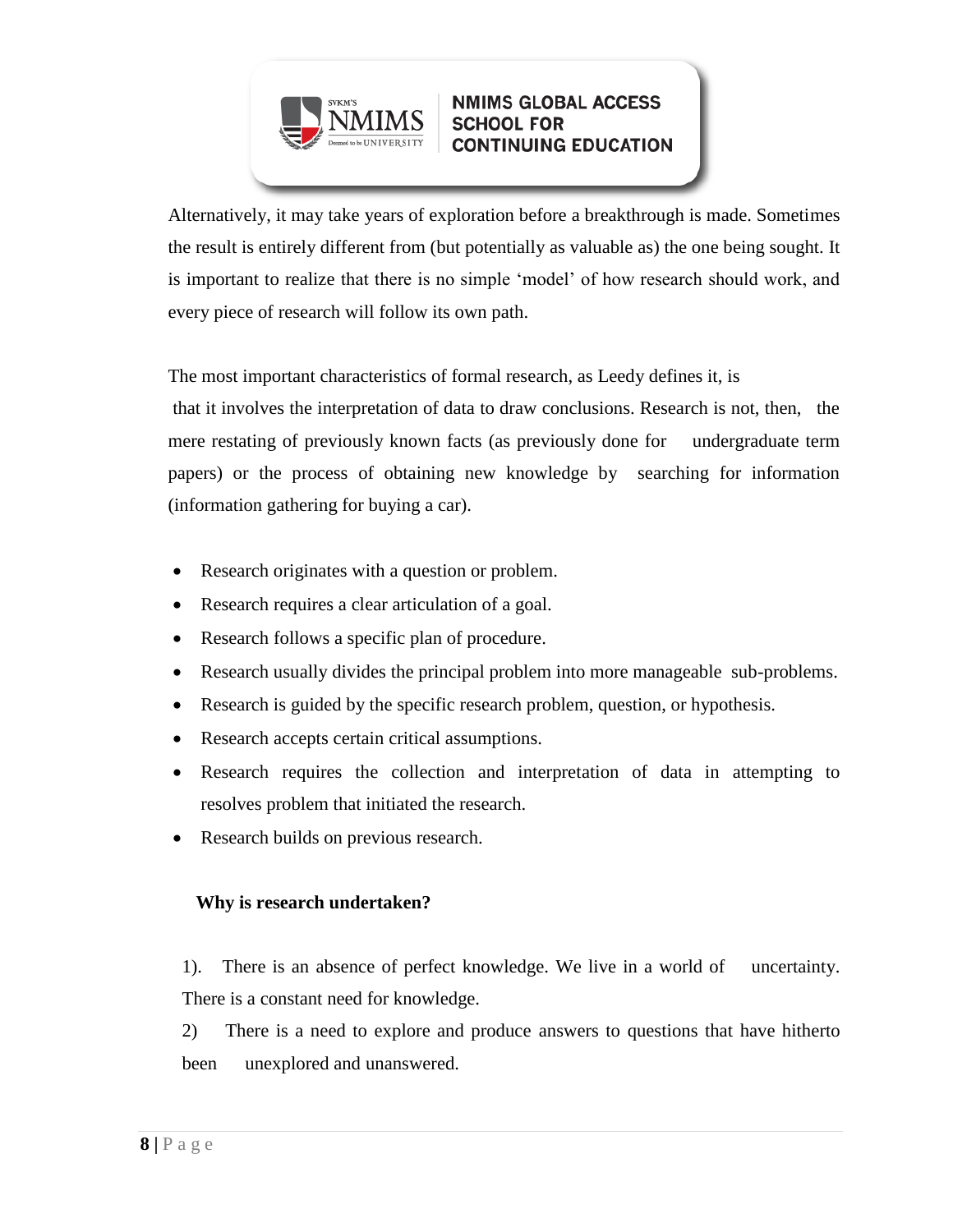

3) There is a need to contest and/or refute existing answers to questions for which there have been answers provided on the basis of previous research that have been pursued

4) There is a need to modify and/or refine existing answers to questions for which there have been answers provided on the basis of previous research.

There is a need to find out what is really happening.

What is reality? - agreement reality v/s experiential reality

 Answers to research questions are at best contingent statements for which the truth or falsity can be challenged.

Scientific v/s Non-Scientific Methodology.

- Science as a systematic process of producing knowledge and the knowledge itself that
- is produced.
- Methodology as the study of method, the science of finding out.

## **What is the Science?**

Science is best defined as a careful, disciplined, logical search for knowledge about any and all aspects of the universe, obtained by examination of the best available evidence and always subject to correction and improvement upon discovery of better evidence. What's left is magic. And it doesn't work. -- James Randi

A better approach is to do experiments and perform careful observations. The results of this approach are universal in the sense that they can be reproduced by any skeptic. It is from these ideas that the scientific method was developed.

Most of science is based on this procedure for studying Nature.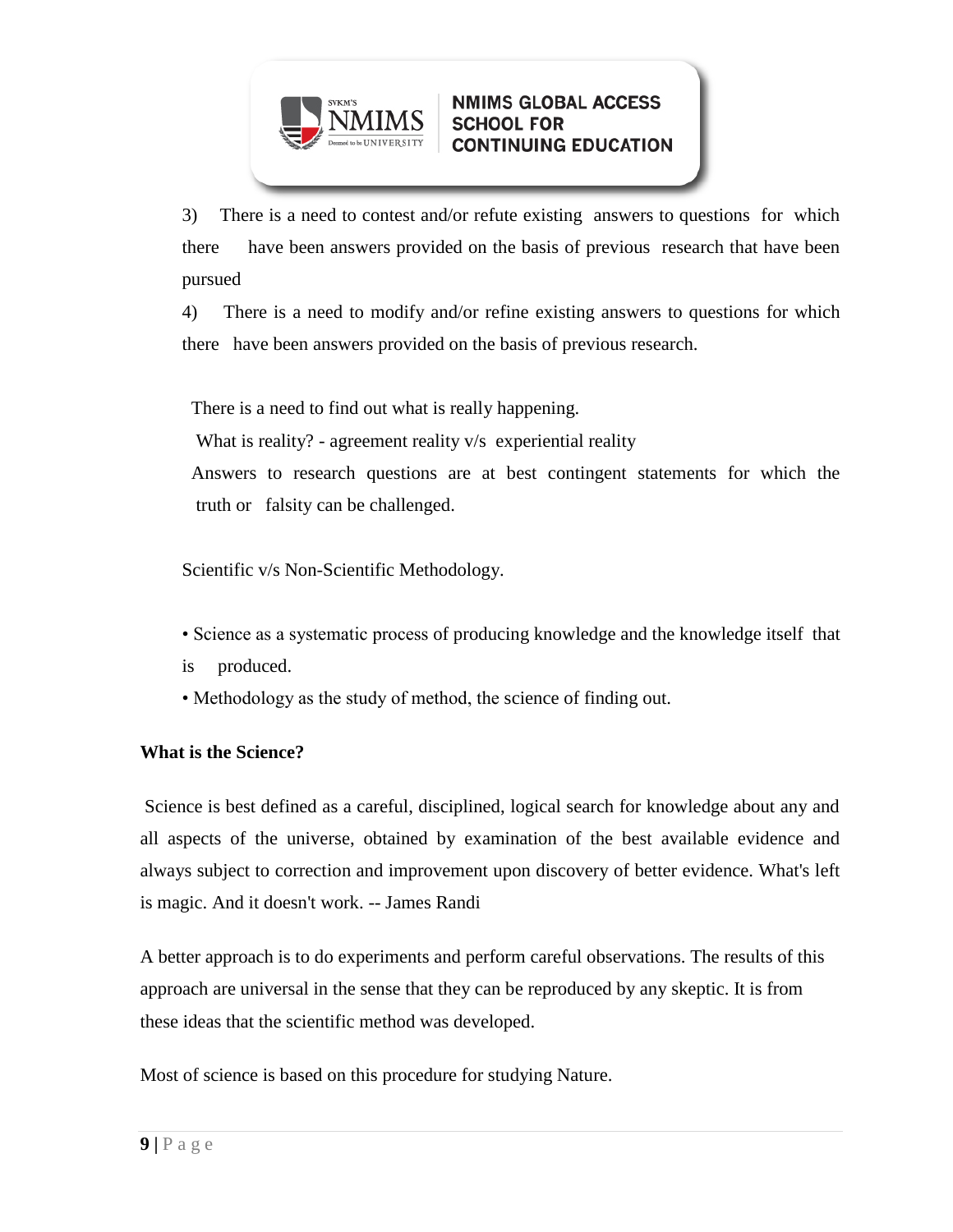

### **What is the ``scientific method''?**

The scientific method is the best way yet discovered for winnowing the truth from lies and delusion. The simple version looks something like this:

- 1. Observe some aspect of the universe.
- 2. Invent a tentative description, called a hypothesis, that is consistent with what you have observed.
- 3. Use the hypothesis to make predictions.
- 4. Test those predictions by experiments or further observations and modify the hypothesis in the light of your results.
- 5. Repeat steps 3 and 4 until there are no discrepancies between theory and experiment and/or observation.

When consistency is obtained the hypothesis becomes a theory and provides a coherent set of propositions which explain a class of phenomena. A theory is then a framework within which observations are explained and predictions are made.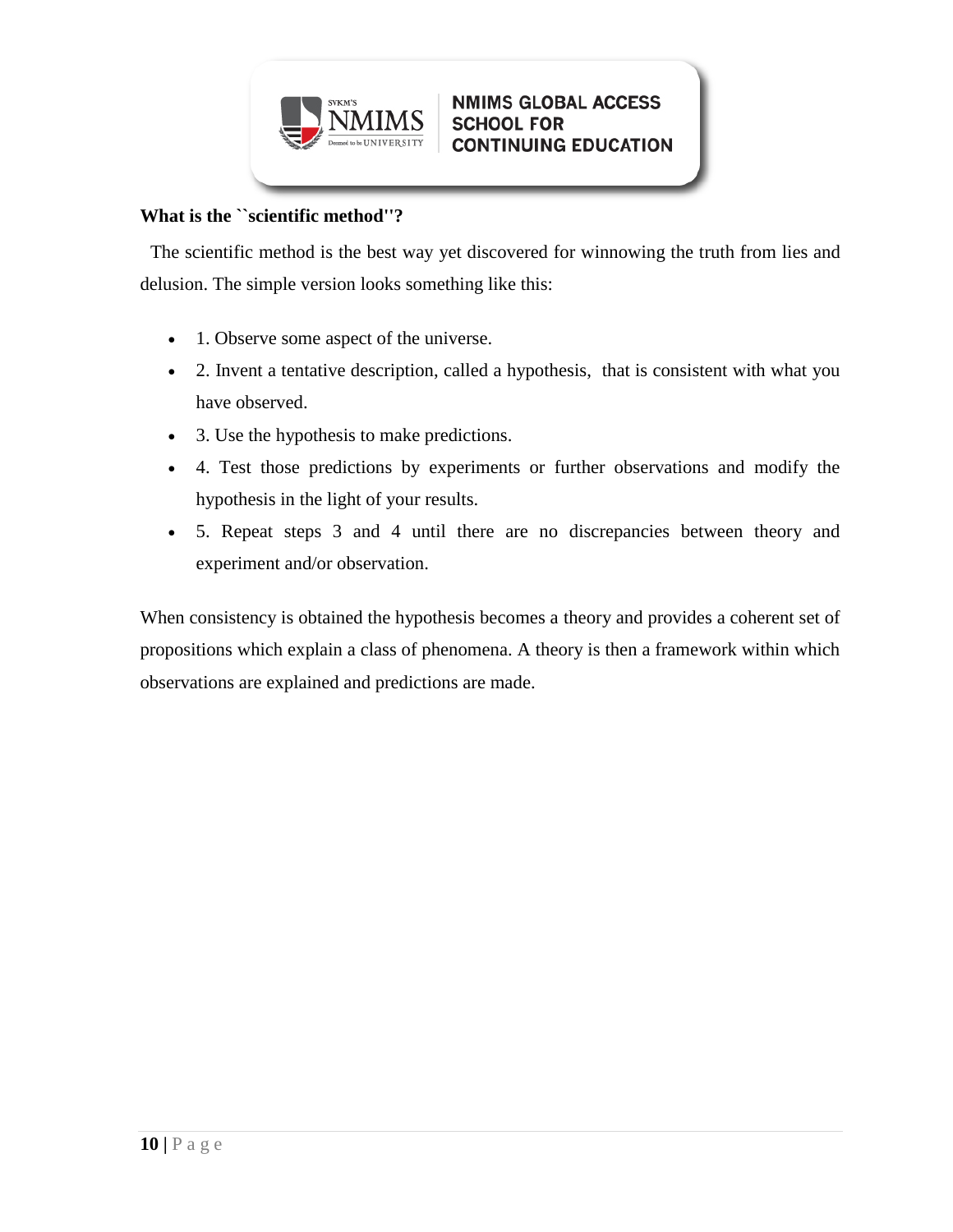

Flow diagram describing the scientific method

## **Methodology**

Methodology is the study of method. It

- provides a description and an analysis of method
- highlights strengths and limitations of method
- provides a basis for clarifying pre-suppositions about method
- permits a critical assessment of techniques
- generally facilitates an understanding of science as a process

## **Method**

Method is common techniques used in all sciences or significant parts of them. It includes procedures such as: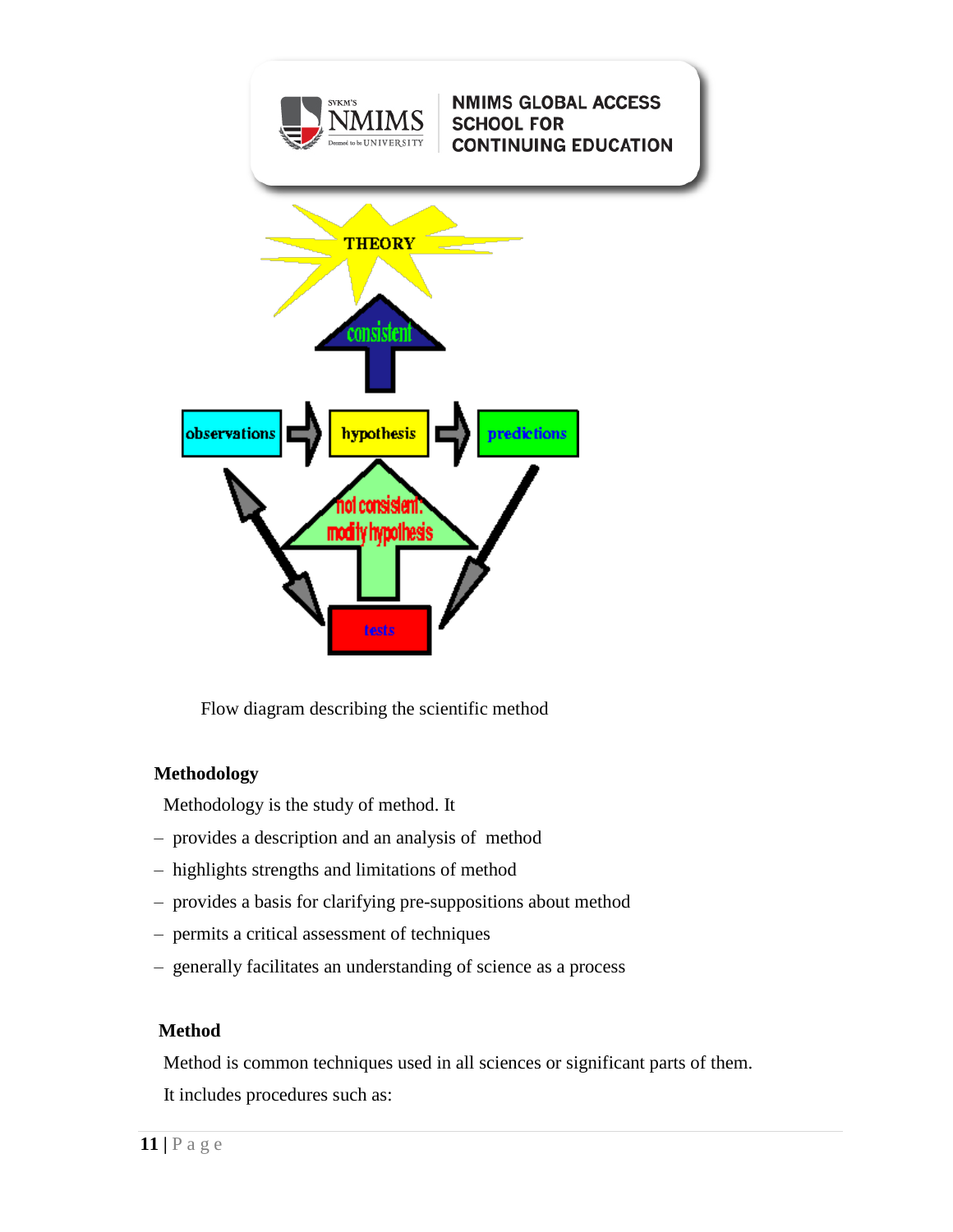

- conceptualization and hypothesis formulation
- making observations and measurements
- performing experiments
- building models and theories
- providing explanations
- drawing conclusions and making predictions

#### **Technique**

Technique is common to specific sciences/scientific disciplines and sub disciplines:

- there is a right way and a wrong way of doing things
- there is a better and a worse way of doing things
- the ways of doing things that is for one compelling reason or another considered to be acceptable
- the mastery of techniques is normally linked to scientific training

#### **Steps in the Conduct of Research**

- 1) Select a Topic
- 2) Develop Research Problems / Questions
- 3) Identify Variables
- 4) Hypothesize
- 5) Make Decisions about Research Design
- 6) Collect Data
- 7) Evaluate Data Quality
- 8) Analyze Data
- 9) Interpret Results/Findings
- 10) Test Hypothesis
- 11) Disseminate Results / Inform Stakeholders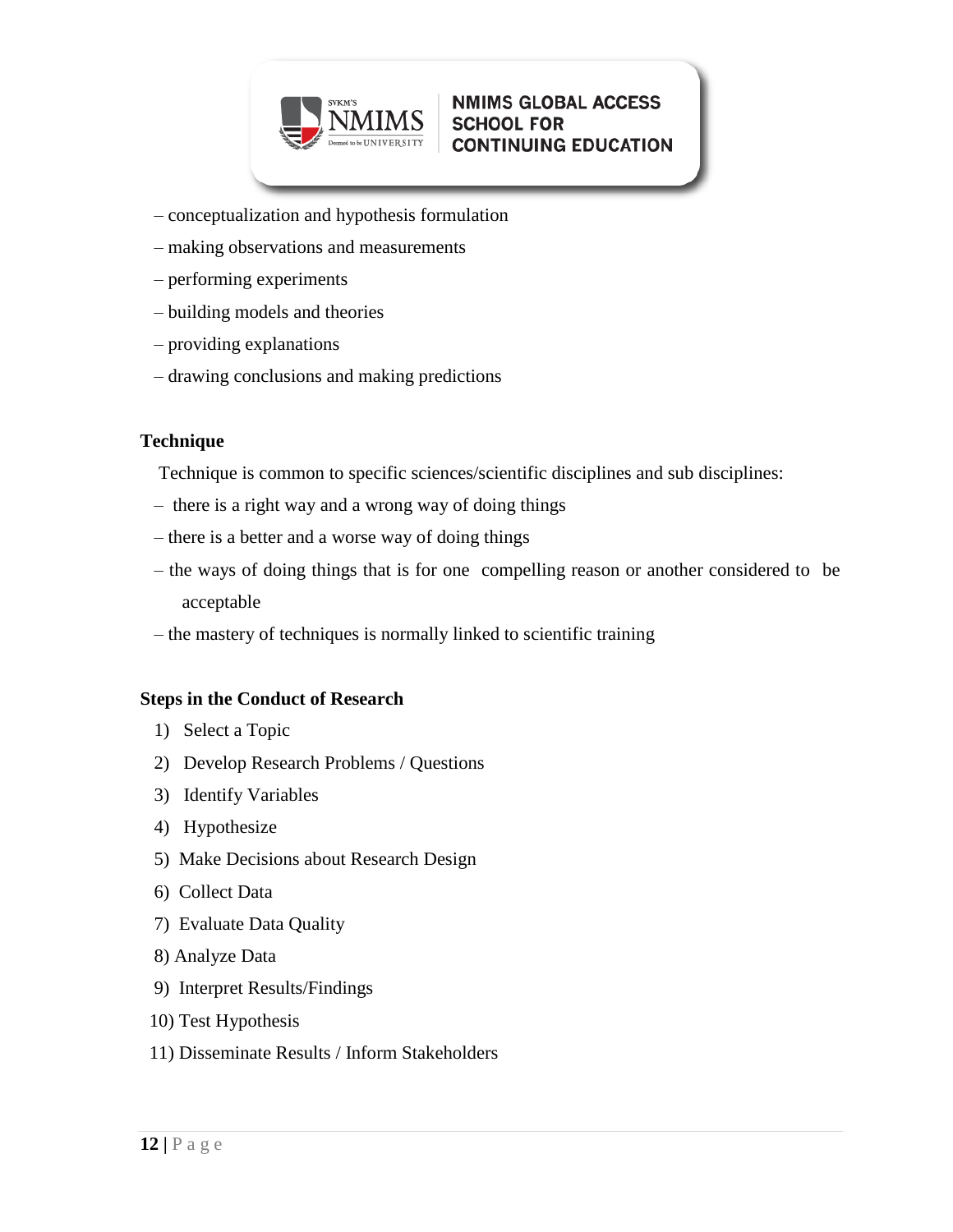

#### **The Purpose of Research**

Exploration:

- Satisfies curiosity
- Tests feasibility for a more detailed study
- Develops and refines methods for a more detailed study
- Permits the researcher to break new ground

#### Description:

- Censuses, surveys and opinion polls
- Hinges upon issues of data quality, reliability/validity

Explanation:

- How and why?
- Cause and effect answers.

## **The Research Cycle**

 Theory Deduction of Hypotheses -- Operationalization Observation – Generalization Laws – Induction Theory

#### **Theory:**

A **theory** is a set of interrelated constructs (concepts), definitions, and propositions, that present a systematic view of phenomena by specifying relationships among variables, with the purpose of explaining and predicting the phenomena**.**

– The starting point is a set of assumptions

– It provides an explanation as to how and why change occurs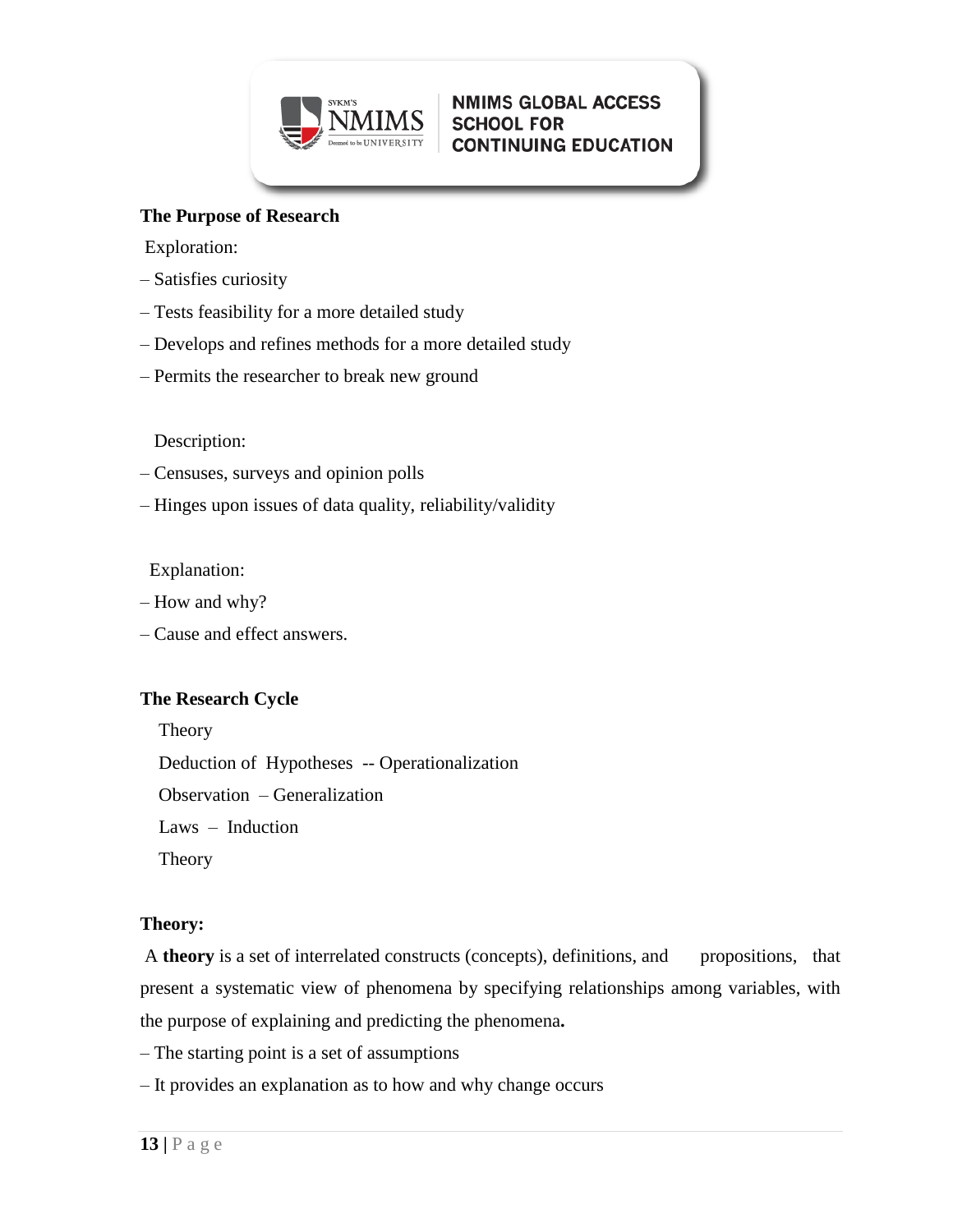

- It involves a system of concepts and ideas
- It provides a basis for modeling relationships including causal relationships between these concepts
- It provides a basis for connecting a series of idea

## **Hypothesis**

 A **hypothesis** is a proposition about a relationship between two or more variables. The proposition assumes the form of a statement that has its roots in a number of different sources including theory, direct observation, guesses and intuition**.**

 A **hypothesis** is conjectural and subject to testing since it consists of two or more variables that are measurable or potentially measurable**.**

#### **Observations**

Qualitative and quantitative information that result from data collection and measurement processes to facilitate confirmation or disconfirmation of hypotheses. Observations also facilitate the generation of descriptive statistics.

#### **Laws**

Summary statements that are repeated and supported through a process of replication. Withstand variation across time and across settings.

#### **Scientific Research**

Scientific Research is systematic, controlled, empirical, and critical investigation of natural phenomena guided by theory and hypotheses about the presumed relationships about such phenomena.

#### **Some universal virtues of scientific research:**

**–** Empiricism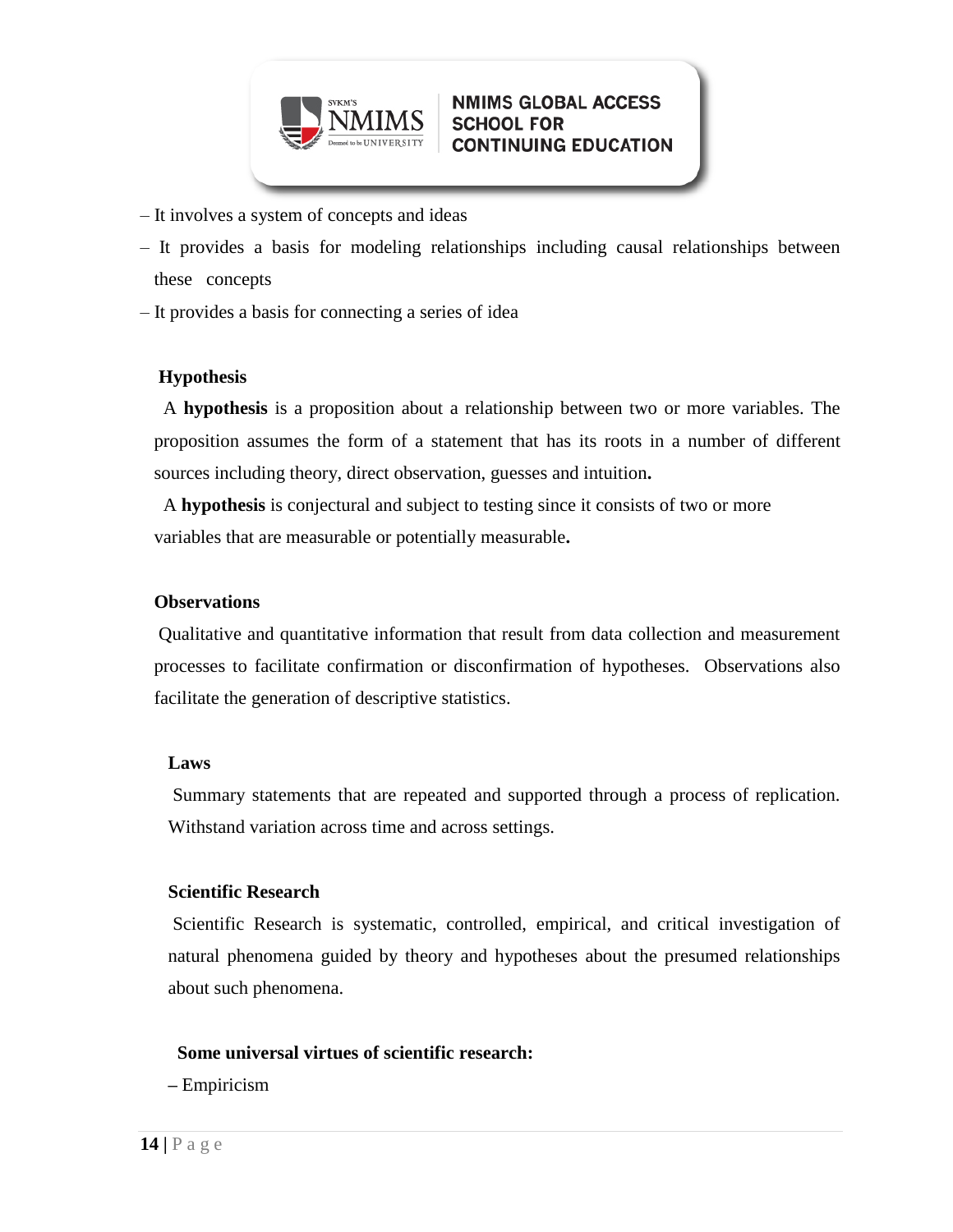

- Check subjective threats
- Reinforce the importance of control

#### **Research Design**

Research Design focuses upon the planning of scientific research. It is the development of a strategy for finding out something.

This involves the following:

- i) Specifying what you want to find out
- ii) Determining the best way to proceed with finding out
- iii) Purpose of Research Exploratory, Descriptive, Explanatory
- iv) Units of Analysis Individuals, Groups and Social Artifacts
- v) Topics for Research Characteristics, Orientations, Experiences, Actions
- vi) Nature of Relationships
- vii) Time Dimension Cross-sectional versus Longitudinal Studies
- viii) Measurement Conceptualization, Operationalization,
- ix) Enumeration Population, Sample
- x) Choice of Method Qualitative versus Quantitative

## **THE RESEARCH PROCESS**

To begin with, one is expected to decide the general area or aspect of a subject-matter he would like to inquire into. This decision at best, points to a general area of the scholar's interest & concern. It would be like saying that one desires to visit the northern part of the country during the vacations. Such a decision affords only a crude indication. It does not help much in planning & organization because the specific details are lacking. The range of potential areas of general interest in any particular discipline is very extensive indeed.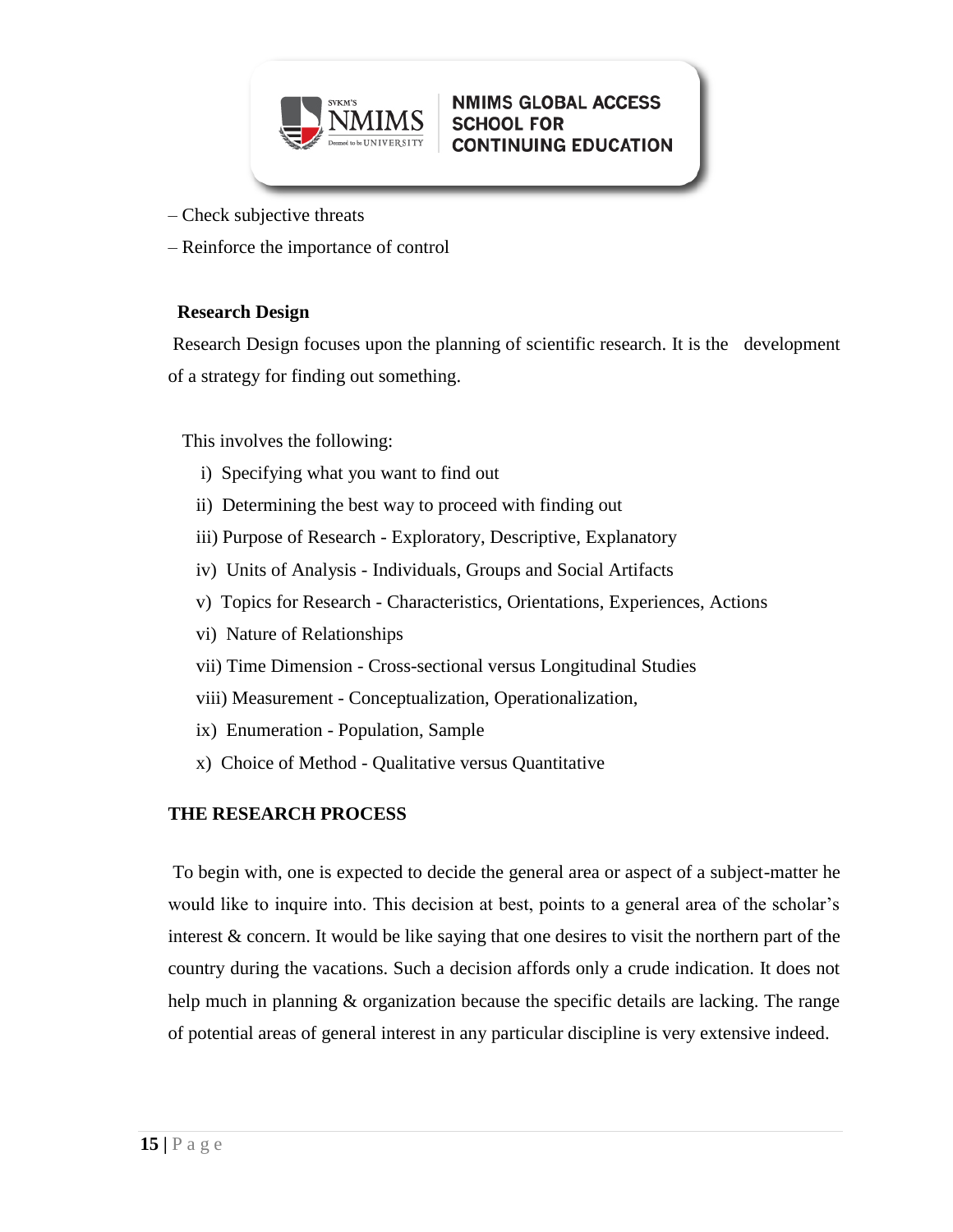

The operations involved in a research process are so independent that the earlier steps or operations determine to an appreciable extent the nature of the later ones. Serious difficulties may arise, often preventing a successful completion of the study, if the researcher has not taken into active account the subsequent procedures during the initial stages of the inquiry. Thus the researcher has to be constantly anticipating at each step in the research process, the requirements of the subsequent steps.

As a research progresses from the formulation of the problem through collection data to presenting the conclusions, the focus necessarily shifts from one kind of activity to the other. Such shifts, it should be remembered, reflect differing emphases at different points on specific operations involved in research process, rather than a singular concentration at any time on any particular step.

The organization of the subject-matter requires that steps should be discussed separately & consecutively, hence adopting the sequence of steps proposed above, not for getting, of course, that the research process never corresponds from the published research reports.

It should also be borne in mind that designating certain steps as major only implies that each of such steps subsumes under it a set of inter-related operations, each of which is important in its own way in affecting the value of the research results  $\&$  their worth thus major steps should advisedly be considered as groupings or classes of operations or activities hundreds of which involved in research, each corresponding to some requirement of research. For example, "Data Collection" summarizes decisions about the kinds of data needed, the most efficient way of collecting them, the activities to be carried out in the development  $\&$  pre-testing of the data collection instruments etc. in addition, such decisions as constitute responses to the practical requirements of research are also covered, i.e. planning of budget, procurement & administration of funds, allocation of personnel, training of personnel (e.g. interviewers), strategies of eliciting co-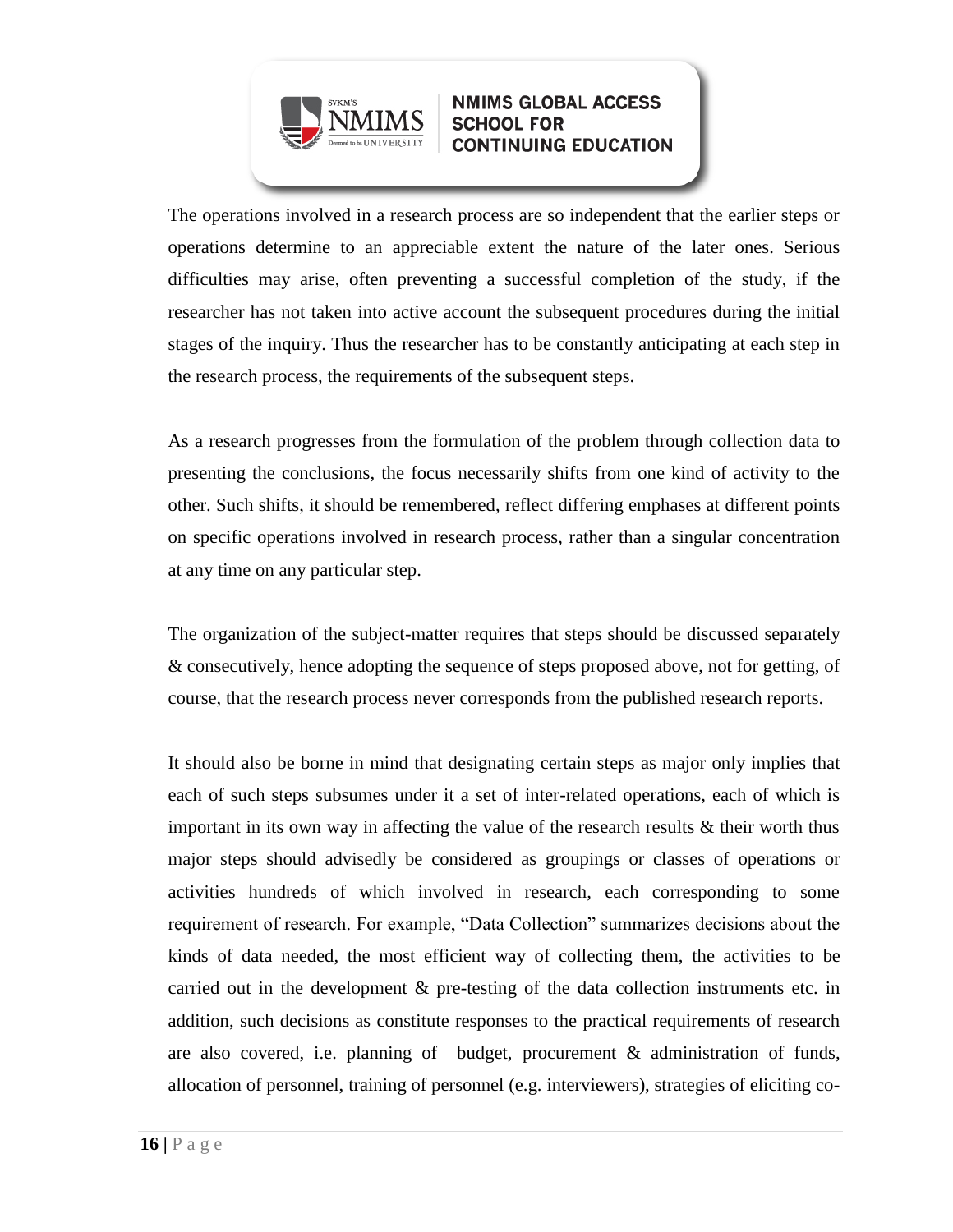

operation from the people who are to be respondents  $\&$  so on. It is obvious that each one of these operations will have some effects on the quality of research. A small omission anywhere will affect adversely the quality of study, just as a small lapse, even in the manner it is served, will affect the satisfaction people get from a recipe.

Topics prompted by intellectual concerns differ from those mooted by practical ones in that the former are less likely to involve the study of specific situations primarily as objects of interest in them. The specific situations have only an illustrative relevance, i.e. they are studied as specimens of some larger class of structures or process in which the researcher evinces theoretic interest. Many a time, investigators may be tempted to jump immediately from the selection of a general topic to the collection of data. But this only means that they would have to face the task off formulating a problem at some later stage when only the lucky ones may be able to produce a worthwhile scientific inquiry. Obviously, without a problem the heaps of data would hardly mean anything. The meaningfulness of data collected can be assessed only after their scrutiny & organization with a view to finding out how these data would answer a specific problem. The problem is, indeed the organizing principle for the processing & organization of data.

## **FORMULATION OF PROBLEM:**

In most scientific work, the difficulty lies in framing problems or questions rather than in finding their solutions. A great deal of thought has to be put into the formulation of problems to expect to get anything worthwhile from the efforts to solve them. In point of fact, research really begins when a difficulty or a challenge which is the basic component of a research problem. The formulation of a specific research problem, the first material step in a scientific inquiry must be influenced basically by the requirements of scientific procedure. There is no surefooted  $\&$  infallible principle which can guide an investigator to pose significant problems for research. It is possible, however, to identify some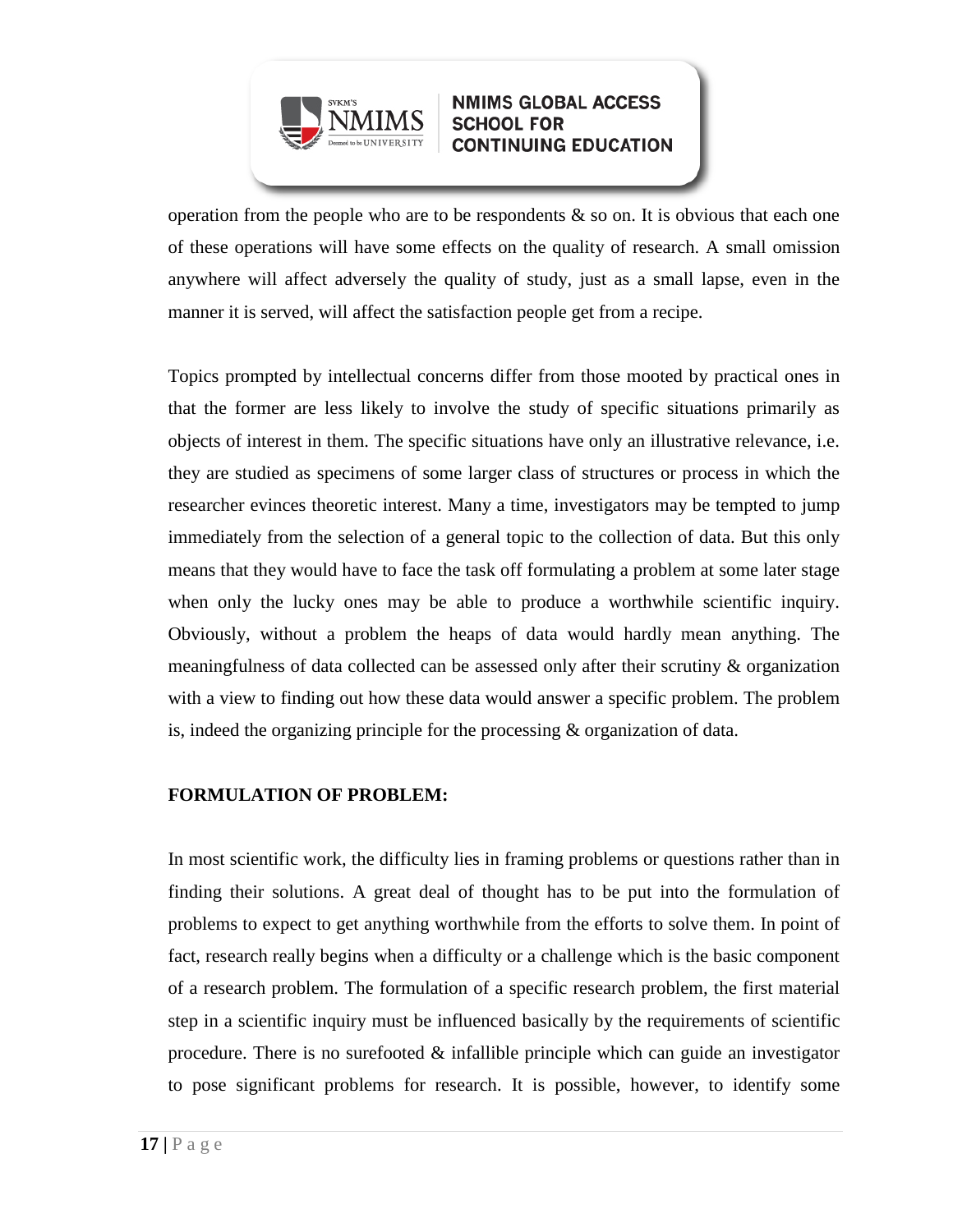

conditions which have proved very helpful in formulating significant problems for research. A careful study of literature, systematic immersion into the subject-matter, analysis of " insight stimulating cases, etc, are some of these conditions. Formulation of problem for research, sensibly, involves, concern for reducing the research task to a manageable size.

#### **Formulation of a problem:**

R. L. Ackoff visualizes five components of a problem:

#### **a) Research-consumer:-**

There must be an individual or a group which experiences some difficulty. The individual may be the researcher himself  $\&$  the group could be a group of researchers of scientists. For most problems there are other participants. The researcher, if he is different from other research-consumer is a participant in the problem.

## **b) Research-consumer Objectives:-**

The research-consumer must have something he wants to get or some ends he seeks to achieve.

## **c) Alternative Means to Meet the Objectives:-**

The researcher must have available alternatives means for achieving the objectives he desires. Means are courses of action open to the research-consumer. A course of action may involve use of various objects. It needs to be remembered that there must be at least two means available to the research-consumer. If he has no choice of means, he can have no problem.

## **d) Doubt in Regard to Selection of Alternatives:-**

 The existence of alternative courses of action is not enough, in order to experience a problem, the research consumer must have some doubt as to which alternative to select. All problems get reduced ultimately to the evaluation of efficiency of the alternative means for a given set of objectives.

#### **e) One or More Environments to which the Difficulty of Problem Pertains:-**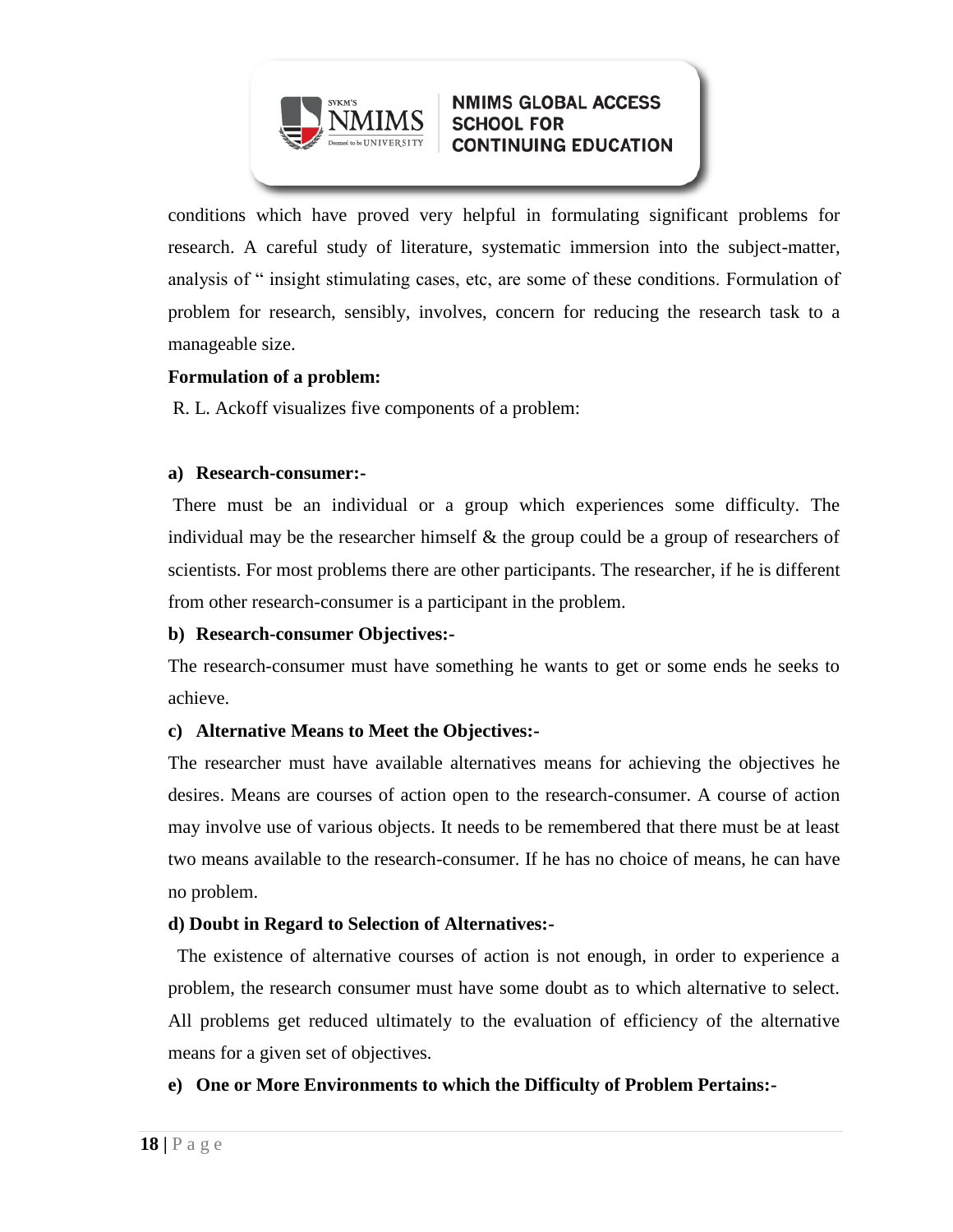

A change in environment may produce or remove a problem. A research-consumer may have doubts as to which will be the most efficient means in one environment but would have no such doubt in another. For e.g. a person may have a problem involving a decision as to what kind of coat to wear on a clear day. But should it rain, he would have no doubt about the propriety of wearing his raincoat.

Merton distinguishes three principal components in the progressive formulation of a problem for social research.

#### **a) Originating Questions:-**

The originating questions constitute the initial phase in the process of problem formulation. Originating questions are of various types. One class of originating questions calls for discovering a particular body of social facts. Such questions, sometimes called 'fact-finding' questions, hold a particular significance for social sciences. Another type of originating questions directs attention to the search for uniformities of relations between classes of social variables. It is quite evident that the originating questions differ in their scope as well as their degree of specificity. For e.g. in the discipline of sociology a large number of originating questions are addressed to sociological variables within one or another institutional sphere of society. Originating questions of another kind are put in such a form that they can be addressed to a variety of institutional spheres, e.g. the question. 'Do the diverse social roles that members of different social classes are called upon to play have consequences more important for their personalities than have their class positions. Originating questions claim an exclusive value, each has its own value in augmenting knowledge of particular kinds.

## **b) Rationale of Questions:-**

Rationale is a statement of reasons why a particular question is worth putting across i.e. how the answer to the question will contribute to theory & practice. The requirement of a rationale arrests the flux of scientifically trivial questions & enlarges the volume of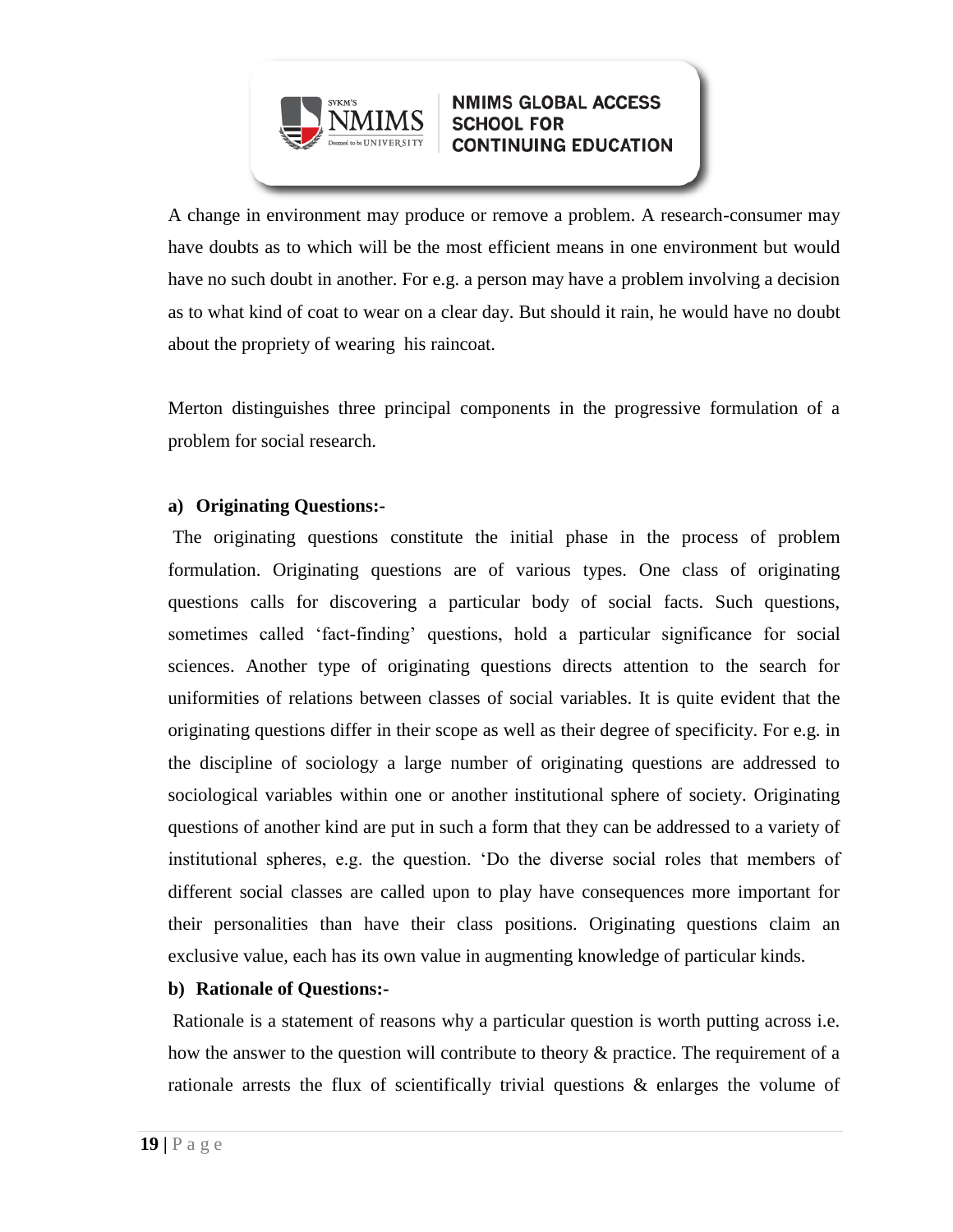

important ones. The practical rationale makes out a case for the question by pointing out that its answers will help people achieve practical values, i.e. health, comfort, productivity, etc. Theoretical rationale of a question may be considered as one worth asking because its answer would enlarge the scope of an existing theory or conceptual scheme. Theoretical rationale of a question may direct the scientist's attention to observed inconsistencies in currently-accepted ideas or findings & may prompt him to ask whether these inconsistencies are apparent rather than real. A question may be considered well worth asking because its answer will be expected by bridging the gaps in the existing ideas that do not account for aspects of phenomena to which they should in principle apply. Eg. Many social regularities need not be culturally prescribed; men tend to have higher suicide rates than women, even though cultural norms do not invite males to put an end to themselves.

#### **c) Specifying Questions:-**

The originating questions, as we have seen, differ in their degree of specificity. The objective of transforming the originating question into specifying question with an eye on a series of observations in particular concrete situations warrants a search for empirical materials in reference to which the problem can be investigated fruitfully.

#### **Conditions to formulate significant research problems:**

#### **a) Systematic Immersion in the Subject through First-hand Observation:-**

The researcher must immerse himself thoroughly in the subject-area within which he wishes to pose a specific problem. For e.g. if the researcher was interested in the broad problem of juvenile delinquency, he should try to know at first-hand the various aspects of the life of delinquents by interviewing them, their family members & supervisors, etc, by observation. No experience is more rewarding in terms of getting a deep feel of the situation.

#### **b) Study of Relevant Literature on the Subject:-**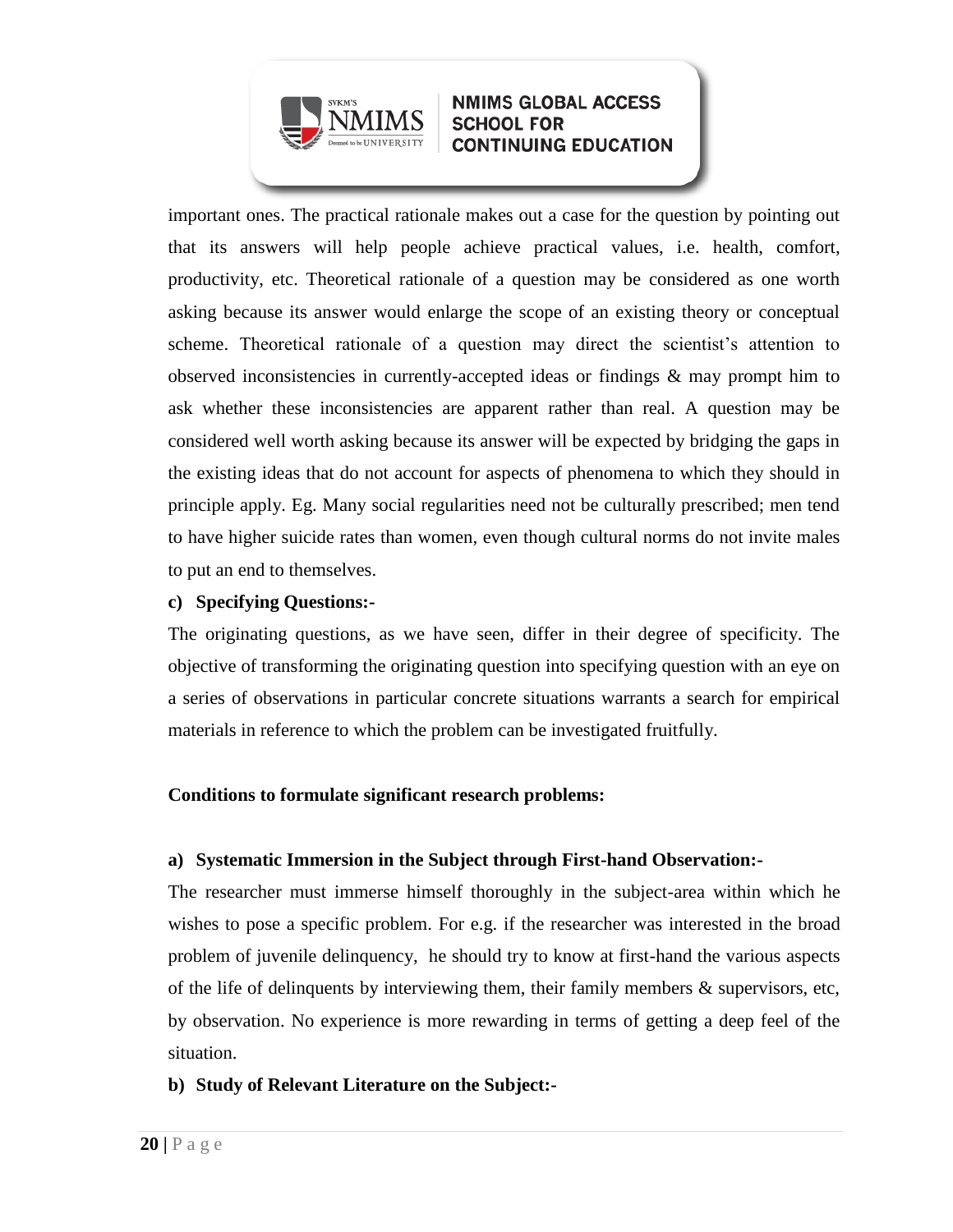

The researcher must be well-equipped to experience some difficulty or challenge. This in turn would depend upon the researcher being well conversant with the relevant theories in the field, reports & records etc. This would help to know if there are certain gaps in the theories or whether the prevailing theories applicable to the problem are inconsistent with each other and so on.

## **c) Discussions with Persons with Practical Experience in the Field of Study:-**

It is known as experience survey. Administrators, Social workers, Community leaders, etc. are persons who have a store of rich practical experience in different fields of social life. Hence their advice, comments, information & judgements are usually invaluable.

## **Definition & Statement of the Problem:**

- 1. Whitney, " To define a problem means to put a fence around it, to separate it by careful distinctions from like questions found in related situation of need".
- 2. Monroe and Engel hart, "To define a problem means to specify it is detail and with precision. Each question and subordinate question to be answered is to be specified. The limits of the investigation must be determined. Frequently it is necessary to review previous literature / studies in order to determine just what is to be done."
- 3. Hillway has given us some rules for definition of a problem –
- a) Be sure that the topic chosen is neither too vague nor too broad in scope.
- b) To make the problem clearer and more understandable state it as question which requires definite answer.
- c) Carefully state the limits of the problem (scope), eliminating all aspects and factors, which will not be considered in the study.
- d) Define any special terms that must be used in the statement of the problem. (Operational definition)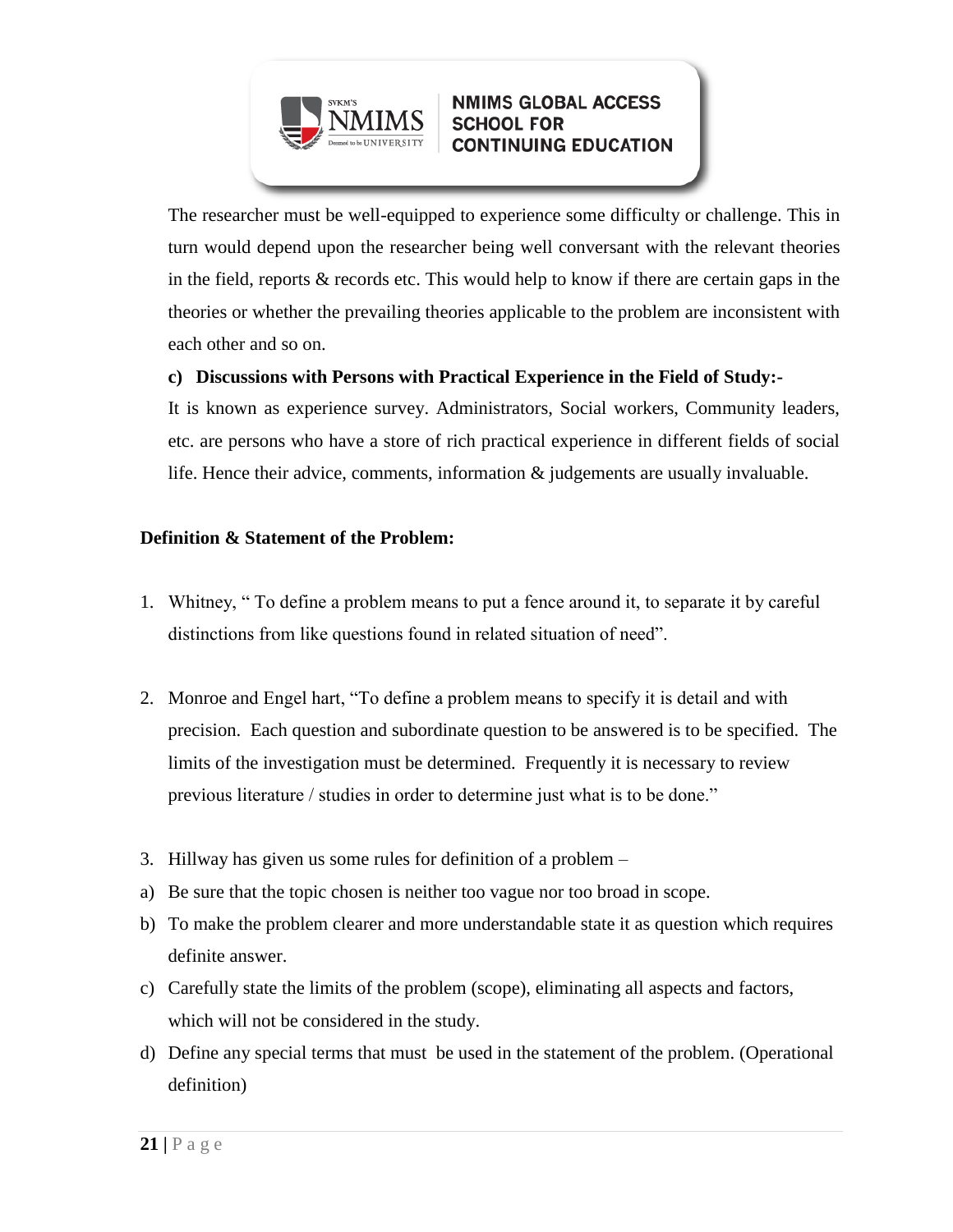

#### **Evaluation of the Problem:**

- 1. Is the problem researchable? (Reasonable problem is concerned with the relationship between two or more variables that can be defined and measured).
- 2. Is the Problem new? (Avoid unnecessary duplication).
- 3. Is the problem significant? (Try to fill in the gaps in the knowledge, resolve inconsistencies, reinterpret facts) The findings should become a basis for theory, generalisations or principles.
- 4. Is the problem feasible for a particular researcher?
	- a) Research competencies,
	- b) Interest and enthusiasm,
	- c) Financial considerations,
	- d) Time requirement,
	- **e)** Administrative considerations (equipment, personnel)

Most people associate research with doing something: observing people, using equipment, or analyzing data. However, the most critical parts of the research process are those parts that are associated with **thinking** not doing. Researcher must understand how to develop research questions, define variables, and formulate hypotheses. Unless these three areas are carefully done the researcher will waste his/her time in running around observing people, using equipment, and analyzing data.

After one has become interested in an area of inquiry, and has studied the available literature, it is time to formulate a research question and develop hypotheses. This stage is the most crucial part of research. If one is not exactly clear about what one is studying, then the result is a very muddy research study. Contrary to myth many research studies are muddy and ill conceived, because of careless thinking at this stage of the process.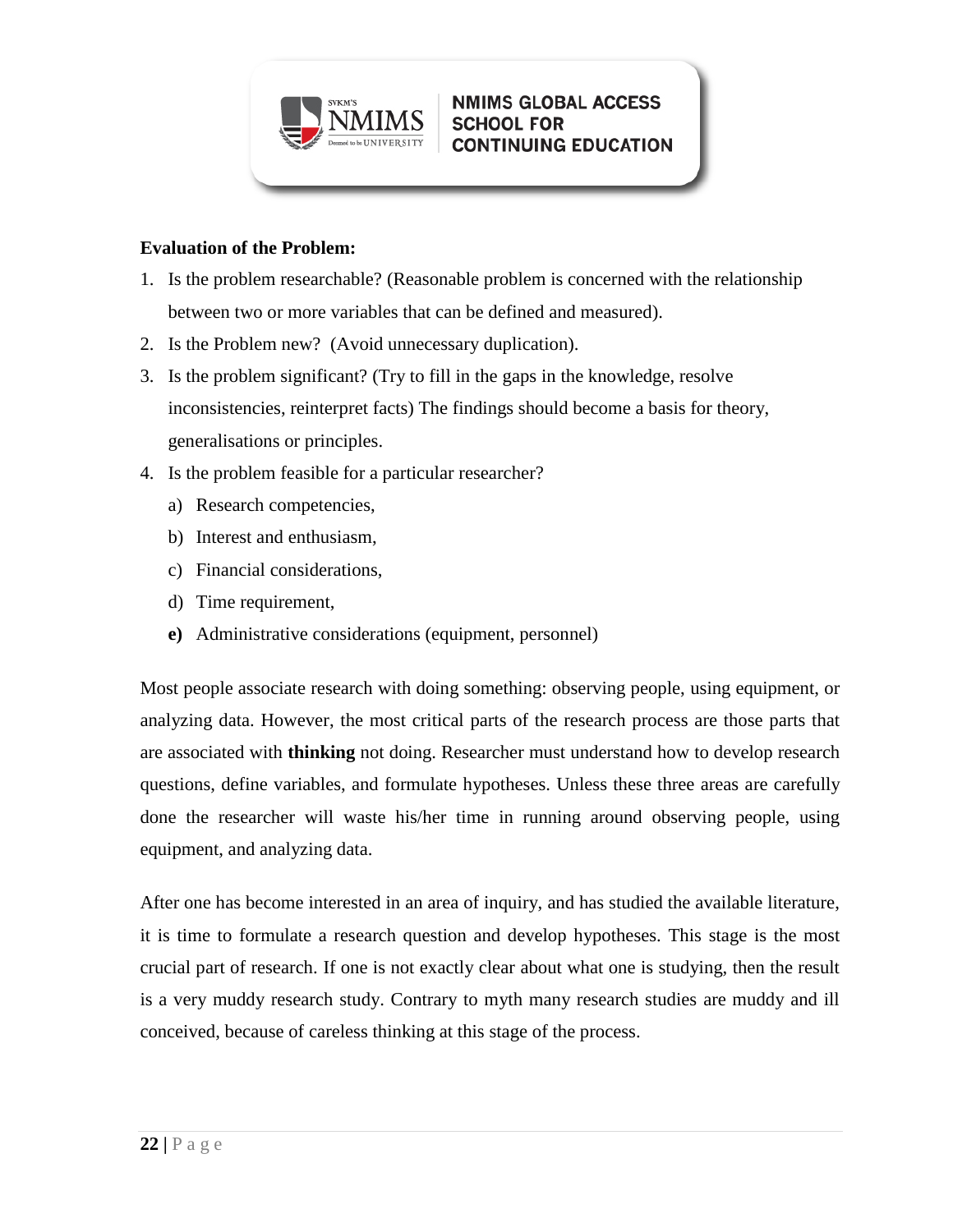

A research question is a formal statement of the **goal of a study**. The research question states clearly what the study will investigate or attempt to prove. The research question is a logical statement that progresses from what is known or believed to be true (as determined by the literature review) to that is unknown and requires validation.

The research question is a statement of what the researcher wants to discover. The research question is based on previous discoveries (as located in the literature review) and can be either a general statement or a specific hypothesis. The research question is the purpose of a study summed up in one or two sentences. Often the title of a research study will be the research question.

Often to begin the literature search process that precedes the development of a research study, the researcher formulates a research question. One way to do this is to write a *Topic Sentence*. This is the research question summarized in one sentence of this form: "What is the effect of something on something else?" Let's define the terms in the example.

- 1. "Something" This is a variable. It is the variable that affects another variable.
- 2. "Something Else" This is another variable. It is the variable that is changed due to the effects of the first variable.
- 3. "Effect" This is the process that happens when one variable relates with another.

Here is a sample Topic Sentence: "As a person gets older the amount of their body that is muscle mass decreases."

Let's define the components:

- 1. "Something" "a person gets older." The variable of "aging."
- 2. "Something Else" "amount of their body that is muscle mass." The variable is the amount of muscle.
- 3. "Effect" "decreases." The effect of aging on muscle mass is predicted.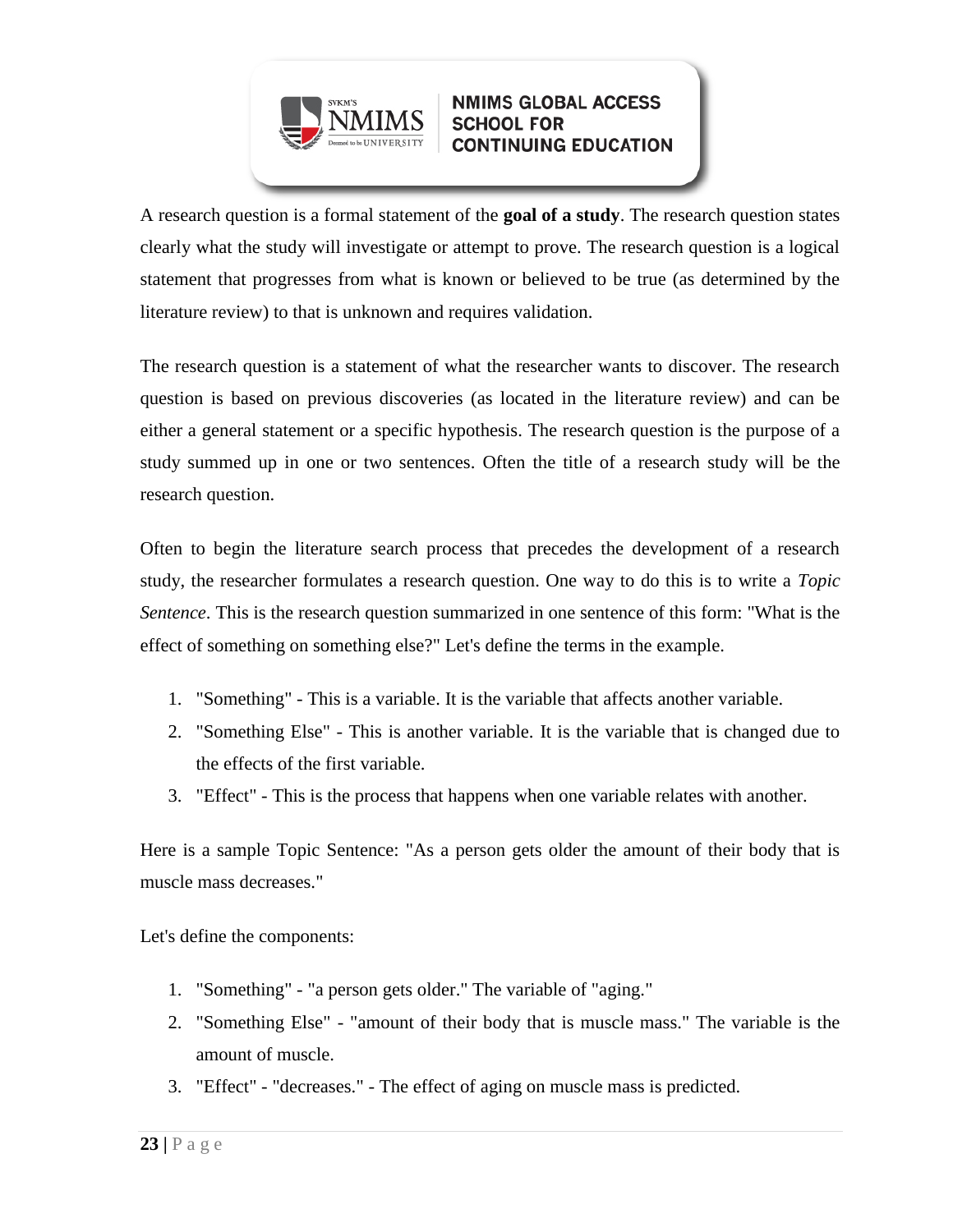

A Topic Sentence can be a statement or a question.

It is important to be able to identify the research question. The other components of a study grow from the research question in a logical manner. Once we have a clear research question, the question leads to specific variables. The variables are the observable phenomena that can be studied. A variable varies, that is it can be observed to change, or can take on different attributes. Gender is a variable and it can take on two different attributes, male and female. Knowledge of the variables allows us to understand the hypotheses of the study. The hypotheses describe the predicted relationships between the variables.

#### **REVIEW OF RELATED LITERATURE:**

Once you have selected a potential research topic, the next step is to review the body of literature related to that topic. (In instances where the topic was generated by examining the professional literature, you have already begun this process). A critical review of the literature acquaints you with the current state of knowledge regarding your topic, and helps refine your research problem. Reading about previous research makes it less likely that you will repeat work that has already been done, and also enables you to learn from the mistakes of other researchers.

Knowledge is cumulative: Every piece of research will contribute another piece to it. That is why it is important to commence all research with a review of the related literature or research, and to determine whether any data sources exist already that can be brought to bear on the problem at hand. This is also referred to as secondary research. Just as each study relies on earlier work, it will provide a basis for future work by other researchers. A literature review summarizes, interprets, and evaluates existing "literature" (or published material) in order to establish current knowledge of a subject. The purpose for doing so relates to ongoing research to develop that knowledge: the literature review may resolve a controversy, establish the need for additional research, and/or define a topic of inquiry.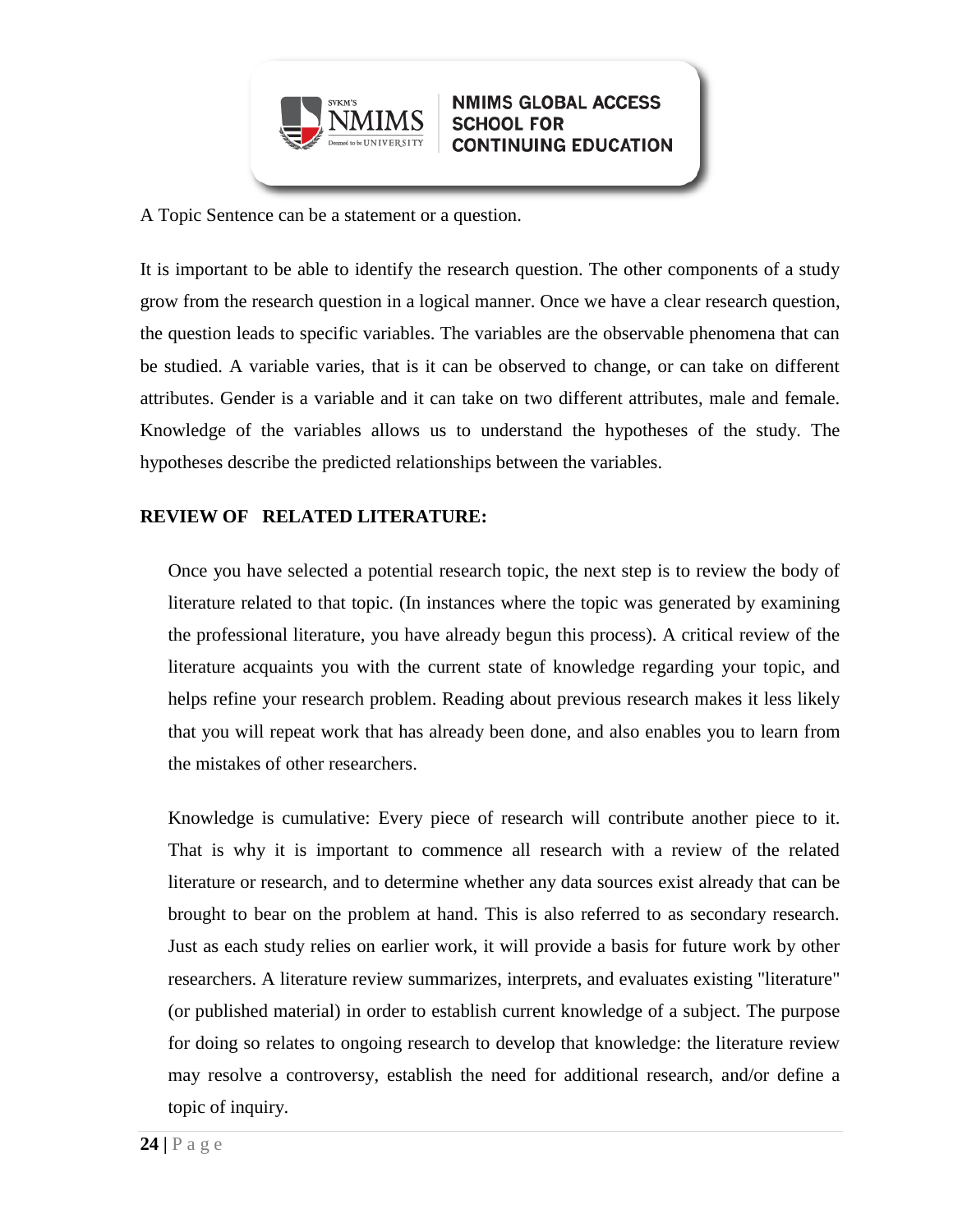

#### **The Purposes of a Literature Review:**

- To demonstrate familiarity with a body of knowledge
- To establish credibility
- To illustrate the development of research on the idea from past to present
- To integrate and summarize what is known in the area
- To learn from others and stimulate new ideas

#### **Utility of Literature Review is evident in the following areas:**

- Boosts researcher's confidence with the topic
- Places the proposed research in context relative to the bigger picture
- Traces the development of the issue over time
- Provides a basis for theoretical comparison
- Provides insights into variations in methodological inputs
- Summarizes the state of Knowledge in an area at a particular point in time

#### **Sources of a Literature Review:**

- Scholarly Journals
- Books
- Dissertations
- Government documents
- Policy Report
- Conference and Seminar Papers
- Searching for Literature
- Articles in Scholarly Journals
- Subject Matter Index/Abstract
- Scholarly books/Dissertations/Government Documents
- Policy Reports/Papers Presented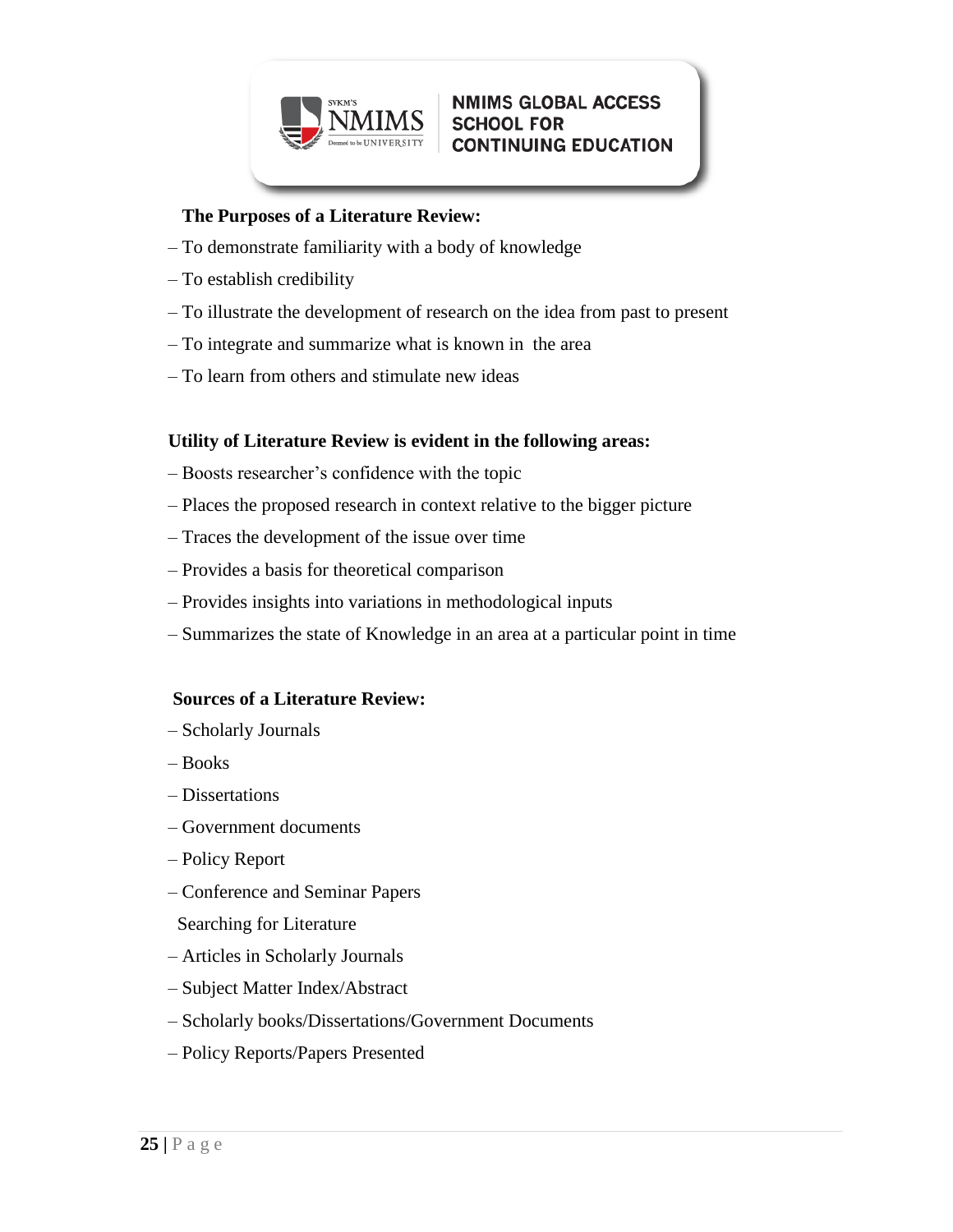

#### **What to Capture :**

- Full Citation (author's name, titles, volume, issue, pages, etc)
- Use cards or computers
- Record more than you may need
- Photocopying saves time but it is expensive
- What to Record
- Hypotheses
- Measurement strategies for Concepts in the study
- Main findings
- Research Design
- Sampling Details
- Main Findings
- Bibliography/References

One of the most important early steps in a research project is the conducting of the literature review. This is also one of the most humbling experiences you're likely to have. Why? Because you're likely to find out that just about any worthwhile idea you will have has been thought of before, at least to some degree. Every time I teach a research methods course, I have at least one student come to me complaining that they couldn't find anything in the literature that was related to their topic. And virtually every time they have said that, I was able to show them that was only true because they only looked for articles that were *exactly* the same as their research topic. A literature review is designed to identify related research, to set the current research project within a conceptual and theoretical context. When looked at that way, there is almost no topic that is so new or unique that we can't locate relevant and informative related research.

Some tips about conducting the literature review. First, **concentrate your efforts on the scientific literature**. Try to determine what the most credible research journals are in your topical area and start with those. Put the greatest emphasis on research journals that use a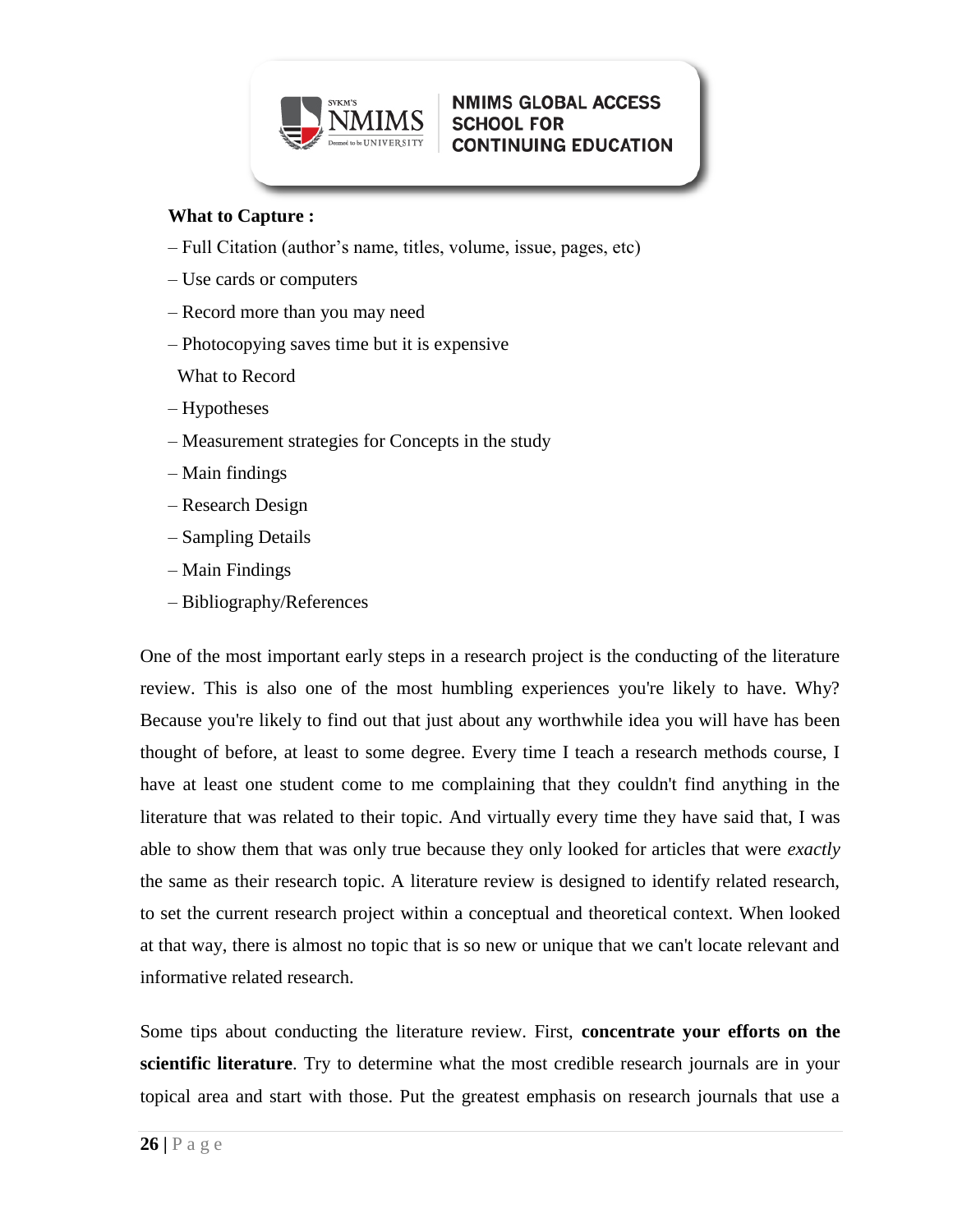

blind review system. In a blind review, authors submit potential articles to a journal editor who solicits several reviewers who agree to give a critical review of the paper. The paper is sent to these reviewers with no identification of the author so that there will be no personal bias (either for or against the author). Based on the reviewers' recommendations, the editor can accept the article, reject it, or recommend that the author revise and resubmit it. Articles in journals with blind review processes can be expected to have a fairly high level of credibility. Second, **do the review early** in the research process. You are likely to learn a lot in the literature review that will help you in making the tradeoffs you'll need to face. After all, previous researchers also had to face tradeoff decisions.

What should you look for in the literature review? First, you might be able to find a study that is quite similar to the one you are thinking of doing. Since all credible research studies have to review the literature themselves, you can check their literature review to get a quickstart on your own. Second, prior research will help assure that you include all of the major relevant constructs in your study. You may find that other similar studies routinely look at an outcome that you might not have included. If you did your study without that construct, it would not be judged credible if it ignored a major construct. Third, the literature review will help you to find and select appropriate measurement instruments. You will readily see what measurement instruments researchers use themselves in contexts similar to yours. Finally, the literature review will help you to anticipate common problems in your research context. You can use the prior experiences of other to avoid common traps and pitfalls.

## **OBJECTIVES :**

The **OBJECTIVES** of a research project summarise what is to be achieved by the study. Objectives should be closely related to the statement of the problem. For example, if the problem identified is low utilisation of child welfare clinics, the general objective of the study could be to identify the reasons for this low utilisation, in order to find solutions.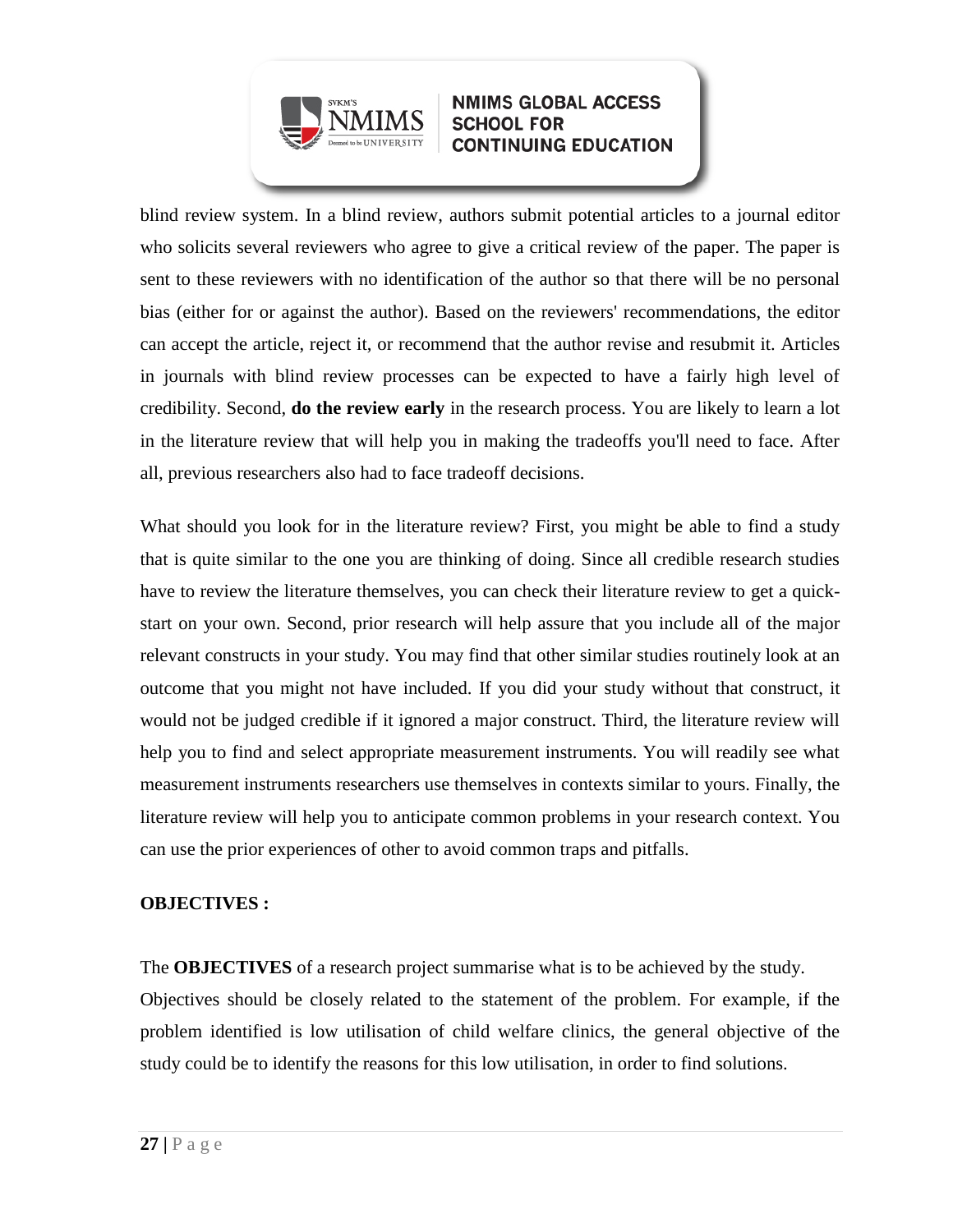

The **general objective** of a study states what researchers expect to achieve by the study in general terms. It is possible (and advisable) to break down a general objective into smaller, logically connected parts. These are normally referred to as **specific objectives.**

Specific objectives should systematically address the various aspects of the problem as defined under 'Statement of the Problem' and the key factors that are assumed to influence or cause the problem. They should specify **what** you will do in your study, **where** and **for what purpose**.

A study into the cost and quality of home-based care for HIV/AIDS patients and their communities in a country, developed at a workshop, for example, had as its general objective:

To explore to what extent community home-based care (CHBC) projects in the country provide adequate, affordable and sustainable care of good quality to people with HIV/AIDS, and to identify ways in which these services can be improved.

It was split up in the following specific objectives:

- 1. To identify the full range of economic, psychosocial, health/nursing care and other needs of patients and their families affected by AIDS.
- 2. To determine the extent to which formal and informal support systems address these needs from the viewpoint of service providers as well as patients.
- 3. To determine the economic costs of CHBC to the patient and family as well as to the formal CHBC programmes themselves.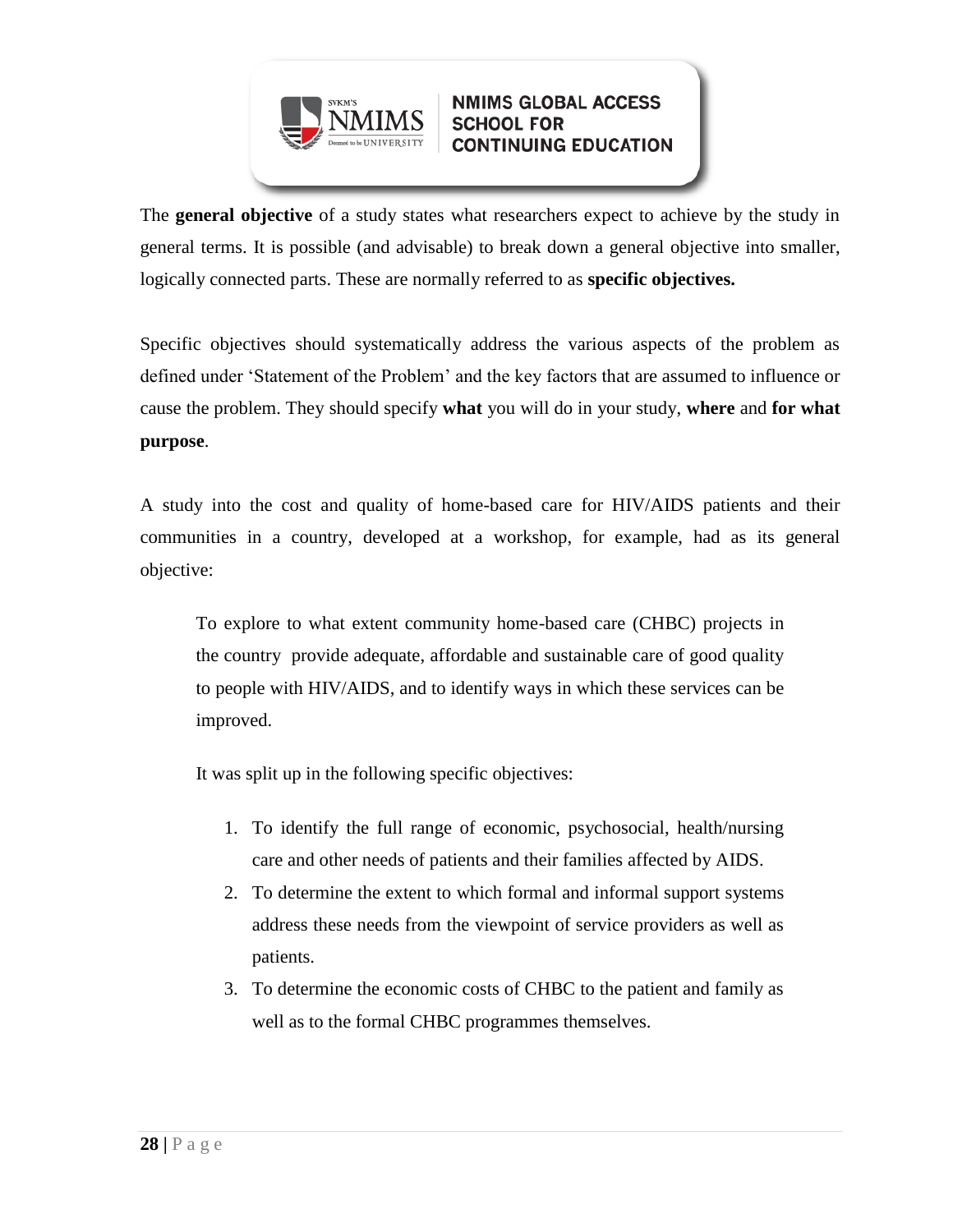

- 4. To relate the calculated costs to the quality of care provided to the patient by the family and to the family/patient by the CHBC programme.
- 5. To determine how improved CHBC and informal support networks can contribute to the needs of persons with AIDS and other chronically and terminally ill patients.
- 6. To use the findings to make recommendations on the improvement of CHBC to home care providers, donors and other concerned organisations, including government.

The first specific objective usually focuses on quantifying or specifying the problem.

This is necessary in many studies, especially when a problem has been defined (but not quantified) for which subsequently the major causes have to be identified. Often use can be made of available statistics or of the health information system. In the study on the high defaulter rate of TB patients, this rate should first be established, using the records, and only then would the contributing factors to defaulting be analysed.

In the example given, the needs of AIDS patients and their relatives for care and support have been defined in the first objective. The objectives which follow concentrate on adequacy, cost and quality of care provided whereas the last two objectives specify possible improvements with respect to CHBC, and to whom the results and recommendations of the study will be fed back.

#### **Note:**

It may be helpful to use the diagram as a point of departure and check whether the **problem** and all **major, directly contributing factors** (analytic study) or **major components**  (descriptive or evaluation study) have been covered by the objectives. An objective indicating **how the results will be used** should be included in every operational study, either as part of the general objective or as a specific objective.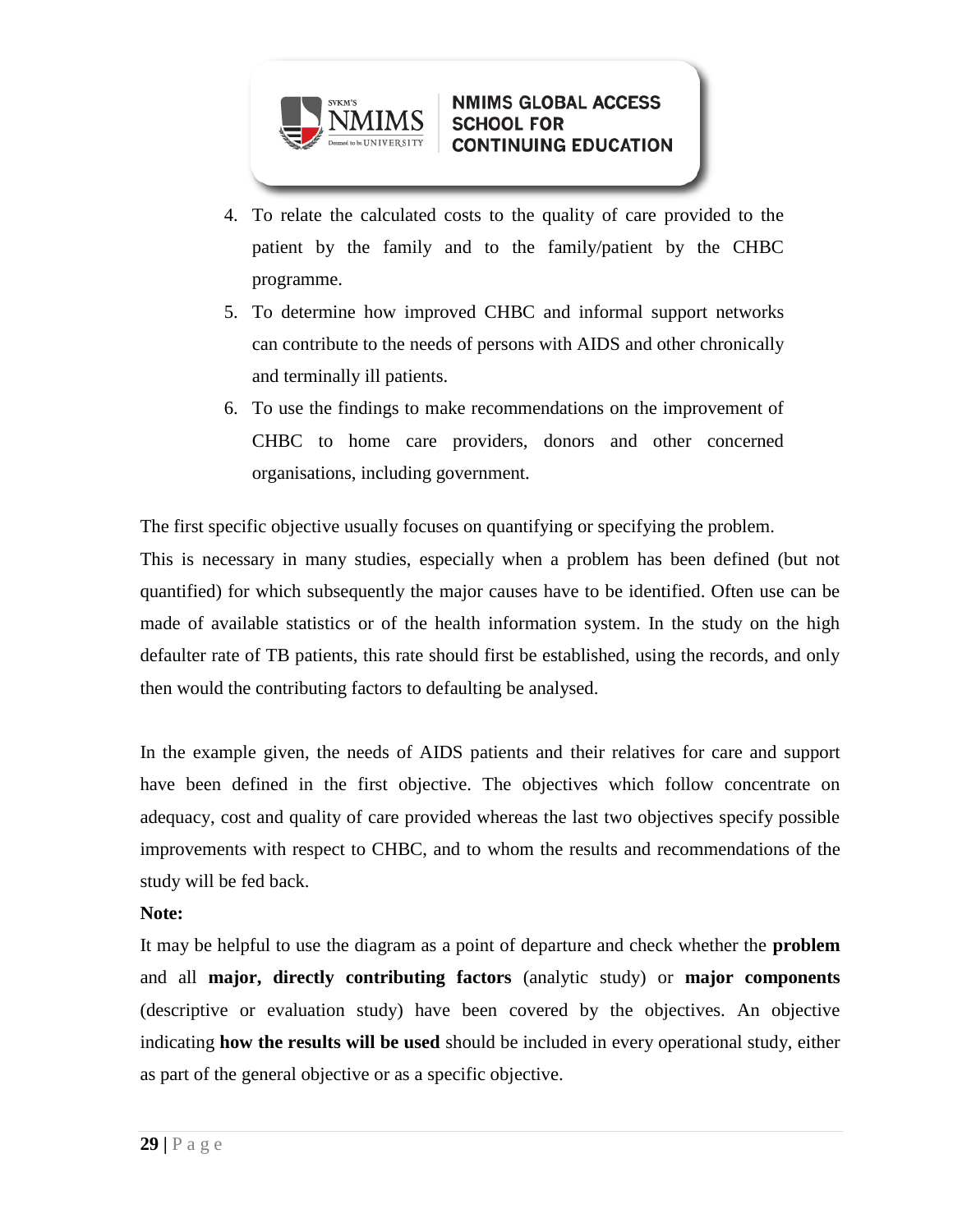

### **Why should research objectives be developed?**

The formulation of objectives will help you to:

- **Focus** the study (narrowing it down to essentials);
- **Avoid** the collection of data which are not strictly necessary for understanding and solving the problem you have identified; and
- **Organise** the study in clearly defined parts or phases.

Properly formulated, specific objectives will facilitate the development of your research methodology and will help to orient the collection, analysis, interpretation and utilisation of data.

#### **How should you state your objectives?**

Take care that the objectives of your study:

- Cover the different aspects of the problem and its contributing factors in a **coherent** way and in a **logical sequence**;
- Are **clearly phrased** in **operational terms,** specifying exactly what you are going to do, where, and for what purpose;
- Are **realistic** considering local conditions; and
- Use **action verbs** that are specific enough to be evaluated.

 **Examples** of action verbs are: to determine, to compare, to verify, to calculate, to describe, and to establish.

Avoid the use of vague non-action verbs such as: to appreciate, to understand

Keep in mind that when the project is evaluated, the results will be compared to the objectives. If the objectives have not been spelled out clearly, the project cannot be evaluated.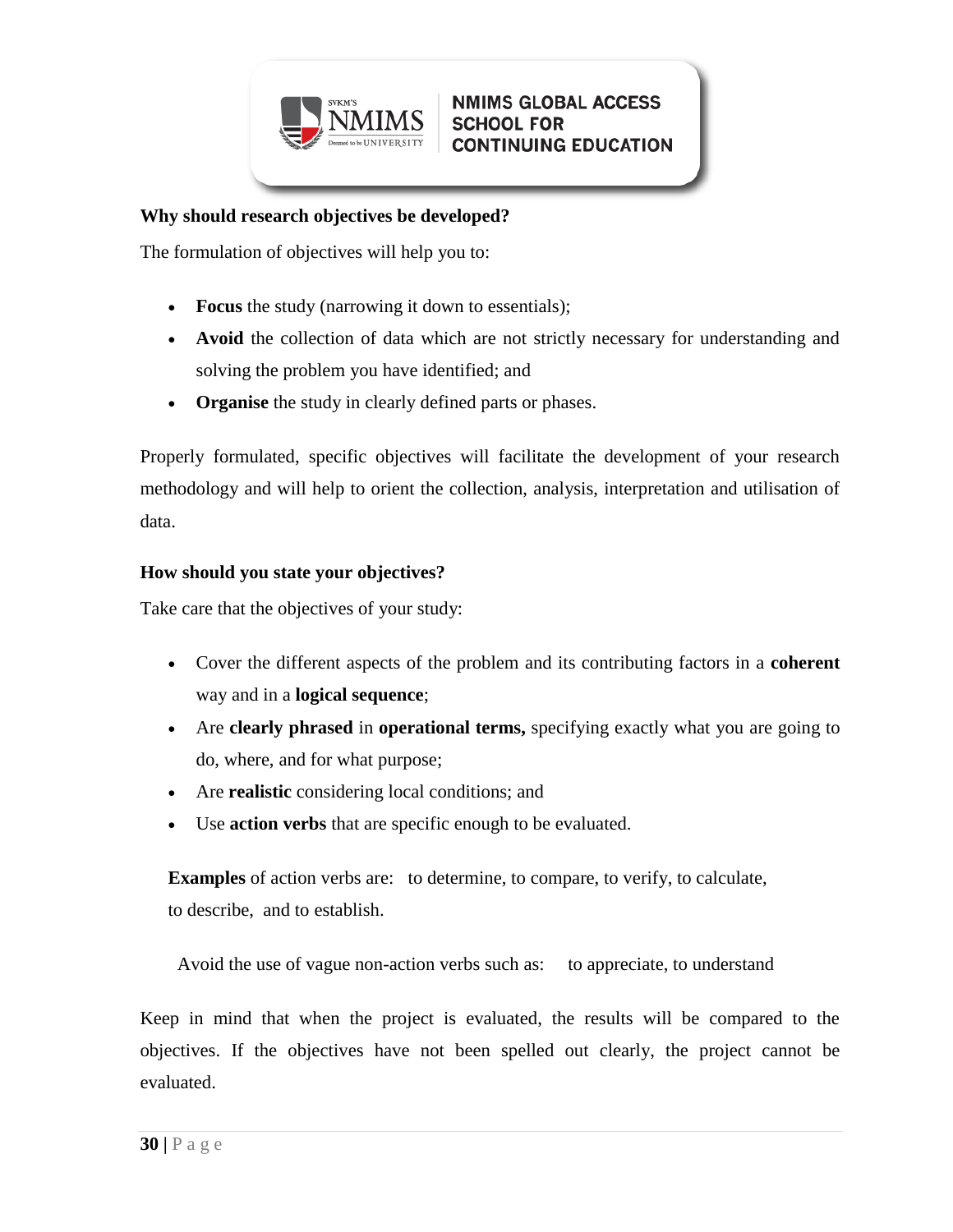

Using the previous example on cost and quality of CHBC, we may develop more specific **research questions** for the different objectives, such as:

- Do rural and urban CHBC projects differ with respect to the adequacy, quality, affordability and sustainability of HBC provided?
- How satisfied are AIDS patients, relatives and service providers with the care provided? Are there differences in perceptions between those groups?
- Is the stigma attached to being HIV+ the same strong for women as for men? Or are there gender differences in stigma?
- What impact does the care provided to AIDS patients have on the economy of the homestead? Is there competition with other basic needs (e.g. schooling of children, purchases of food)?

## **VARIABLES:**

The purpose of a research study is to discover unknown qualities of persons or things. To measure these qualities we define variables. Variable is a concept that can take different quantitative values (height, weight, income). Qualitative attributes can also be quantified. In a study there are several classes of variables.

## **Types:**

- 1. Continuous variable : Takes different values including decimals. There is no real gap between the values. e.g. length, income.
- 2. Discreet variable : Takes values only in integer from real gaps e.g. No. of children in a family.
- 3. Dependent variable : Depends upon or is a consequence of other variables.
- 4. Independent variable : That which is antecedent to dependent variable.
- 5. Control variable : Variable that is controlled for nullifying their effect on dependent variable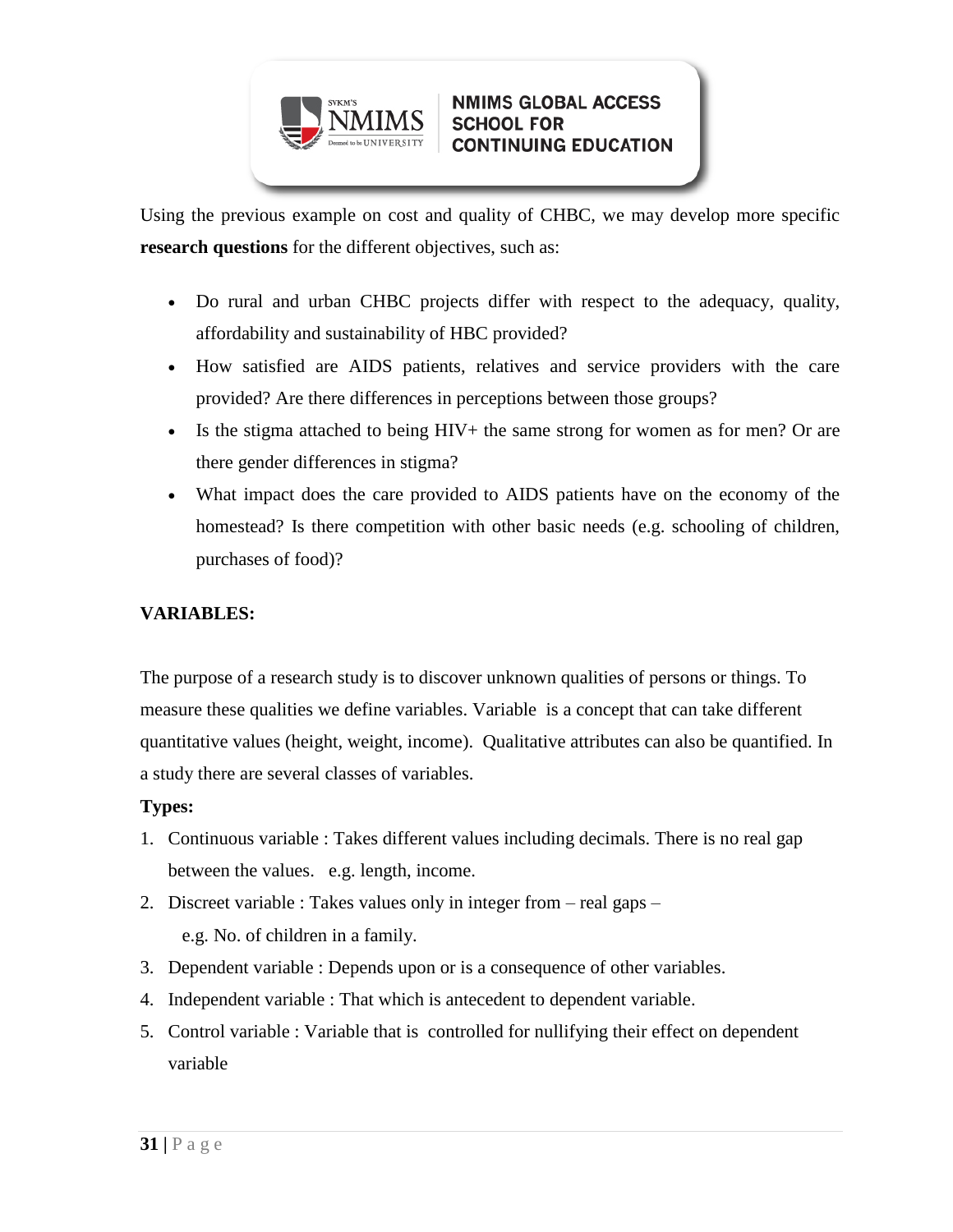

- 6. Moderating variable : Variable that cannot be controlled but it does have its effect on dependent variable. So you measure it and study its contribution to the dependent variable, at different level.
- 7. Intervening variable : Independent variable that are not related to the purpose of study but which affect dependent variable.

In a good experiment, the researcher must be able to **measure** the values for each variable. Weight or mass is an example of a variable that is very easy to measure. However, imagine trying to do an experiment where one of the variables is love. There is no such thing as a "love-meter." You might have a **belief** that someone is in love, but you cannot really be sure, and you would probably have friends that don't agree with you. So, love is not measurable in a scientific sense; therefore, it would be a poor variable to use in an experiment.

Researchers use an experiment to search for **cause and effect** relationships in nature. In other words, they design an experiment so that changes to one item cause something else to vary in a predictable way.

These changing quantities are called **variables**. A variable is any factor, trait, or condition that can exist in differing amounts or types. An experiment usually has three kinds of variables: independent, dependent, and controlled.

1. **Independent (or experimental) variable**: There are two types of independent variables: **Active and Attribute**. If the independent variable is an active variable then we manipulate the values of the variable to study its affect on another variable. For example, we alter anxiety level to see if responsiveness to pain reduction medication is enhanced. Anxiety level is the active independent variable. An attribute variable is a variable where we do not alter the variable during the study. For example, we might want to study the effect of age on weight. We cannot change a person's age, but we can study people of different ages and weights The **independent variable** is the one that is changed by the researcher. To insure a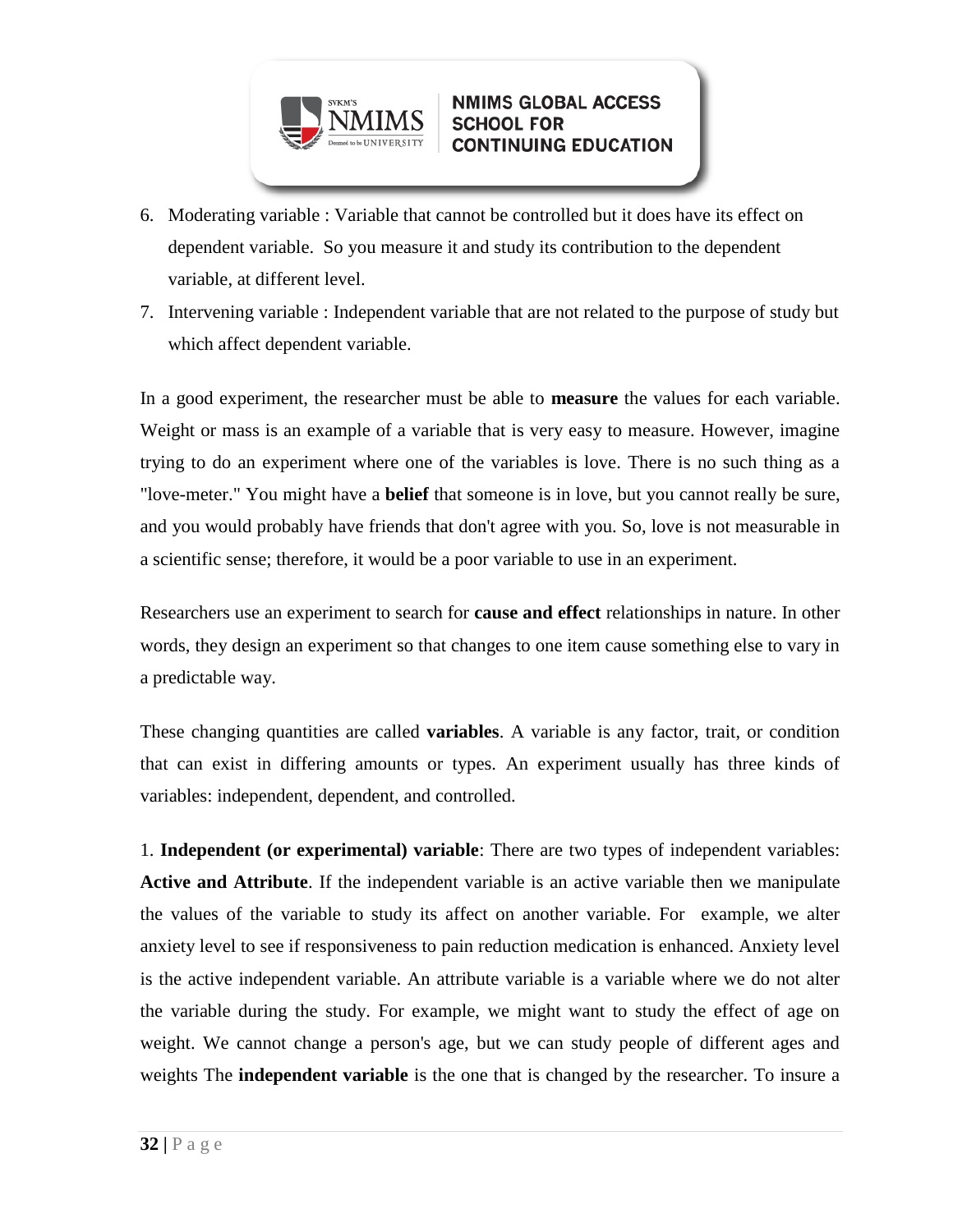

[fair test,](http://www.sciencebuddies.org/mentoring/project_experiment_fair_test.shtml) a good experiment has only one independent variable. As the scientist changes the independent variable, he or she **observes** what happens.

2. **Dependent variable (or Criterion measure):** This is the variable that is affected by the independent variable. Responsiveness to pain reduction medication is the dependent variable in the above example. The dependent variable is dependent on the independent variable. Another example: If I praise you, you will probably feel good, but if I am critical of you, you will probably feel angry. My response to you is the independent variable, and your response to me is the dependent variable, because what I say influences how you respond.

The researcher focuses his or her observations on the **dependent variable** to see how it responds to the change made to the independent variable. The new value of the dependent variable is caused by and depends on the value of the independent variable.

3. **Control variable:** A control variable is a variable that effects the dependent variable. When we "control a variable" we wish to balance its effect across subjects and groups so that we can ignore it, and just study the relationship between the independent and the dependent variables. You control for a variable by holding it constant, e.g., keep humidity the same, and vary temperature, to study work comfort levels in any department.

Experiments have **controlled variables**. Controlled variables are quantities that a researcher wants to remain constant, and he must observe them as carefully as the dependent variables. For example, if we want to measure how much water flow increases when we open a faucet, it is important to make sure that the water pressure (the controlled variable) is held constant. That's because both the water pressure and the opening of a faucet have an impact on how much water flows. If we change both of them at the same time, we can't be sure how much of the change in water flow is because of the faucet opening and how much because of the water pressure. In other words, it would not be a fair test. Most experiments have more than one controlled variable. Some people refer to controlled variables as "constant variables. "In the [design of experiments](http://en.wikipedia.org/wiki/Design_of_experiments) and [data analysis,](http://en.wikipedia.org/wiki/Data_analysis) **control variables** are those [variables](http://en.wikipedia.org/wiki/Variables) that are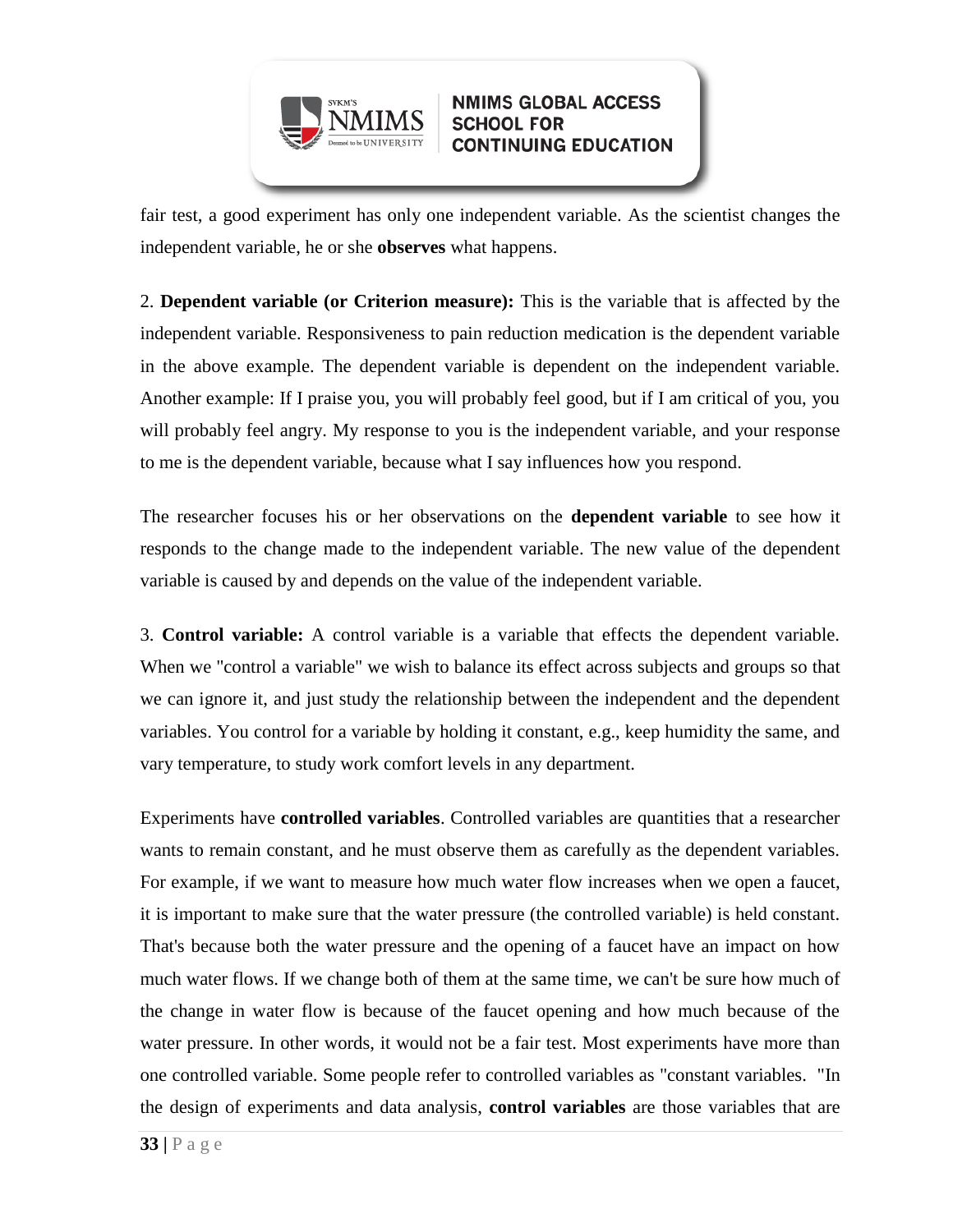

not changed throughout the [trials](http://en.wikipedia.org/wiki/Trial) in an [experiment](http://en.wikipedia.org/wiki/Experiment) because the experimenter is not interested in the effect of that variable being changed for that particular experiment. (In other words, control variables are extraneous factors, possibly affecting the experiment, that are kept constant so as to minimize their effects on the outcome.) In a scientific experiment, the controlled variable never changes; it is the same for every setup.

4. **Intervening variable:** This is a variable that probably does influence the relationship between the independent and dependent variables, but it is one that we do not control or manipulate. Intervening variables which influence the study in a negative manner are often called confounding variables.

An **intervening [variable](http://en.wikipedia.org/wiki/Variable)** is a [hypothetical](http://en.wikipedia.org/wiki/Hypothesis) concept that attempts to explain [relationships](http://en.wikipedia.org/wiki/Mathematical_relationship) between variables, and especially the relationships between [independent variables](http://en.wikipedia.org/wiki/Independent_variable) and [dependent variables.](http://en.wikipedia.org/wiki/Dependent_variable) It is often distinguished from a [hypothetical construct](http://en.wikipedia.org/wiki/Hypothetical_construct) in that it has no properties other than those observed in empirical research. That is, it is simply a summary of the relationships observed between independent and dependent variables.

For example, hunger is a hypothetical internal state which has been used to explain the relationships between independent variables such as length of time without food, or amount of food consumed, and dependent variables which are measures of [eating.](http://en.wikipedia.org/wiki/Eating) Intervening variables may be useful in reducing the number of relationships which need to be explained; for example, in attempting to explain the relationships between five independent variables and two dependent measures of eating, the use of the intervening variable of hunger reduces the number of relationships to be explained from ten to seven (five between the independent variables and hunger, and two between hunger and the dependent variables).

On the other hand, one can make the statement that [acquaintance](http://en.wikipedia.org/wiki/Acquaintance) with members of other [races](http://en.wikipedia.org/wiki/Race) and exposure to anti[-racist](http://en.wikipedia.org/wiki/Racist) [education](http://en.wikipedia.org/wiki/Education) reduces intolerant behaviour towards members of other races and increases social [interaction](http://en.wikipedia.org/wiki/Interaction) with members of other races. This statement is phrased so generally that it must imply relationships which have not been observed. A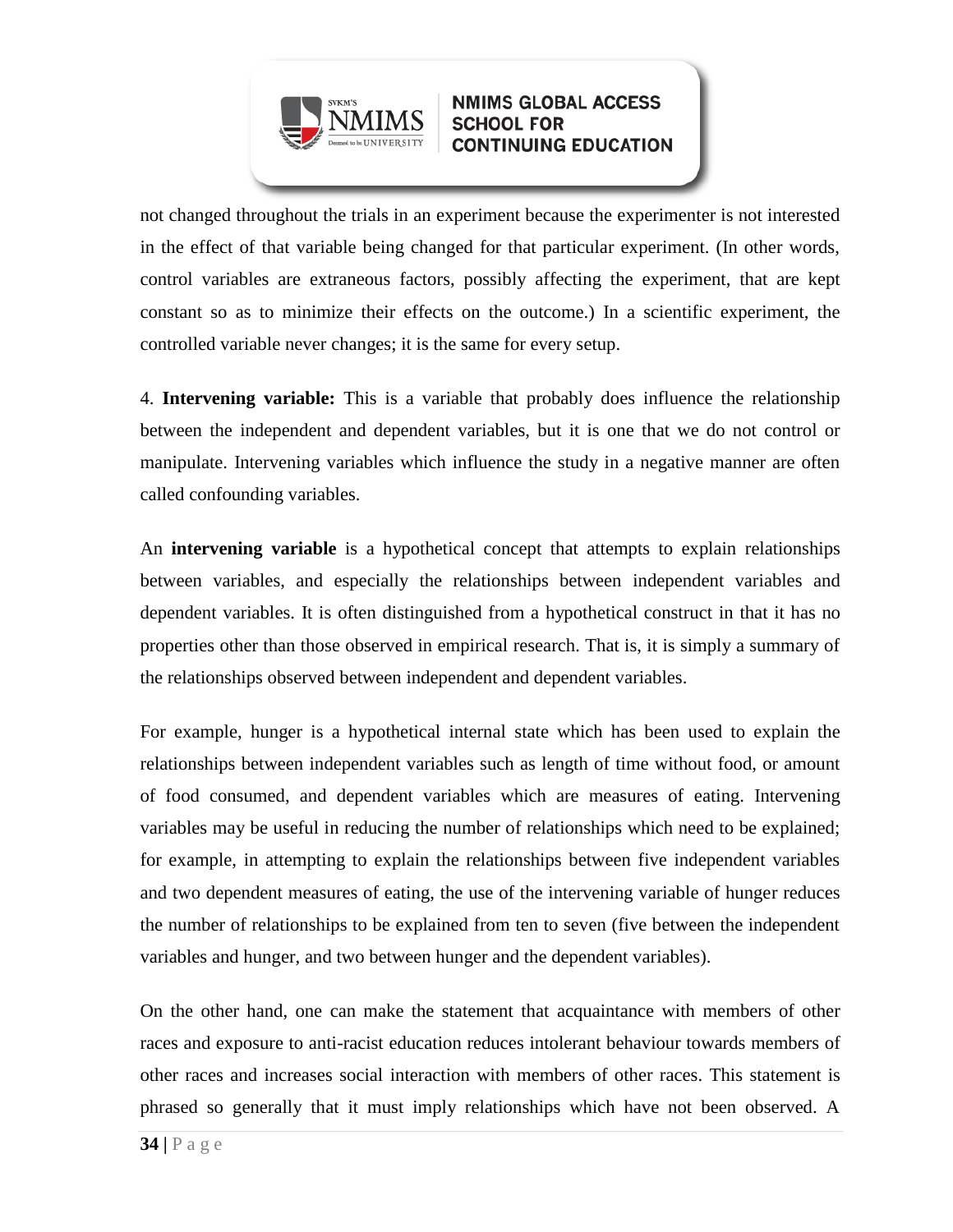

hypothetical construct of [tolerance](http://en.wikipedia.org/wiki/Tolerance) could be posited as a means of explaining the relationships between these and other variables.

**5. Moderator variables** - "In general terms, a moderator is a qualitative (e.g., sex, race, class) or quantitative (e.g., level of reward) variable that affects the direction and/or strength of the relation between an independent or predictor variable and a dependent or criterion variable. Consider a case in which a variable **M** is presumed to change the **X** to **Y** causal relationship. So for instance, a certain form of psychotherapy may reduce depression more for men than for women, and so we would say that gender (**M**) moderates the causal effect of psychotherapy (**X**) on depression (**Y**)..

Variables must be defined in terms of measurable behaviors. The operational definition of a variable describes the variable. There are two ways by which we can **operationally define** a variable; by how it is measured and by how it is used to classify subjects. Later we will use specialized terms for how variables are defined (continuous or categorical) and the nature of the data obtained (nominal, ordinal, or interval).

The first way of defining a variable is to describe how we measure it. We cannot just say we will "reduce anxiety." We must define how anxiety will be measured and just what is a reduction in anxiety.

The second way of defining a variable is to describe how you have classified subjects (people) into groups or categories. This is important since two researchers could be studying the same variable but if they each classify their subjects differently they may get different results. For example, suppose we wanted to study the income levels of single adults. If one researcher classified his single adult subjects into these three categories (17 through 22, 23 through 27, and 28 through 33), he would get different results than this second researcher who used three different categories (20 through 40, 41 through 60, and 61 and over). The first researcher is interested in young adults and the second in all ages. Thus, without operational definitions we could think that they both were studying the same variable. When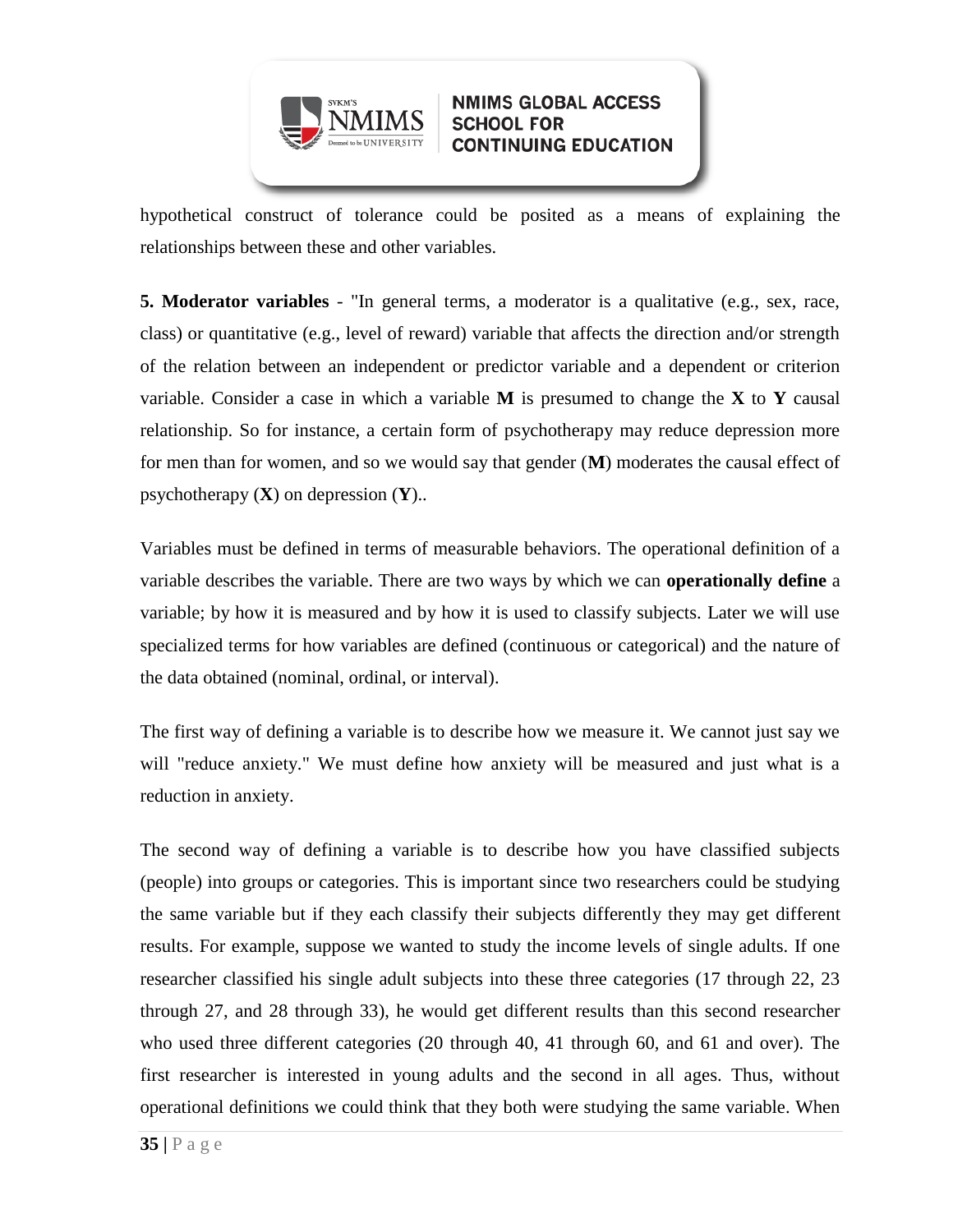

we use behavioral (operational) definitions for variables, we define exactly what we are studying and enable others to understand our work. This is called operationalisation of terms or variables.

### **HYPOTHESES:**

Once the research question has been stated, the next step is to define testable hypotheses. Usually a research question is a broad statement, that is not directly measurable by a research study. The research question needs to be broken down into smaller units, called hypotheses, that can be studied. **A hypothesis is a statement that expresses the probable relationship between variables.**

The problem thus delimited to make it more specific  $\&$  manageable, several interrelated steps, e.g. formulation of hypotheses, explication of concepts that enter into the hypotheses  $\&$ consideration of methods for relating the study to other studies using similar or kindred concepts. These steps are so closely intertwined that they cannot be worked on, one at a time. But for the sake of clarity only discuss them individually. The suggested explanations or solutions to the problem formulated as propositions are called hypotheses. Such tentative explanations, i.e. hypotheses may be the solutions to the problem. The inquiry is directed at finding out whether they really are solutions to the problem. Whether or not explicit hypotheses are proposed at this stage, it is needed to define the concepts which would be used in organizing the data. Such definitions include formal definitions that are designed to convey the general nature of the process or phenomenon subsumed by the concept. The test of hypotheses is its proof or disproof. If the hypotheses is proved, the problem of which it was tentative solution is answered, but if it is not proved, alternative hypotheses or solutions would be required to be formulated and tested.

Some operations have to be devised that yield data which will serve as satisfactory tangible indicators or referents of the given concepts. To study critically the work already done in the field & formulate problem in terms so general & abstract as to make clear its relation to other knowledge & permit replication of study in other concrete situations.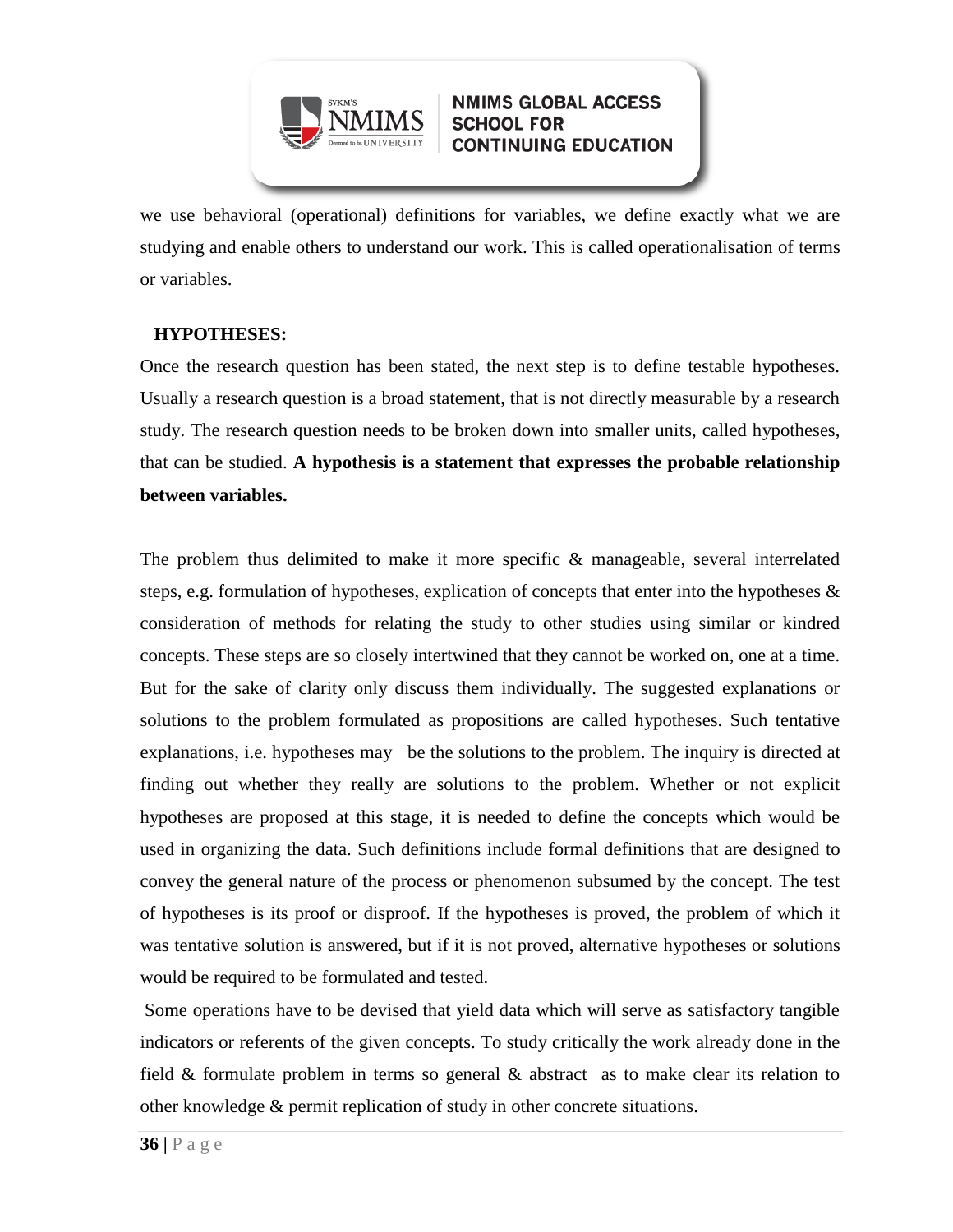

Hypothesis is a presumptive statement of a preposition or a reasonable guess based upon available evidence, which a researcher tries to prove through his study. A tentative or working preposition suggested as a solution to a problem. Theory is the final hypothesis, which is well supported by evidence.

Hillway – Since knowledge arrived at through the scientific method is subject to revision in the light of new data, a theory is in only one sense always only a working assumption. Thus the distinction between a theory and hypothesis is only a relative one.

Hypothesis helps researcher to relate theory to observation and observation to theory.

For fact finding or exploratory studies hypothesis may not be required as that itself is the aim of that research.

## **Importance of Hypothesis:**

- 1. Facilitate the extensions of knowledge in an area.
- 2. Provide with rational statements, logical order of relationship
- 3. Provide direction to research
- 4. Provide bases for reporting conclusions of the study

#### **Formulations of Hypothesis: (Conditions required for)**

- a) Richness of background knowledge
- b) Versatility of intellect (of researcher)
- c) Analogies and other practices
- d) (New situation and old situations are similar with regard to factor 'X', the old situation 'X' is related to 'Y' and 'Z' as well as 'X'. Inference – new situation may be related to 'Y' and 'Z' (though it is not researched)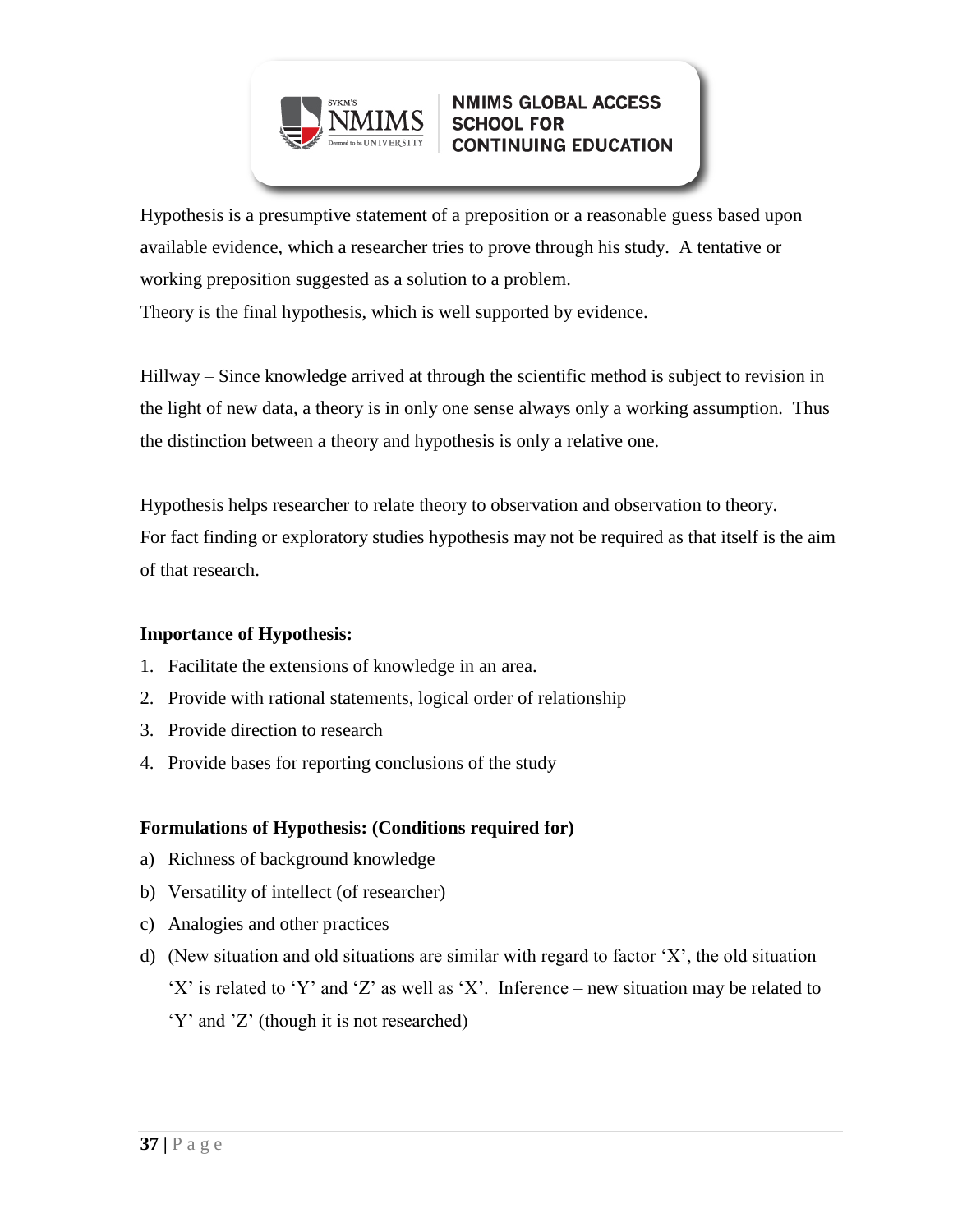

## **Criteria of stating hypothesis:**

- 1. clearly and precisely stated
- 2. Testable
- 3. State the expected relationship between variables
- 4. Limited in scope
- 5. Consistent with the most known facts
- 6. Stated in simple terms- avoid jargons
- 7. Amendable to testing within a reasonable time.

### **Types of hypotheses**

One type of hypotheses asserts that something is the case in a given instance; that a particular object, person or situation has a particular characteristic. Another type of hypotheses deals wit the frequency of occurrences among variables. Yet another type of hypotheses asserts that a particular characteristic is one of the factors which determine another characteristic, i.e. X is the producer of Y (product). Hypotheses of this type is known as causal hypotheses.

Hypotheses can be classified in a variety of ways.

(a) At the lowest level of abstraction are the hypotheses which state existence of certain empirical uniformities. For instance, it may be hypothesized with reference to India that in the cities men will get married between the age of 22 and 24 years. It has often been said by way of criticism of such hypotheses that these are not useful in as much as they merely state what everyone seems to know already. Secondly, what everyone knows may well be mistaken.

(b) At a relatively higher level of abstraction are hypotheses concerned with complex ideal types. Such hypotheses are indeed purposeful distortions of empirical exactness and owing to their remoteness from empirical reality, these constructs are termed ideal types. The function of such hypotheses is to create tools and formulate problems for further research in complex areas of investigation. e. g. Analysis of minority groups brought to light empirical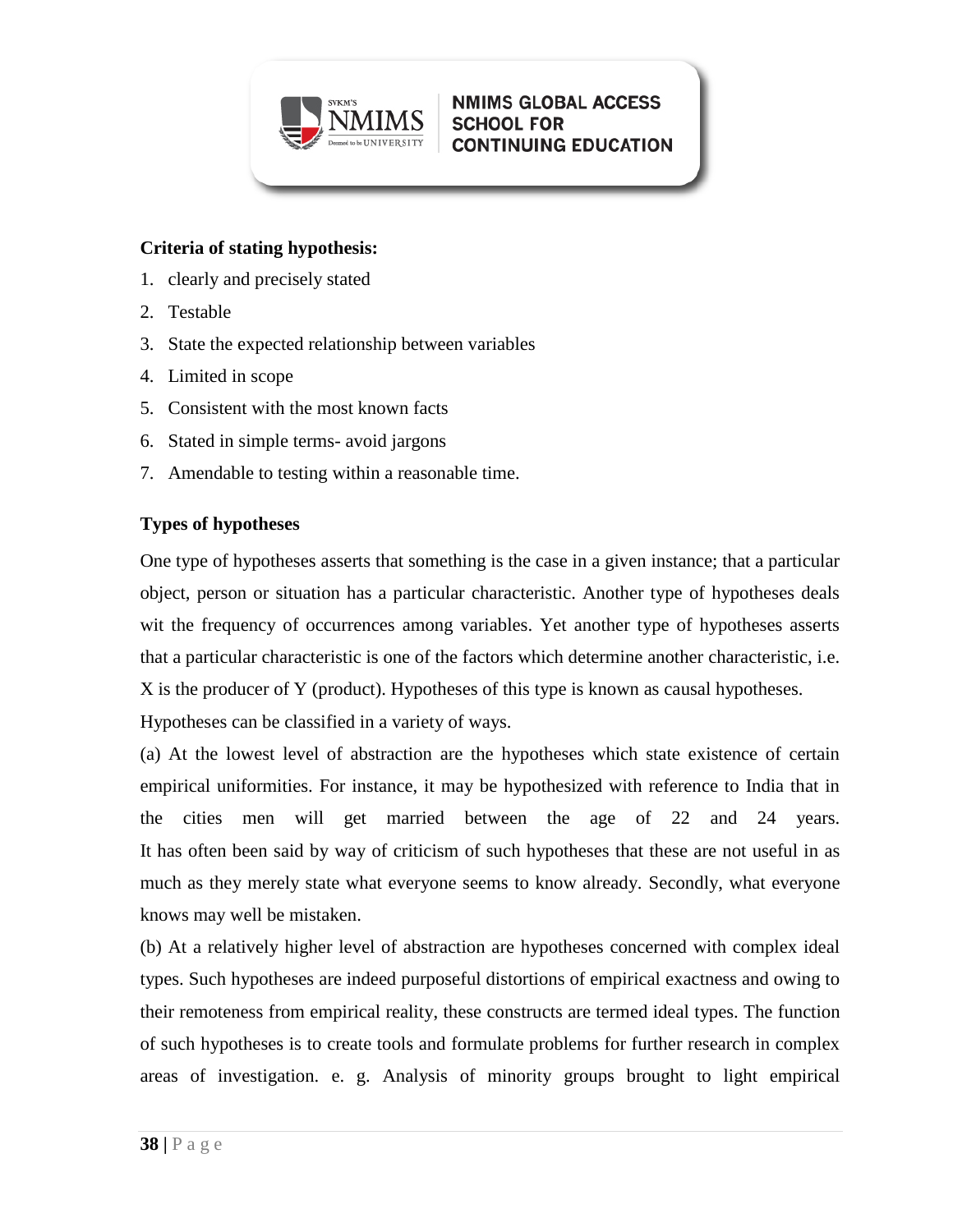

uniformities in the behaviour of members of a wide variety of minorities. It was subsequently hypothesized that these uniformities pointed to an ideal type.

(c) We now come to the class of hypotheses at the highest level of abstraction. Such hypotheses are statements about how changes in one property will effect another property. This level of hypothesizing is not only more abstract compared to others; it is also the most sophisticated and flexible mode of formulation.

### **Sources of Hypotheses**

Hypotheses may be developed from a variety of sources.

(1) The history of science is full of instances of discoveries made just because the right person happened to make the right observation owing to his characteristic life-history and exposure to a unique mosaic of events. Personal life histories are a factor in determining the kinds of a persons perception and conception and this factor may in turn direct him to certain hypotheses quite readily.

(2) Analogies are often a fountainhead of valuable hypotheses. Students of sociology and political science in the course of their studies would have come across analogies wherein society and state are compared to a biological organism, the natural law to the social law, etc. Such analogies, notwithstanding the fact that analogies as a class suffer from serious limitations , do provide certain fruitful insights which formulated as hypotheses stimulate and guide inquires.

(3) Hypotheses may also rest on the findings of other studies wherein the researcher may hypothesize that similar relationship between specified variables will hold good in the present studies too.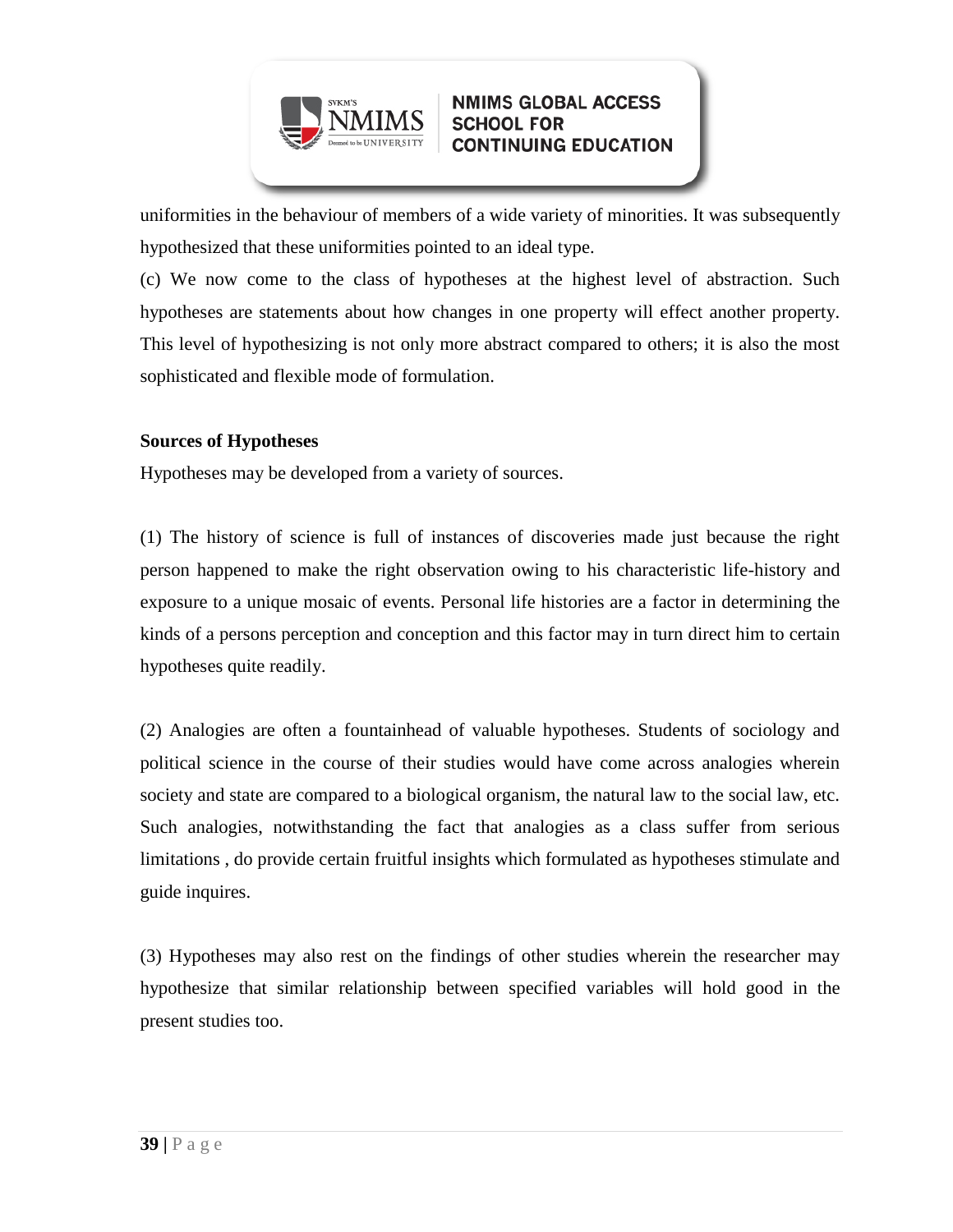

(4) A hypotheses may stem from a body of theory which may afford by way of logical deduction, the prediction that if certain conditions are present, certain results will follow. Theory represents what is known; logical deductions from this constitute the hypotheses which must be true if the history is true.

(5) It is worthy of note that value –orientation of the culture in which a science develops may furnish many of its basic hypotheses .That certain hypotheses and not others capture the attention of scientists or occur to them in particular societies or cultures may well be attributed to the cultural emphases.

### **Characteristics of Usable Hypotheses**

(a) A hypotheses should be empirically testable. The concepts embodied in the hypotheses must have clear empirical correspondence and should be explicitly defined. e.g. 'bad parents beget bad children', is hardly a statement that can qualify as usable hypotheses, since bad cannot be explicitly defined.

(b) Hypotheses should be closest to things observable. Failing this it would not be possible to test their accord with empirical facts.

(c) The concepts utilized in the hypotheses should be clearly defined. Formal definition or explication of the concepts will clarify what a particular concept stands for. It is advisable that the concepts embodied in the hypotheses be defined in a manner commonly accepted and communicable.

(d) The hypotheses must be specific. We need to know what will happen as soon as we commit ourselves to one view or another we become vulnerable; our prediction will be refuted if what we said would happen does not happen.

(e) Advisedly, the hypotheses should be related to a body of theory or some theoretical orientation. If the hypothesis is related to some theory, research will help to qualify, support,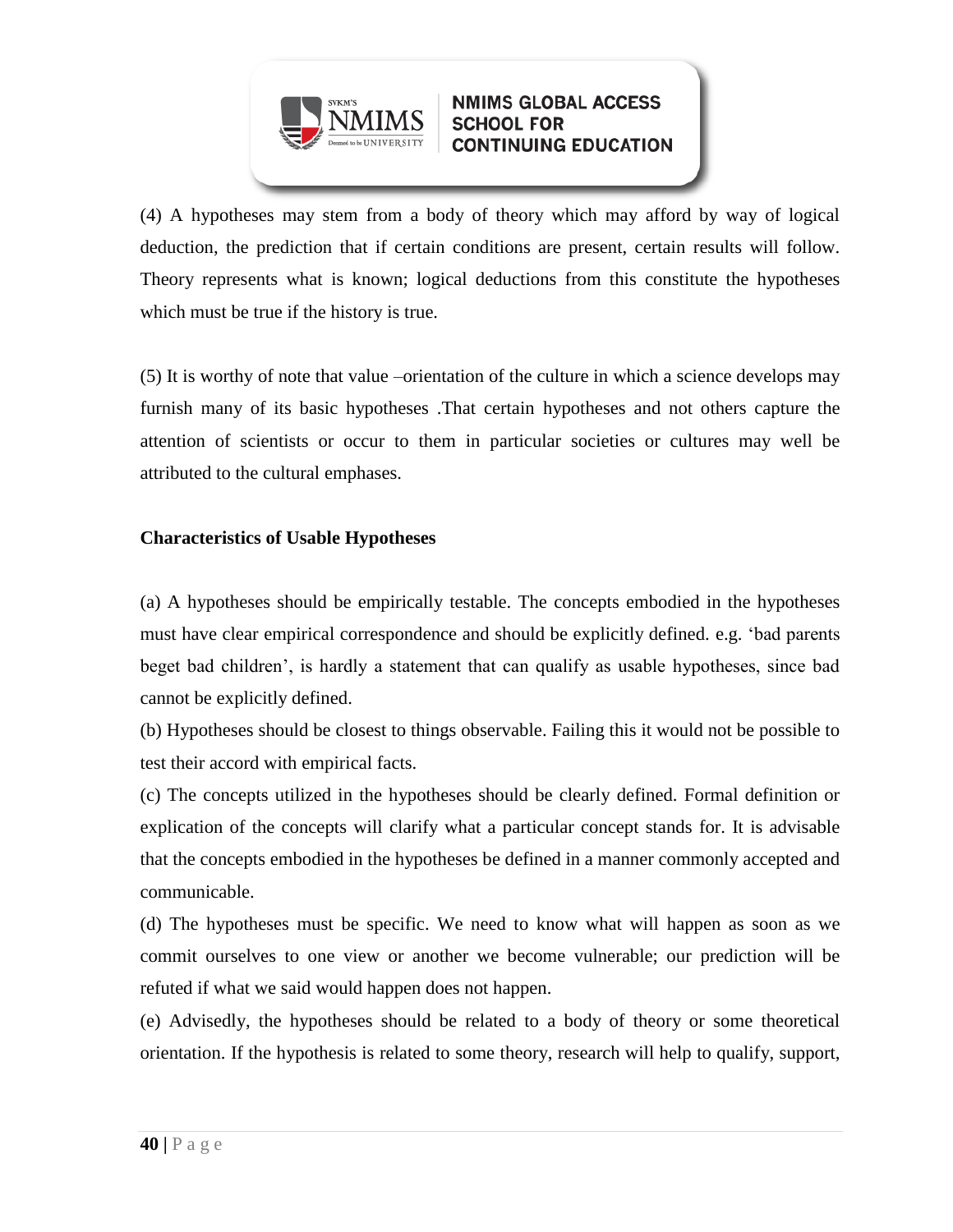

correct, or refute the theory. One of the valuable attributes of a good hypotheses is its power of prediction.

(f) Hypotheses should be related to available techniques. The hypotheses should be formulated only after due thought has been given to the methods and techniques that can be used to measure the concepts or variables incorporated in the hypotheses.

### **Null hypotheses:**

It is akin to the legal principle that a man is innocent until he is proved guilty. A null hypotheses in its other form may assert that the results found in research do not differ significantly from the results to be expected on a probability basis or as stipulated in terms of a certain theory. An alternative hypotheses may state, for instance, that:

H1: The females commit suicide often than the males.

The null hypotheses (Ho) may be stated as:

Ho: The females and males do not differ in respect of the rate of suicide.

A null hypothesis is decidedly more useful than other hypotheses because it is exact. It is easier to disprove the contrary of a hypothesis than to prove it with complete certainty.

## **Formulation of alternative hypotheses**

This involves the following steps:

(1) A measure of efficiency applicable to all the alternative courses of action is selected

( Examination Score, sales, productivity, etc.)

(2) On the bases of this selected measure of efficiency a set of acceptance conditions for each alternative course of action is assigned.

(3) The acceptance conditions are reformulated as hypotheses which are mutually exclusive and jointly exhaustive.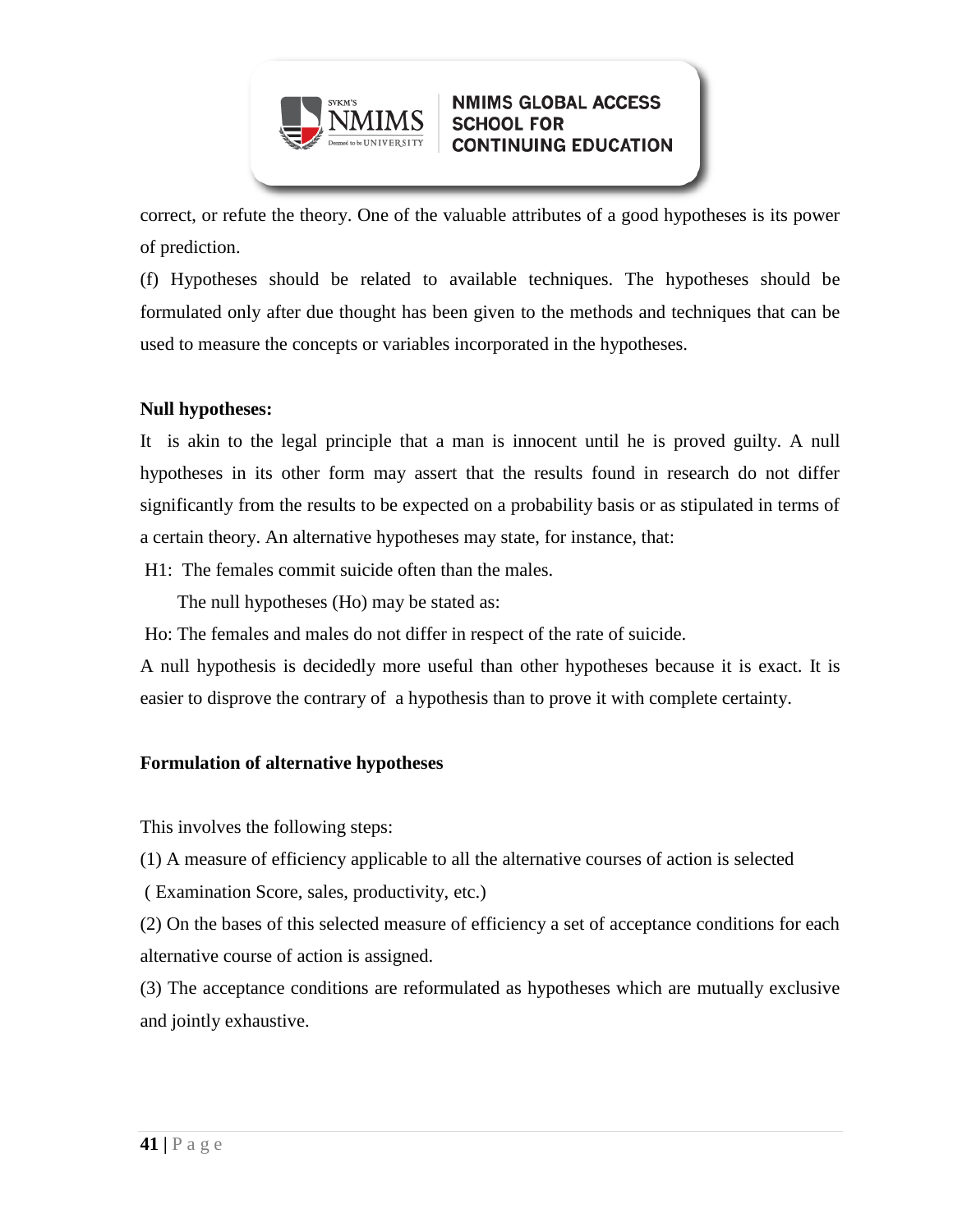

In all research ( theoretical or action oriented ) alternative courses of action ( solutions , explanations ) acceptance conditions (economy, predictions, etc ) or hypotheses should be made explicit.

In a research involving more than two hypotheses, it is advisable to formulate the points of disagreement symbolically in a matter indicated to facilitate the construction of hypotheses. Ideally there should be one hypotheses for each alternative course of action. Such a problem is one which involves estimation, eg estimating an optimum number of workers for a production unit – 100, 250, 300, etc. The selection of the most efficient course of action depends on an estimate of the value of a critical variable (i.e. the exact number of workers). In each case, it is not economical to formulate explicitly each alternative course of action and to associate a hypotheses with each.

### **SAMPLING:**

Sampling is the process of selecting participants for a research project.

One has to define the 'population' or 'universe' of the study, i.e., the total number of items/objects/people of a specified class which is directly related to or covered by the research problems. It is rarely necessary and feasible to study all the items that constitute the 'universe' or 'population' in order to provide an accurate and reliable estimate of its characteristics. More often, a sample of the population under study is enough to afford a reliable basis for making estimates about its characteristics. One has to draw a sample from the 'universe in such a manner that the findings based on it which closely match those that would have been obtained had the 'universe' in toto been studied.

The method consisting of the selecting for study, a portion of the universe' or 'population' is known as sampling.

Sampling unit or element: This refers to a single thing selected for inclusion in a research project. For example if you sample students from a college, one student would be your sample unit or element.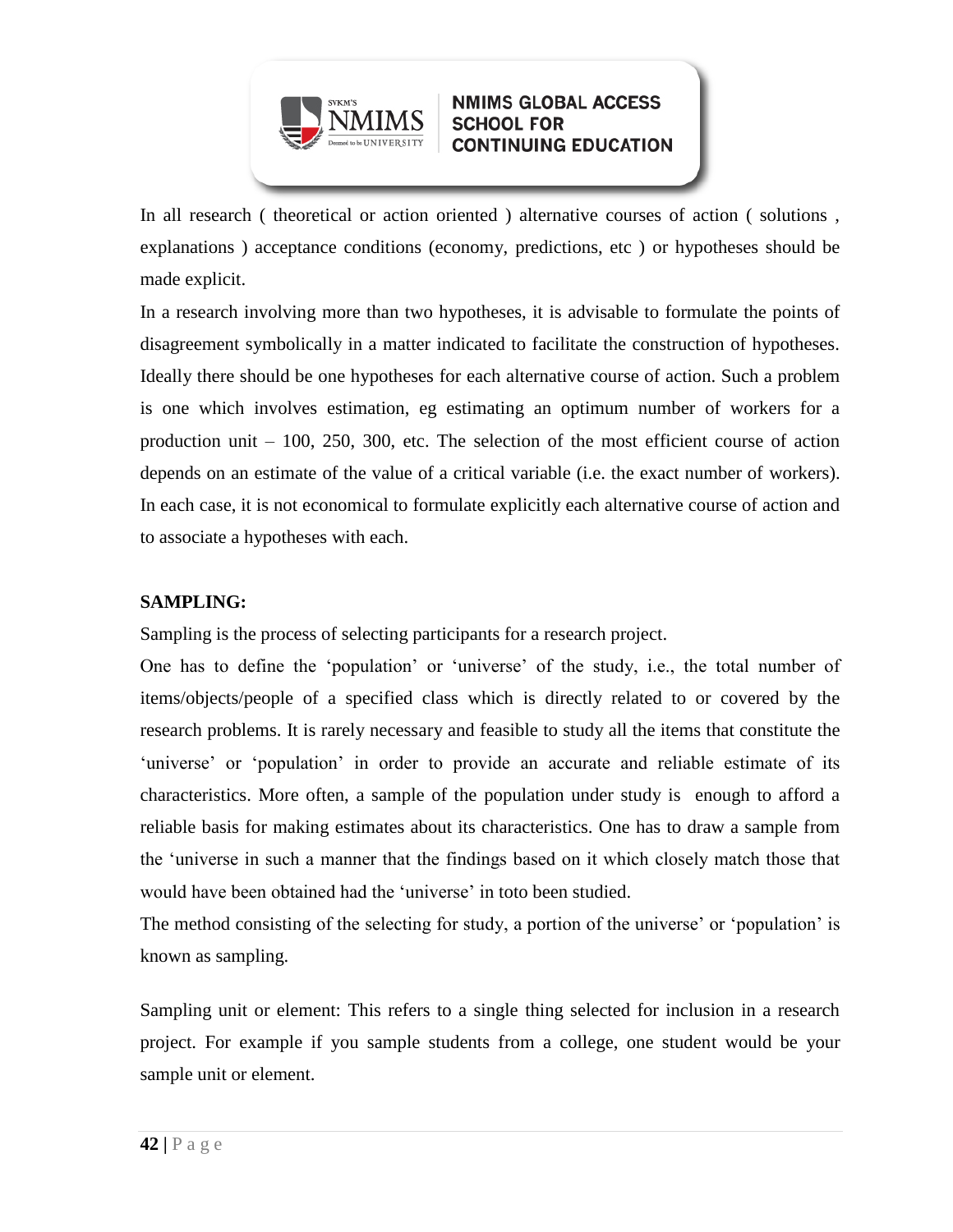

Population: All the possible units or elements

[Sample](http://trochim.human.cornell.edu/kb/sampterm.htm) : A portion of the elements in a population is considered a sample. Any given sample can be part of more than one population. Does this sound like one of those jargons again? Let us unpack this statement by looking at the following example. You and four of your classmates can be a sample of your class, a sample of your university students, a sample of your country and so on. We can therefore define a sample as a more concrete portion of a population or populations if such a term ever exists.

Sampling frame: Is a listing of the elements in a population. In a university's admissions office, the list of names may include all the students who have been admitted into the college even the ones who never show up or those who have decided to quit. The sample frame is therefore the largest possible sample of a population. That is everything that can be selected from.

A parameter: Is a value associated with a population and can only be estimated in inferential statistical terms using a sample. Why? This is because a parameter is usually figured in terms of an abstract value. What does this mean? We cannot calculate the mean of a population if we cannot measure and do not know the exact number of units in the population. However since a sample is more concrete, we can use statistics to estimate parameters. Since these are only estimates that may contain various amounts of error it is usually referred to us inferential statistics.

Sampling error: Is a term used to refer to the extent to which a sample statistics incorrectly estimates a population parameter.

Confidence level: This is a probability associated with the accuracy of an inferential statistic since we do not know exactly what is and what might have not been included in a given population.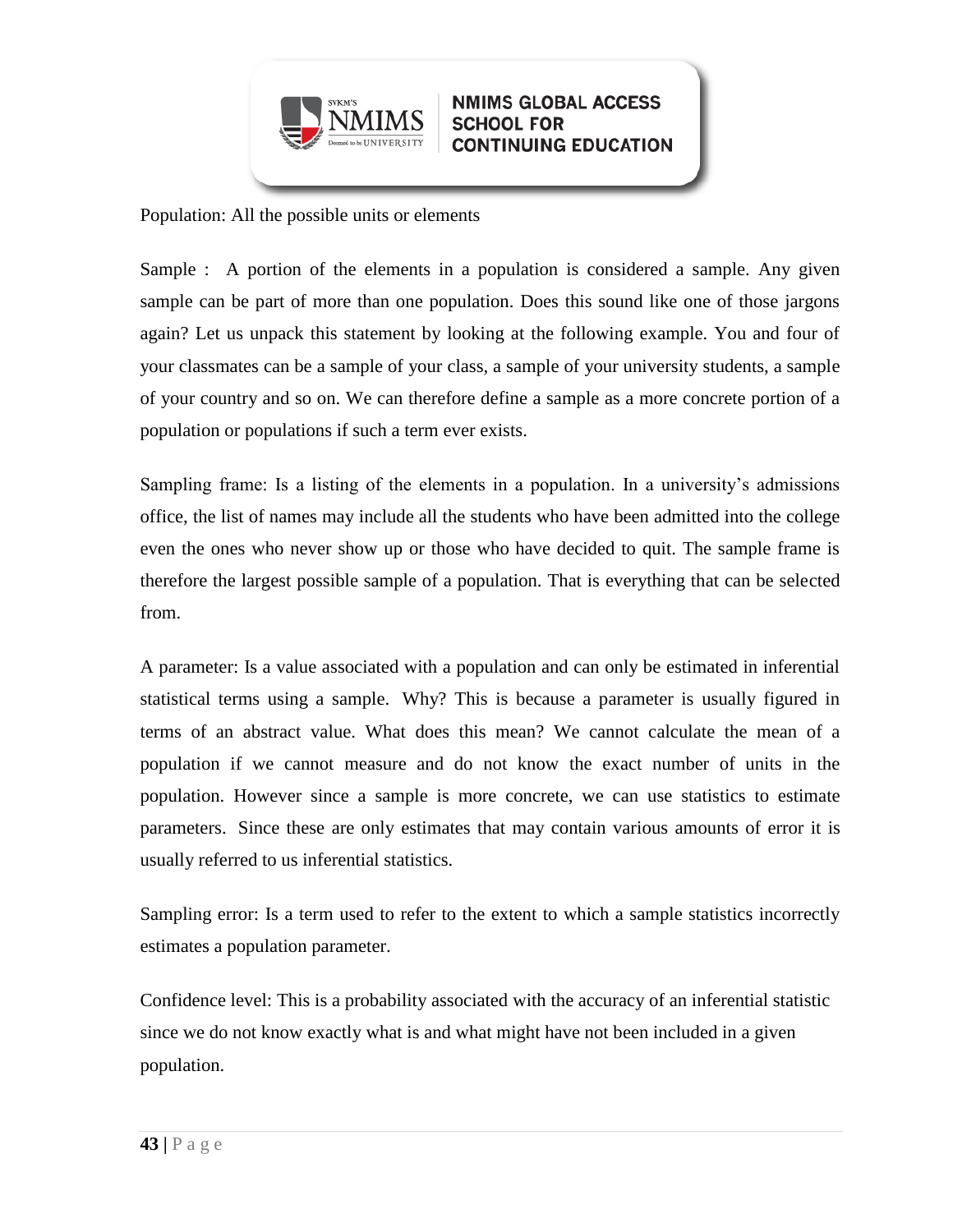

#### **Sampling Designs:**

The basic distinction in the modern sampling theory is between Probability sampling  $\&$  the Non-probability sampling. The idea of probability or chance arises when one is not sure about something, that is, when one does not have enough information  $\&$  therefore can only guess. A way to appreciate the concept of probability is to view the probability of an event occurring as the proportion of times the event has taken in the past, usually based on long series of observations. In fact we do employ the concept of probability all our lives practically. e. g. We decide to visit a public park with our families on a day and at a time when there is a low probability of the park being too crowded.

#### **1. Probability Sampling design:**

Probability sampling is the only approach that makes possible the formulation of determinable representative sampling plans. That is, the investigator, if he used probability sampling, can estimate the size of a sample that he will need if he wants to have a given degree of confidence that his simple-finding will not differ by more than a specified amount from the finding or result that study of total population would yield.

- a) **Simple Random Sampling:-** Simple Random Sampling is in a sense, the basic theme of all scientific sampling. It is primary probability sampling design. A simple random sample is selected by a process that not only gives to each element in the population an equal chance of being included in the sample but also makes the selection of every possible combination of cases in the desired size, equally likely.
- b) **Lottery Method:-** Each member or item in the 'population' is assigned a unique number. Each number is noted on a separate card or a chip. Each chip or card should be similar to all the others with respect to weight, size  $\&$  shape etc.

The cards or chips are placed in a bowl & mixed thoroughly. A blind -folded person is asked to pick up any chip or card from the bowl. Under these circumstances, the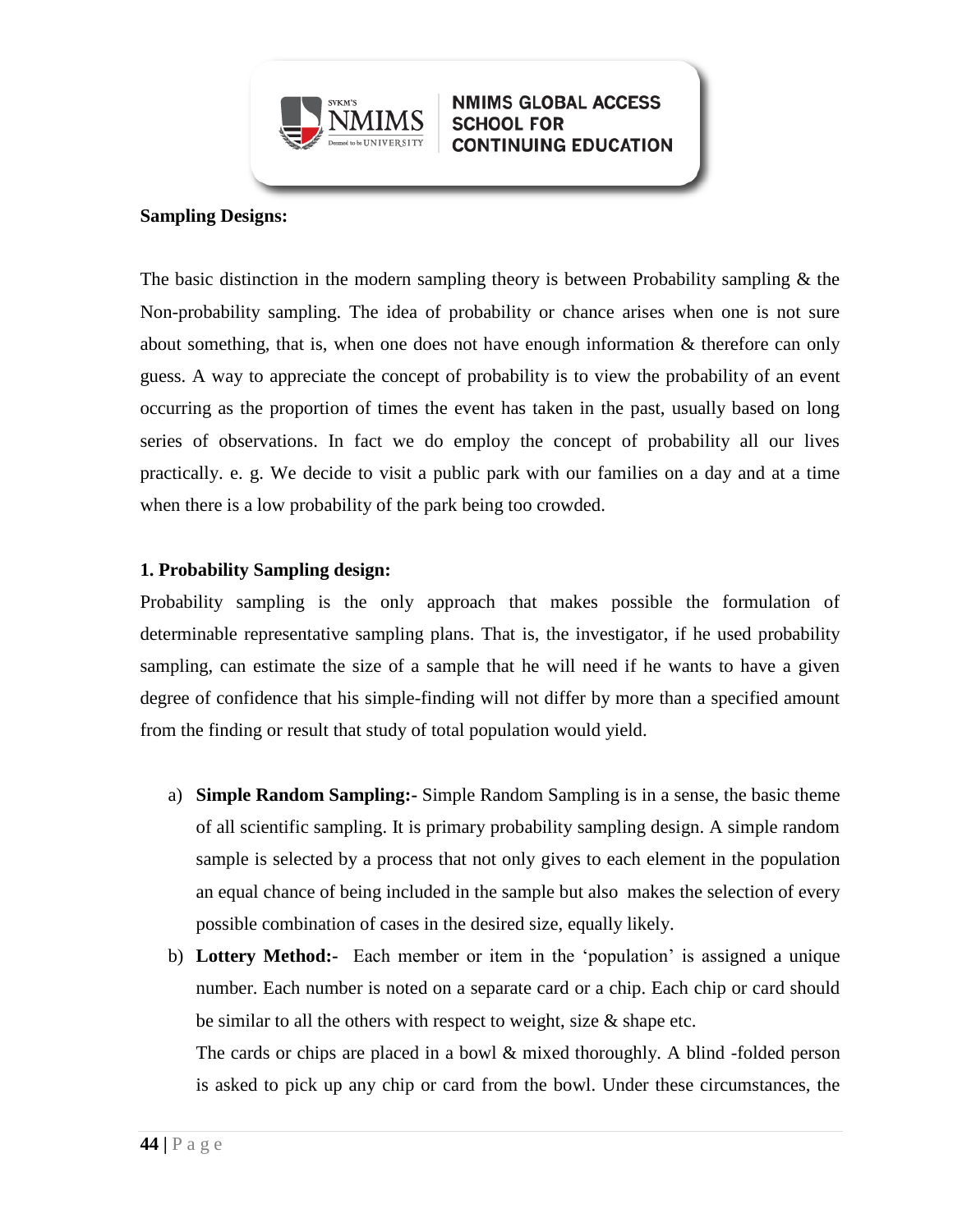

probability of drawing any one card can be expected to be the same as the probability of drawing any other card. Since each card represents a member of the population, the probability of selecting each would be exactly the same. Such a procedure would ultimately yield a simple random sampling.

### **c) Systematic Sampling:**

This type of sampling is for all practical purposes, an approximation of simple random sampling. e.g. a frame consists of 1000 members each with a unique number i.e. from 1 to 1000. Let us say we want to select a sample of 100. We may start by selecting any number between 1 to 10. Suppose we make a random selection by entering the list  $\&$  get 7. We then proceed to select numbers, starting form 7, with a regular interval of 10. The selected sample would thus consist of elements bearing Numbers 7, 17, 27, 37, 47….977, 987, 997. These elements together would constitute a systematic sample.

#### **3. Stratified Random Sampling:**

In stratified random sampling, the population is first divided into a number of strata. Such strata may be based on a single criterion. (e.g. educational level, yielding a number of strata corresponding to the different levels of educational attainment.) or on a combination or more criteria (e.g. age  $\&$  sex) In stratified random sampling, a simple random sample is taken from each of the strata & such sub-samples are bought together to form the total sample.

Two forms of Stratified samples are

**a) Proportionate Stratified Sampling:-** In proportionate sampling, cases are drawn from each stratum in the same proportion as they occur in the universe. E.g. we know that 60% of the population is male  $\&$  40% of it is female. Proportionate stratified sampling with reference to this 'population' would involve drawing a sample in a manner that this same division among sexes is reflected, i.e. 60:40, in the sample.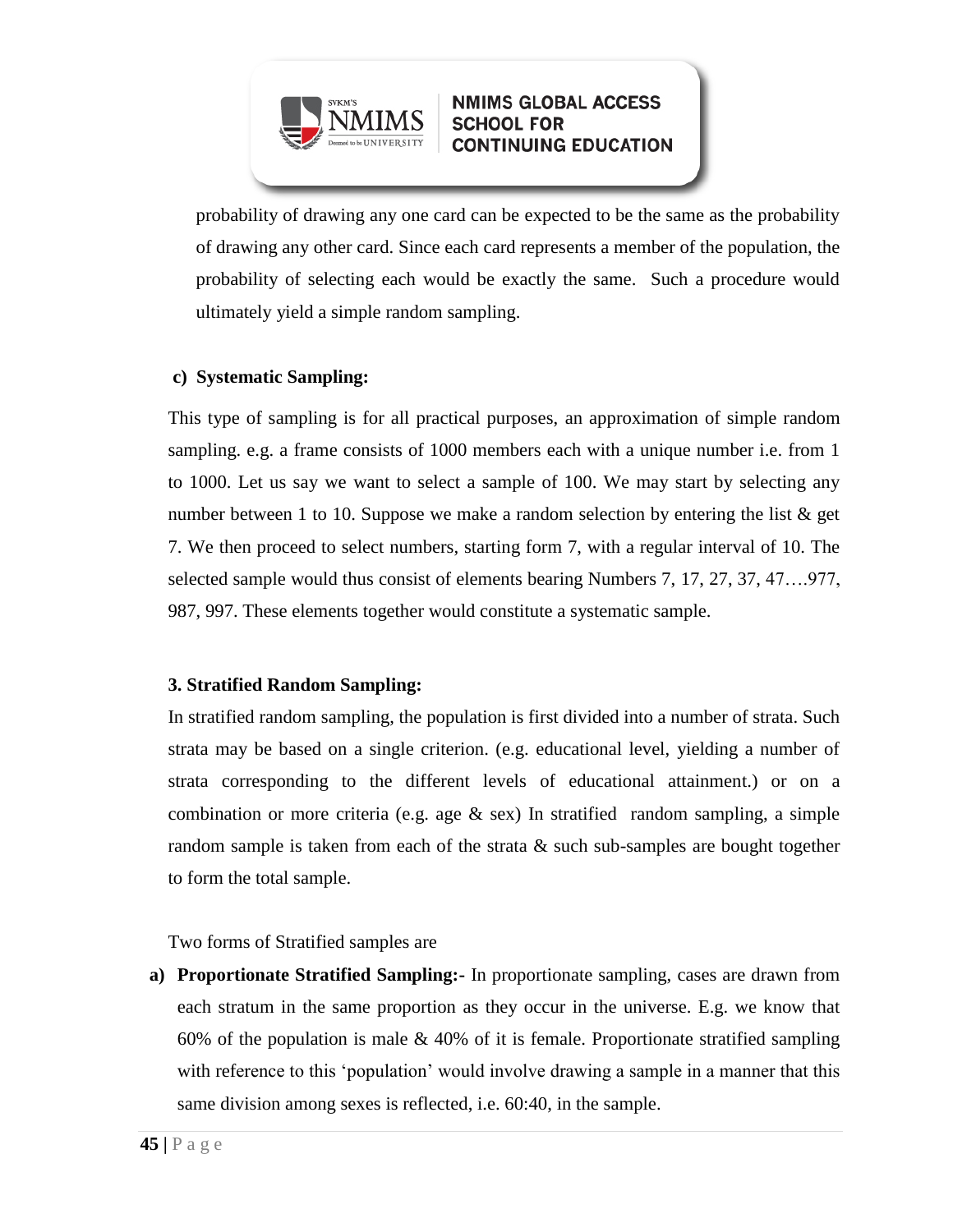

If the systematic sampling procedure is employed in a study, the basis on which the list is made determines whether or not the resulting sample is a proportionate stratified sample.

**b) Disproportionate Stratified Sampling:-** A stratified sample in which the number of elements drawn from various strata is independent of the sizes of these strata may be called a disproportionate stratified sample. This same effect may well be achieved alternatively by drawing from each stratum an equal number of cases, regardless of how strongly or weakly the stratum is represented in the population.

### **4. Optimum Allocation Sample:**

In this sampling procedure, the size of the sample drawn from each stratum is proportionate to both the size  $\&$  the spread of values within any given stratum. A precise use of this sampling procedure involves the use of certain statistical concepts which have not yet been adequately or convincingly introduced.

## **5. Cluster Sampling:**

In cluster sampling, the sampler first samples out from the population, certain large groupings, i.e. "cluster". These clusters may be citywards, households, or even several geographical or social units. The sampling of clusters from the population is done by simple or stratified random sampling methods. From these selected clusters, the constituent elements are sampled out by recourse to procedures ensuring randomness.

## **6. Multi-phase Sampling:**

It is sometimes convenient to confine certain questions about specific aspects of the study to a fraction of the sample, while other information is collected from the whole sample. This procedure is known as 'multi-phase sampling'. Multi-phase sampling facilitates stratification of the sub-sample since the information collected from the first phase sample can sometimes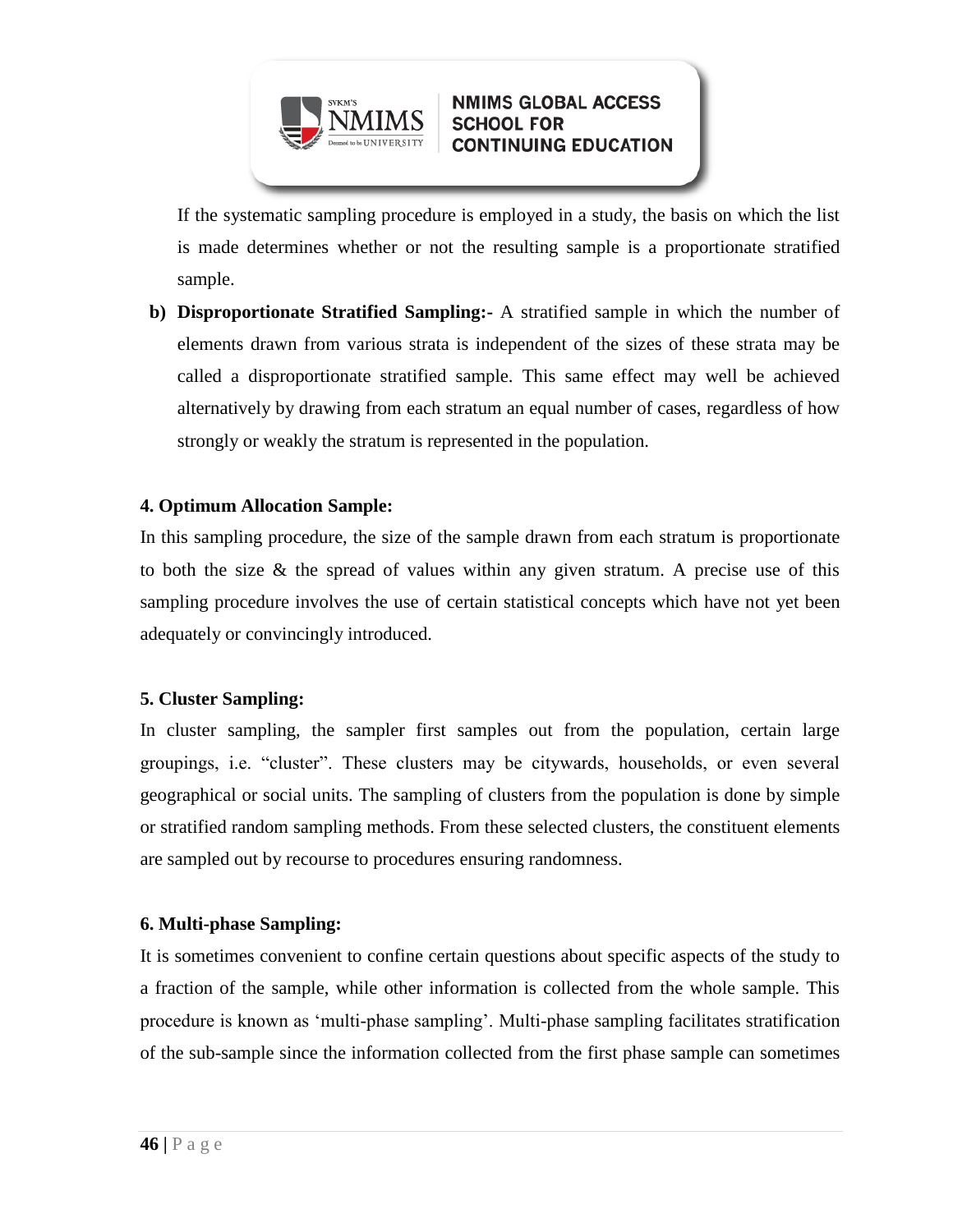

be gathered before the sub-sampling process takes place. It will be remembered that panel studies involve multi-phase sampling.

## **2. Non-probability Sampling Design**

Non-probability design in contradistinction to the probability sampling design is that sampling procedure adopted in this design does not afford any basis for estimating the probability that each element in the population has an equal chance of being included in the sample. The major forms of non-probability samples are:

### **a) Accidental Samples:-**

In accidental sampling the researcher simply reaches out  $\&$  picks up the cases that fall to hand, continuing the process till such time as the sample acquires a desired size. E.g. researcher may take the first 150 persons he meets on any one of the pedestrian paths of a street, who are willing to be interviewed.

**b) Quota Samples:-** The basic objective of Quota sampling is the selection of a sample that is a replica of the 'population' with the respect to which one would wish to generalize. Ouota sampling, by & large, affords the insurance that diverse elements in the 'population' will be included in the sample and that these elements will be taken account of in proportion in which they obtain in the population.

Quota sampling usually proceeds in three steps:

- a. The population is classified in terms of properties known or assumed to be pertinent to the characteristics being studied.
- b. The proportion of the population falling into each class is determined on the basis of the known, assumed or estimated composition of the population.
- c. Lastly, each observe or interviewer is assigned a quota of respondents. The responsibility of selection the respondents or subjects is theirs.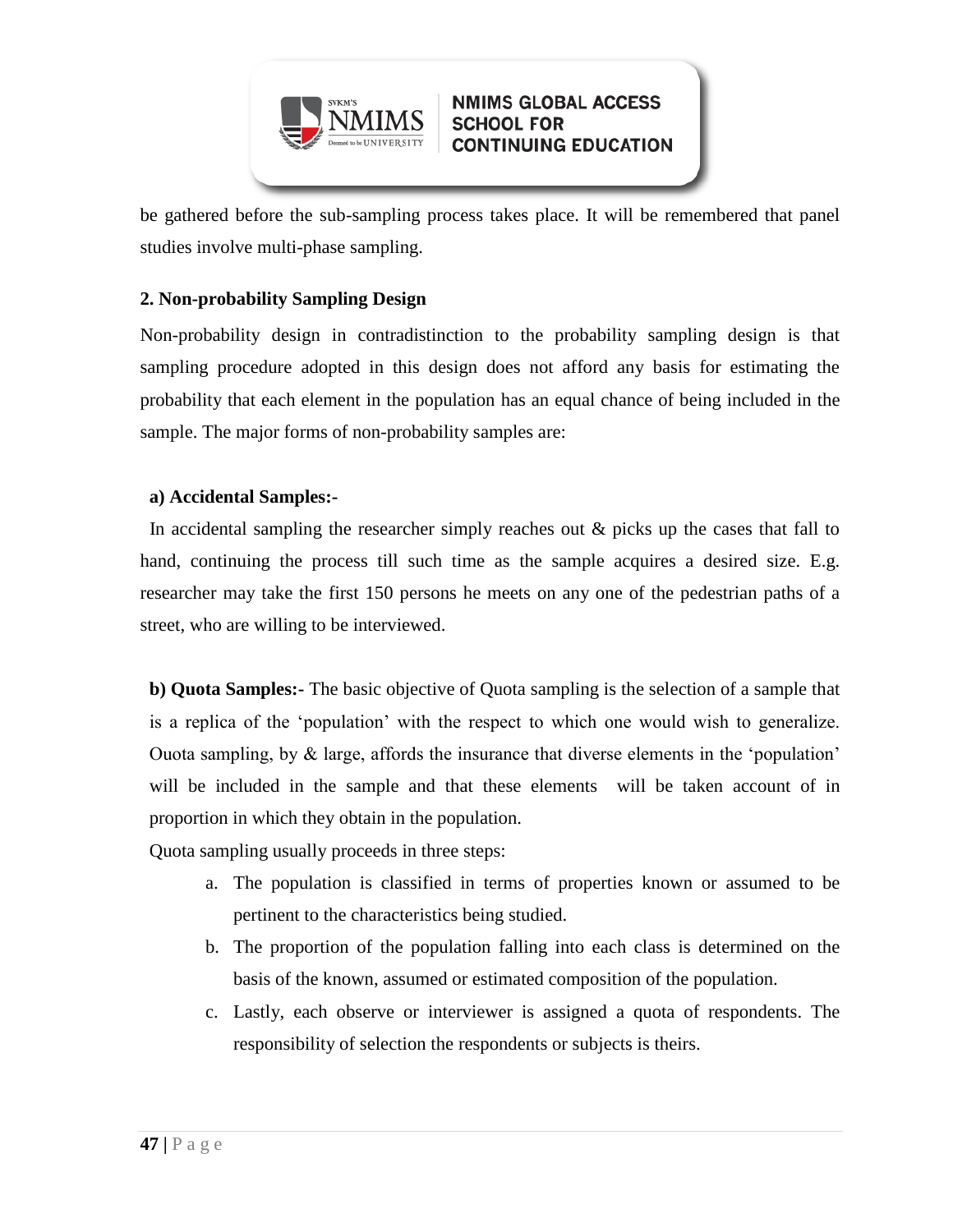

**c) Purposive or Judgment Samples:-** The basic assumption behind judgment or purposive sampling is that with the exercise of good judgment & appropriate strategy one can handpick the right cases to be in included in the sample & thus develop samples that are satisfactory in relation to one's research needs. The selection of elements proceeds under the assumption that errors of judgment in the selection will tend to counter-balance each other.

#### **3. Combinations of Probability & Non- probability Sampling**

Combining probability & non-probability procedures in certain instances, may involve an opposite strategy. The investigator may take a probability sample of elements within a nonprobability sample of areas; the areas are selected as a purposive or judgment sample. The districts may be selected on the ground that these have been particularly successful in reaching the developmental targets and from each of these, the sampler then selects a probability sample of the developmental blocks. The typical districts selected purposively may be regarded as defining a population. If a probability sample of this population is taken, the mathematical theory of probability sampling is completely applicable  $\&$  hence one can estimate the degree of confidence that may be placed in the assumption that findings of the sample are a good representation of the 'population' returns. The researcher can then generalize the inferences based on this restricted sub-population to the national population, subject to the assumption that the typical districts are still typical of their respective stages. So long as & to the extent that this assumption is valid, the sampling plan described above will produce most dependable results at a minimum cost.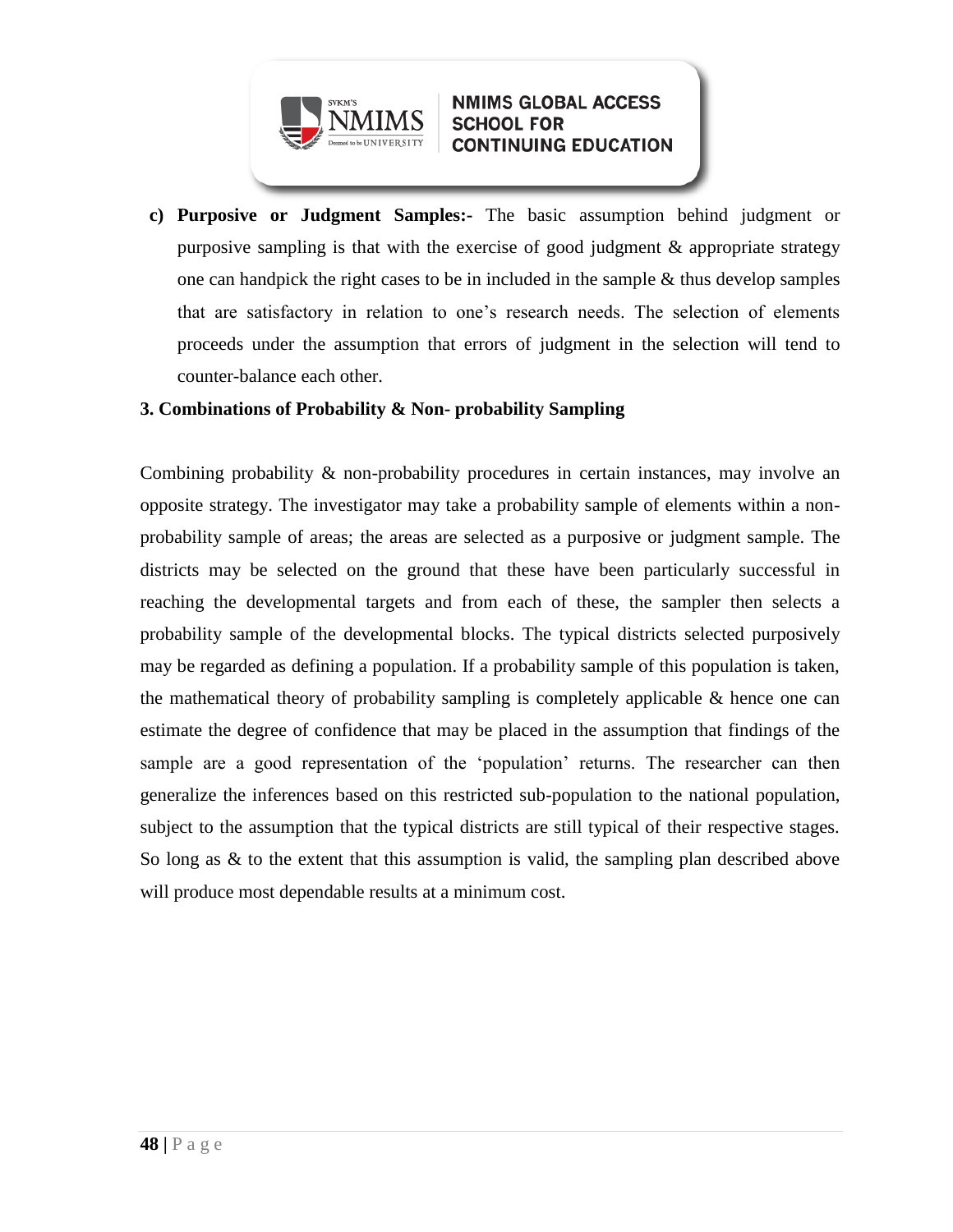

## **ESSENTIAL CHARACTERISTICS OF MEASURING INSTRUMENTS**

### **(Data Collection Tools)**

A measuring instrument has to be constructed with utmost care and precision. Each tool must satisfy certain criteria without which the data collected will not be authentic. The results obtained and conclusions drawn on such 'unreliable' data would not be 'true'.

Essential characteristics –

- 1. Validity
- 2. Reliability
- 3. Objectivity
- 4. Adequacy
- 5. Usability
- 6. Discriminating power
- 1. **Validity** An instrument is valid if it measures, what it is supposed to measure.

Types – Content, Construct, Criterion (predictive, concurrent)

- 1. Content validity Refers to adequate representativeness of the content or subject of the measuring instrument. It is essentially a judgment of item in a test being a representative of the content.
- 2. Construct validity Refers to the adequate representativeness of the construct under study. This is mainly about theoretical constructs. E.g. creativity, commitment
- 3. Predictive validity refers to the prediction to an outside criterion and checking the instrument against some outcome or measure. E.g. aptitude tests predict future achievement.
- 4. Concurrent validity refers to validation through comparison with external, pre established criteria, which measure the attribute under study.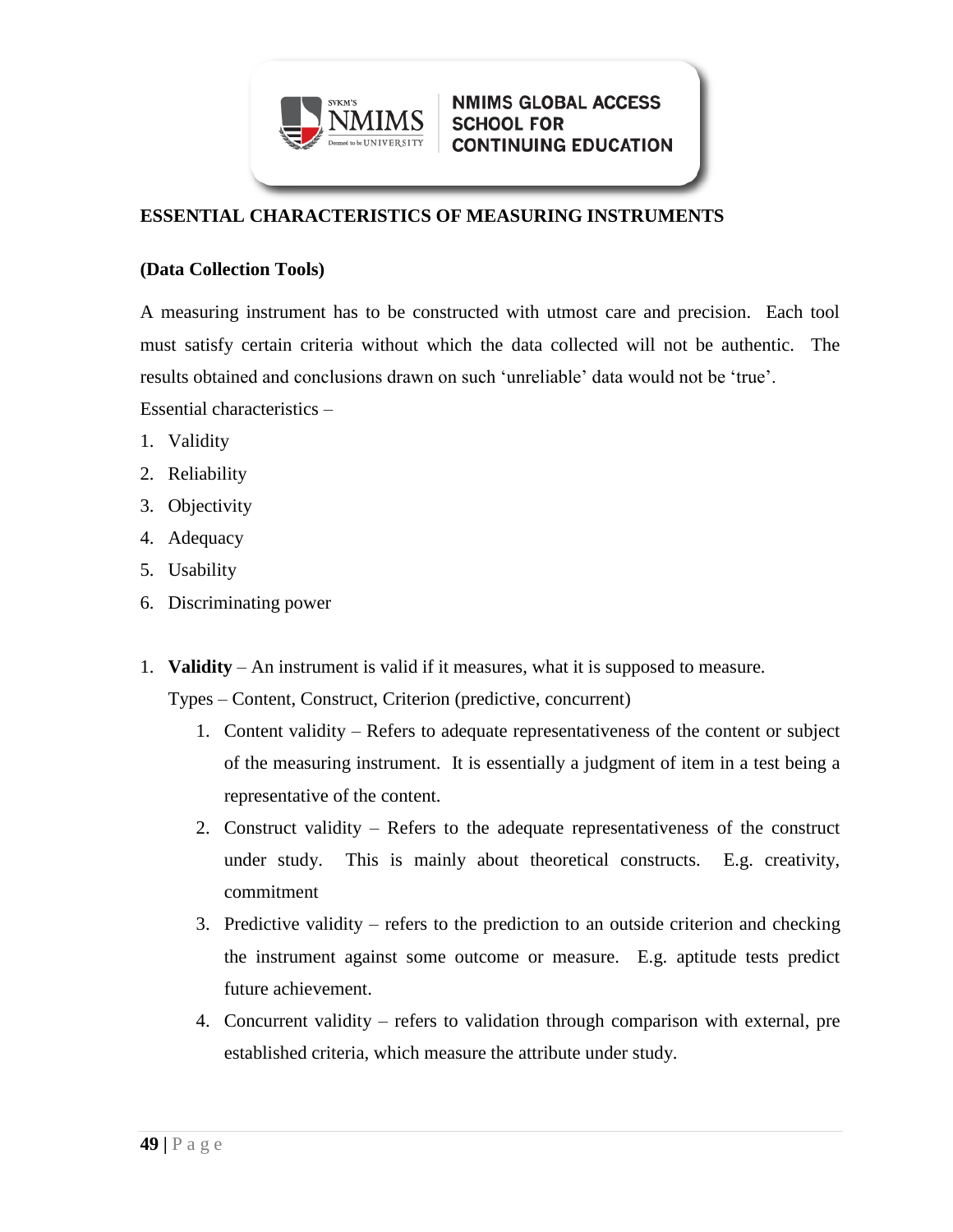

2. **Reliability** – An instrument is reliable, if it is consistent in its repeated measurements, of the same subjects (sample)

Methods: test-retest, parallel (alternate) forms, split-half, all rational equivalence.

1. Test-retest: Same test is given to the same sample after a sufficient gap of time and coefficient of correlation is calculated between these two measurements.

2. Parallel forms: Two equivalent parallel forms are prepared. Care is taken to ensure equivalence in all respects, i.e. content and difficulty level. Test retest method is weak if the subjects get to 'learn' the test in the initial administration i.e. the subject develops 'test-wiseness'. In order to get over this limitation, two identical forms are administered at two different occasions the scores on which are then subjected to coefficient of correlation, for establishing reliability. It is however difficult to construct two exactly identical forms.

3. Split-half – In order to overcome the difficulty of construction of two identical forms as in parallel forms methods, this method advocates construction of only one test long enough o be split into two hales. All the odd numbered test items form one set and all the even numbered test items form another set. Both these sets are administered with a gap of a few days or in single administration. The scores on both these tests are then subjected to coeff of correlation or any other statistical technique to establish reliability.

4. Rational equivalence – It is a test of internal consistency. Many a times the same sample may not be available for repeated administrations. Also two forms may not be available. This method permits single administration and using statistical formula reliability can be established. Kuder- Richardson formula is used.

3. **Objectivity**: An instrument is said to be objective if it scores the scale irrespective of subjectivity. The objectivity of a test improves validity and reliability.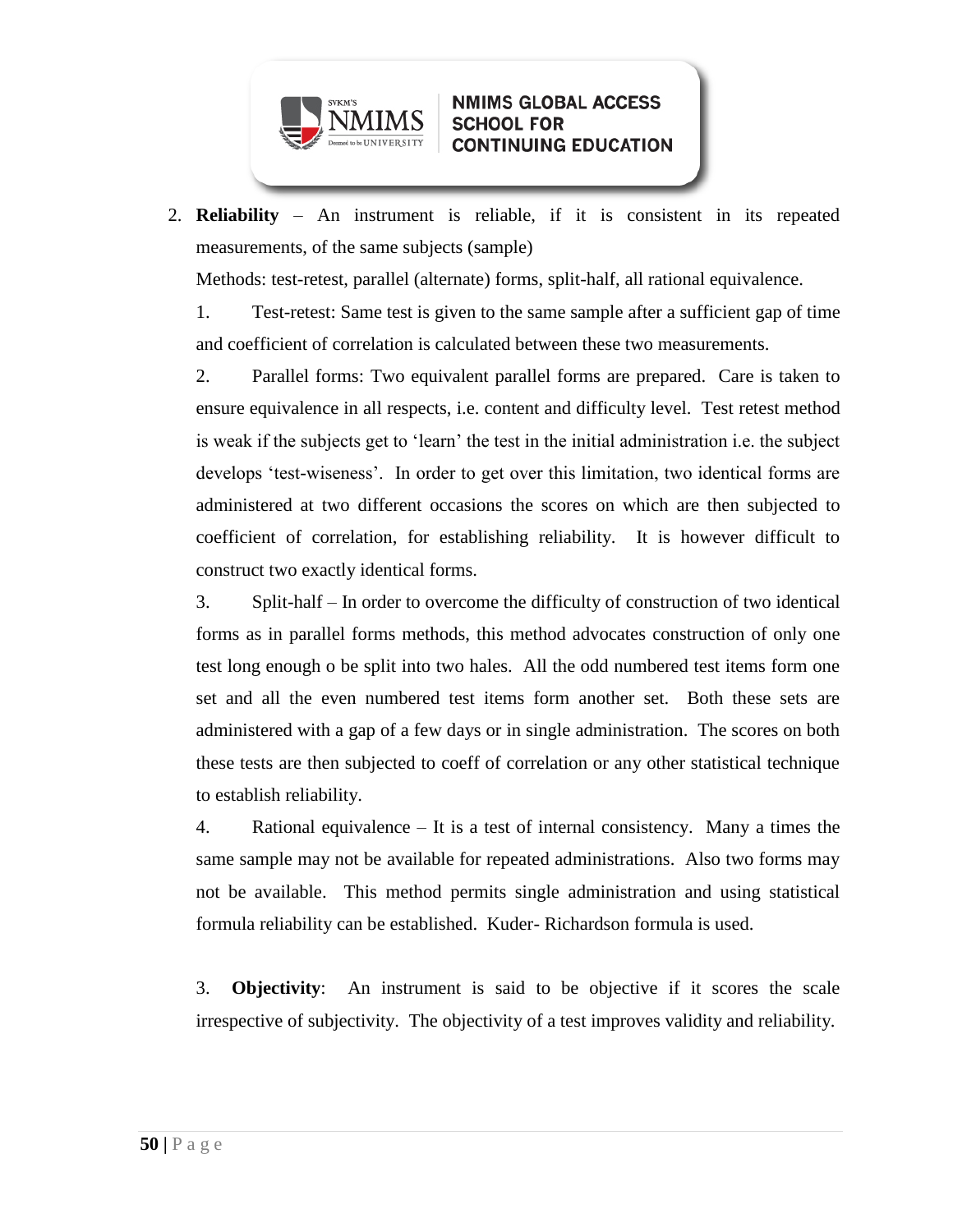

- 4 **Adequacy**: A test is adequate if it measures all the aspects of a variable / content / concept. When a variable is operationally defined, its various aspects, which are observable and measurable, are identified. If a test has to be adequate, it must be able to incorporate all these identified aspects.
- 5. **Usability**: a test is usable or practicable if it is easy to use. This ease of using refers to three different stages.
- 6. **Discriminating power** : A test is said to be possessing discriminating power it if is able to discriminate or differentiate between high and low achievers

All the measuring tools should possess these characteristics, so as to make the data collected, a reliable one.

## **DATA COLLECTION TOOLS:**

Depending on the nature of the information to be gathered, different instruments are used to conduct the assessment: forms for gathering data from official sources such as police or school records; surveys/interviews to gather information from youth, community residents, and others; and focus groups to elicit free-flowing perspectives. For purposes of the datacollection process, the following discussion provides information on the types of datacollection tools most commonly used.

#### **Critical Reasons for Conducting Surveys**

Organizations conduct surveys to discover answers to certain questions. These questions are diverse, and vary widely depending on how you plan to apply the data to your survey problem, and what data-driven decisions you will make as a result of the data acquired.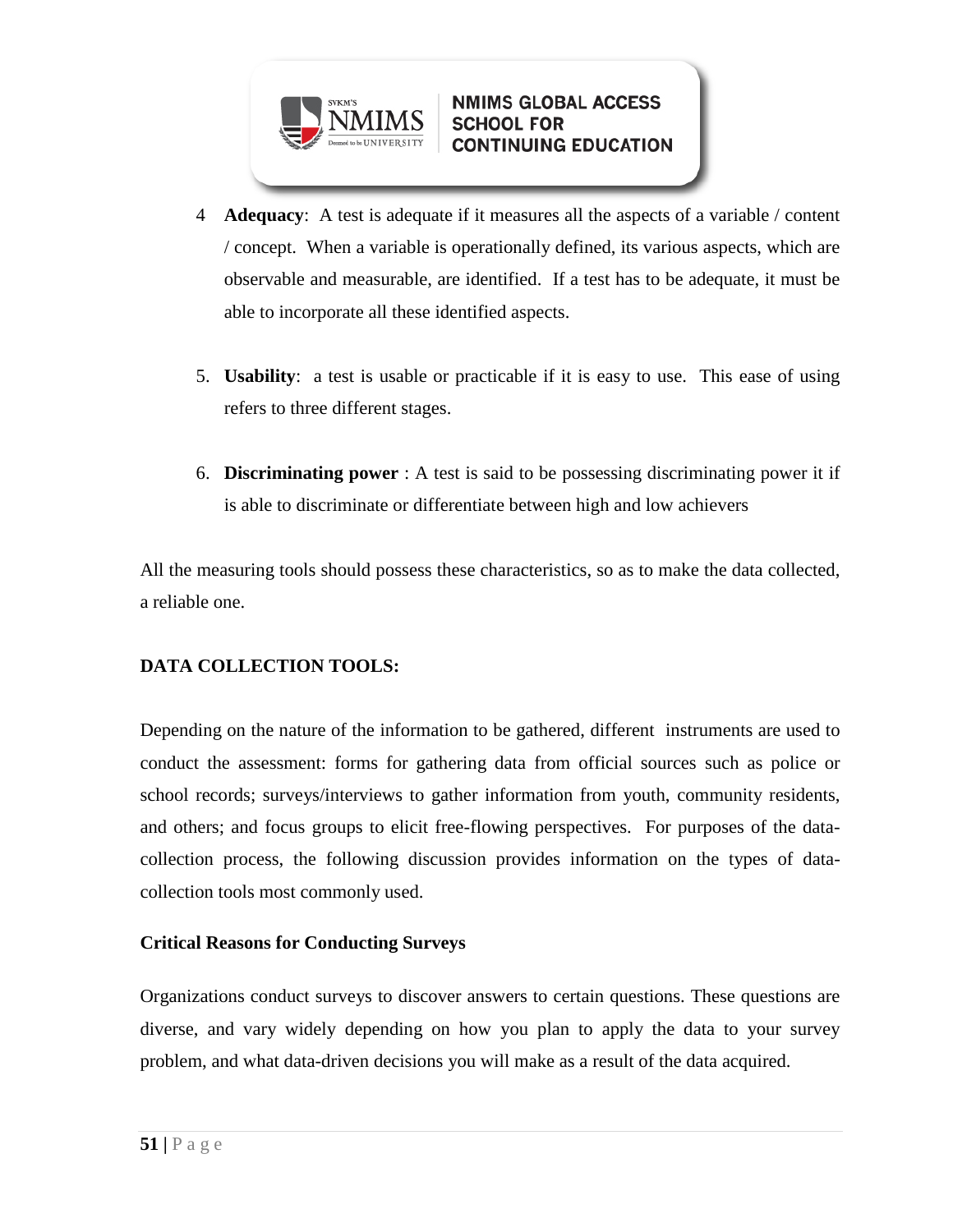

Below are four critical reasons for organizations to conduct surveys:

### 1. To Discover What's Going On

In a non-threatening survey environment, your organization will learn about what motivates survey respondents and what's important to them.

2. To Provide An Opportunity To Discuss Key Topics With Your [Target Population](http://knowledge-base.supersurvey.com/glossary.htm#target_population) Communicating with respondents about your survey topic allows for deeper insight into your survey problem, and can shed light on topics related to your survey problem within a larger context.

### 3. To Prioritize Your Actions Based on Objective Data

Rather than relying on subjective "gut" feelings, you can gather objective information to make sound data-driven decisions. Therefore, you can immediately address issues that are important, rather than wasting resources on things that no one cares about.

#### 4. To Provide a Benchmark

Surveying provides a "snapshot" of your target population and their attitudes about your survey problem. This helps you to establish a [baseline](http://knowledge-base.supersurvey.com/glossary.htm#baseline) from which you can compare whether target population attitudes and perceptions relative to the survey problem are getting better or worse over time.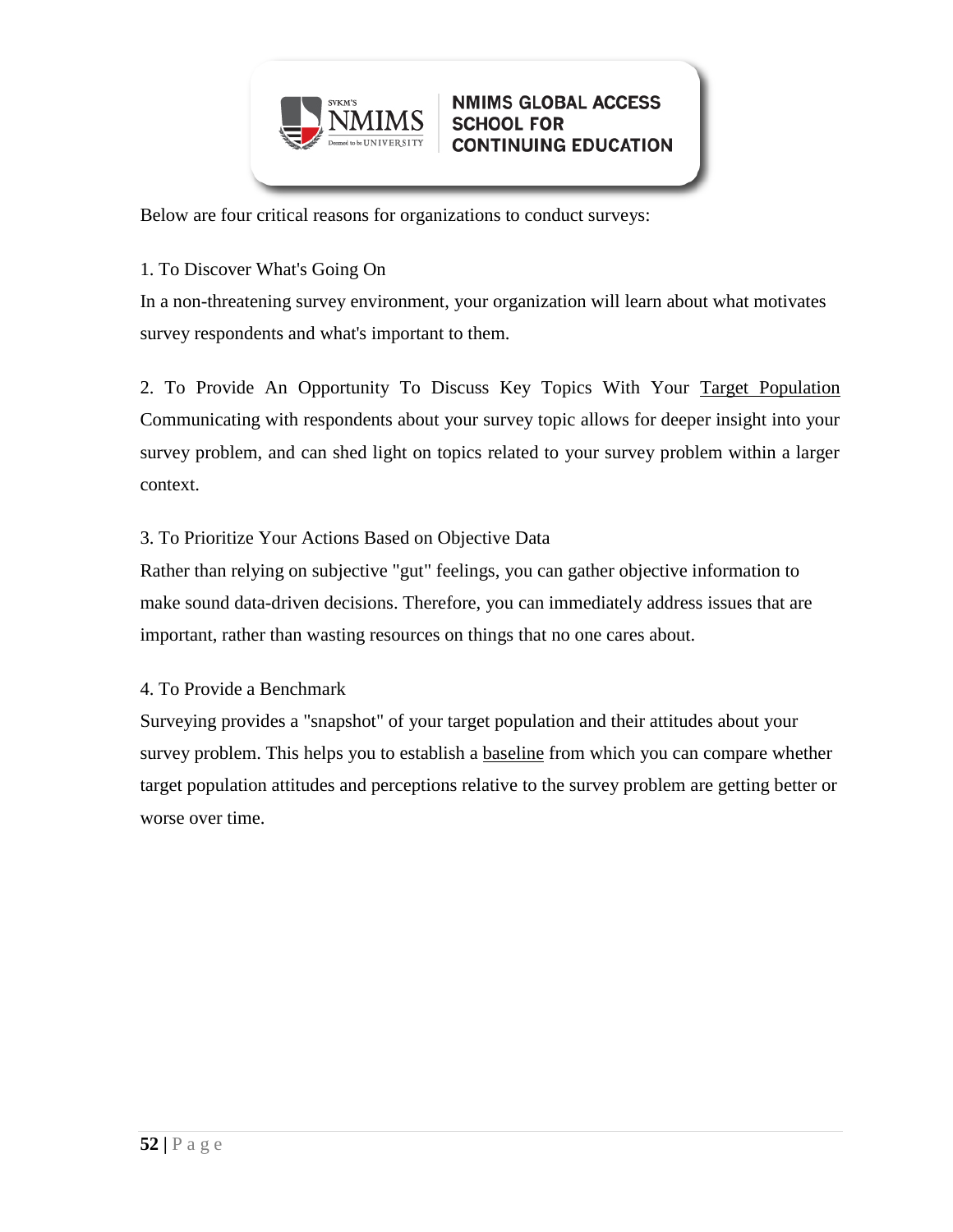

| Type of Survey             |             | <b>Sample Questions</b>                                                                                                                                                                                  |
|----------------------------|-------------|----------------------------------------------------------------------------------------------------------------------------------------------------------------------------------------------------------|
| <b>Market Research</b>     |             | How well-positioned is my product or service?<br>$\bullet$<br>Would I increase my market share if I changed an aspect<br>٠<br>of my product or service?<br>How do visitors use my Web site?<br>$\bullet$ |
| <b>Product Development</b> |             | Will our new idea for a product or service work?<br>Will our target population be excited about our new<br>$\bullet$<br>product?<br>What does our target population need that they can't<br>٠<br>find?   |
| Employee<br>Evaluation     | Performance | Do clients think our staff is courteous and helpful?<br>٠<br>What do our clients think of the service they receive<br>$\bullet$<br>from our employees?                                                   |

#### **Determining Your Survey Audience**

Being aware of the needs and preferences of your customers or clients is key to your success. Survey audiences are diverse, and you need to plan appropriately.

Ask yourself:

Who am I going to interview?

This group is called your [target population.](http://knowledge-base.supersurvey.com/glossary.htm#target_population) More than likely, you can not interview every person in your target population, so you will need to interview a smaller sub-group of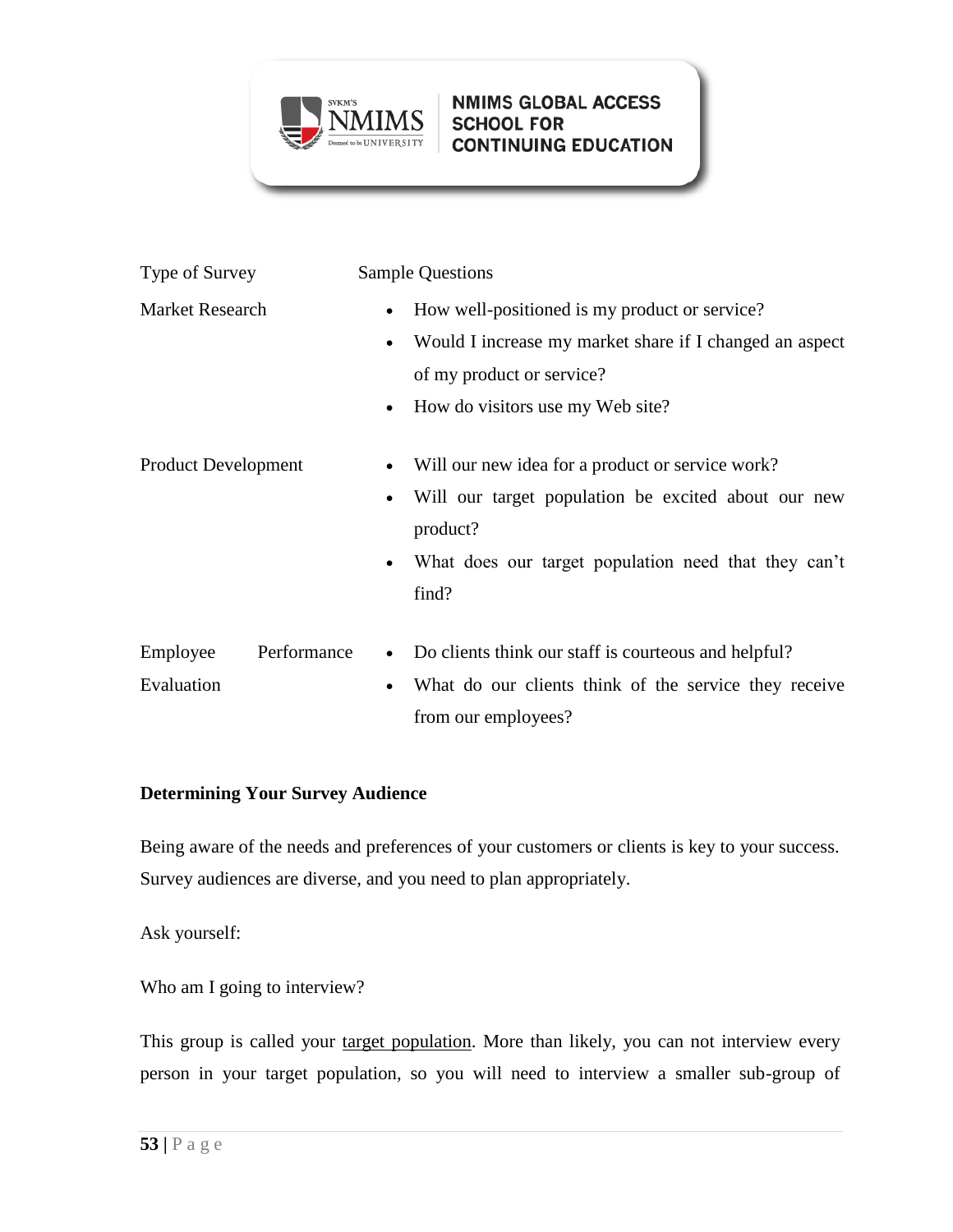

respondents, known as a [sample.](http://knowledge-base.supersurvey.com/glossary.htm#sample) Your sample size, [survey methodology,](http://knowledge-base.supersurvey.com/glossary.htm#survey_methodology) and survey goals will also impact budget, time and available resources, so plan carefully.

How many people am I going to survey?

The larger the sample, the more closely it will represent attitudes in your overall target population. To help determine your sample size, use the Sample Calculator [here.](http://www.surveysystem.com/sscalc.htm)

### **Types of Survey Problems and Audience Selection**

Survey problems vary widely, depending on the specific goals and needs of each organization. Organizations conduct surveys to answer questions like those listed in the table below:

| Type of Survey               | <b>Sample Questions</b>                                                                                                                                                                                              |
|------------------------------|----------------------------------------------------------------------------------------------------------------------------------------------------------------------------------------------------------------------|
| <b>Customer Satisfaction</b> | How satisfied are my customers with my product or<br>$\bullet$<br>service?<br>Are staff members meeting customer expectations?<br>$\bullet$                                                                          |
| <b>Employee Satisfaction</b> | What do employees think about the company, benefits,<br>$\bullet$<br>management?<br>What can we do to reduce employee turnover?<br>$\bullet$<br>Is management communicating effectively with employees?<br>$\bullet$ |
| Lead Qualification           | Who likes the product but is not ready to purchase? Why?<br>$\bullet$<br>Who is interested in purchasing now?<br>٠<br>Who is not interested in purchasing?<br>$\bullet$                                              |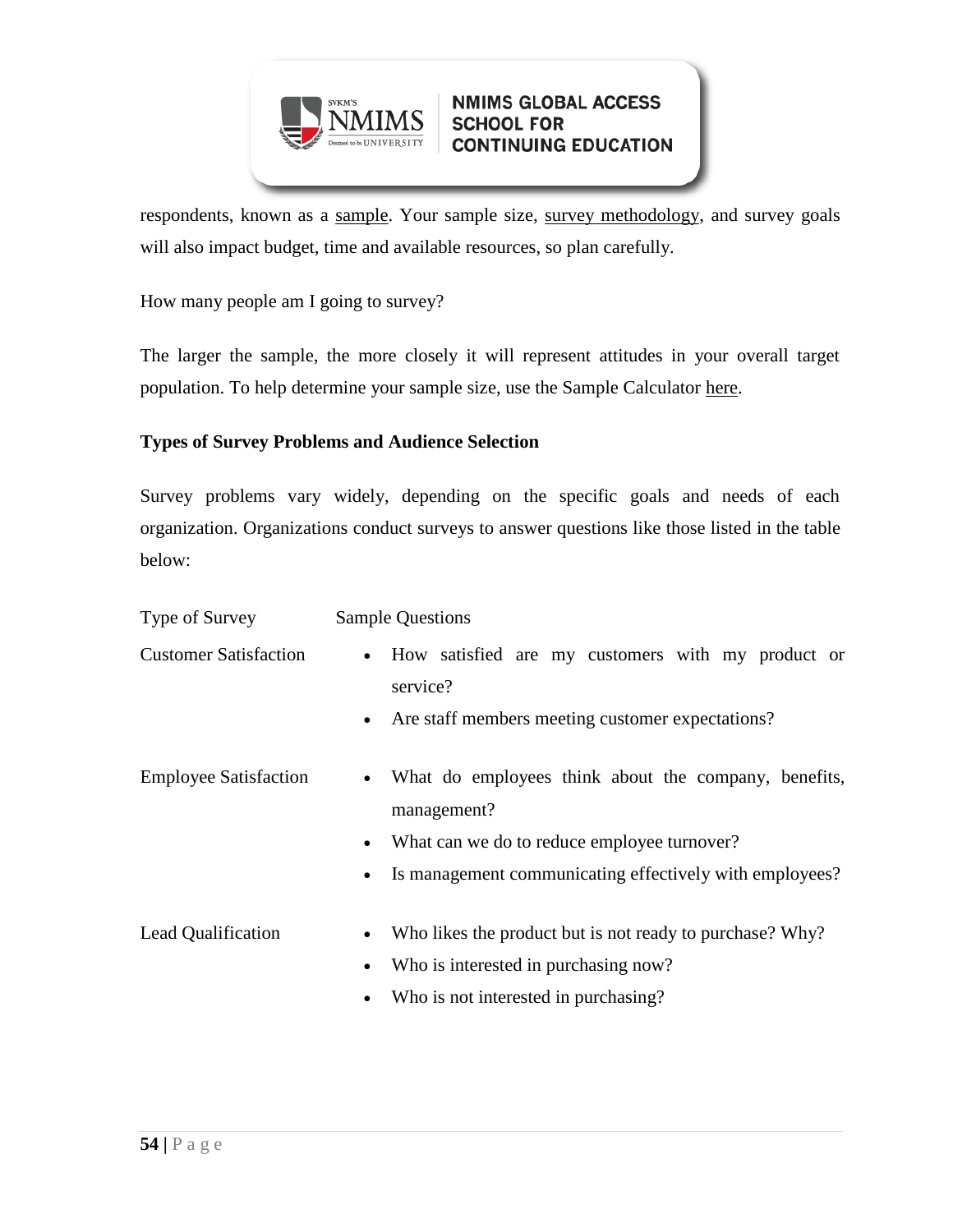

### **Which Type of Survey Should I Choose?**

There are many types of surveys from which to choose. After determining your survey design, use the comparison chart below to help you decide whether Web surveys, mail surveys, telephone surveys, or personal interview surveys are best suited to your specific needs and applications:

| Type of        | Advantages                                                                                                                                                                                                                                                                                                                                      | Disadvantages                                                                                                                                                                         | Recommendation                                                                                                                                                           |  |
|----------------|-------------------------------------------------------------------------------------------------------------------------------------------------------------------------------------------------------------------------------------------------------------------------------------------------------------------------------------------------|---------------------------------------------------------------------------------------------------------------------------------------------------------------------------------------|--------------------------------------------------------------------------------------------------------------------------------------------------------------------------|--|
| Survey         |                                                                                                                                                                                                                                                                                                                                                 |                                                                                                                                                                                       |                                                                                                                                                                          |  |
| Web<br>Survey  | Very low cost<br>$\bullet$<br><b>Extremely fast</b><br>Complex questioning<br>assures better data<br>Anonymity of<br>respondents results in<br>more honest answers to<br>sensitive topics<br>Respondents provide<br>more detail to open-<br>ended questions.<br>Survey software<br>simplifies compilation<br>and analysis of data<br>collected. | Do not reflect<br>population as a whole<br>Respondent<br>completion rates<br>lower for longer<br>surveys<br>Random respondents<br>may reply if your<br>survey appears on<br>Web page. | When desired<br>target<br>population<br>consists<br>mainly<br>of<br>Internet<br>users.<br>Examples: Business-<br>to-business research<br>Employee<br>Attitude<br>surveys |  |
| Mail<br>Survey | Frequently used for<br>$\bullet$<br>social research<br>Low cost (almost 75%<br>less than personal                                                                                                                                                                                                                                               | May result in biased<br>sample<br>Low response rate<br>Time! Need to wait at                                                                                                          | Target<br>population is<br>highly<br>literate or is                                                                                                                      |  |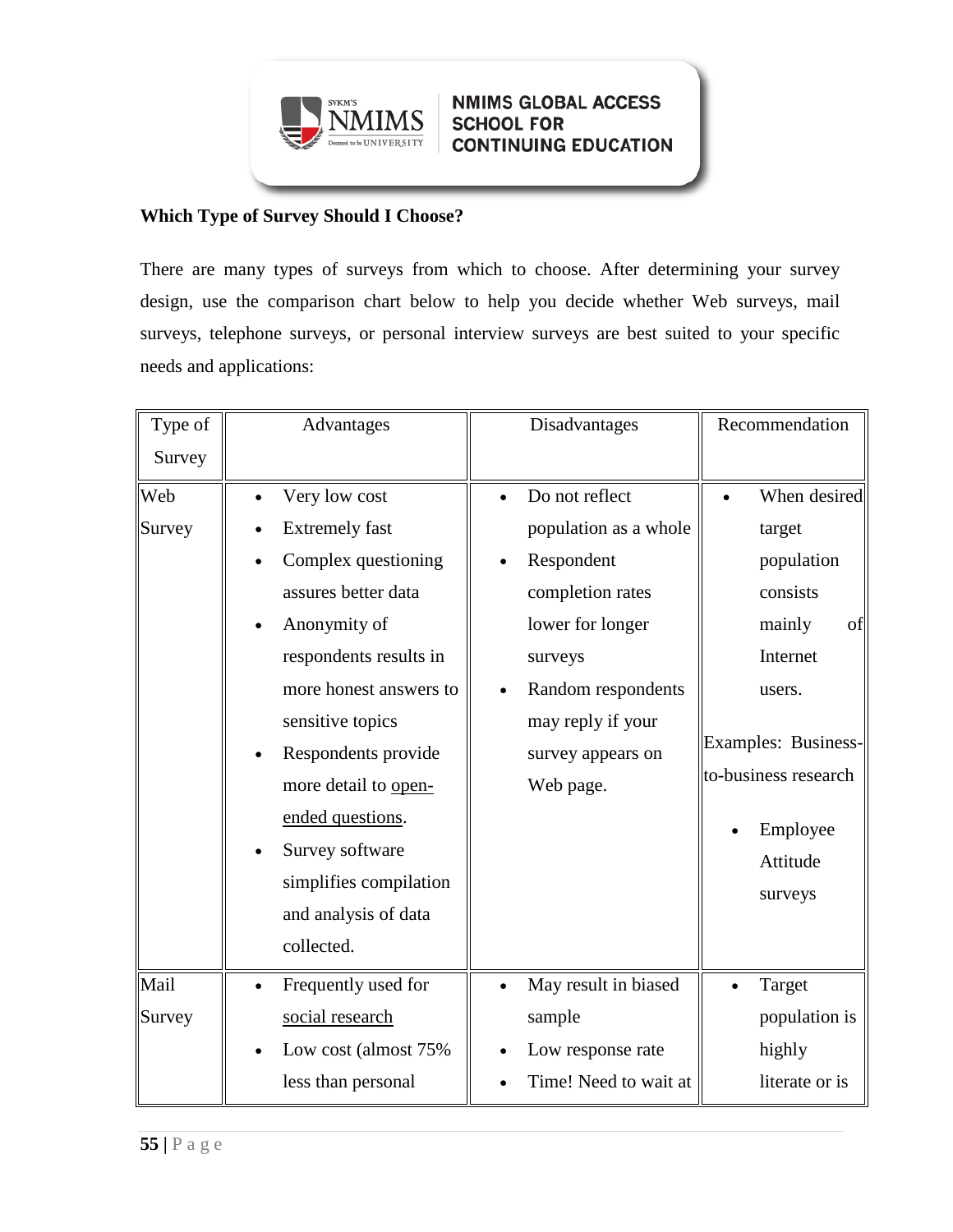

|                     | interviews)                                                                                                                                                                        | least several weeks                                                                                                                                                        | in a group                                                                                  |
|---------------------|------------------------------------------------------------------------------------------------------------------------------------------------------------------------------------|----------------------------------------------------------------------------------------------------------------------------------------------------------------------------|---------------------------------------------------------------------------------------------|
|                     | Eliminates potential                                                                                                                                                               | for all responses to                                                                                                                                                       | with                                                                                        |
|                     | bias                                                                                                                                                                               | arrive                                                                                                                                                                     | specialized                                                                                 |
|                     |                                                                                                                                                                                    |                                                                                                                                                                            | interests                                                                                   |
| Telephone<br>Survey | Reach 96% of all homes<br>$\bullet$<br><b>CATI</b> software<br>streamlines process<br>Interviewers can ask for<br>$\bullet$<br>clarification on<br>responses; additional<br>detail | Sales calls often pose<br>as "research" calls<br>Typical calling<br>window interrupts<br>respondents' personal<br>time<br>Call screening is<br>common<br>No visual support | General<br>population<br>surveys                                                            |
| Personal            | Frequently used to<br>$\bullet$                                                                                                                                                    | Do not reflect<br>$\bullet$                                                                                                                                                | When desired                                                                                |
| Interview           | gauge attitudinal                                                                                                                                                                  | population as a whole                                                                                                                                                      | target                                                                                      |
| Survey              | behavior                                                                                                                                                                           | Respondent                                                                                                                                                                 | population                                                                                  |
|                     | Very good response                                                                                                                                                                 | completion rates                                                                                                                                                           | consists                                                                                    |
|                     | rates                                                                                                                                                                              | lower for longer                                                                                                                                                           | mainly of                                                                                   |
|                     | Longer interviews                                                                                                                                                                  | surveys                                                                                                                                                                    | Internet                                                                                    |
|                     | tolerated                                                                                                                                                                          | Random respondents                                                                                                                                                         | users.                                                                                      |
|                     |                                                                                                                                                                                    | may reply if your<br>survey appears on<br>Web page.                                                                                                                        | <b>Examples:</b><br>Business-to-<br>business<br>research<br>Employee<br>Attitude<br>surveys |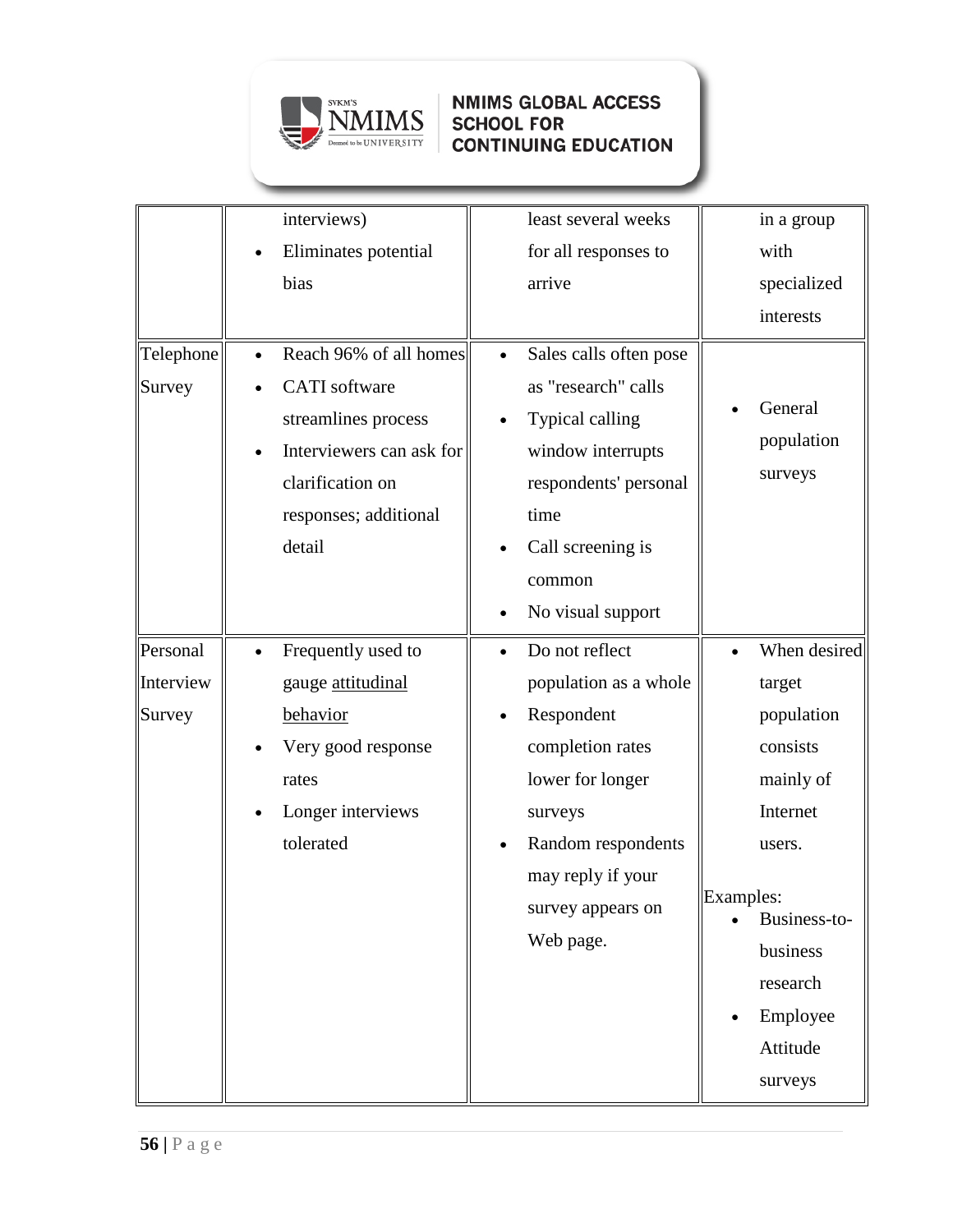

### **Self-Administered Survey**

Self-administered surveys have special strengths and weaknesses. They are useful in describing the characteristics of a large population and make large samples feasible. In one sense, these surveys are flexible, making it possible to ask many questions on a given topic. This also provides flexibility in the analysis of the responses. On the other hand, standardized questionnaire items often represent the least common denominator in assessing people's attitudes, orientations, circumstances, and experiences. By designing questions that will be appropriate for all respondents, it is possible to miss what is most appropriate to many of the respondents.

Some advantages of the self-administered survey are:

*Low Cost*. Extensive training is not required to administer the survey. Processing and analysis are usually simpler and cheaper than for other methods.

*Reduction in Biasing Error*. The questionnaire reduces the bias that might result from personal characteristics of interviewers and/or their interviewing skills.

*Greater Anonymity*. Absence of an interviewer provides greater anonymity for the respondent. This is especially helpful when the survey deals with sensitive issues such as questions about involvement in a gang, because respondents are more likely to respond to sensitive questions when they are not face-to-face with an interviewer.

Some of the disadvantages are:

*Requires Simple Questions*. The questions must be straightforward enough to be comprehended solely on the basis of printed instructions and definitions.

*No Opportunity for Probing*. The answers must be accepted as final. Researchers have no opportunity to clarify ambiguous answers.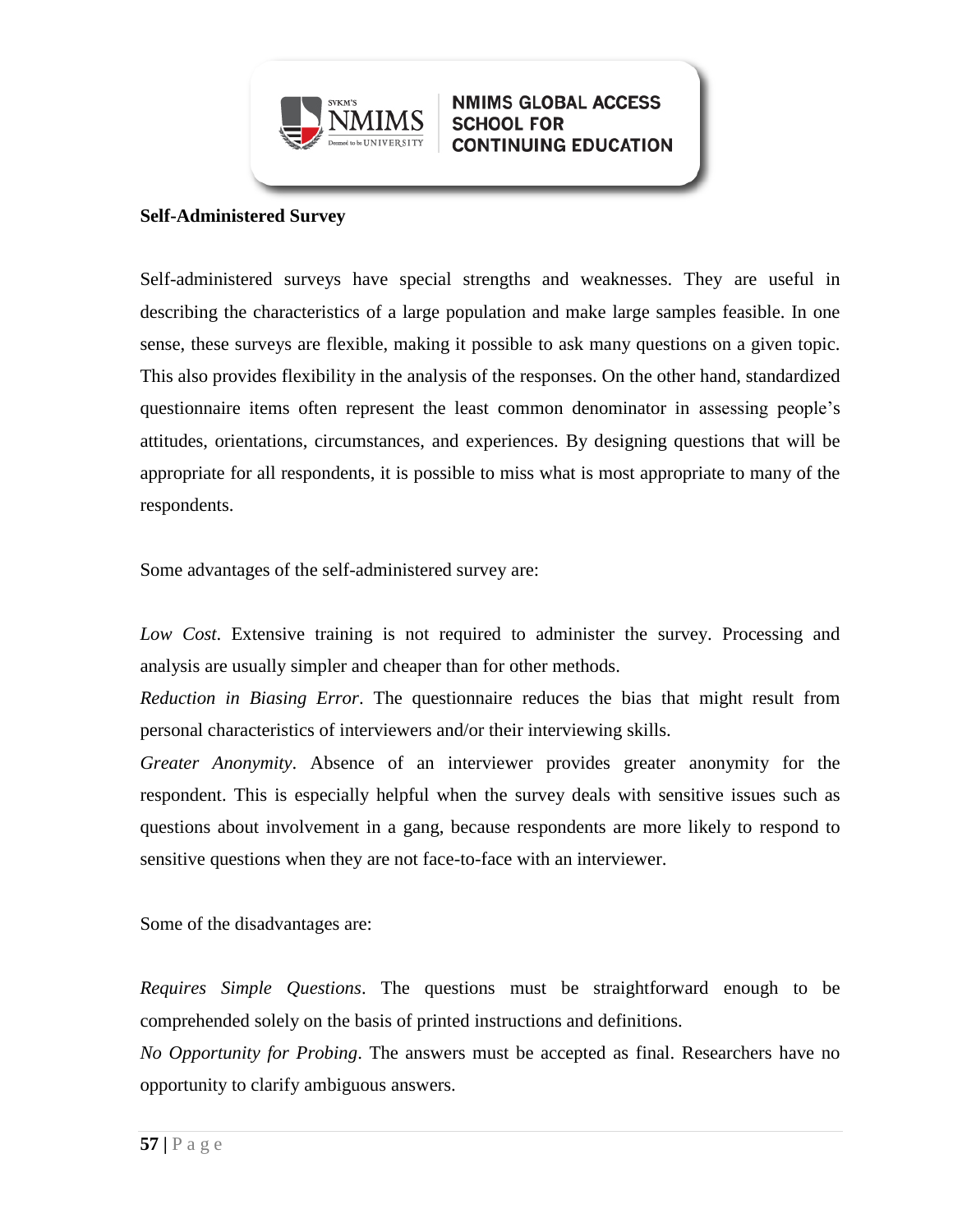

### **Personal Interviews**

The interview is an alternative method of collecting survey data. Rather than asking respondents to fill out surveys, interviewers ask questions orally and record respondents' answers. This type of survey generally decreases the number of "do not know" and "no answer" responses, compared to self-administered surveys. Interviewers also provide a guard against confusing items. If a respondent has misunderstood a question, the interviewer can clarify, thereby obtaining relevant responses. As noted previously, personal interviews are a good way to gather information from community leaders, particularly those who might be unwilling or too busy to complete a written survey.

Some of the advantages of the personal interview are:

*Flexibility*. Allows flexibility in the questioning process and allows the interviewer to clarify terms that are unclear.

*Control of the interview situation*. Can ensure that the interview is conducted in private, and respondents do not have the opportunity to consult one another before giving their answers. *High response rate.* Respondents who would not normally respond to a mail questionnaire will often respond to a request for a personal interview.

Some of the disadvantages are:

*Higher cost*. Costs are involved in selecting, training, and supervising interviewers; perhaps in paying them; and in the travel and time required to conduct interviews.

*Interviewer bias*. The advantage of flexibility leaves room for the interviewer's personal influence and bias, making an interview subject to interviewer bias.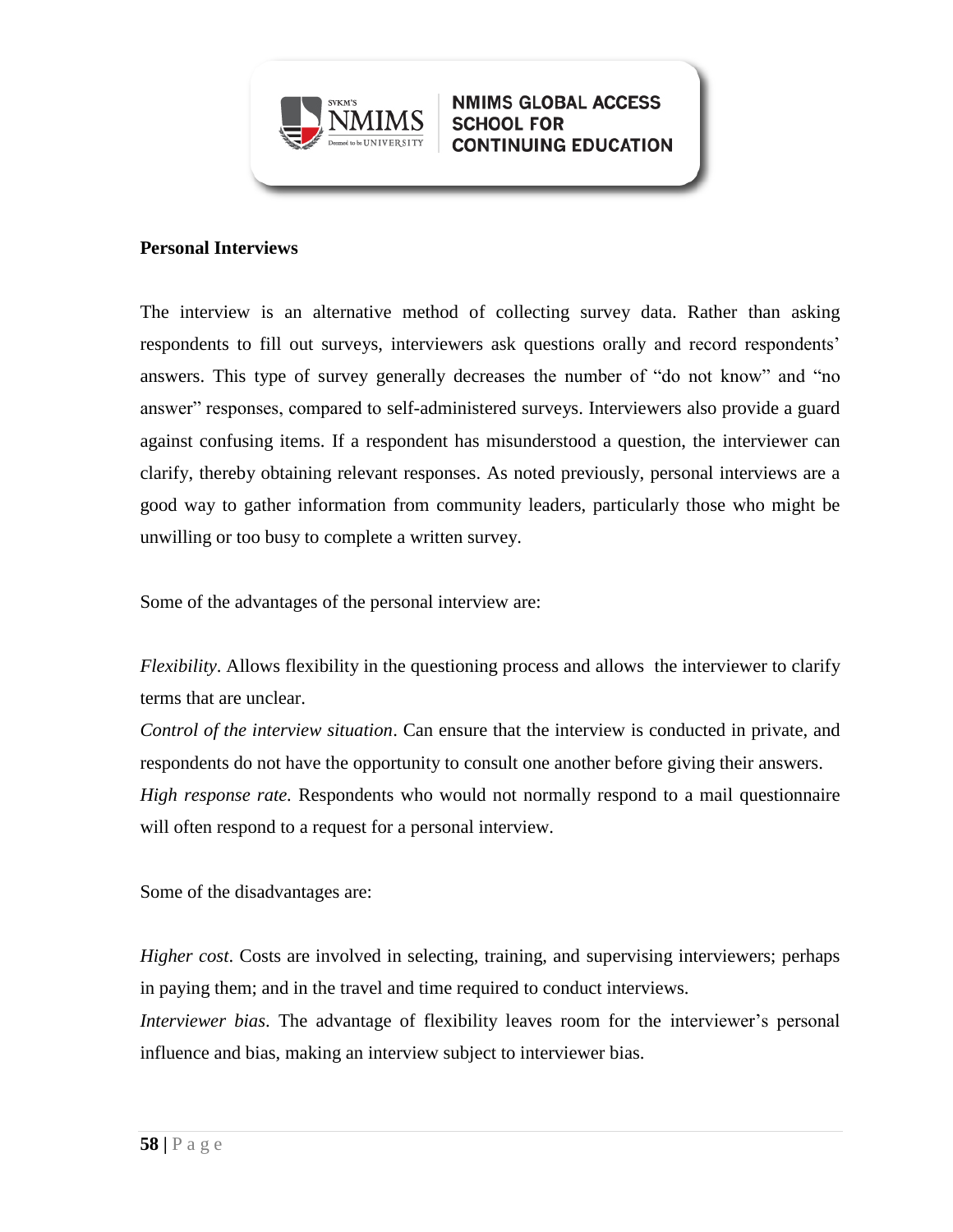

*Lack of anonymity*. Often the interviewer knows all or many of the respondents. Respondents may feel threatened or Personal interviews are a good way to gather information from community leaders, particularly those who might be unwilling or too busy to complete a written survey, intimidated by the interviewer, especially if a respondent is sensitive to the topic or some of the questions.

### **Personal Interview Surveys**

Personal Interview surveys are recommended when your desired sample consists of [respondents](http://knowledge-base.supersurvey.com/glossary.htm#respondent) in a very specific target population. For example, if you are interested in surveying respondents about a film they have just viewed, it would be significantly easier to find them outside a movie theater than by mail. In addition, interviewers have the ability to extensively [probe](http://knowledge-base.supersurvey.com/glossary.htm#probe) respondents on their impressions of a service or product, observe individual or group behavior, and this method allows for the exchange of material and/or information between respondent and interviewer (see "personal interviews" section of related [article\)](http://cville.northatlantic.nf.ca/ptilley/MR2300/Ch09.htm).

Advantages of this method include: response rates are very good; respondents have the ability to see, feel and/or taste a product; longer interviews are sometimes tolerated; and [attitudinal behavior](http://knowledge-base.supersurvey.com/glossary.htm#attitudinal_behavior) can be best observed with this method.

Disadvantages of this method include: it is very expensive; it can be time-consuming if travel is involved; and a [non-representative sample](http://knowledge-base.supersurvey.com/glossary.htm#non-representative_sample) may result if the respondents from the location where the interviewing takes place does not match with the desired target population.

#### The Bottom Line

Survey efforts that would benefit most from a personal interview survey are those requiring a sample of respondents within a very specific target population. The survey effort will have a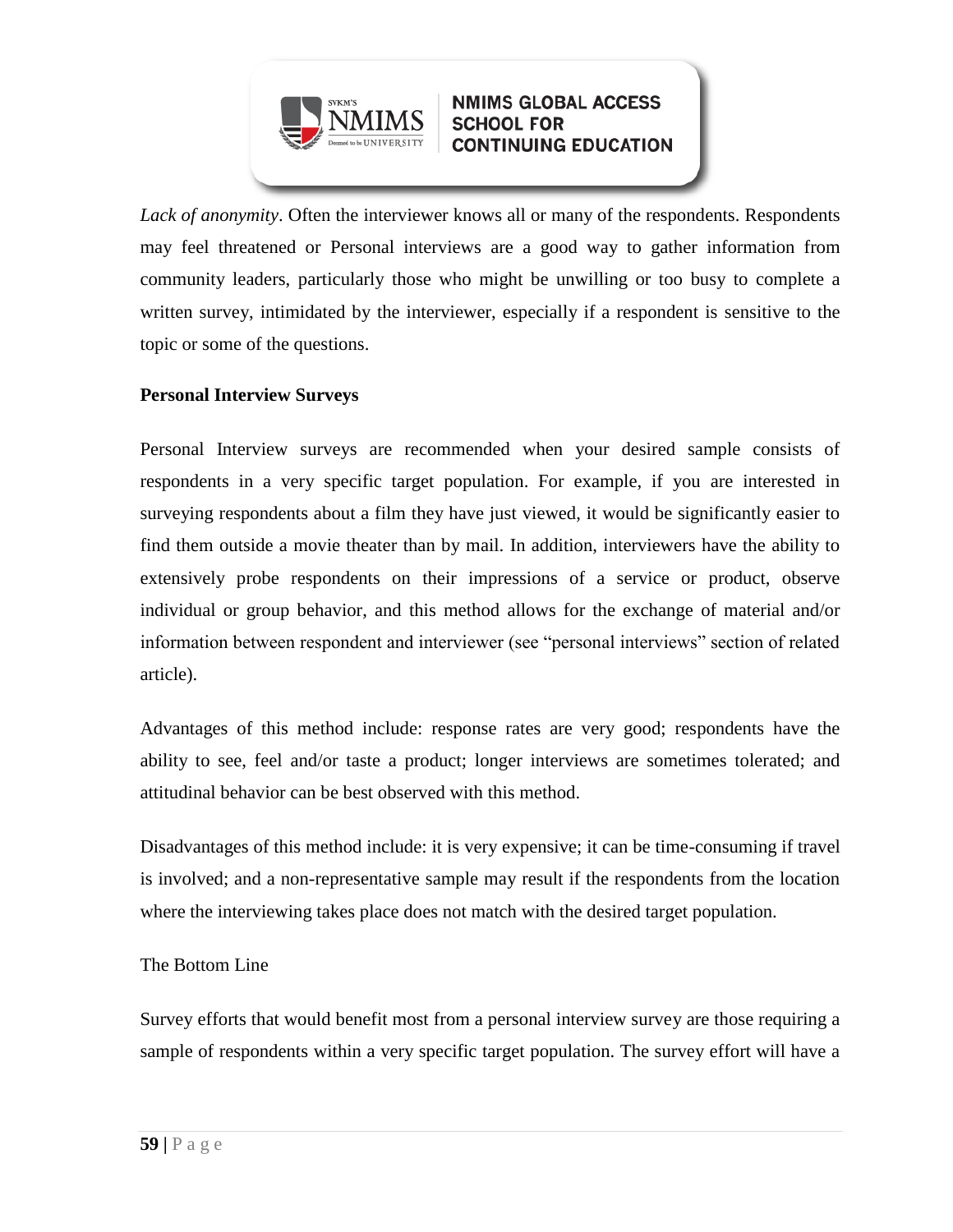

focus on capturing attitudinal behavior, and the ability to extensively probe respondents on their responses.

### **Web Surveys**

Surveying via the Web is rapidly gaining popularity for data collection efforts focusing on segments of the Internet user population. Whether to implement a personal interview survey vs. a Web survey relies largely on the target population in your survey effort: Web surveys will go to Internet users only, while personal interview surveys will focus on the in-depth attitudes of a very specific target population.

Advantages of Web surveys include: faster speed of responses, substantially reduced cost, and increased respondent flexibility. A survey posted on a popular Web site can collect thousands of responses in just a few hours. Further, once setup is completed, there is virtually no cost associated with a web survey; therefore, data from both large and small samples cost the same to process. In addition, Web surveys are a great tool if you want to target a specific population, such as other businesses in your industry or internal employee attitudes.

Disadvantages of Web surveys include: they typically do not reflect the general population; respondent survey completion rates are lower for longer surveys; and random respondents – outside of your target population – may reply if your survey appears on a Web page without password protection or other means of controlling access.

#### The Bottom Line

Survey efforts that may benefit most from a Web survey are those requiring a sample of a specific Internet user population, with the ability to keep costs low and analyze data rapidly.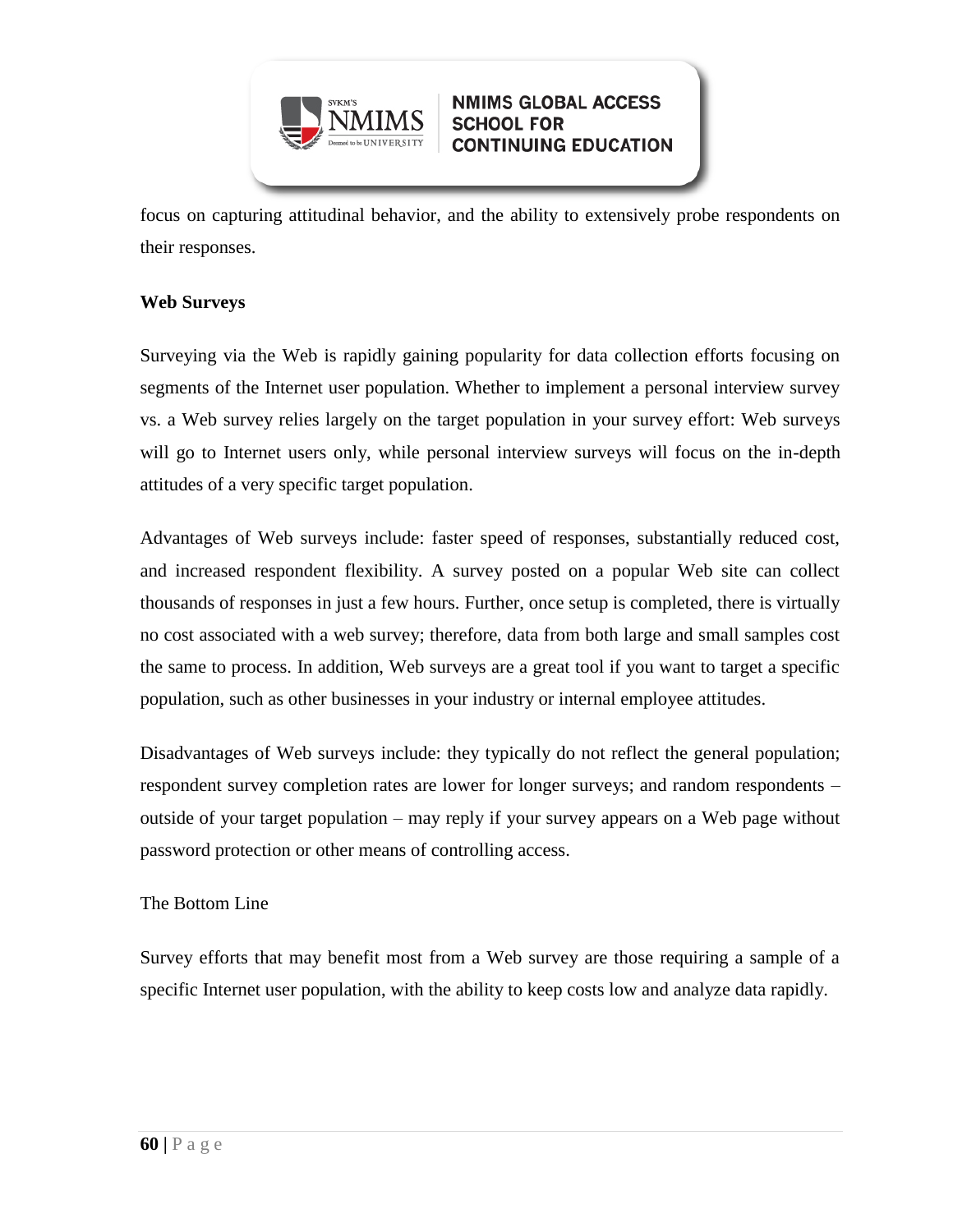

#### **Mail Surveys**

Surveying by mail is a recommended option when your desired sample consists of [respondents](http://knowledge-base.supersurvey.com/glossary.htm#respondent) with higher educational and literacy levels, and people with an interest in the subject being surveyed. In addition, special mailing lists are available to assist you in reaching your target population. It is also possible to have a larger universe (sample of respondents) with a mail survey because it does not require personal contact between the respondents and the researcher.

Surveying by mail is a recommended option when your desired sample consists of respondents with higher educational and literacy levels, and people with an interest in the subject being surveyed. In addition, special mailing lists are available to assist you in reaching your target population. It is also possible to have a larger [universe](http://knowledge-base.supersurvey.com/glossary.htm#universe) (sample of respondents) with a mail survey because it does not require personal contact between the respondents and the researcher.

Advantages of this method include: it is easy and relatively low-cost to let the postal service do the leg work of delivering the surveys; mailing costs are geographically uniform; respondents can answer at their leisure; and any potential [interviewer bias](http://knowledge-base.supersurvey.com/glossary.htm#interviewer_bias) may be reduced due to lack of contact with the interviewer.

Disadvantages of this method include: response rates from individuals with lower literacy levels are often too small to be useful, thereby eliminating immigrant populations in many areas that represent substantial markets; overall response rates are historically very low, averaging approximately 20% (see related [article\)](http://writing.colostate.edu/references/research/survey/com2d4.cfm) and, depending on your target population, sending surveys only to people with high literacy levels or with specialized interests could result in a [biased sample.](http://knowledge-base.supersurvey.com/glossary.htm#sample_bias)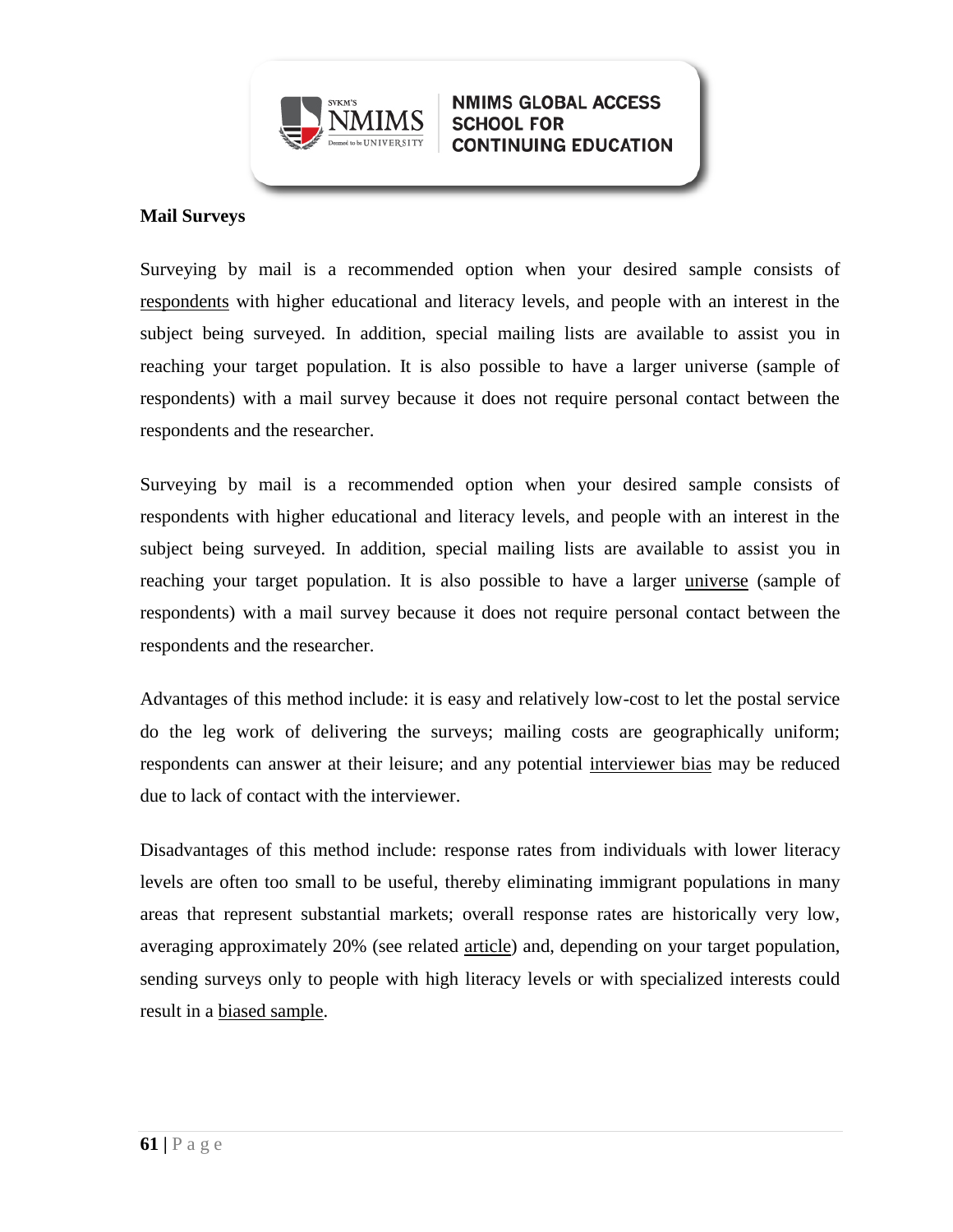

#### The Bottom Line

Survey efforts that may benefit most from a mail survey are those requiring a sample of respondents with a high literacy rate, or those with specialized interests (assuming the sample is in alignment with your desired target population). The survey effort will have a focus on keeping costs low, making survey completion convenient for respondents, and reaching a larger universe.

## **Telephone Surveys**

Surveying by telephone is recommended when your desired sample consists of the general population (i.e., not Internet users only). The scope of reach possible with telephone surveys is vast, with 96% of homes in the United States having a telephone.

Advantages of this method include: rapid contact with [respondents,](http://knowledge-base.supersurvey.com/glossary.htm#respondent) especially when integrated with the use of a [CATI](http://knowledge-base.supersurvey.com/glossary.htm#CATI) (computer-assisted telephone interviewing) system (see related [article\)](http://srcweb.berkeley.edu/compAsstNew.html); interviewers can elicit more complete and substantive answers from respondents as well as ask for clarification and elaboration concerning responses; and [survey](http://knowledge-base.supersurvey.com/glossary.htm#survey_software)  [software](http://knowledge-base.supersurvey.com/glossary.htm#survey_software) is available to integrate previous survey data with current data.

Disadvantages of this method include: phone surveying is more expensive than web surveying; sales calls often masquerade as "research" calls, which results in higher call screening and lower respondent contact rates; the typical calling window of 6:00 p.m. to 9:00 p.m. often interrupts the respondents' limited personal time; and no visual support can be implemented.

#### The Bottom Line

Survey efforts that would benefit most from a telephone survey are those requiring a sample of the general population, with the ability to ask for clarification and expansion on respondent answers.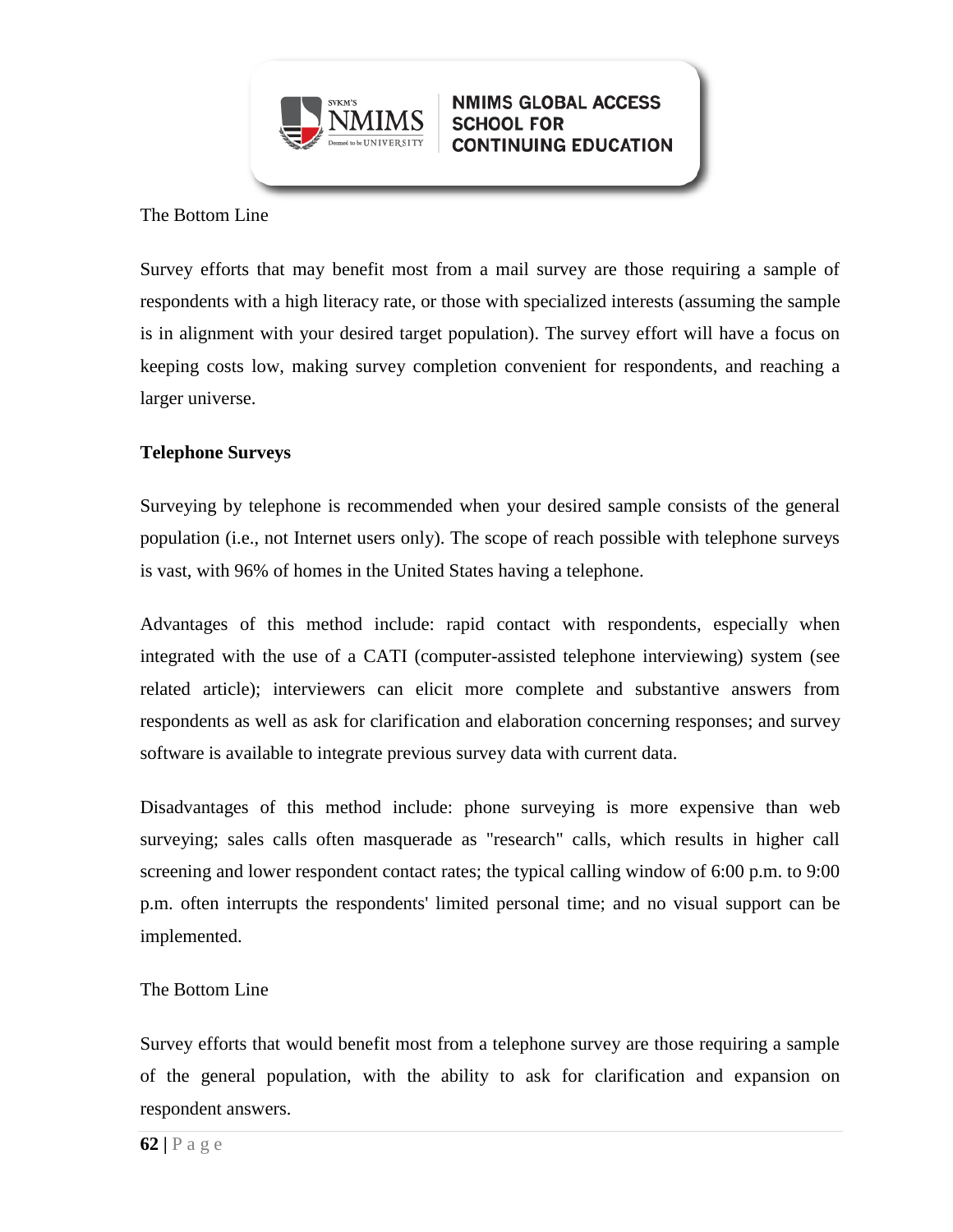

#### **Basics of Question Development**

There are several basic principles to remember when developing your questions. Below are some key items to keep in mind as you write your survey questions.

## **Make sure your survey questions match your research objectives**

You must always determine why you intend to conduct your survey research before you are able to properly write survey questions. For example, if you plan to conduct an [exploratory](http://knowledge-base.supersurvey.com/glossary.htm#exploratory_research)  [research](http://knowledge-base.supersurvey.com/glossary.htm#exploratory_research) survey, your survey will usually not need to be as detailed as when you plan to conduct a [confirmatory research](http://knowledge-base.supersurvey.com/glossary.htm#confirmatory_research) survey. (See related [article\)](http://www.geog.ucsb.edu/~joel/g210_w04/lecture_notes/lect01/oh04_01_2.html).

## **Understand your research participants**

Remember that your [target population,](http://knowledge-base.supersurvey.com/glossary.htm#target_population) not you, are the ones completing the survey. Try to develop an ability to think like your potential respondents. If you can effectively consider how your research participants will interpret and react to each question on your survey, then your resulting data is likely to provide useful information.

## **Use natural and familiar language**

Use language that is understandable to the type of respondents whom you are targeting. Consider the age of your respondents, their educational level, and any other relevant cultural characteristics of your respondents when deciding how to phrase your questions.

## **Types of Survey Questions**

Survey questions vary according to what type of information they are trying to collect from the respondents, and how this information will apply to the goals of the survey. There are two basic types of survey questions: Open-ended and Closed-ended.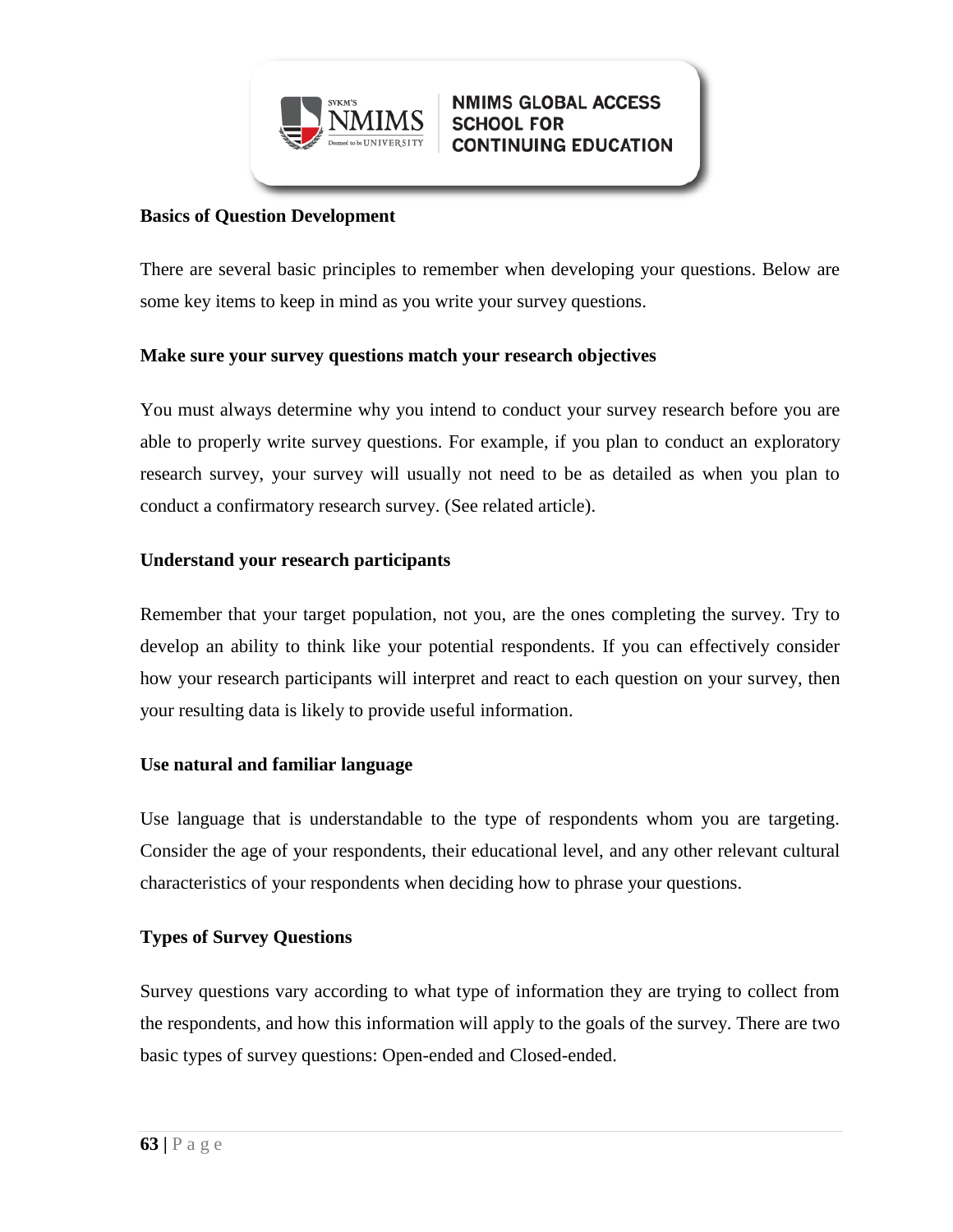

### Open-ended

This type of question allows participants to respond in any way they choose. Open-ended questions provide primarily [qualitative](http://knowledge-base.supersurvey.com/glossary.htm#qualitative_research) data, and are frequently used in exploratory research.

Example

What is your current marital status?

A: [Participants provide answers in their own words]

Closed-ended

In contrast to open-ended questions, closed-ended questions require participants to choose from a limited number of responses predetermined by the researcher. There are 5 basic types of closed-ended questions: Multiple-choice; Categorical; Likert-scale; Numerical; and Ordinal. Closed-ended questions provide primarily [quantitative](http://knowledge-base.supersurvey.com/glossary.htm#quantitative_research) data, and are frequently used in confirmatory research.

#### **Multiple Choice**

Use a multiple-choice question when you want your respondents to choose the best possible answer among all options presented.

Example



## **Categorical**

Use a categorical question when the possible answers are categories, and the respondent must belong to one category.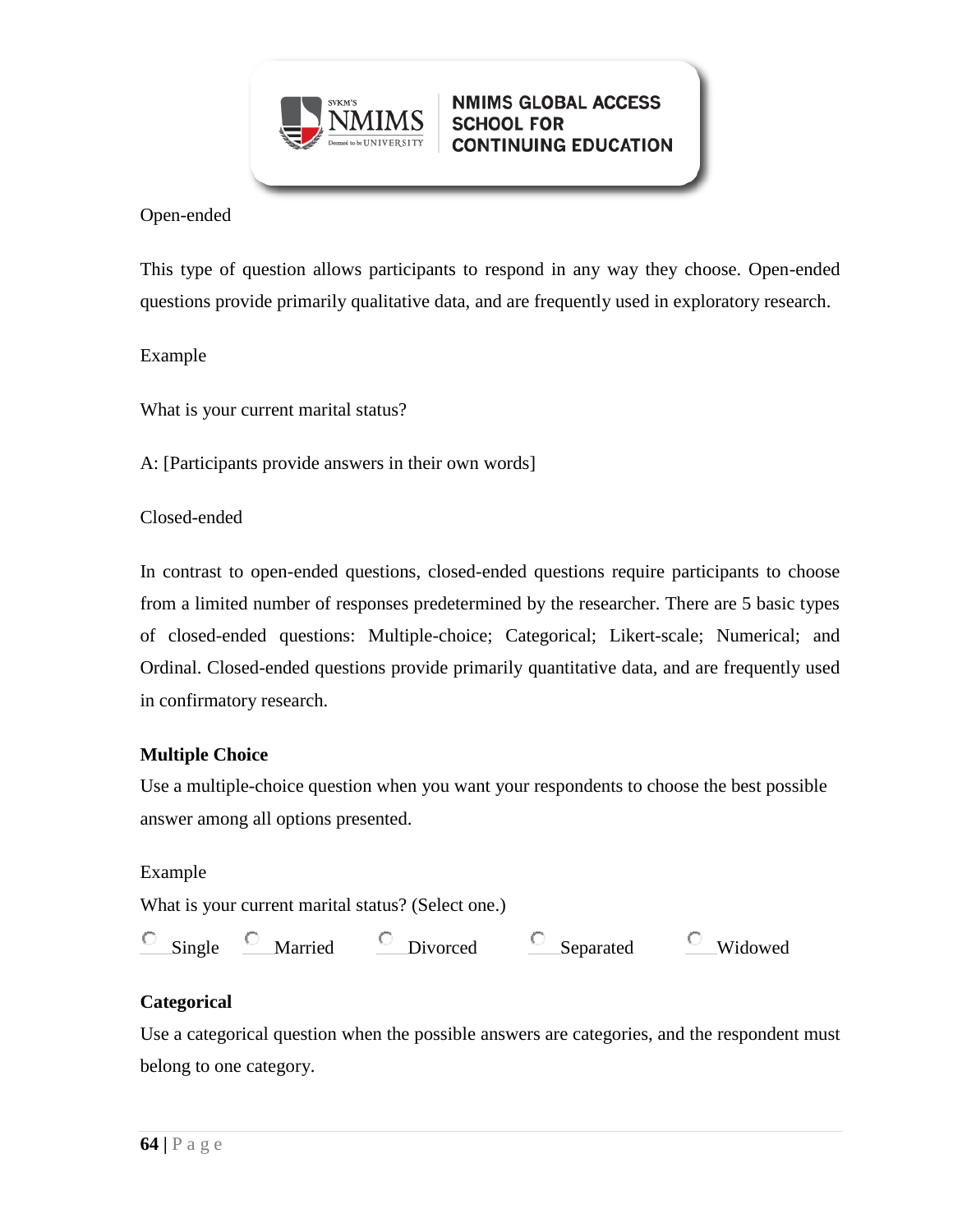

Example

| What is your gender? |  |
|----------------------|--|
|----------------------|--|

 $\overline{\circ}$  Male  $\overline{\circ}$  Female

# **Likert-Scale**

Use a Likert-scale question when you are trying to determine respondents' attitudes or feelings about something.

Example

How important do you think SAT scores are to a college student's success? (select one):

Not very important  $\begin{array}{ccc} \circ & 1 & \circ & 2 & \circ & 3 & \circ & 4 & \circ & 5 & \text{Extremely important} \end{array}$ 

## **Rating Scales:**

This involves qualitative description of a limited number of aspects or traits. A scale is provided for assigning values to each of these aspects.

Good – "Rating is an estimate made according to some systematized procedure of the degree to which as individual person or thing possesses any given characteristics, may be expressed quantitatively or qualitatively."

## **Types of rating scales:**

1. **Numerical** – The scale is in number form

e.g. Rate the following items on their relevance to a product :

Items: Cost effective, Utility etc

3- highly relevant 2- somewhat relevant 1- irrelevant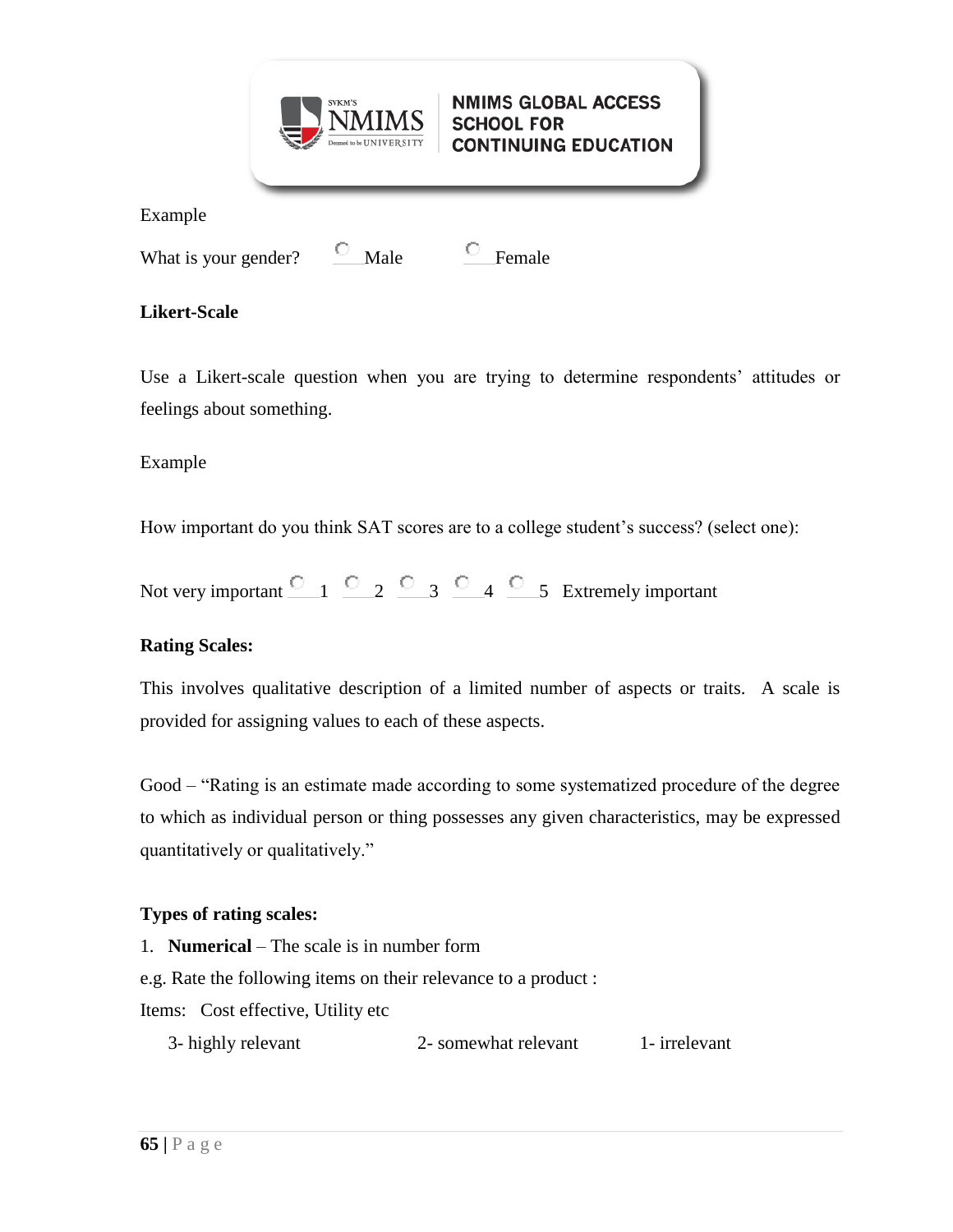

- 2. **Graphic** The scale provides cues or categories to the rater
- e.g. Interest in the subject

| Never              | Sometimes<br>Rarely |                | Often     | Always            | Not at all |
|--------------------|---------------------|----------------|-----------|-------------------|------------|
| Traits – Sincerity |                     |                |           |                   |            |
| Least              |                     | To some extent | Undecided | To a great extent | Fully      |

### **Merits**:

- 1. Requires less time for respondents
- 2. Applicable in many situations
- 3. "Extent" is known
- 4. Composite score on the entire scale can be obtained

#### **Limitations**:

- 1. Error of leniency easy or hard rates
- 2. Error of central tendency reluctance to give extreme judgments
- 3. Error of halo effect systematic bias due to subjectivity of the rater

## **Ordinal**

Sometimes you may want your respondents to rank order their responses. A ranking indicates the importance assigned by a participant to an [attitudinal object.](http://knowledge-base.supersurvey.com/glossary.htm#attitudinal_object)

#### Example

Please rank the importance of the following qualities in a team leader. (Please fill in your rank order in the spaces provided using the numbers 1 through 5)

A team leader that is sincere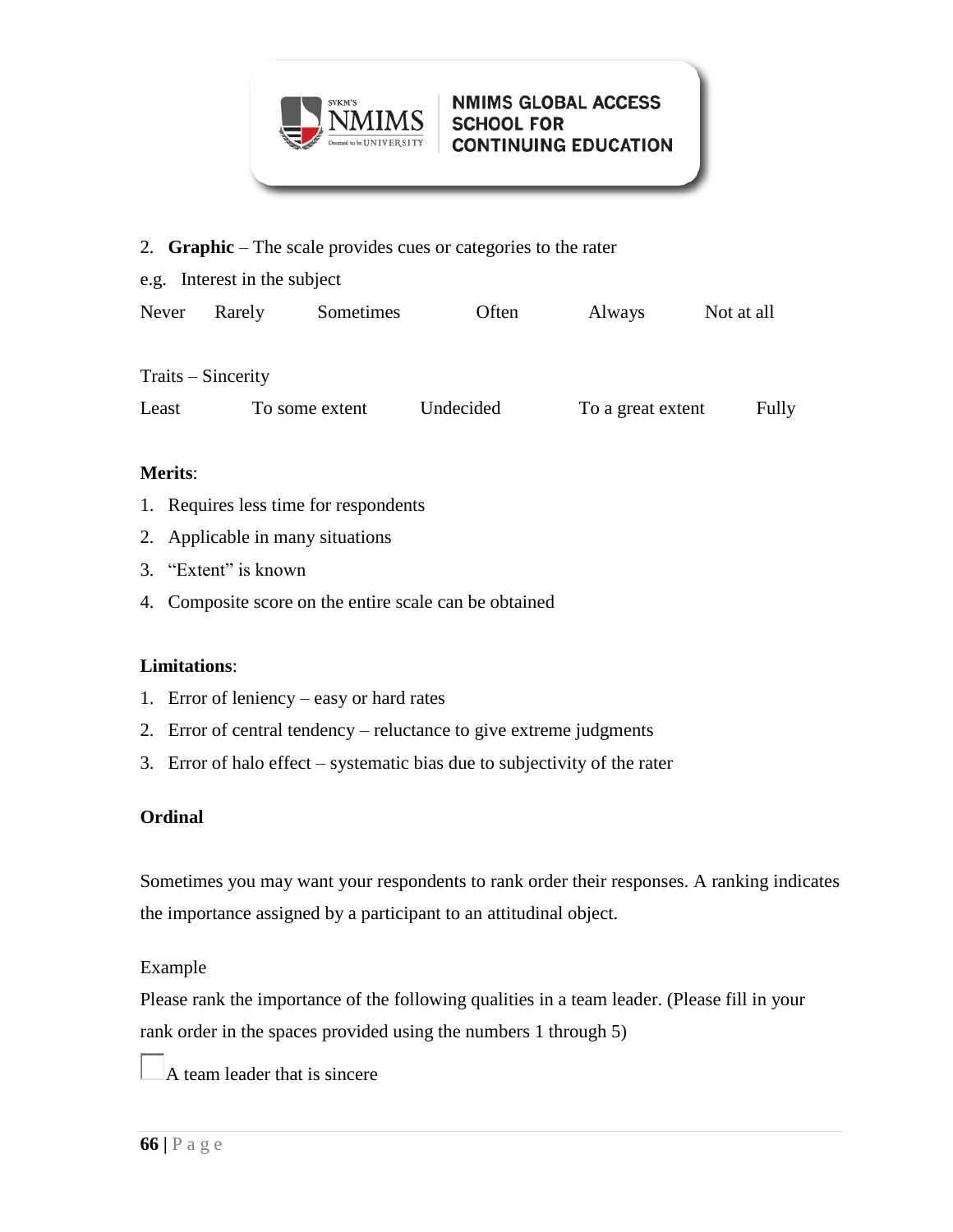

A team leader that gets resources for the team

A team leader that is an advocate for the team

A team leader that is a strong disciplinarian

A team leader that is a good motivator

#### **Numerical**

When the answer must be a number, ask a numerical question.

Example

What is your current age? (select one)

| $\degree$ 40 to 49 $\degree$ 50 or older<br>$\degree$ 18 to 29<br>$30$ to 39<br>$\overline{C}$ Less than 18 |  |
|-------------------------------------------------------------------------------------------------------------|--|
|-------------------------------------------------------------------------------------------------------------|--|

Remember: How you develop your questions depends on why you are conducting your survey, and how you plan to apply the data from your survey to your [survey problem.](http://knowledge-base.supersurvey.com/glossary.htm#survey_problem) Educate yourself on the various types of survey questions, and what purpose they serve before developing questions for your own survey project.

### **Techniques for Preventing Response Bias**

There are many ways to prevent response bias in your surveys. Below are several key suggestions to consider when developing your survey questions.

Write questions that are clear, precise, and relatively short

Because every question is measuring something, it is important for each to be clear and precise. Your goal is for each respondent to interpret the meaning of each survey question in exactly the same way. If your respondents are not clear on what is being asked in a question, their responses may result in data that cannot or should not be applied to your survey goals.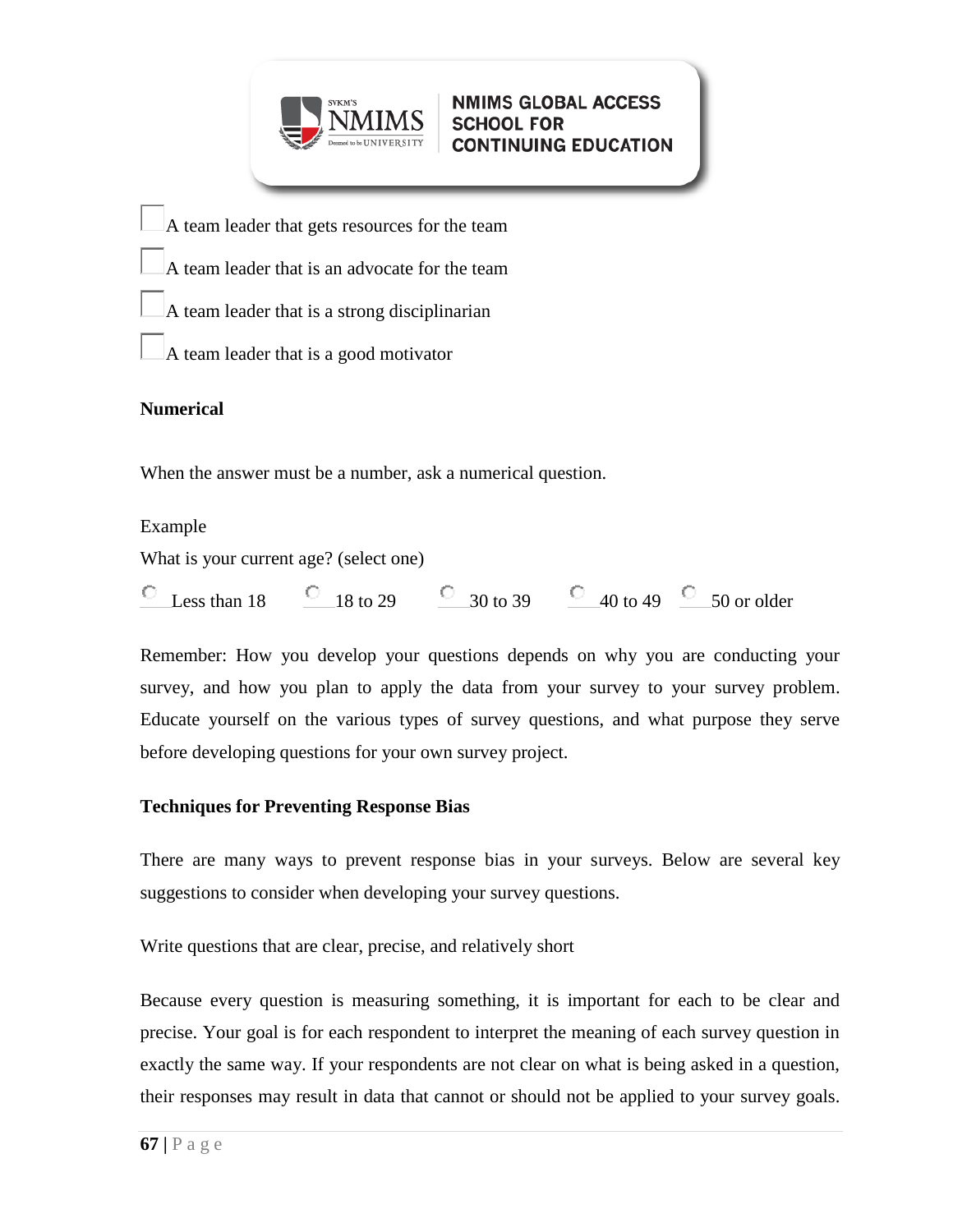

Keep questions short; long questions can be confusing and stressful for respondents (see related [article\)](http://www.useit.com/alertbox/20040202.html).

Do not use "loaded" or "leading" questions

A loaded or leading question biases the response given by the participant. A [loaded question](http://knowledge-base.supersurvey.com/glossary.htm#loaded_question) is one that contains loaded words. For example, politicians often avoid the loaded word "environmentalist" because it creates a negative reaction in some people regardless of the content of the statement.

A [leading question](http://knowledge-base.supersurvey.com/glossary.htm#leading_question) is phrased in such a way that suggests to the respondent that the researcher expects a certain answer:

#### Example

Don't you agree that social workers should earn more money than they currently earn?

- О Yes, they should earn more
- О No, they should not earn more
- O Don't know/no opinion

The phrase "Don't you agree" leads the respondent. A more neutral wording would be:

Do you believe social worker salaries are a little lower than they should be, a little higher than they should be, or about right?

- О Social worker salaries are a little lower than they should be
- О Social worker salaries are a little higher than they should be
- 0 Social worker salaries are about right
- О Don't know/no opinion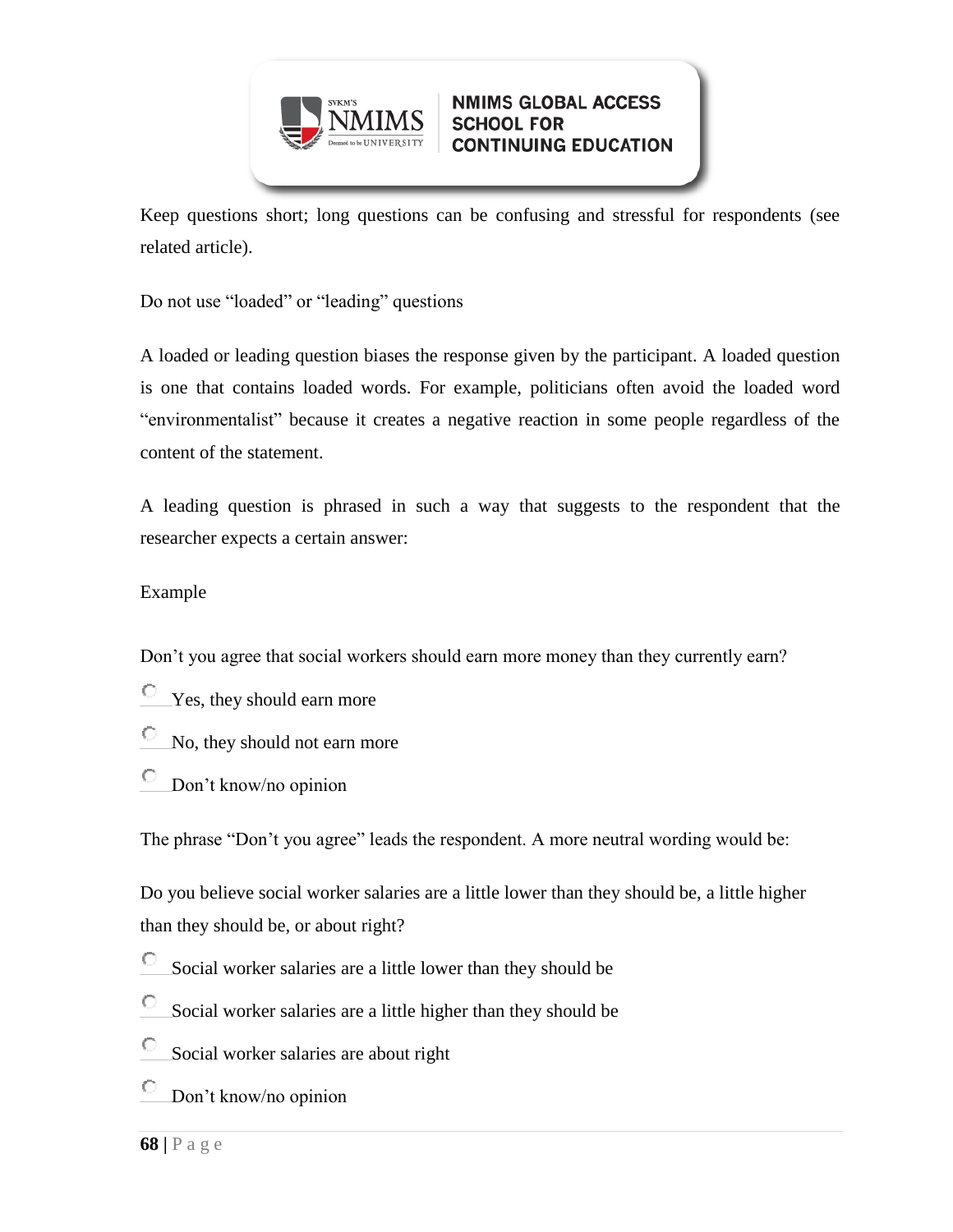

Avoid double-barreled questions

A double-barreled question combines two or more issues or [attitudinal objects](http://knowledge-base.supersurvey.com/glossary.htm#attitudinal_object) in a single question.

Example

Do you think professors should have more contact with university staff and university administrators?

Clearly, this question asks about two different issues: Do you think professors should have more contact with university staff? AND Do you think that teachers should have more contact with university administrators?

Combining the two questions into one question makes it unclear which attitude is being measured, as each question may elicit a different attitude. Tip: If the word "and" appears in a question, check to verify whether it is a double-barreled question.

Avoid double negatives

When respondents are asked for their agreement with a statement, double negatives can occur.

Example

Do you agree or disagree with the following statement? Teachers should not be required to supervise their students during recess.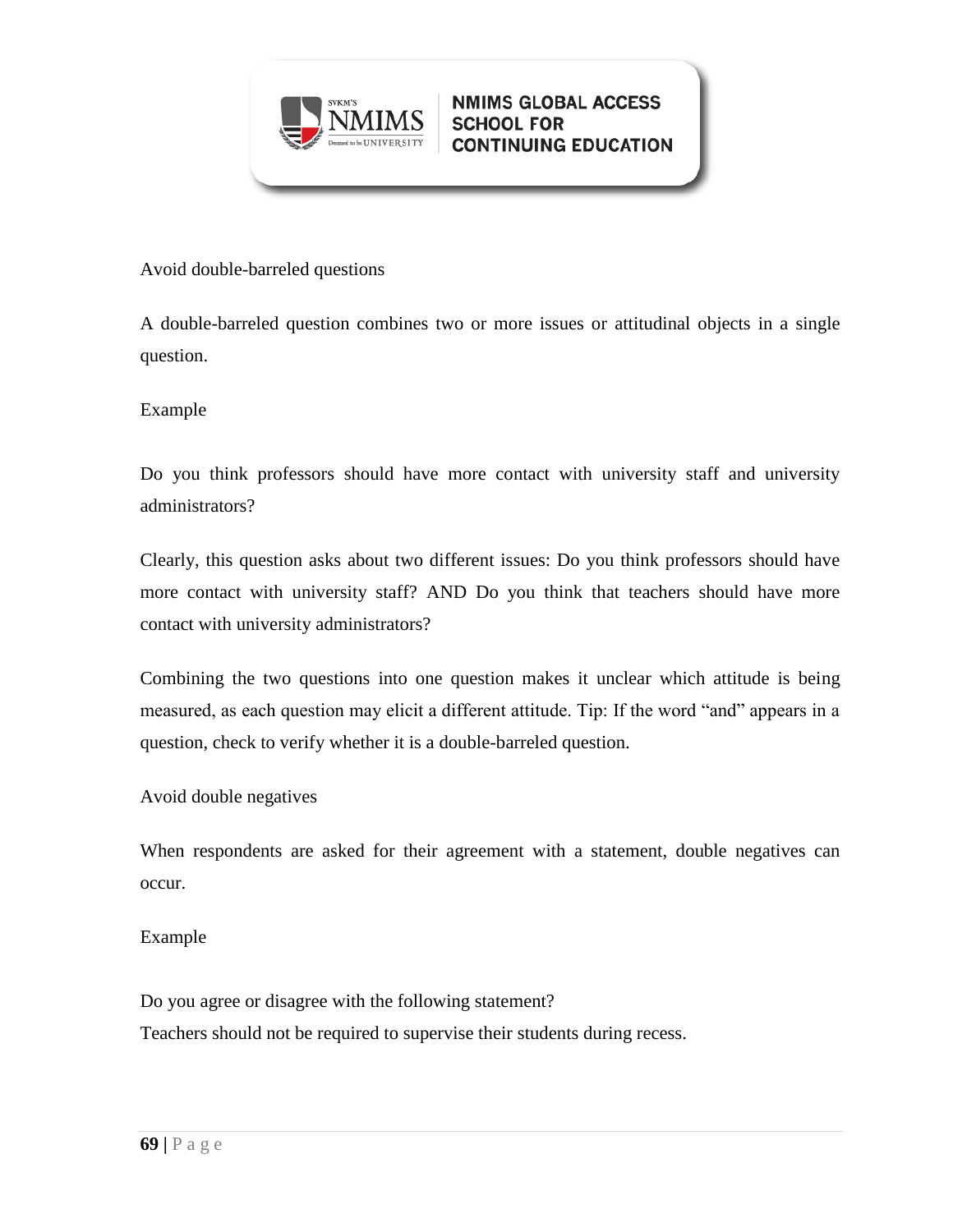

If the respondent disagrees, you are saying you do not think teachers should not supervise students. In other words, you believe that teachers should supervise students. If you do use a negative word like "not", consider highlighting the word by underlining or bolding it to catch the respondent's attention.

## **Construction Principles**

Below are two critical construction principles you should apply to prevent survey bias.

Use both mutually exclusive and exhaustive response categories for closed-ended questions

Categories are mutually exclusive when there is no overlap:

Example

What is your current age?

```
\degree 10 or less \degree 10 to 20 \degree 20 to 30 \degree 30 to 40 \degree 40 to 50 \degree 50 or greater
```
These categories are not mutually exclusive because there is overlap present. For example, a person who is 20 years old could be placed into two separate categories (same with those respondents aged 30, 40 and 50).

Categories are exhaustive when there is a category available to all potential responses. Below is an example of a question where categories are not exhaustive:

#### Example

What is your current age?

| $\degree$ 1 to 4 | $\overline{5}$ to 9 | $\degree$ 10 to 14 |
|------------------|---------------------|--------------------|
|                  |                     |                    |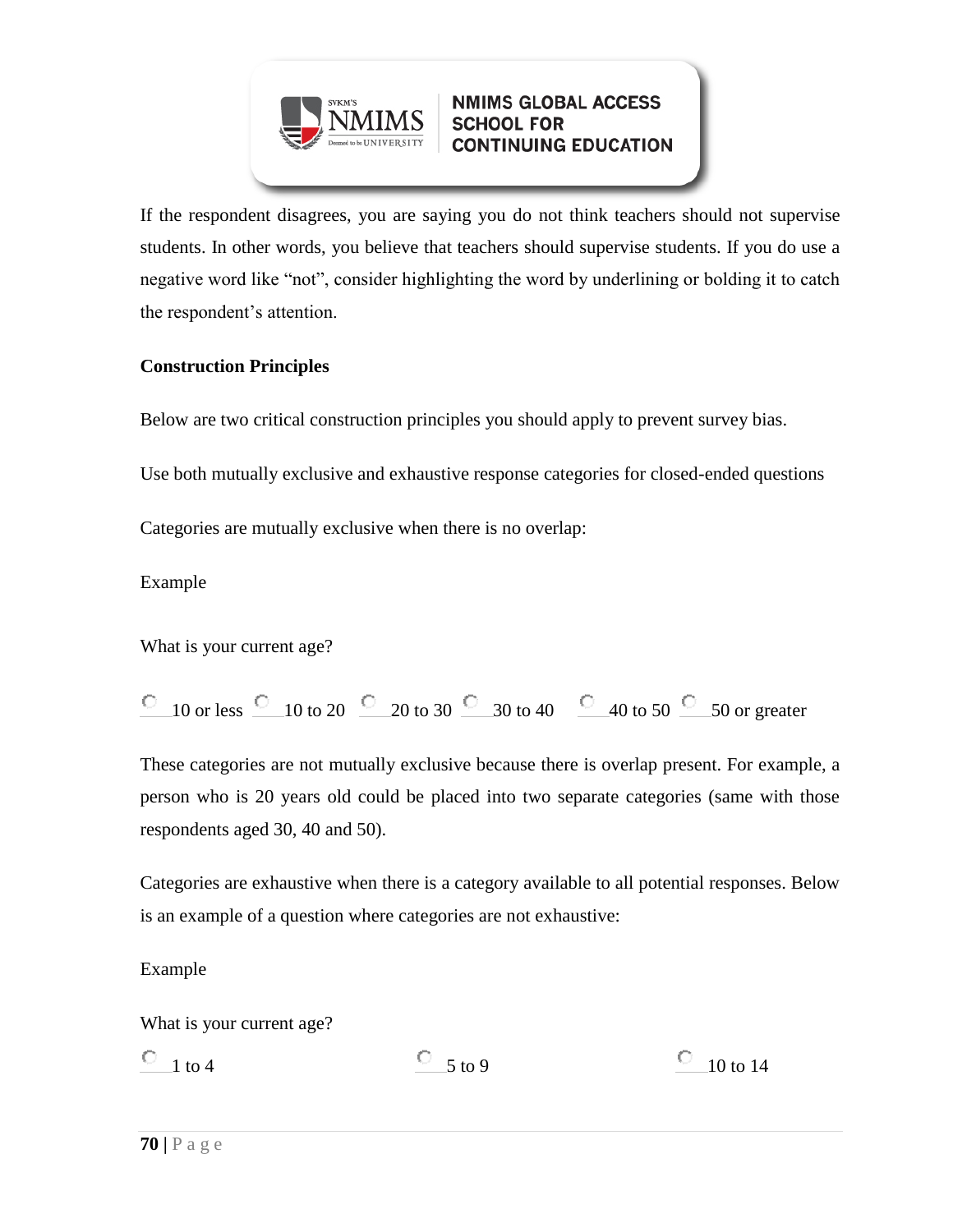

The categories are not exhaustive because there is no category available for respondents more than fourteen years old or respondents less than one year old.

Here is an example of response categories that are **both** mutually exclusive and exhaustive:

What is your current age? (Check one box only.)

C Less than 18  $\degree$  18 to 29  $\degree$  30 to 39  $\degree$  40 to 49  $\degree$  50 or older

Reverse the wording in some of the questions to help prevent response sets.

A [response set](http://knowledge-base.supersurvey.com/glossary.htm#response_set) is the tendency for a respondent to answer a series of questions on a certain direction regardless of their content.

One technique used to prevent response sets is to reverse the wording in some of the survey items. Below is an example of this in a rating scale question:

Please rate your manager on each of the following descriptive scales. Place a checkmark on the space between each pair of words that best indicates your opinion:

| Sociable      |  |  |  |  |  | $\begin{array}{ccc} \circ & _{1} & \circ & _{2} & \circ & _{3} & \circ & _{4} & \circ & _{5} &$ Unsociable                                                |
|---------------|--|--|--|--|--|-----------------------------------------------------------------------------------------------------------------------------------------------------------|
| Kind          |  |  |  |  |  | $\begin{array}{ccc} \circ & _{1} & \circ & _{2} & \circ & _{3} & \circ & _{4} & \circ & _{5} & \text{Cruel} \end{array}$                                  |
| *Hard         |  |  |  |  |  | $\circ$ $\frac{1}{1}$ $\circ$ $\frac{2}{2}$ $\circ$ $\frac{3}{3}$ $\circ$ $\frac{4}{4}$ $\circ$ $\frac{5}{5}$ Soft                                        |
|               |  |  |  |  |  | Successful $\begin{array}{ccc} \circ & \circ & \circ & \circ & \circ \circ \\ \circ & \circ & \circ & \circ \end{array}$ $\circ$ 4 $\circ$ 5 Unsuccessful |
| *Wise         |  |  |  |  |  | $\begin{array}{ccc} \circ & _{1} & \circ & _{2} & \circ & _{3} & \circ & _{4} & \circ & _{5} &$ Foolish                                                   |
| <b>Strong</b> |  |  |  |  |  | $\begin{array}{ccc} \circ & _{1} & \circ & _{2} & \circ & _{3} & \circ & _{4} & \circ & _{5} & \mathsf{Weak} \end{array}$                                 |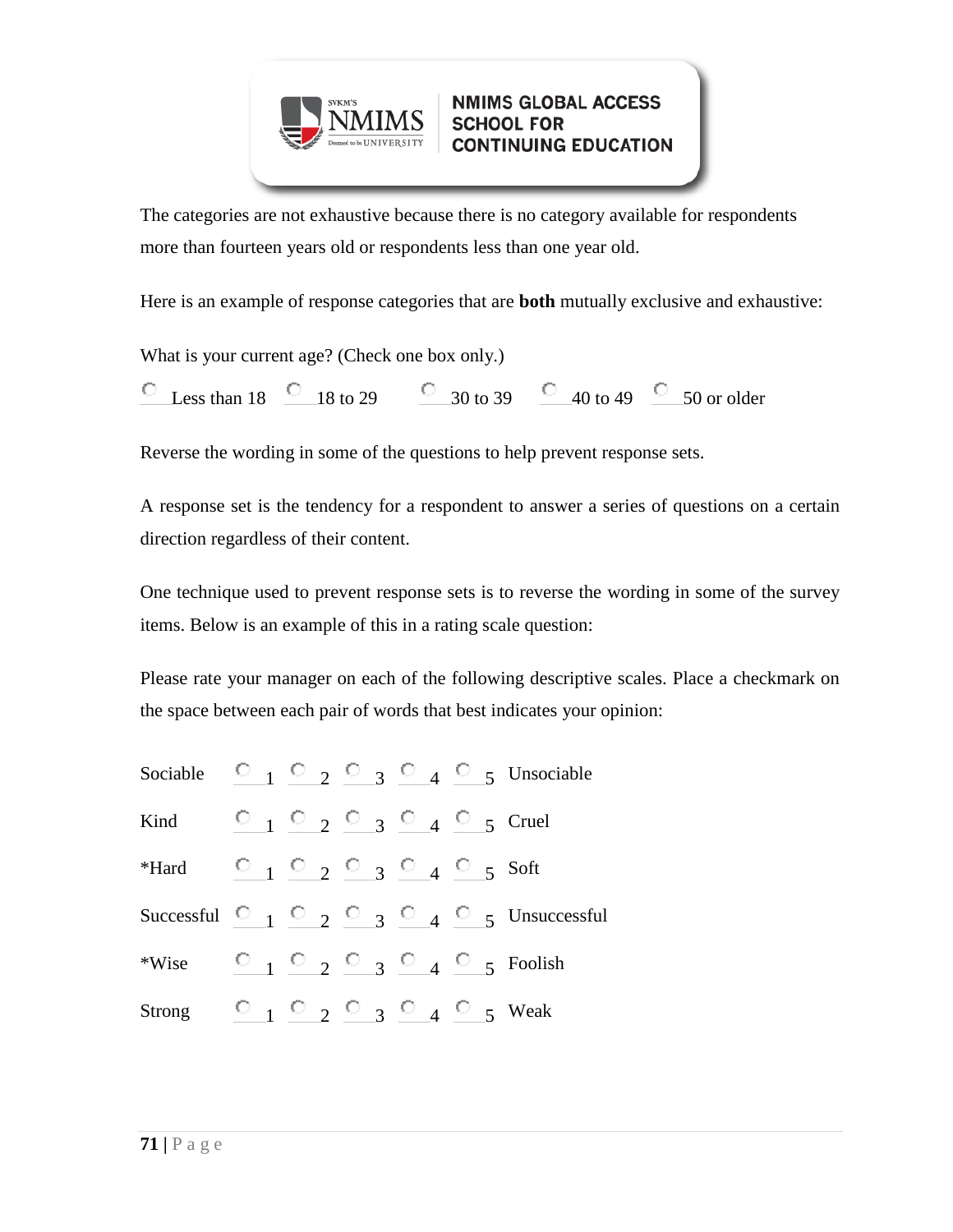

**NMIMS GLOBAL ACCESS SCHOOL FOR NUING EDUCATION** 

You can see that items 3 and 5 (with asterisks) are "reversed" when compared to the rest of the items, i.e., most of the left-hand descriptors are associated with positive attributes while the right-hand descriptors are associated with negative attributes.

**Important:** Avoiding response bias is key to the success of your survey project. Implementing the above strategies will ensure that your survey delivers valid data that you will be able to effectively apply to your survey problem.

# **Focus Groups**

Another method of collecting information is the focus group. Focus groups are useful in obtaining a particular kind of information that would be difficult to obtain using other methodologies. A focus group typically can be defined as a group of people who possess certain characteristics and provide data of a qualitative nature in a focused discussion.

Focus groups generally are composed of seven to twelve people. The size is conditioned by two factors: it must be small enough for everyone to participate, yet large enough to provide diversity. This group is special in terms of purpose, size, composition, and procedures. Participants are selected because they have certain characteristics in common that relate to the topic at hand, such as parents of gang members and, generally, the participants are unfamiliar with each other. Typically, more than one focus group should

be convened since a group of seven to twelve people could be too atypical to offer any generalizable insights on the gang problem.

A trained moderator probes for different perceptions and points of view, without pressure to reach consensus. Focus groups have been found helpful in assessing needs, developing plans, testing new ideas, or improving existing programs Exhibit below provides guidelines for conducting focus groups.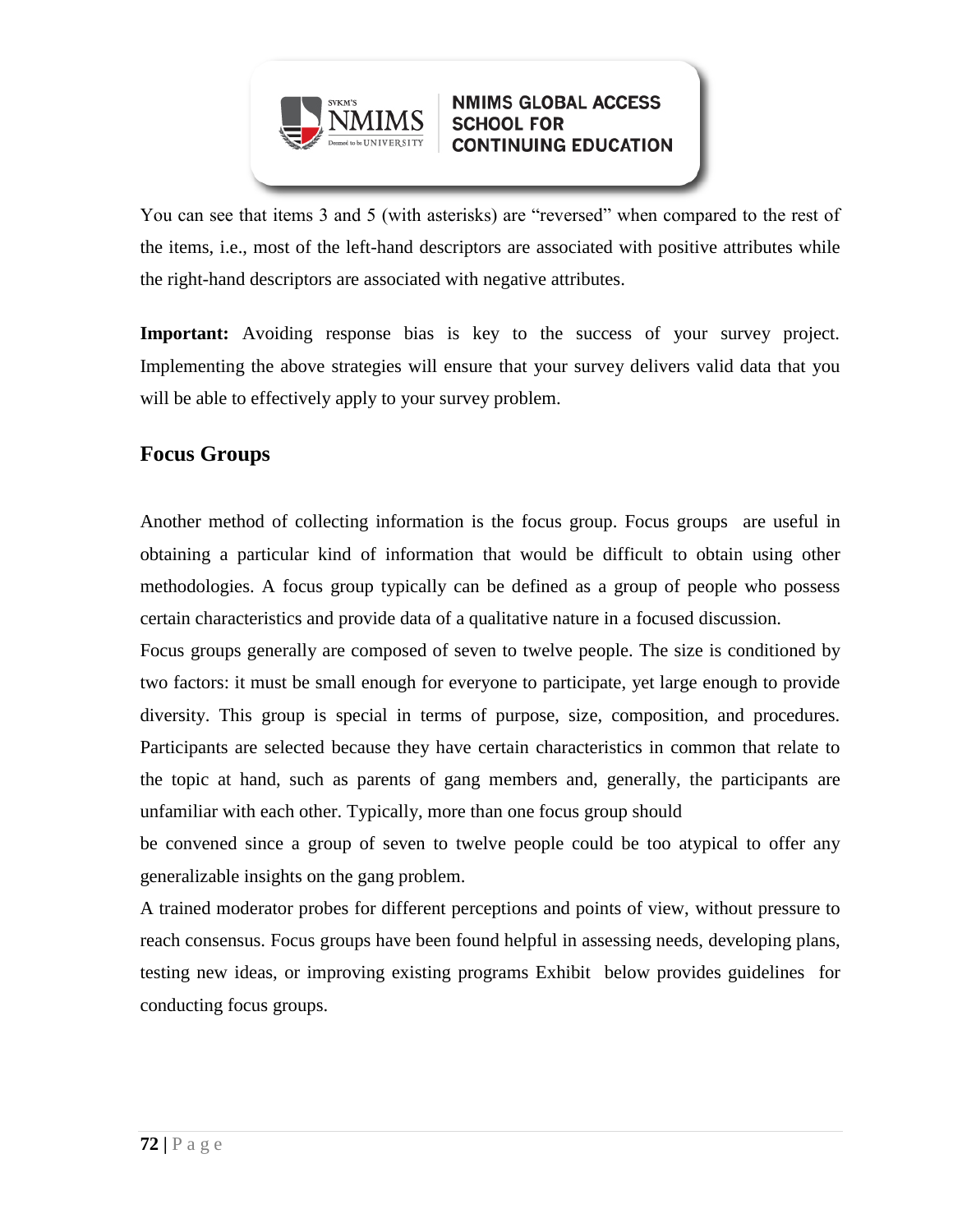

Focus groups offer several advantages:

 $\Box$  Flexibility allows moderator to probe for more in-depth analysis and ask participants to elaborate on their responses.

 $\Box$  Outcomes are quickly known.

 $\Box$  May cost less in terms of planning and conducting than large surveys and personal interviews.

Limitations include:

 $\Box$  A skilled moderator is essential.

 $\Box$  Differences between groups can be troublesome to analyze because of the qualitative nature of the data.

 $\Box$  Groups are difficult to assemble. People must take the time to come to a designated place at a particular time. Focus groups are a good method to get people involved in this assessment process by having them provide input on the topic.

# **Guidelines for Conducting a Focus Group**

Focus group discussions are a popular method of obtaining information and opinions. They can provide insight into issues that cannot be covered through surveys or interviews. Focus groups are a good method to get people involved in this assessment process by having them provide input on the topic.

The following discussion provides a general overview of the focus group process. It is recommended that a person with experience with focus groups (preparing the discussion guide, moderating, and preparing the report) be contacted to assist in the process.

When preparing for the focus group discussions, there are several considerations: What questions will be asked? Who will participate? Where will the discussions be held? Who will conduct the sessions?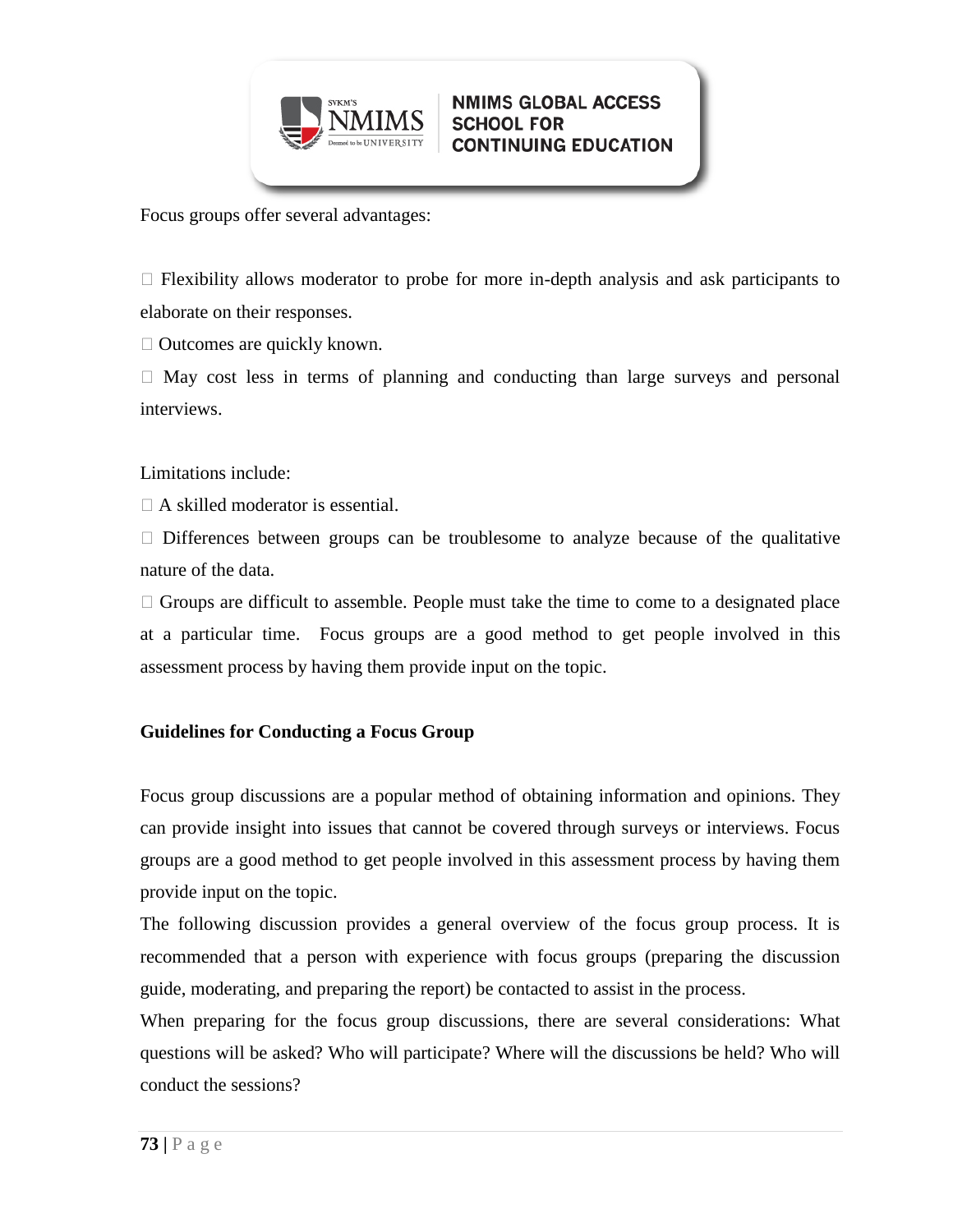

**NMIMS GLOBAL ACCESS SCHOOL FOR ITINUING EDUCATION** 

The first order of business is to develop a discussion guide.

# **Develop the Discussion Guide**

The discussion guide contains the questions that will be posed to participants during the focus group sessions. A limited number of questions should be used for each discussion. Avoid spending too much time on background information and concentrate on the important issues. There are two elements that should be considered when drafting the guide: (1) whom you wish to obtain information from and (2) what information you wish to obtain. When developing the questions, keep in mind that all groups should follow the same discussion format. By using a general format for each question, it allows an analyst to make comparisons among the responses of various groups.

# **Reserve a Time and Place**

Reserving a time and place to conduct the discussion is something that should be done well in advance of the actual date of the discussion sessions. By finding a location quickly, it will allow time to contact potential participants with the necessary logistical information. When selecting a location, try to find the most convenient and accessible location for the participants.

### **Provide an Incentive for Participation**

Individuals taking part in a focus group session should be compensated for their participation. When contacting potential participants, use an incentive to encourage or persuade an individual to take part in the discussion session. Various forms of compensation can be used with the more common being a cash payment, lunch, or dinner. Snacks and beverages also may be provided. This often eases the tension created by the focus group setting and makes participants more open to discussing the topic.

### **Selection of Focus Group Participants**

It is necessary to identify each group that will participate in the discussion sessions; e.g., parents, community residents, school personnel. This will provide an indication as to the number of discussion groups that will be conducted. Time, money, and the number of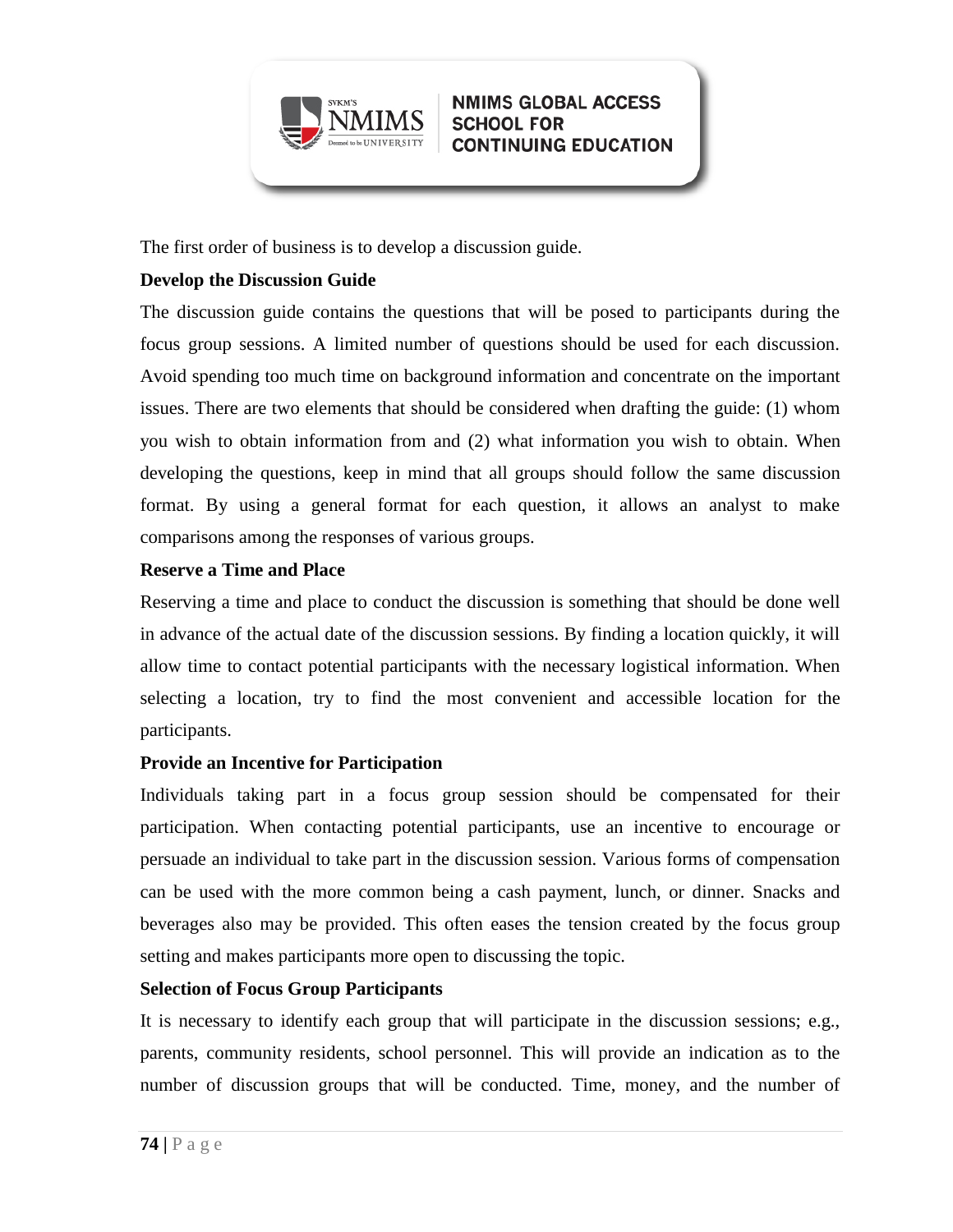

potential participants available will determine the number of groups that are feasible for each community.

A good size for a focus group is between seven to twelve participants per session. However, the discussion can still take place if fewer than seven participants show up. The size is conditioned by two factors: it must be small enough for everyone to participate and large enough to provide diversity of perceptions. Group participants are selected because they have certain characteristics in common that relate to the topic of the focus group. For example, if the assessment is interested in finding out parents' perceptions of gangs in school, a focus group might consist of parents who have school-age children.

### **Moderating the Discussion**

An experienced focus group moderator should conduct the sessions. Moderating the discussion is difficult, and effective leadership is essential if the group is to accomplish its purpose. The moderator must not only be in tune with the purpose of the group but also have the necessary skills to effectively guide the group process. If it is not possible to use an experienced moderator, the following are a few key points that should be considered when moderating a focus group.

Keep the conversations flowing. The moderator needs to keep control of the discussion session. If participants get off track, it is the role of the moderator to pull the group back together. The moderator should keep the discussion as informal as possible and should encourage all participants to speak what is on their minds. The moderator is in charge of the discussion, and it is his or her duty to draw information from the participants.

Length of discussion. The session should last approximately  $1 \frac{1}{2}$  hours. The participants will most likely dictate the length of the sessions based on the amount of information they have and their willingness to participate. Be neutral. One benefit of having an outside person moderate the discussion is that the person can be neutral. People may disagree during the discussion, and the moderator must give equal time to all viewpoints. The moderator should not provide information. It is not the moderator's place to offer or convince participants of any particular point of view.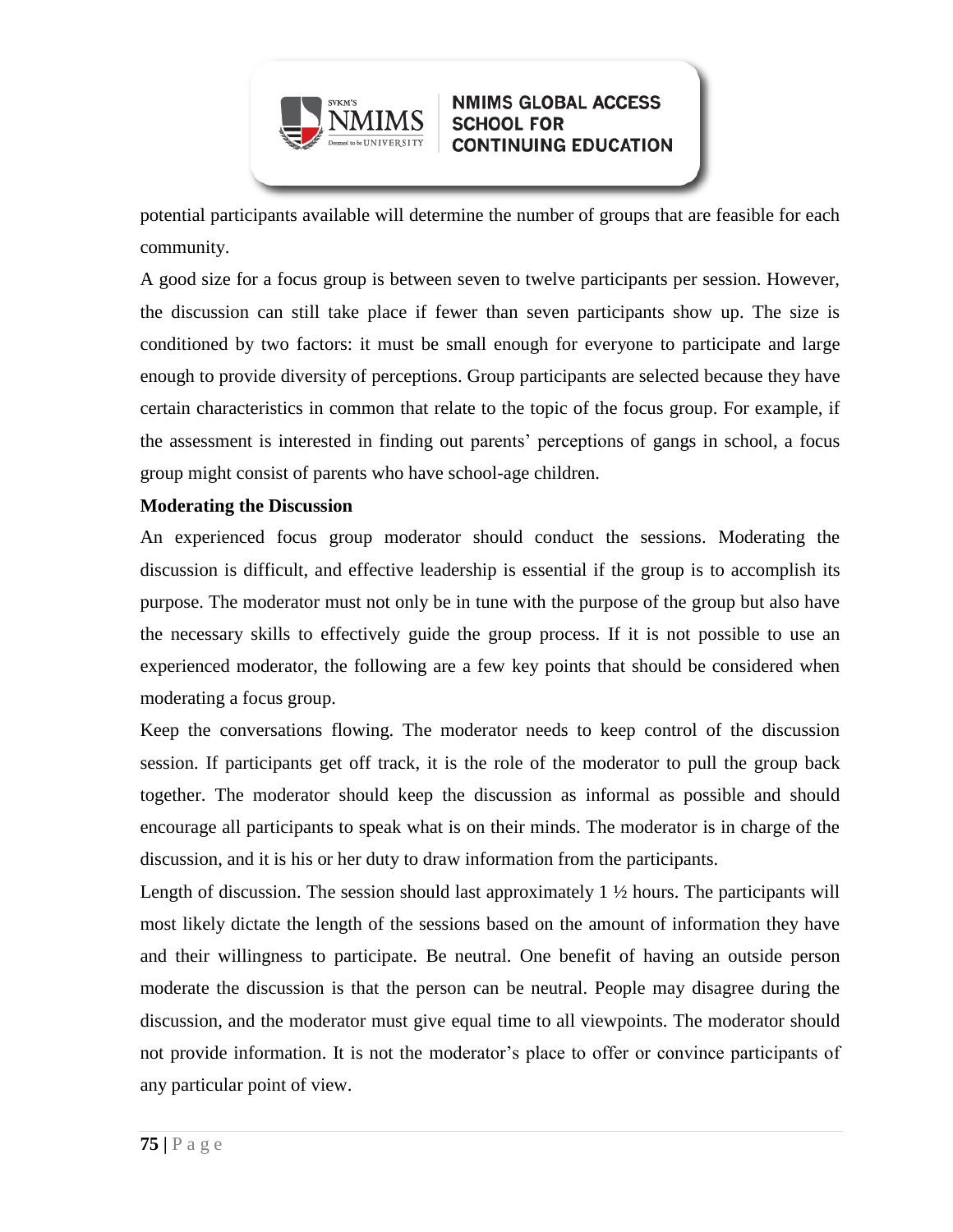

**NMIMS GLOBAL ACCESS SCHOOL FOR CONTINUING EDUCATION** 

### **Analysis of the Results**

After each focus group, the moderator or a neutral observer should write a report describing the discussion for the Assessment Team. The written report should follow the questions contained in the discussion guide. The report can be broken down into the following sections. Background and objectives. This section provides basic information regarding the initiative, the purpose, and objectives of the assessment.

Methodology. This section should describe how, when, and where the focus groups were conducted. It should describe the characteristics of the focus group participants and why they were selected. It should inform readers of this report that the results from the discussions are the opinions of a small sample size and should be viewed with caution.

Summary. The summary is approximately one or two pages in length and should provide the reader with a summary of the important findings. It is suggested that this section be a bullet or number format.

Highlights of findings. This section provides the reader with an in-depth analysis of the questions contained in the discussion guide. This is the section where quotes and comments should be used to support the research finding.

# **THE DESIGN OF RESEARCH**

Once the research problem is formulated in clear-cut terms such that the types of information needed to answer it are clearly indicated, then comes the task of working out a design for the study. A study/research design is a plan comprising the decisions about the procedures of sampling, data collection & analysis of data in respect of a given study, which aims to fulfill the objects or purpose of the study without a wasteful expenditure of time, energy & money. If one can anticipate problems or difficulties that he may have to face subsequently, that is, before he actually conducts a given inquiry, to that extent he is in a position to face them as & when they arise & to decide beforehand what can be done to overcome them. In the process of making decisions one is also required to evaluate the methodological basis for making such decisions. The major design decisions are in reference to the following aspects: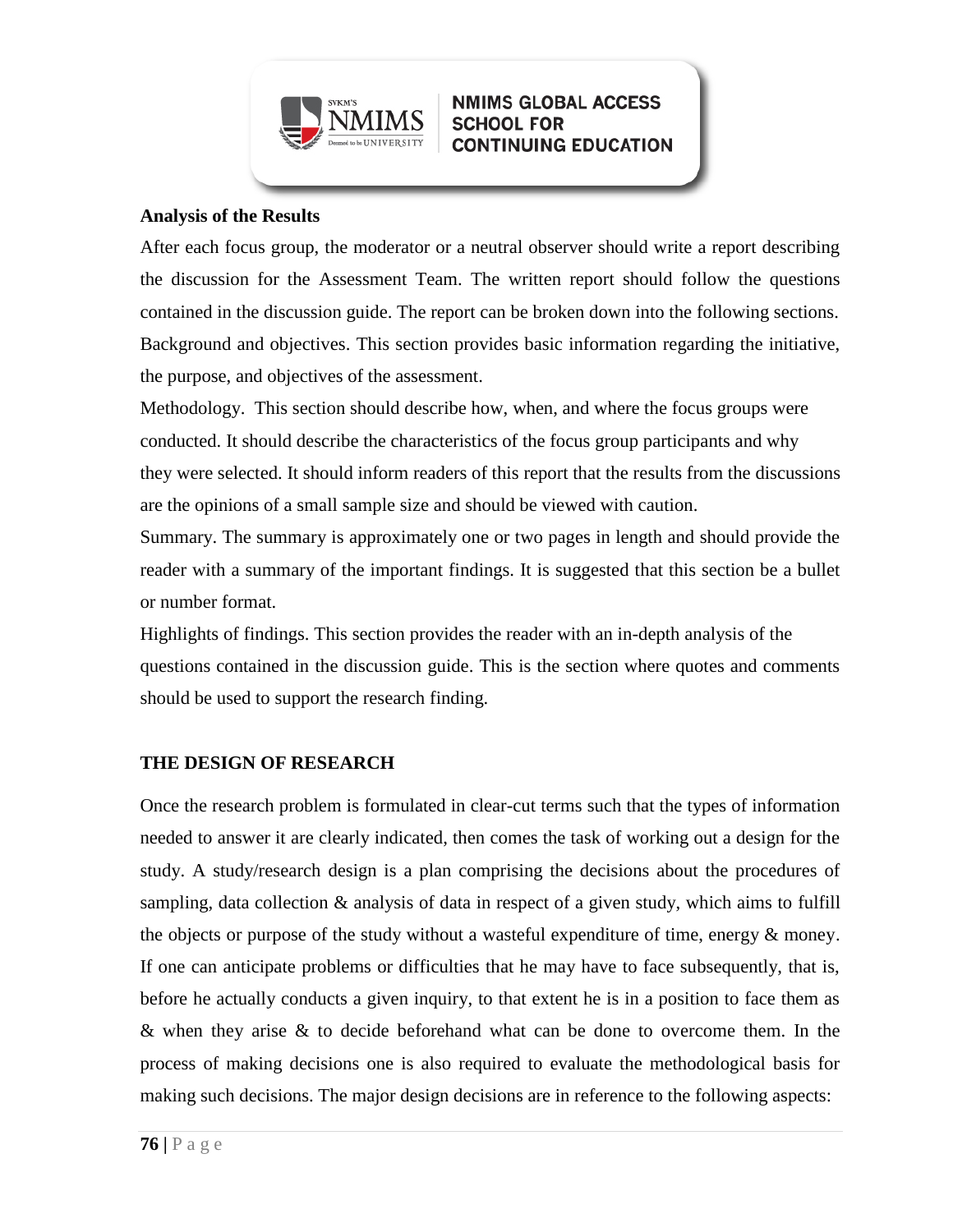

- (a) What the study is about and what are the types of data needed?
- (b) Why the study is being made?
- (c) Where the data needed, can be found?
- (d) Where or in what area the study will be carried out?
- (e) What periods of time the study will include?
- (f) How much material or how many cases will be needed?
- (g) What bases will be used for selection of cases?
- (h) What techniques of gathering data will be adopted?
- (i) How will the data be analysed?
- (j) How best can these above questions be decided upon?

Now we turn to the needs for methodologically designed research.

- (1) A researcher gets into trouble not only when he fails to get results which are accurate enough but also when he gets results that are much too accurate.
- (2) Modern research suffers a great deal from a 'lust' for fresh data, without a concern for what they mean, until they are collected. At this stage it is often very late to improve them.
- (3) The hope of any future for sciences of society may well depend on the extent to which the social scientists demonstrate how major social problems can be solved effectively in a scientific way.

Designing a research ensures against its failure. It is economical in the long run, because it forestalls the possibility of fruitless inquiry. An idealized research design, is concerned with laying the optimal research procedure that would be followed if there were no practical restrictions. However one has to work in practical situations characterized by varied constraints.

The first step towards obtaining a solution should be in the nature of designing an ideal research procedure that would be liked to be adopted by the researcher for solving a problem if he was completely unrestricted by limitations. This is the idealized research design. The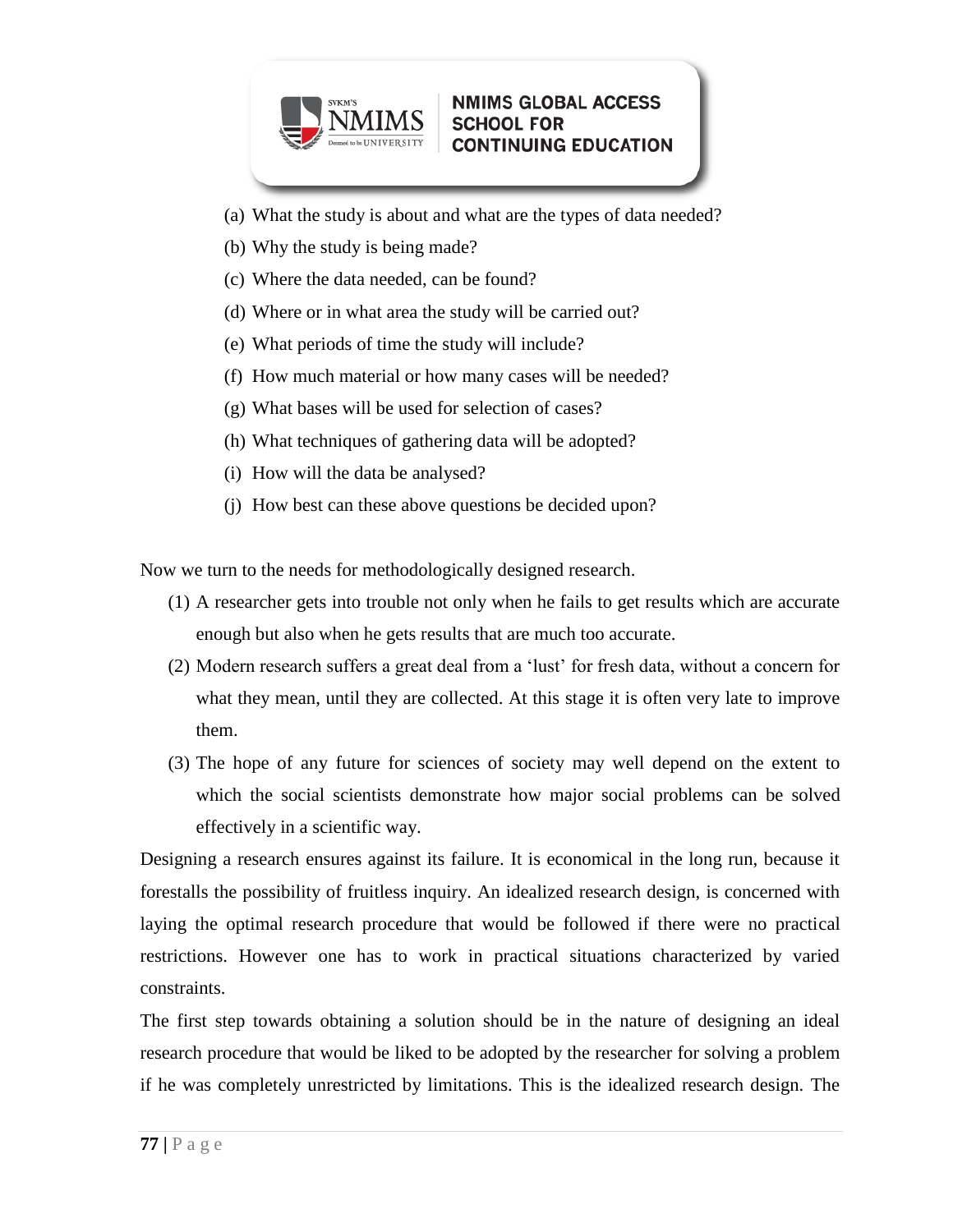

next design job is to translate the idealized research model into a practical one. The practical requirements of a study in such a manner that compromise between the ideal & the practical aspects are accomplished without much damage to its scientific merit .

The practical research design may be conceived as of comprising the following **four phases:**

- **(a) The sampling design**, which deals with the method of selecting the subjects to be observed for the given study.
- **(b) The observational design**, which relates to the conditions under which the observations are to be made.
- **(c) The statistical design**, which deals with the question of how many subjects ae to be observed and how the observations are to be organized.
- **(d) The operational design**, which deals with the specific techniques by which the procedures specified in the sampling, statistical and observational designs can be carried out..

The research designs differ according to the research purpose. Research purposes may be grouped into four broad categories,

- 1. Description
- 2. Diagnosis
- 3. Exploration
- 4. Experimentation

Design requirements would understandably vary for different kinds of studies. For example, the studies whose purpose is exploration, require a flexible design, whereas those aiming at description & diagnosis would warrant a more rigid design.

# **Types of research design**

A research design is a plan according to which observations are made and data assembled. It provides the empirical and logical basis for drawing conclusions and gaining knowledge. The research designs vary from general and sketchy statements of intent to carefully detailed and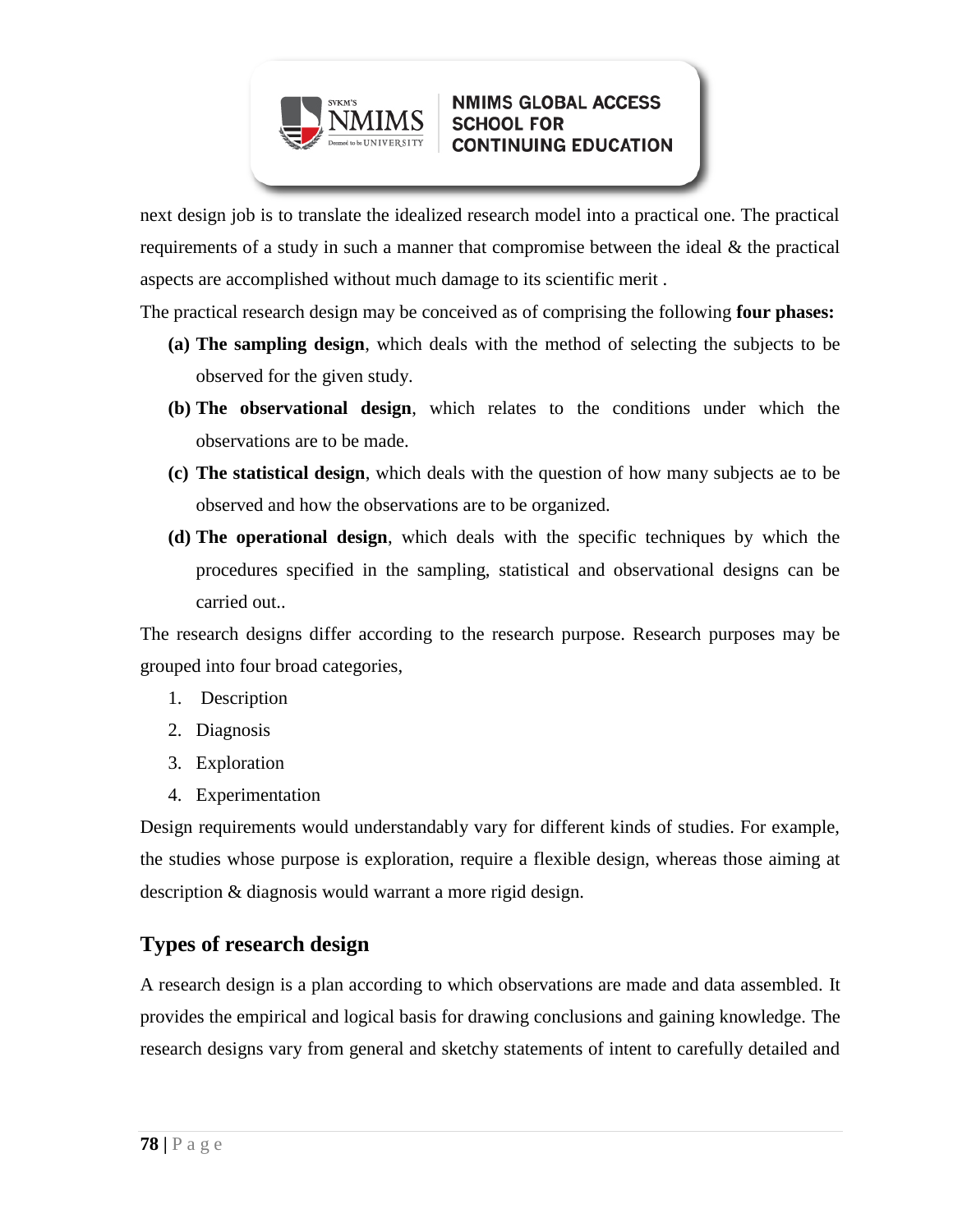

highly complex investigations. Whichever type of research design is selected it is important to have a research design and the design should be made explicit before the research begins.

# **1. DESCRIPTIVE DESIGN**

This enables researchers to describe or present picture of a phenomena under investigation. The methodology involved in such designs is mostly qualitative in nature producing descriptive data, i.e. people's own written o spoken words and observable behaviour. There are a least three such approaches to record and analyze behavioural patterns.

# **A. Participant Observation**

This refers to research characterized by a period of intense social interaction between the researcher and the subjects. During this period, data are unobtrusively and systematically collected.

Participant observation as a research design has three stages:

**1. Pre-field work**: Usually all researchers have some general questions in mind when they enter the field. These typically fall into one or two broad categories: one substantive and the other theoretical. The first includes questions related to specific substantive issues in a specific setting. The second category of interests is more closely tied to basic sociological problems and broader theoretical issues. These two categories are interrelated. What distinguishes between participant and qualitative methods from other methods is that the participant observer's questions are framed in general terms.

The pre-field work consists of decisions that the observers must make before they enter the field and initial contacts they must make to conduct their research.

**2. Field Work**: For doing a meaningful field work skill in the area is a prerequisite. Usually in the first days of field work, Researchers remain relatively passive throughout the course. A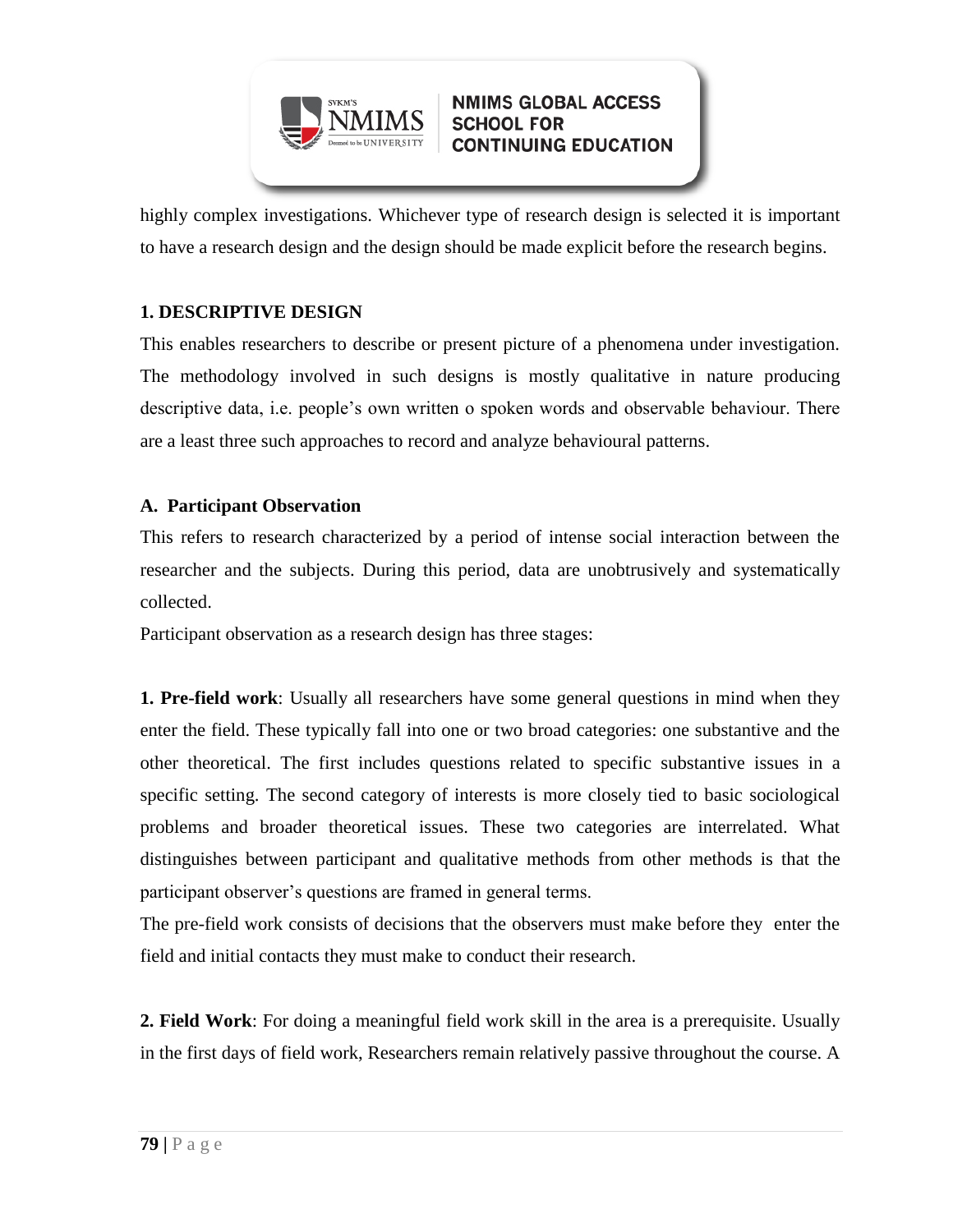

good rule is not to challenge the behaviour of the subjects or to ask questions that are likely to put them on the defensive.

Observers must conduct themselves in such a way that the events that occur during their observations do not significantly differ from those which occur in their in their absence. It is essential for researchers to win the trust and confidence of their subjects and establish rapport with them.

The observer's primary purpose is to collect data. Any participation that interferes with the ability to do so should be avoided. The words and symbols used must have the same meanings in the world of their subjects.

Before entering the field, the researcher must have some broad questions in mind and allow themes and information to emerge before pursuing their own areas of inquiry. After each observation period, field notes should be recorded.

**3. Data Analysis**: It refers to a process which entails an effort to formally identify themes and to construct hypothesis as they are suggested by data and an attempt to demonstrate support for those hypothesis. Data analysis is often a painstaking and time consuming process. Data analysis is an ongoing process in participant observation research which the participant observer explores themes and hypothesis throughout the course of the study, I is during the post-field work stage of the research that he concentrates most on the analysis and interpretation of data. At this time the data is fresh and exciting.

Some of the ways in which participant observers can analyze and increase their understanding of their data are:

1. Once the observer has code and sorted the data by hypothesis he should examine the extent to which the items in each coded category support the respective hypothesis.

2. It is important that the observer scrutinizes and compares solicited statements, responses to questions and remarks, with unsolicited or volunteered statements.

3. Researchers cannot help but influence the settings they observe when analyzing the data; he must consider the effect his presence had in the setting.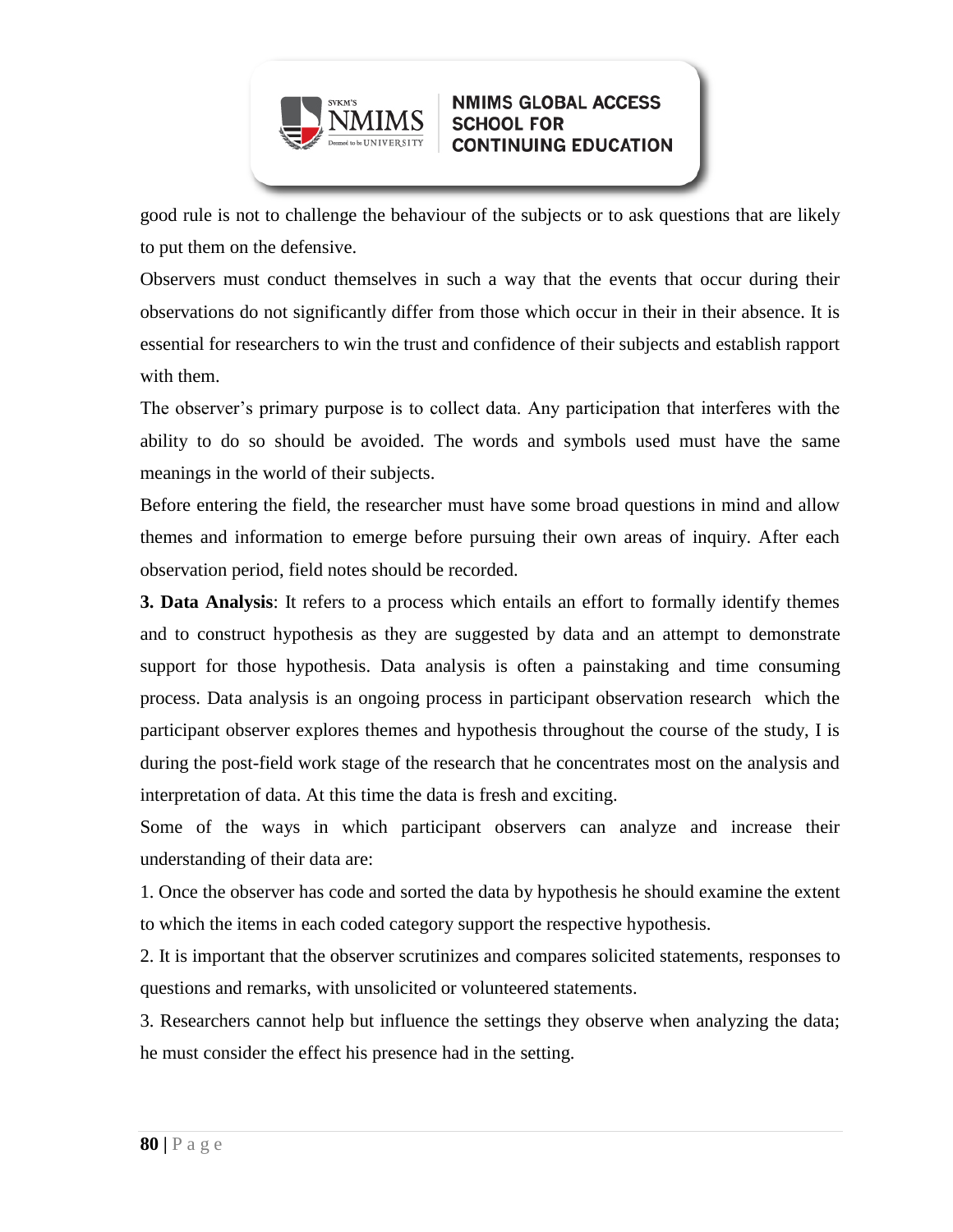

**NMIMS GLOBAL ACCESS SCHOOL FOR CONTINUING EDUCATION** 

### **B. Personal Documents**

Personal documents is used to refer to an individual's descriptive, first person account off the whole or a part of his life or an individual's reflection on a specific event or topic. All personal documents are valuable. Personal documents may be presented either on their original form or more likely in edited and recognized version .For a number of reasons, it was felt that pseudonyms and fictitious names for researcher induced documents are best to use. More concretely such materials are available in the form of autobiographies, diaries, letters, and long open ended interviews that are recorded verbatim.

Process of collecting personal Documents: The most effective way to locate personal documents is to place an advertisement in the paper describing the kinds of materials you want and the uses to which they will be put .By interviewing also one can collect solicited personal documents. For analysis, personal documents, like participant observation data can be code and examined according to themes or the researcher's hypothesis. However, one caution to be noted would be to examine personal documents in the context in which they were produced.

# **2. DIAGNOSTIC DESIGN**

Diagnostic refers to scientific differentiation among various conditions for the purpose of accurately classifying these conditions. In its broadest sense diagnosis corresponds to the fact finding aspect of clinical practice. Its objective includes screening and classification, personality description, prediction of outcome and attainment of insight. Whether objective diagnostic techniques and statistical prediction formulas can eventually assume the entire diagnostic function remains a moot point.

The diagnostic research paradigm consists of: 1) the emergence of a problem, 2)a diagnosis of its causes, 3)formulation of all the possible avenues of remediation, and 4)recommendations for a possible solution.

Data for diagnosis can be obtained in major ways: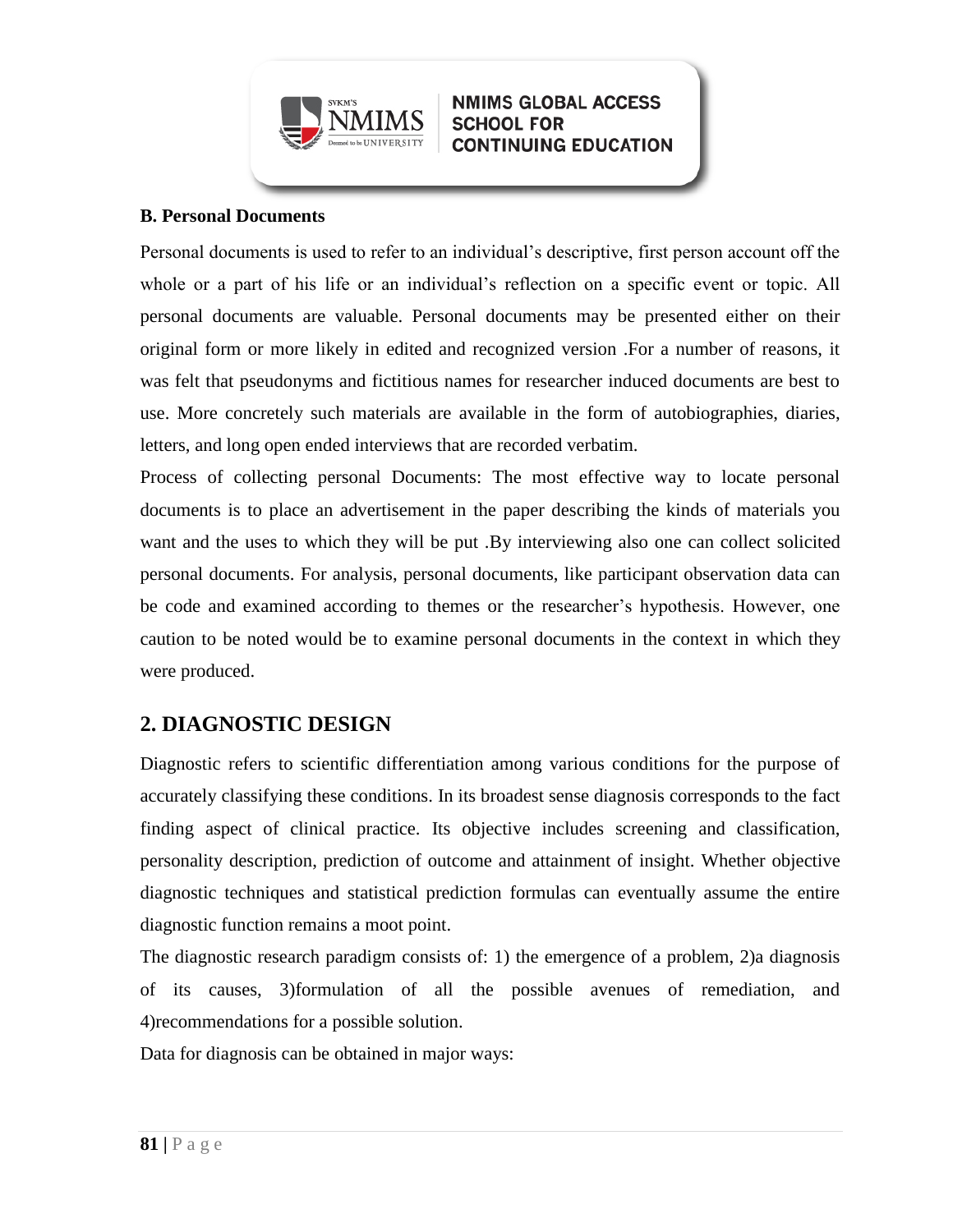

**NMIMS GLOBAL ACCESS SCHOOL FOR NTINUING EDUCATION** 

**1. Case History**: Case study method is concerned with everything that is significant in the history or development of the cases. The purpose is to understand the lifecycle of an individual unit. This unit may be a person, family, a group, or an entire community. This method probes deeply and intensively analysis interactions between the factors that produce change or growth. In each case the element of typicalness is the focus of attention.

The characteristics of a good case study include an adequate data which is valid, continues, carefully synthesized, confidential and which should be useful for follow-up.

**2. Interview**: The nature of the personal relationship between interviewer and subject requires an expertness and sensibility tat might be well called an art. The interviewer must try to establish a feeling of mental trust with the persons being interviewed being careful not to ask questions that might alarm them.

**3. Clinical Observation**: Many attributes are inadequately identified through other standardized test instruments or through interview. The skilful diagnostician should be able to detect through observation the proficient use of informal tests. Further informal tests and observation of behaviour provide an opportunity to corroborate findings of the other two areas of assessment.

4. **Formal standardized tests:** They are useful in testing particular aspects of behaviour . They are also useful in obtaining information that helps formulate a diagnosis were the tests are widely used. Psycho diagnostics is applied in educational and vocational guidance and in the determination of particular aptitudes. For problems of aptitude in school work, sport ability (intelligence, concentration, educational maturity tests, etc are very useful.

**Collaborative Diagnosis**: Once the basic role relationships are worked out, there should be a collaborative diagnosis of the situation by the researcher and at least some part of the client organization. The purpose of this diagnosis is to assess various factors that will be involved in executing the research design-the resistances that maybe encountered, the dynamics of the situation, in regard to the problem of bringing about a change, etc. The ways of going about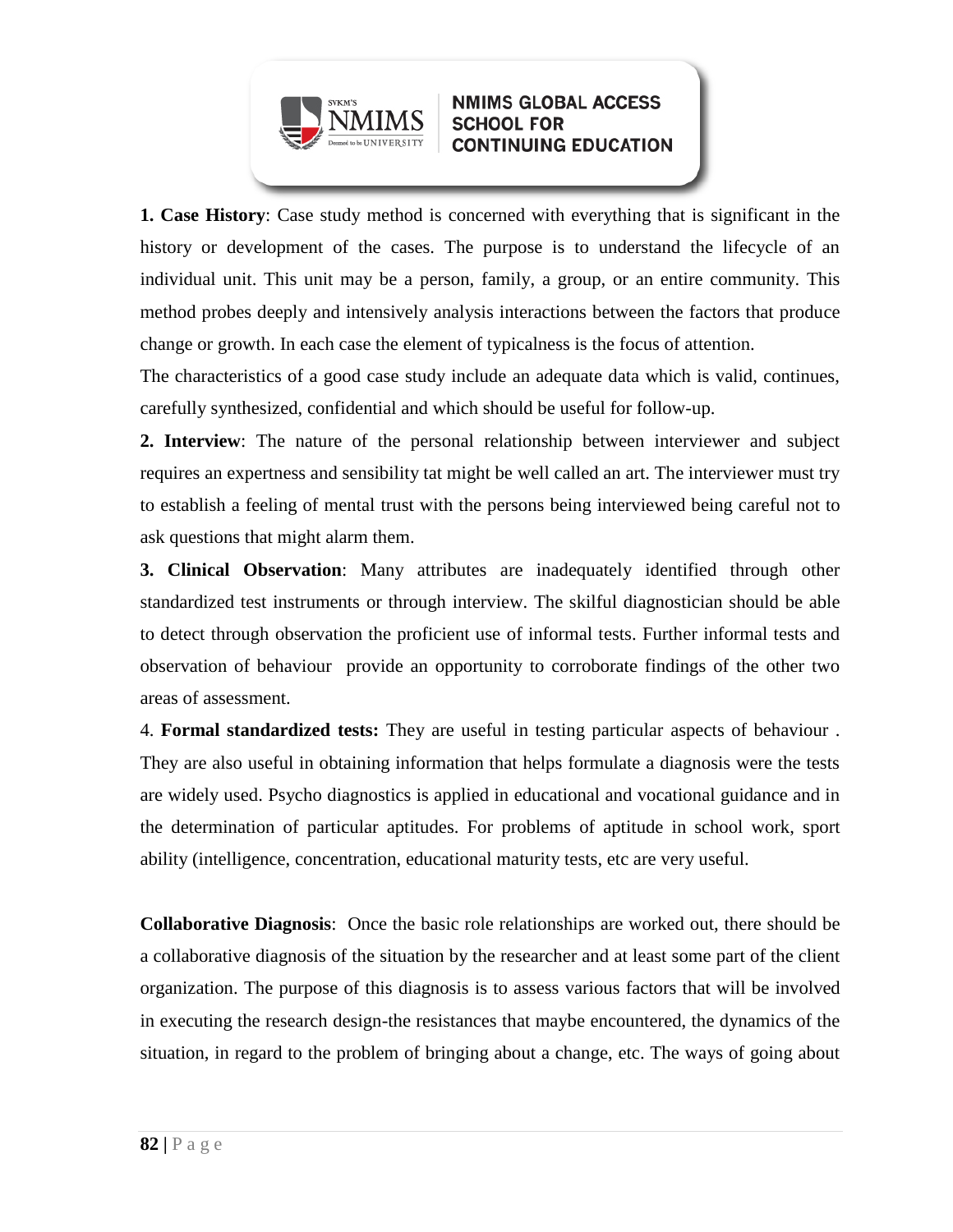

such a collaborative diagnosis will vary tremendously, depending upon the problem to be studied, the settings, etc.

The next step should be joint planning based on an adequate diagnosis of the action that must be taken in order to manipulate the independent variable and to control other possibly confounding factors.

Among descriptive and diagnostic designs, descriptive research is particularly appropriate in the behavioural sciences; because many types of behaviour that interest the researcher cannot be arranged in a realistic setting. Descriptive research , sometimes known as nonexperimental research, deals with the relationships between variables, the testing of hypothesis, and the development of generalization principles that have universal validity.

### **3. EXPLORATORY METHOD**

The exploratory method represents the earlier stage of science. This significant observation implies that all sciences must have at the beginning had an approach which was purely exploratory. Even as we approach a doctor with an ailment he starts with all sorts of questions, to begin with. From the point of view of the doctor , he is systematically exploring the complaints and is striving to catagorize our symptoms. On the basis of this exploration he will arrive at a conclusion, at least tentatively about the disease. Only then will he ,if necessary call for a pathological report. This example will, while making the meaning clear, also point out the inevitability and universality of the exploratory approach. At this stage one may be tempted to conclude that the moment one envisages his study as exploratory, the investigator has absolute freedom for random and aimless activity. Yet the social scientist should exercise judicious temperance in this approach. The major advantage of this method lies in its ability to generate many ideas that could be further explored in more controlled conditions, apart from overcoming the most difficult portion of an inquiry, which is its initiation. It will also in the long run save him from rancor for having arrived at results which at best could be described as sterile.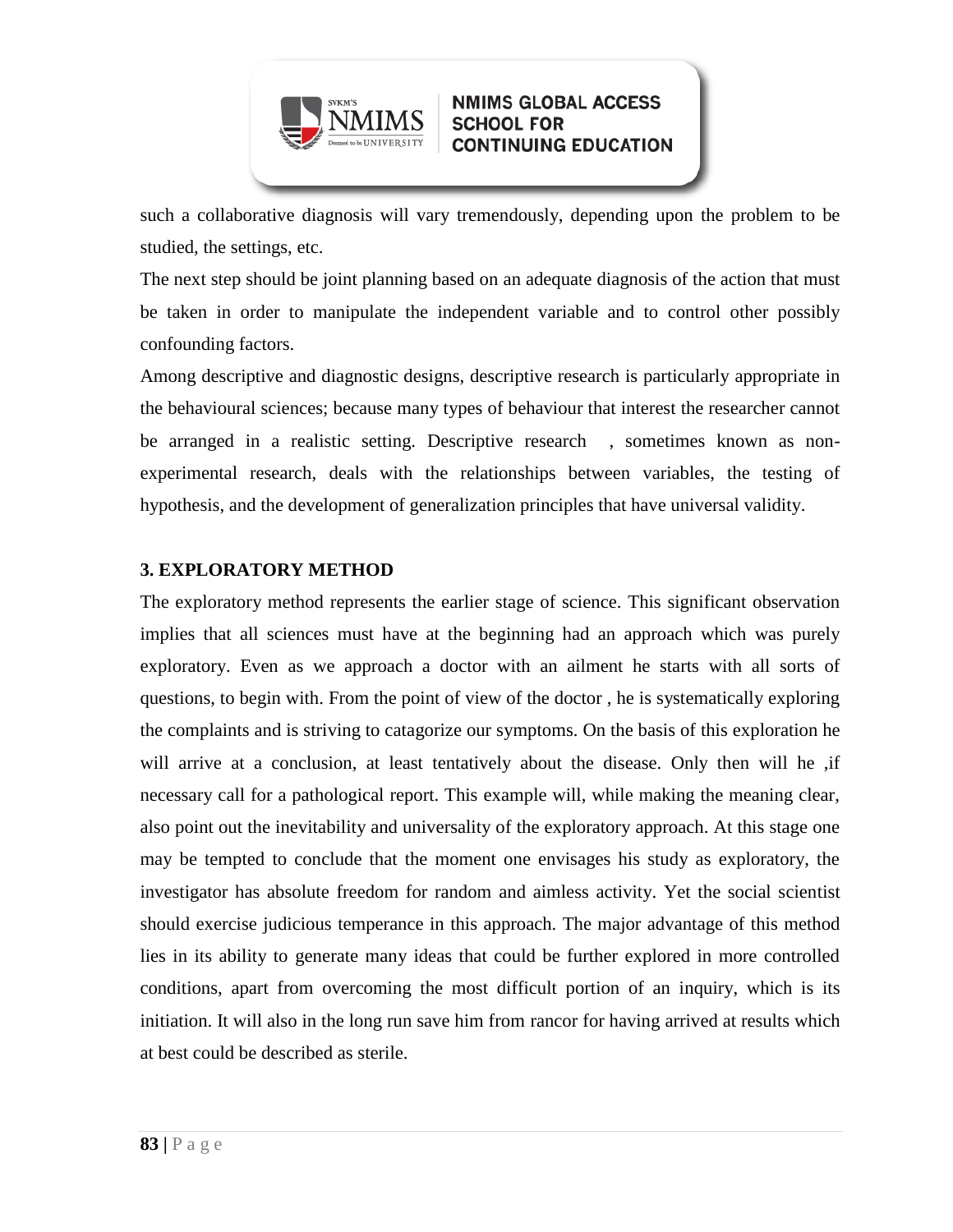

The exploratory method should adopt the following steps:

**1. Review:** of related social science and other pertinent literature. The information thus gathered will serve as leads for further investigation.

**2. Survey:** of people who had practical experience with the problem to be studied: Persons by virtue of the nature of their jobs are in a position to throw light on the subject matter of interest to the investigator.

**3. The analysis of insight-stimulating examples:** Social scientists working in an area which is yet to be explored, which incidentally is the usual experience of an innovative social scientist, have found the intensive study of the selected samples to be a particularly fruitful method of stimulating insight. eg. a remarkable theoretical insights of Sigmund Freud was the result of stimulation provided by his intensive studies of patients.

Exploratory studies are conceptualized at two levels; the first is the discovery of the significant variable in the situation and the second is the discovery of relationship between variables. It is imperative for the investigator to delimit the area to be studied specially at the first level.

While discussing the exploratory study as an entity, it is appropriate to consider it as an initial step in a continues research process. They are undertaken with the explicit purpose of formulating a problem for more precise investigation or for developing a hypothesis.

In conclusion it can be said that no research proposal be aborted for want of methodology, as long we have the exploratory method which is flexible enough to permit the consideration of many different aspects of a phenomena. Mostly the results obtained through the exploratory study are to be treated as a sign post for future and further study in the same direction. For this reason they are also known as formulative studies.

# **4. EXPERIMENTAL METHOD**

When an experiment is possible it is the most effective method of testing a hypothesis. i.e. one variable 'X' casually influences another variable 'Y'.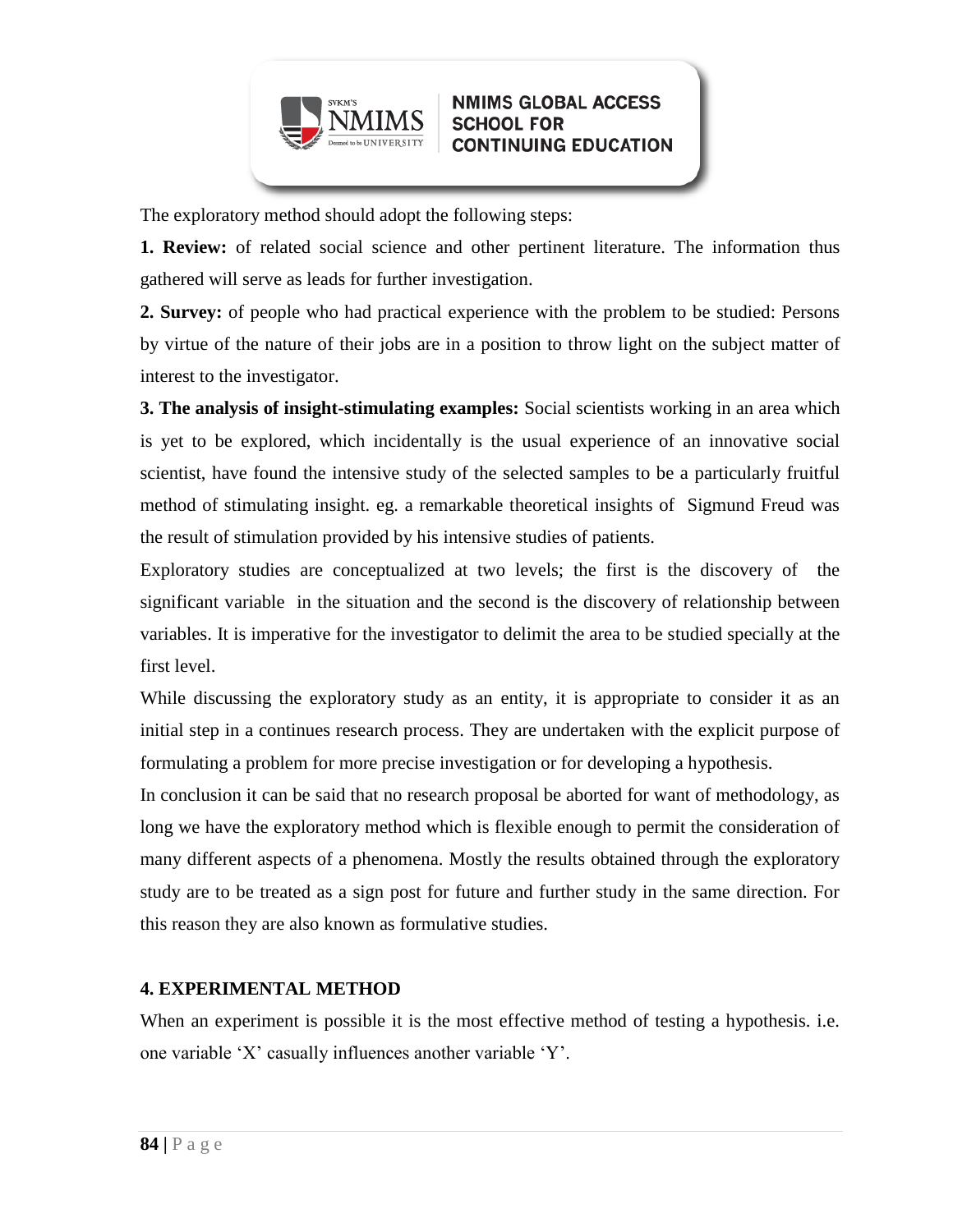

**NMIMS GLOBAL ACCESS SCHOOL FOR** ONTINUING EDUCATION:

The term variable means that which can be varied or changed or that which changes or varies itself. When the experimenter asks a question, he attempts to answer it by manipulation of one or more variables. He wants to discover the precise effect of manipulation. The variable that is manipulated or changed in some systematic way is Independent Variable; because the experiment creates it and controls its variation. It is independent of all other causative influences.

In practice techniques of manipulating the independent variable are not always separable and blend into each other .The investigator must attempt to make them interesting and forceful and also ensure that the subject must understand the instructions.

The variable which is measured and which is expected to change as a result of the presence of the independent variable is called the dependent variable. If the independent variable is an effective one, the dependent variable measure will show large differences between the subjects in different conditions rather than in the same conditions. The dependent variable should be as straight forward and as easily measurable as possible.

Among other dependent measures often employed are either a behavioural measure or a verbal measure. The terms independent and dependent variables indicates which of them is to be treated as cause and which as an effect. e. g . It is not uncommon to find a student who says that he believes in learning in a number of sessions spread over a period of time ,say , a month before an examination. In effect he believes in regular work. In contrast there may be another who boasts that he will learn the entire study material in one night prior to the examination. In effect he believes in learning in one sitting. Who is to be believed. It will be sufficient to assume that it consists of comparing the effectiveness of learning under two different conditions of practice, i.e. spaced or massed, using same or equivalent materials for both conditions.

One of the essential differences between a descriptive or observational study and an experiment always involves intervention on the part of the scientist.

Before actually beginning to run the experiment, the investigator must consider various types of errors that might arise and having identified, should strive to reduce or if possible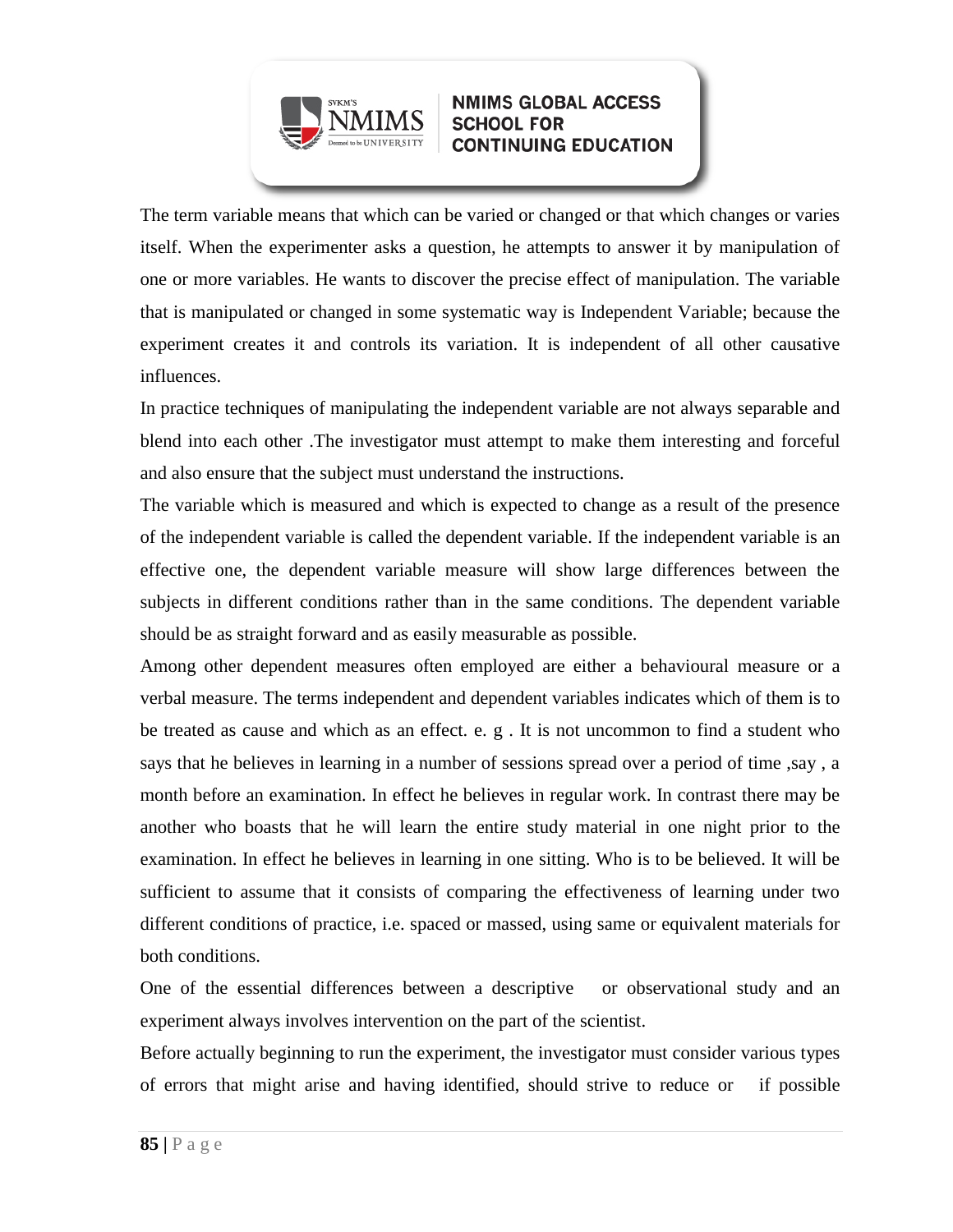

eliminate them. Anything that affects the outcome besides the independent variable is a source of error.

**Systematic errors:** tend to influence all the scores in one condition in the same direction and to have no effect on the scores in other conditions.

**The random error:** is due to the more transient aspect of the person. Minor events that occur during particular experimental sessions, which are not controlled by the experimentor and which are equally likely to occur in any of the conditions of the experiment, contribute to this error.

**Random assignment:** ensures that all extraneous factors that might influence the subjects behaviour in the experiment are approximately equal in two or more conditions.

Although random assignment is essential for eliminating systematic error, it cannot reduce the amount of random error in the experiment. A common means of controlling random error is to hold important extraneous variables constant at a single level.

Inspite of the advantages of an experimental study, the investigator is compelled to resort to non-experimental studies. For instance certain variables like social, a class or cultural background, are difficult to manipulate.

In conclusion it may be said that the distinguishing features of an experimental method are the deliberate manipulation by the experimentor, the random assignment of subjects and the degree of control exercised. Good experimentation is learned primarily by observing good experimentors and doing experiments under their guidance.

The process of working out a research design involves, as has been pointed out, making decisions (with reference to the research problem or purpose) about the techniques to be employed for collection of relevant data, the safeguards to be employed in the interest of validity, reliability & precision of the instrument of data collection, the mode of drawing the sample is a part, organizing or analyzing the data, interpreting the results of analysis  $\&$ effecting compromises prompted by practical exigencies, without adversely affecting the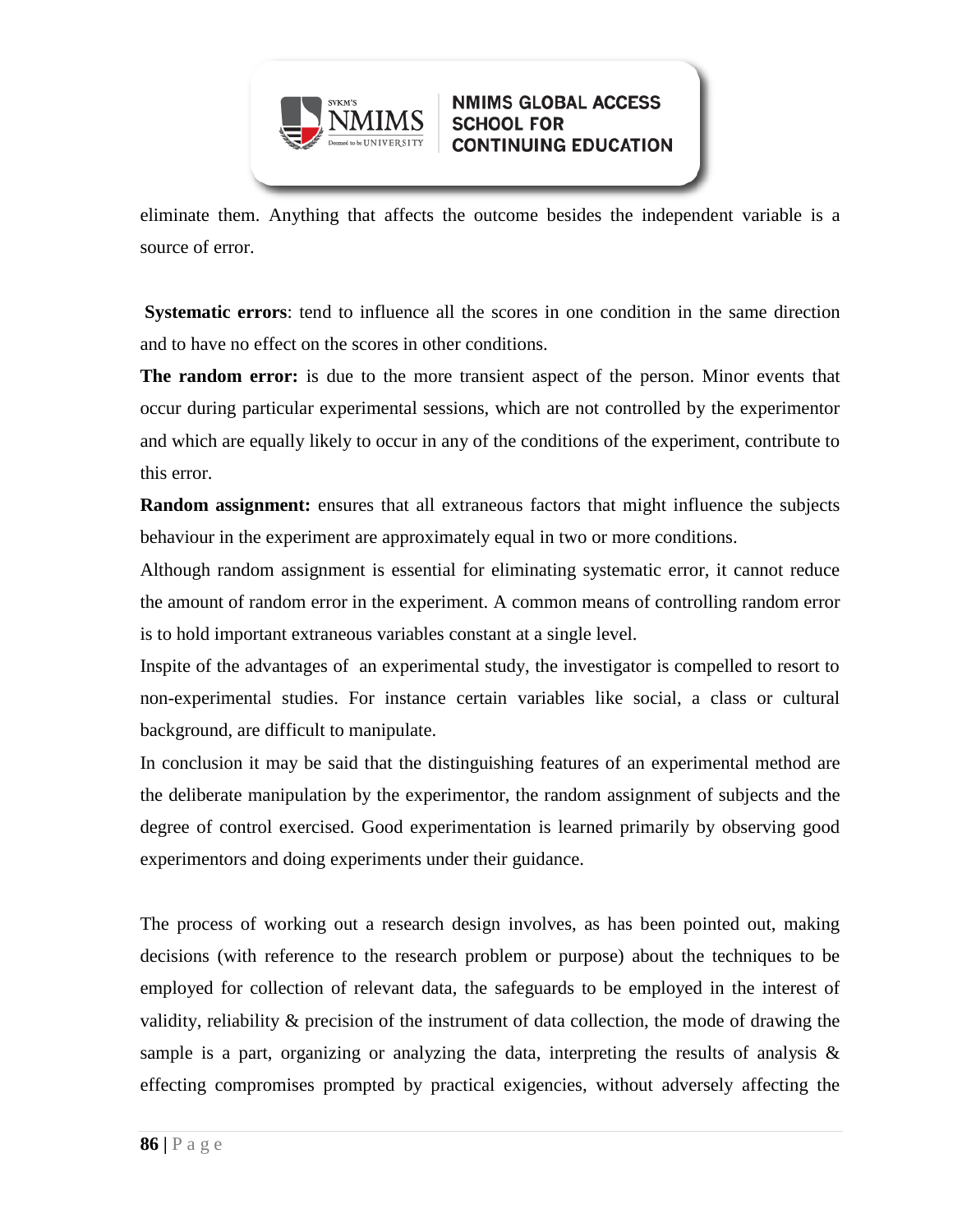

**NMIMS GLOBAL ACCESS SCHOOL FOR ITINUING EDUCATION** 

quality of work beyond a tolerable limit, etc. One has to anticipate the general & specific difficulties that may pose themselves from time to time & threaten the chances of producing worthwhile results. Deliberate anticipation of the field situation goes a long way towards helping to get prepared  $\&$  armed against future hazards. Through designing research it is ensured that one will most probably achieve the research objective without having to spend prohibitive amounts of time, money & energy.

### **Pre experimental Designs and Their Meaning**

**O X O**

Pre experimental Designs

On the surface, the design below appears to be an adequate design. The subjects are pretested, exposed a treatment, and then posttested. It would seem that any differences between the pretest measures and posttest measures would be due to the progamme treatment.

# **The One-Group Pretest-Posttest Design Experimental Group: O X O**

However, there are serious weaknesses in this design. With the exceptions of selection and morality threat to internal validity, which are not factors due to the lack of a control group, this design is subject to five other threats to internal validity. If a historical event related to the dependent variable intervenes between the pretest and the posttest, its effects could be confused with those of the independent variable. Maturation changes in the subjects could also produce differences between pretest and posttest scores. If paper-and pencil measures are used on a pretest and a different test measure was used on the posttest, a shift of scores from pretest to posttest could occur resulting in a testing threat. Regardless of the measurement process utilized, instrumentation changes could produce variation in the pretest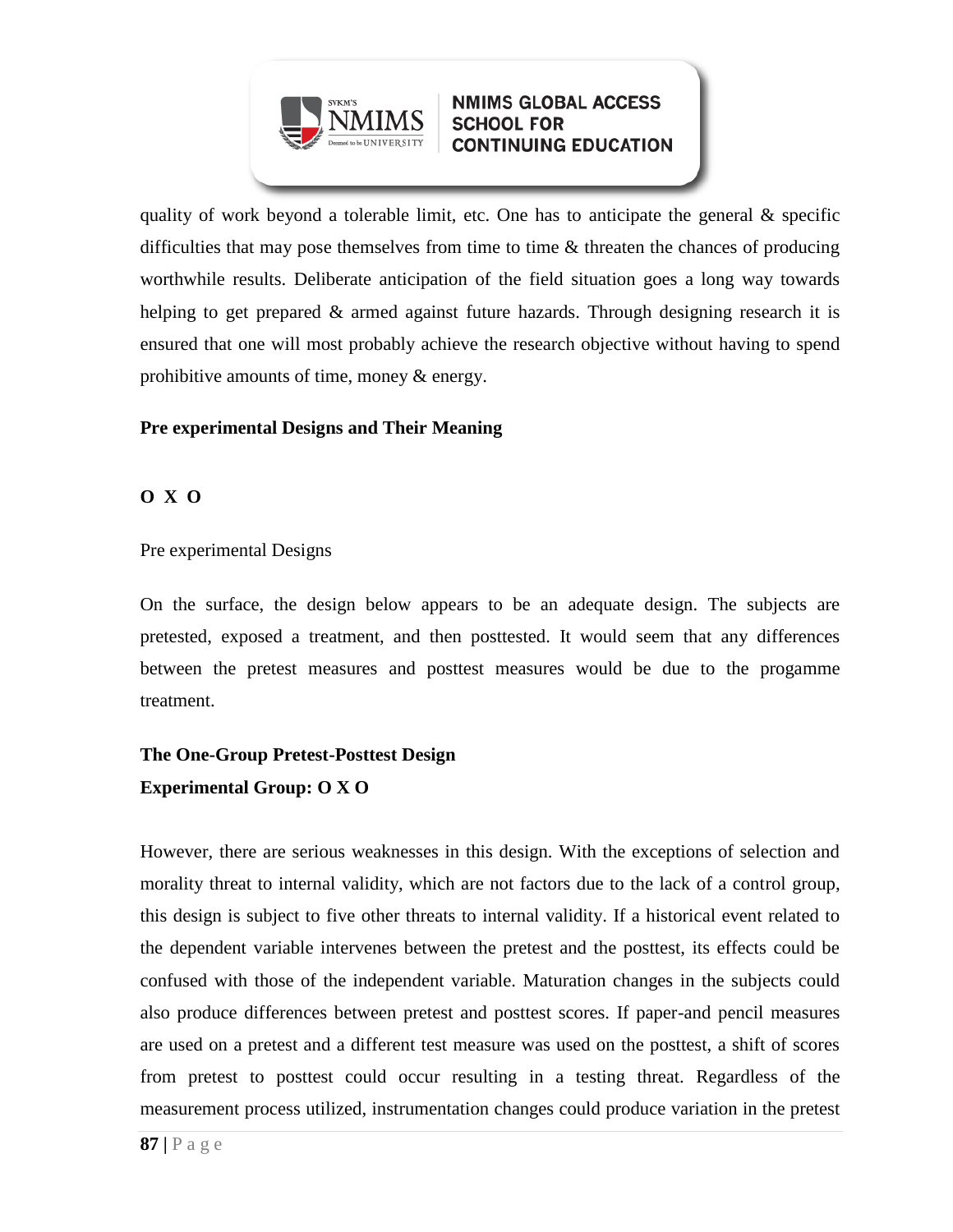

and posttest scores. Finally, if the subjects were selected because they possessed some extreme characteristic, differences between pretest and posttest scores could be due to regression toward the mean.

In all of these cases, variation on the dependent variable produced by one or more of the validity threats could easily be mistaken for variation due to the independent variable. The fact that plausible alternative explanation can not be ruled out makes it very difficult to say with any kind of confidence the treatment given caused the observed effect.

The next pre experimental design involves comparing one group that experiences the treatment with another group that does not.

# **Experimental group: X O Control group: O**

In considering this design, it is important to recognize that the comparison group that appears to be a control group is not, in the true sense, a control group. The major validity threat to this design is selection. Note that no random assignment (omission of the letter "R") is the indicator that the comparison group nonequivalent. In the above design, the group compared is picked up only for the purpose of comparison. There is no assurance of comparability between it and the experimental group. For example, we might wish to test the impact of a new type of math test by comparing a school in which the program exists with one that does not have the program. Any conclusions we might reach about the effects of the program might be inaccurate because of other differences between the two schools.

Despite their weaknesses, pre experimental designs are used when resources do not permit the development of true experimental designs. The conclusions reached from this type of design should be regarded with the utmost caution and the results viewed as suggestive at best.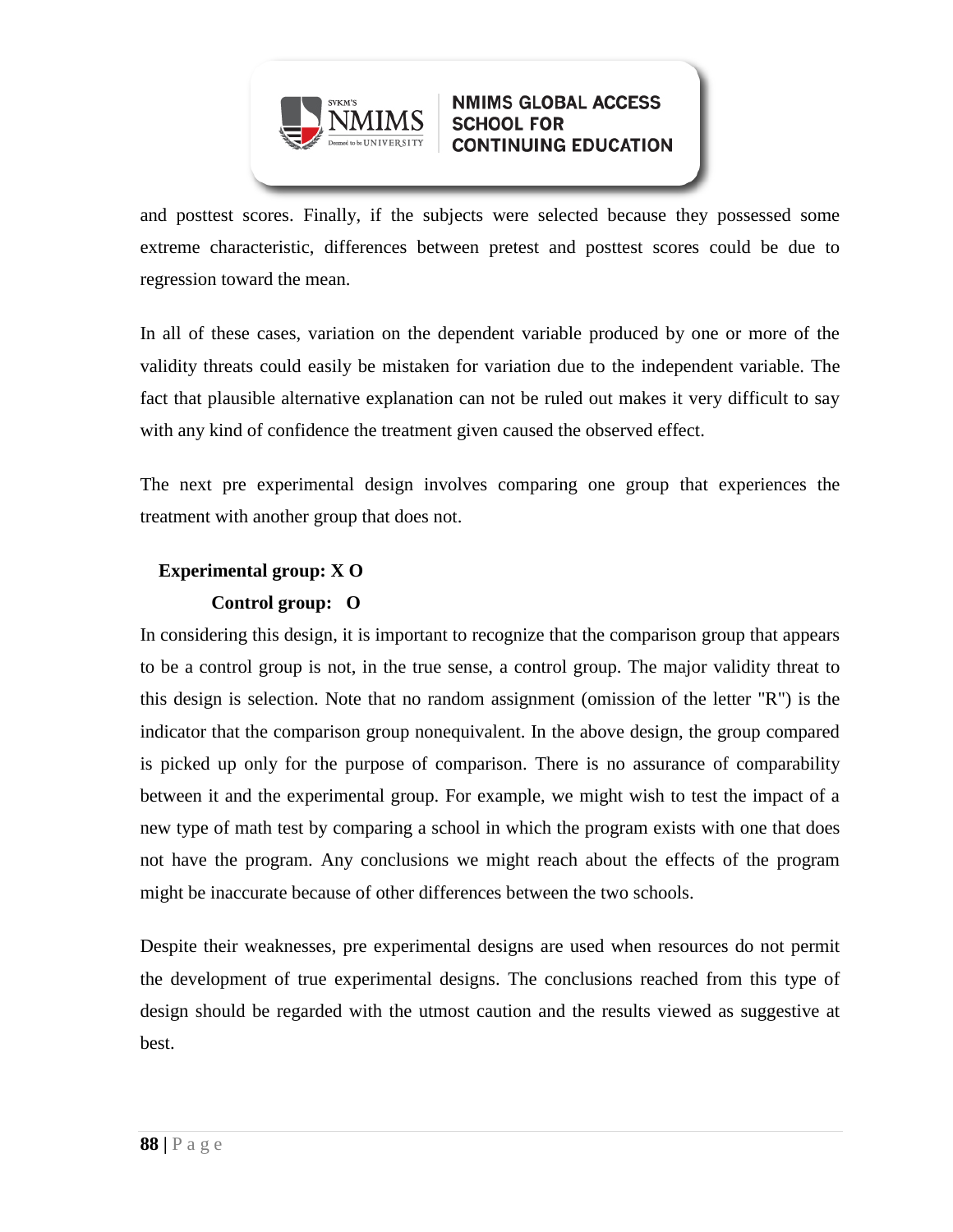

### **True Experimental Designs and Their Meaning**

### **R O X O**

True Experimental Designs

Probably the most common design is the Pretest-Posttest Group Design with random assignment. This design is used so often that it is frequently referred to by its popular name: the "classic" experimental design. In a true experimental design, the proper test of a hypotheses is the comparison of the posttests between the treatment group and the control group.

# **Experimental group: R O X O Control group: R O O**

This design utilizes a control group, using random assignment to equalize the comparison groups, which eliminates all the threats to internal validity except mortality. Because of this, we can have considerable confidence that any differences between treatment group and control group are due to the treatment.

Why are internal threats to validity removed by this design? History is removed as a rival explanation of differences between the groups on the posttest because both groups would experience the same events. Maturation effects are removed, because the same amount of time passes for both groups. Instrumentation threats are controlled by this design because although any unreliability in the measurement could cause a shift in scores from pretest to posttest, both groups would experience the same effect. By removing threats to internal validity you maintain equivalence between the groups. This enables you to conclude with a high degree of confidence that your treatment caused the observed effect and not some alternate plausible explanation.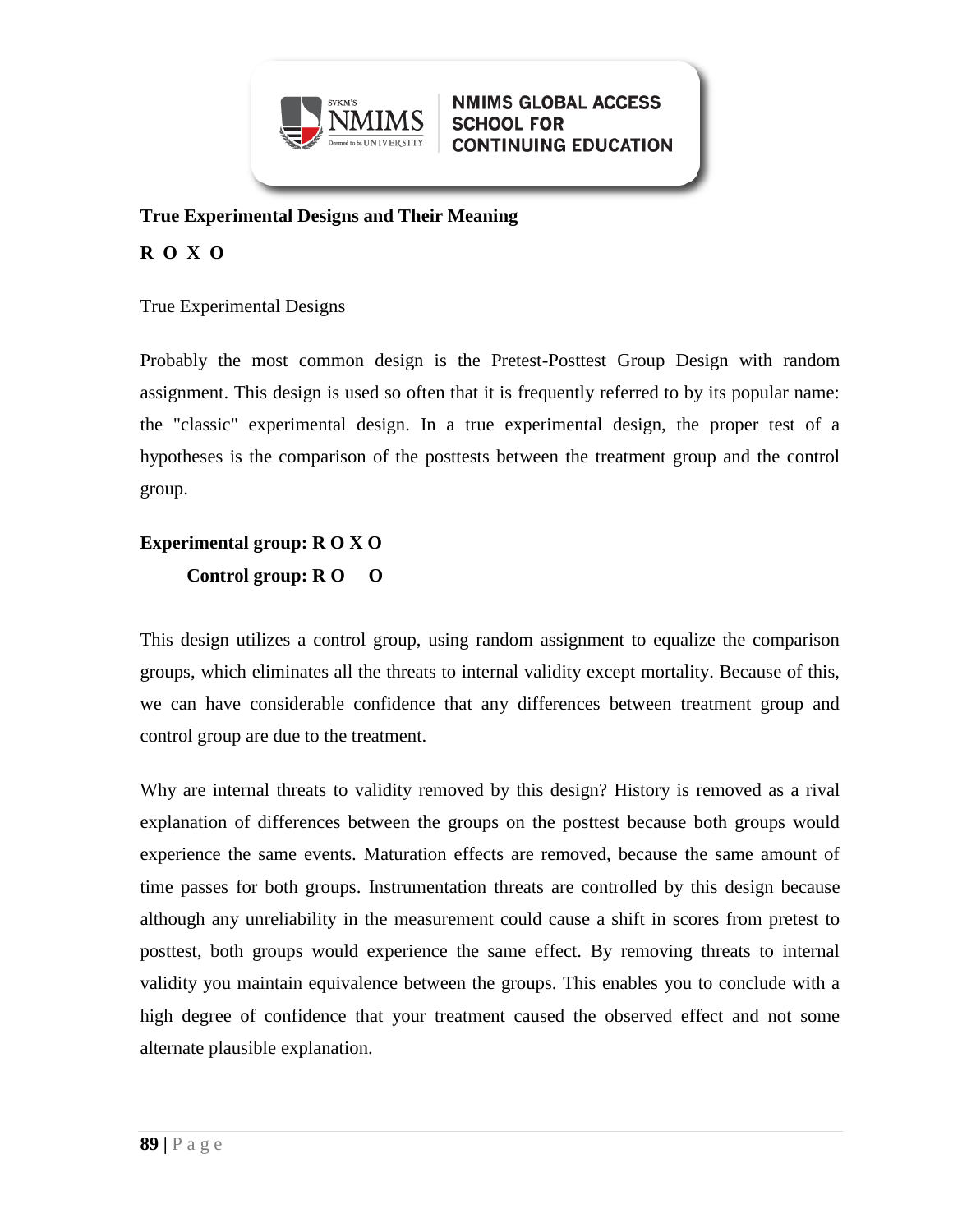

**NMIMS GLOBAL ACCESS SCHOOL FOR ITINUING EDUCATION** 

With respect to regression, the classic experimental design can control for regression through random assignment of subjects with extreme characteristics. This ensures that whenever regression does take place both groups will equally experience its effect. Regression toward the mean should not, therefore, account for any differences between the groups on the posttest. Randomization also controls for selection threat to internal validity by making sure that the comparison groups are equivalent.

Another true experimental design is the Solomon Four-Group Design which is more sophisticated in that four different comparison groups are used.

**Experimental group 1: R O X O Control group 1: R O O Experimental group 2: R X O Control group 2: R O**

The major advantage of the Solomon design is that it can tell us whether changes in the dependent variable are due to some interaction effect between the pretest and the treatment. For example, let's say we wanted to assess the effect on attitude about police officers (the dependent variable) after receiving positive information about a group of police officers' community service work (the independent variable). During the pretest, the groups are asked questions regarding their attitudes toward police officers. Next, they are exposed to the experimental treatment: newspaper articles reporting on civic deeds and rescue efforts of members of the police department.

If treatment group 1 scores lower on the attitude test than control group 1, it might be due to the independent variable. But it could also be that filling out a pretest questionnaire has sensitized people to the difficulties of being a police officer. The people in treatment group 1 are alerted to the issues and they react more strongly to the experimental treatment than they would have without such pretesting. If this is true, then experimental group 2 should show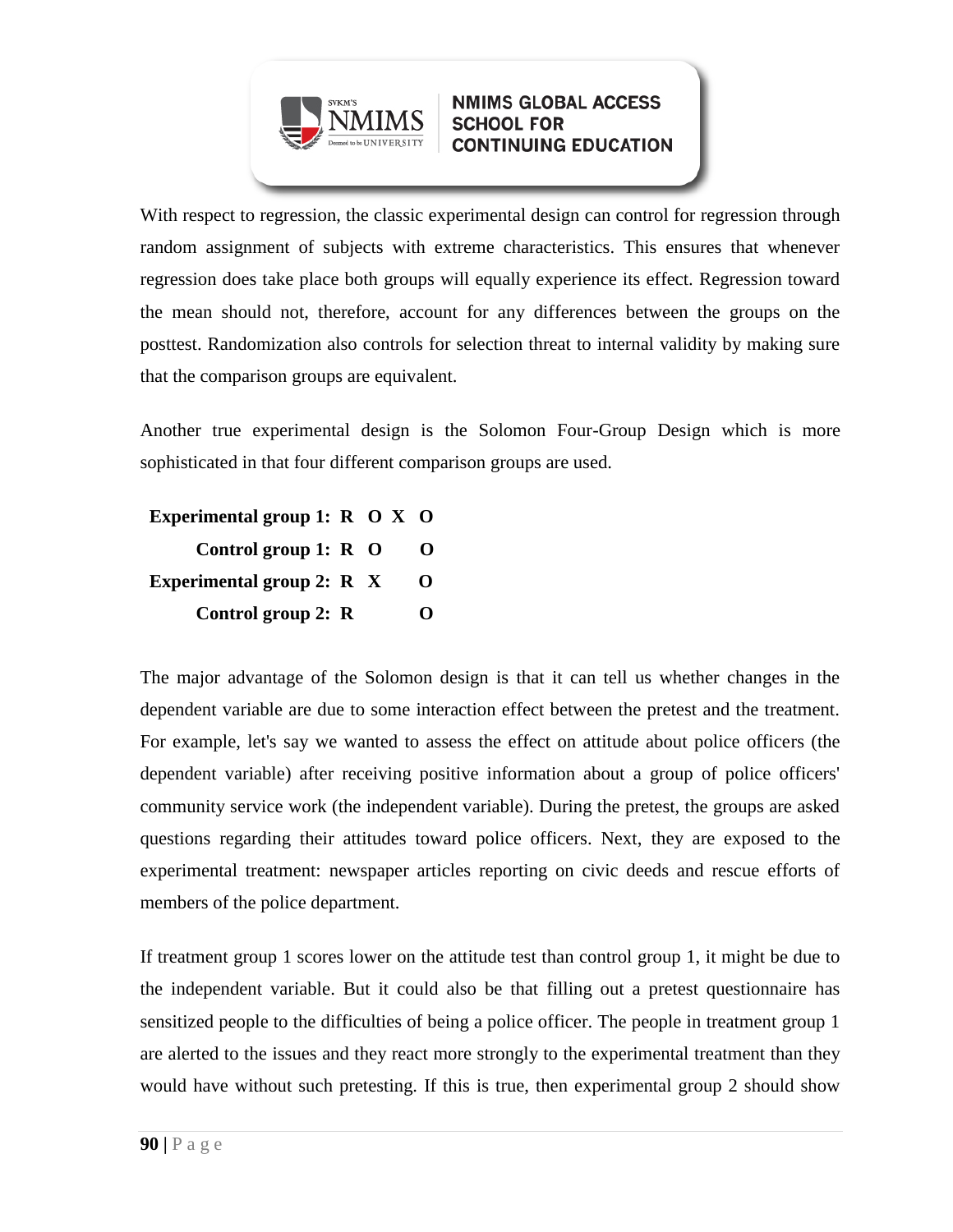

**NMIMS GLOBAL ACCESS SCHOOL FOR NTINUING EDUCATION** 

less change than experimental group 1. If the independent variable has an effect separate from its interaction with the treatment, then experimental group 2 should show more change than control group 1. If control group 1 and experimental group 2 show no change but experimental group 1 does show a change, then change is produced only by the interaction of pretesting and treatment.

When using the Solomon Four-Group Design our concern with history and maturation effects is usually only in terms of controlling their effects. The Solomon design enables us to make a more complex assessment of the cause of changes in the dependent variable. However, the combined effects of maturation and history can not only be controlled but also measured. By comparing the posttest of control group 2 with the pretests of experimental group 1 and control group 1, these effects can be assessed. However, our concern with history and maturation effects is usually only in terms of controlling their effects, not measuring them.

The Solomon design is often bypassed because it requires twice as many groups. This effectively doubles the time and cost of conducting the experiment. Many researchers decide that the advantages are not worth the added cost and complexity.

### **MEASUREMENT & SCALING:**

The first determination in any survey design is "What is to be measured?" Although our problem statement or research question will inform us as to the concept that is to be investigated, it often does not say anything about the measurement of that concept. Let us assume we are evaluating the sales performance of group sales representatives. We could define their success in numerical terms such as dollar value of sales or unit sales volume or total passengers. We could even express it in share of sales or share of accounts lost. But we could also measure more subjective factors such as satisfaction or performance influencers.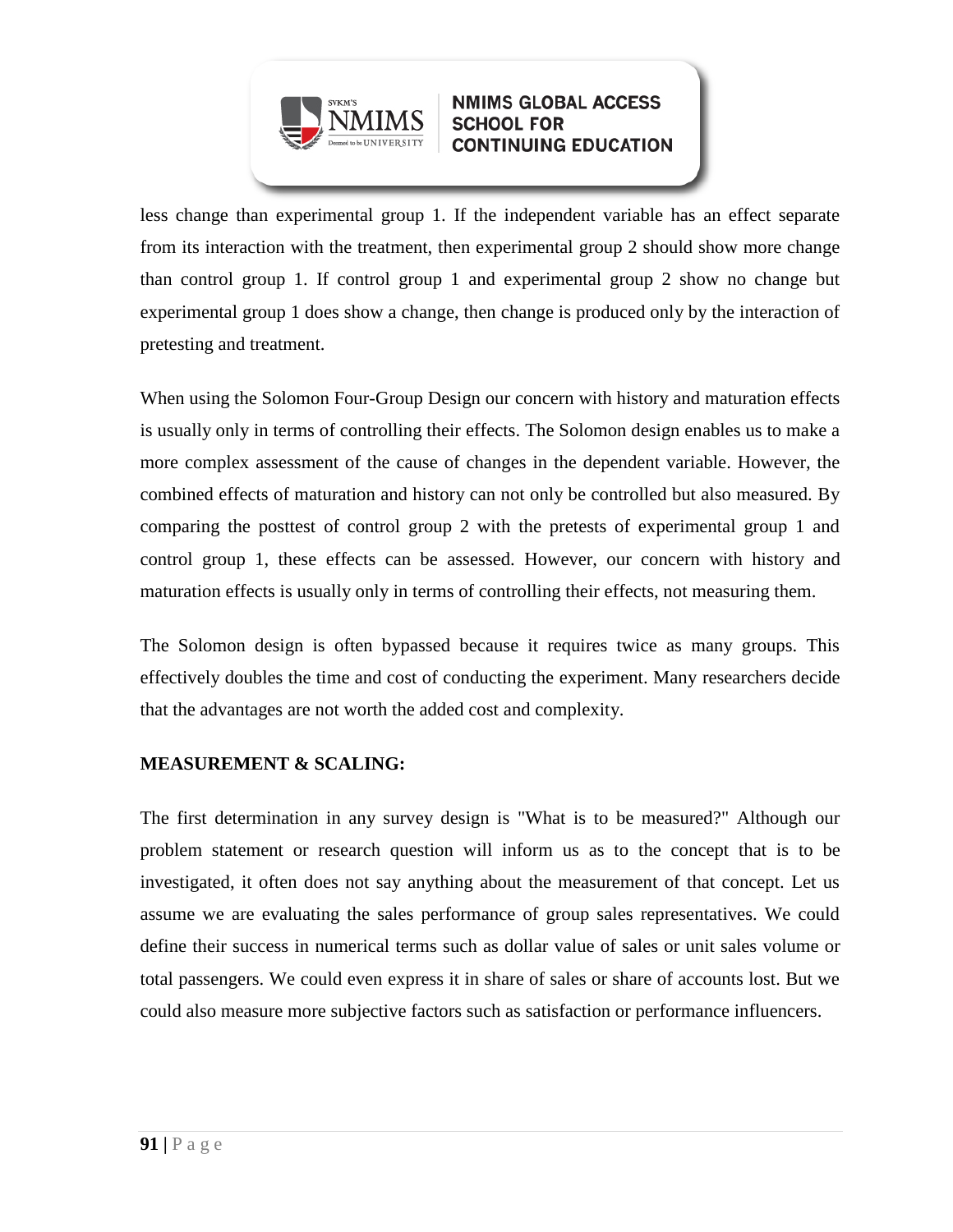

Measurement is the assignment of numbers to objects or events in a systematic fashion. Four levels of measurement scales are commonly distinguished: [nominal,](http://davidmlane.com/hyperstat/A30317.html) [ordinal,](http://davidmlane.com/hyperstat/A30633.html) [interval,](http://davidmlane.com/hyperstat/A30751.html) and [ratio.](http://davidmlane.com/hyperstat/A31094.html)

In [conclusive research,](http://www.ryerson.ca/~mjoppe/ResearchProcess/ConclusiveResearch.htm) where we rely on [quantitative techniques](http://www.ryerson.ca/~mjoppe/ResearchProcess/QuantitativeResearch.htm)**,** the objective is to express in numeric terms the difference in responses. Hence, a scale is used to represent the item being measured in the spectrum of possibilities. The values assigned in the measuring process can then be manipulated according to certain mathematical rules. There are four basic types of scales which range from least to most sophisticated for statistical analysis (this order spells the French word "noir"):

- [nominal](http://www.ryerson.ca/~mjoppe/ResearchProcess/NominalScale.htm)
- [ordinal](http://www.ryerson.ca/~mjoppe/ResearchProcess/741process10a2.htm)
- [interval](http://www.ryerson.ca/~mjoppe/ResearchProcess/IntervalScale.htm)
- [ratio](http://www.ryerson.ca/~mjoppe/ResearchProcess/RatioScale.htm)

### **Nominal Scale**

Nominal measurement consists of assigning items to groups or categories. No quantitative information is conveyed and no ordering of the items is implied. Nominal scales are therefore qualitative rather than quantitative. Religious preference, race, and sex are all examples of nominal scales. [Frequency distributions](http://davidmlane.com/hyperstat/A26308.html) are usually used to analyze data measured on a nominal scale. The main [statistic](http://davidmlane.com/hyperstat/A15796.html) computed is the [mode.](http://davidmlane.com/hyperstat/A10032.html) [Variables](http://davidmlane.com/hyperstat/A29697.html) measured on a nominal scale are often referred to as categorical or qualitative variables.

Some researchers actually question whether a nominal scale should be considered a "true" scale since it only assigns numbers for the purpose of categorizing events, attributes or characteristics. The nominal scale does not express any values or relationships between variables. Labeling men as "1" and women as "2" (which is one of the most common ways of labeling gender for data entry purposes) does not mean women are "twice something or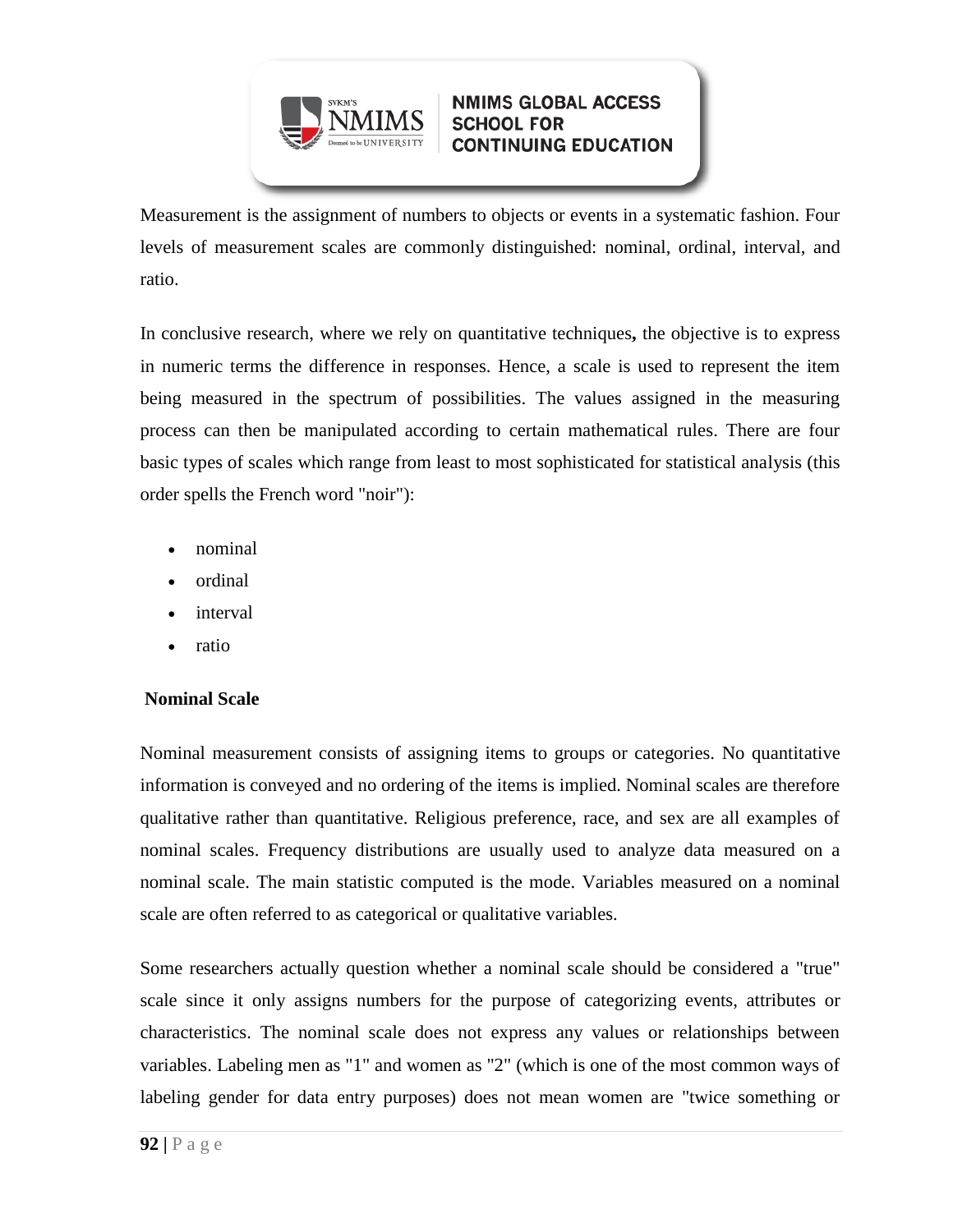

other" compared to men. Nor does it suggest that 1 is somehow "better" than 2 (as might be the case in competitive placement).

Consequently, the only mathematical or statistical operation that can be performed on nominal scales is a frequency run or count. We cannot determine an average, except for the mode – that number which holds the most responses -, nor can we add and subtract numbers.

Much of the demographic information collected is in the form of nominal scales.

In nominal scale questions, it is important that the response categories must include **all** possible responses. In order to be exhaustive in the response categories, you might have to include a category such as "other", "uncertain" or "don't know/can't remember" so that respondents will not distort their information by trying to forcefit the response into the categories provided. But be sure that the categories provided are mutually exclusive, that is to say do not overlap or duplicate in any way.

### **Ordinal Scale**

Measurements with ordinal scales are ordered in the sense that higher numbers represent higher values. However, the intervals between the numbers are not necessarily equal. For example, on a five-point rating scale measuring attitudes toward gun control, the difference between a rating of 2 and a rating of 3 may not represent the same difference as the difference between a rating of 4 and a rating of 5. There is no "true" zero point for ordinal scales since the zero point is chosen arbitrarily. The lowest point on the rating scale in the example was arbitrarily chosen to be 1. It could just as well have been 0 or -5.

When items are classified according to whether they have more or less of a characteristic, the scale used is referred to as an ordinal scale. The main characteristic of the ordinal scale is that the categories have a logical or ordered relationship to each other. These types of scale permit the measurement of degrees of difference, but not the specific amount of difference.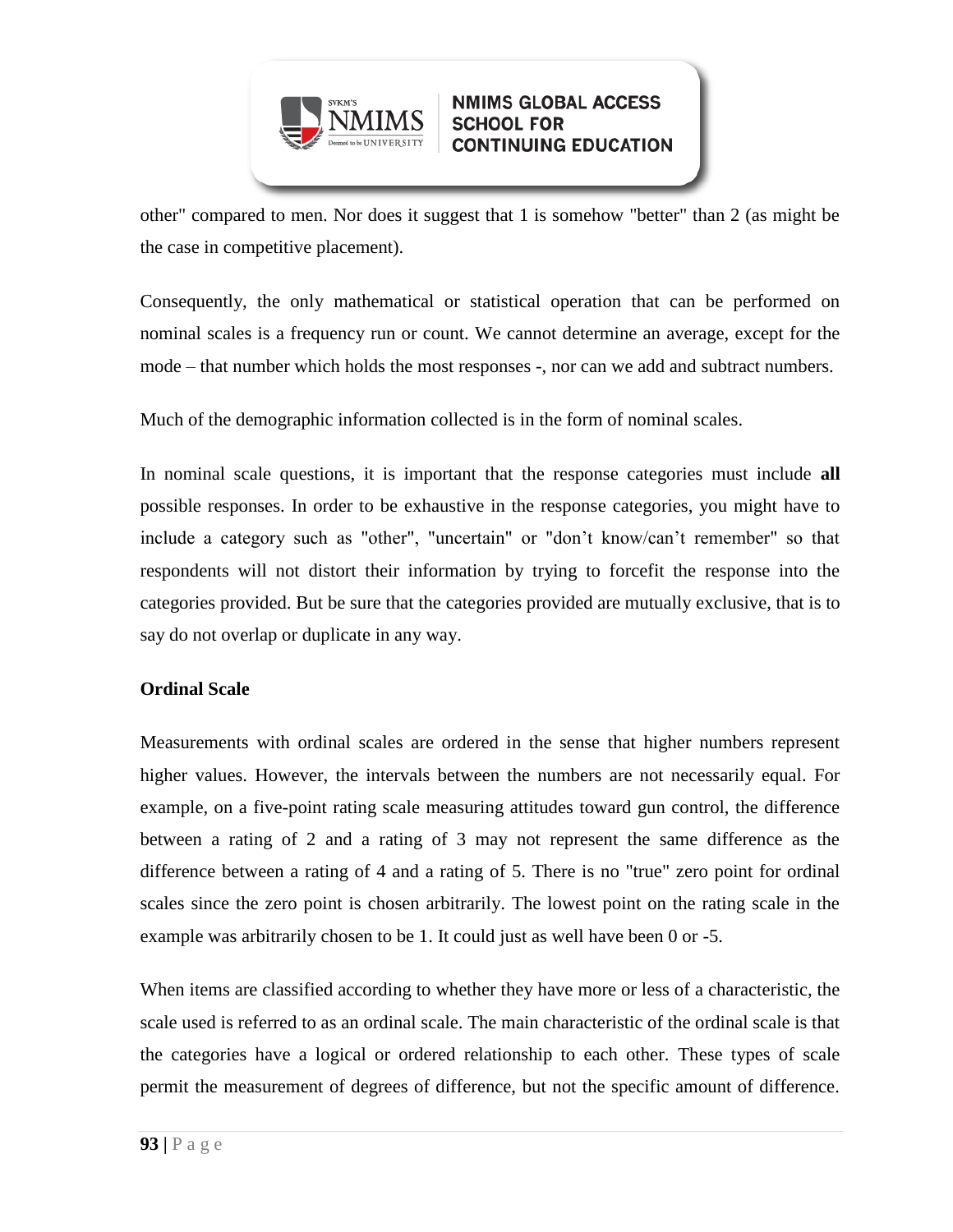

This scale is very common in marketing, satisfaction and attitudinal research. Any questions that ask the respondent to rate something are using ordinal scales. For example,

How would you rate the service of our wait-staff?

Excellent 0 Very good 0 Good 0 Fair 0 Poor 0

Although we would know that respondent  $X$  ("very good") thought the service to be better than respondent Y ("good"), we have no idea how much better nor can we even be sure that both respondents have the same understanding of what constitutes "good service" and therefore, whether they really differ in their opinion about its quality.

Likert scales are commonly used in attitudinal measurements. This type of scale uses a fivepoint scale ranging from strongly agree, agree, neither agree nor disagree, disagree, strongly disagree to rate people's attitudes. Variants of the Likert-scale exist that use any number of points between three and ten, however it is best to give at least four or five choices. Be sure to include all possible responses: sometimes respondents may not have an opinion or may not know the answer, and therefore you should include a "neutral" category or the possibility to check off "undecided/uncertain", "no opinion" or "don't know".

Although some researchers treat them as an interval scale, we do not really know that the distances between answer alternatives are equal. Hence only the mode and median can be calculated, but not the mean. The range and percentile ranking can also be calculated.

#### **Interval Scale**

Interval scales take the notion of ranking items in order one step further, since the distance between adjacent points on the scale are equal. A good example of an interval scale is the Fahrenheit scale for temperature. Equal differences on this scale represent equal differences in temperature, but a temperature of 30 degrees is not twice as warm as one of 15 degrees.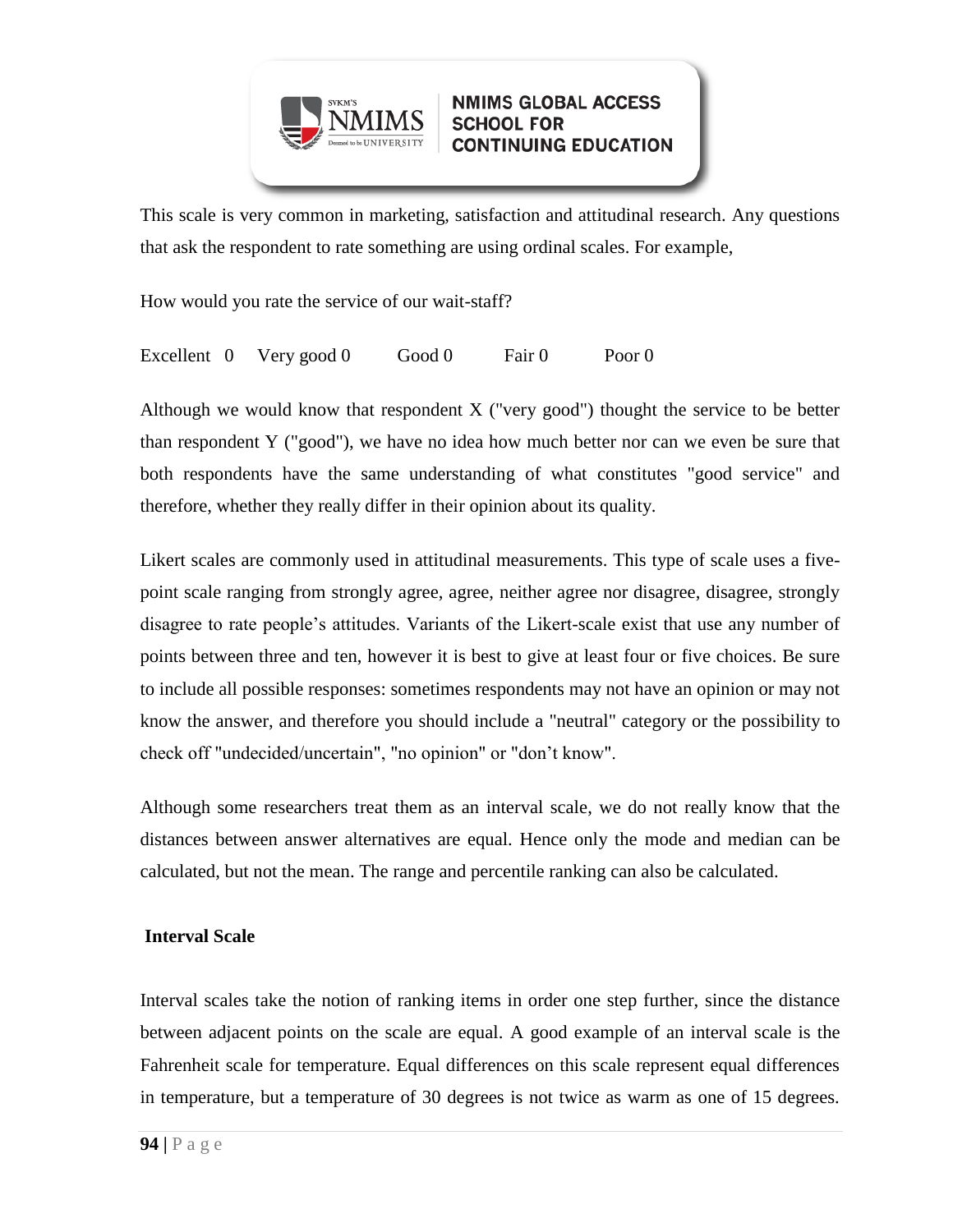

**NMIMS GLOBAL ACCESS SCHOOL FOR NTINUING EDUCATION** 

The Fahrenheit scale is an interval scale, since each degree is equal but there is no absolute zero point. This means that although we can add and subtract degrees  $(100^{\circ}$  is  $10^{\circ}$  warmer than 90 $^{\circ}$ ), we cannot multiply values or create ratios (100 $^{\circ}$  is not twice as warm as 50 $^{\circ}$ ). What is important in determining whether a scale is considered interval or not is the underlying intent regarding the equal intervals: although in an IQ scale, the intervals are not necessarily equal (e.g. the difference between 105 and 110 is not really the same as between 80 and 85), behavioural scientists are willing to assume that most of their measures are interval scales as this allows the calculation of of averages – mode, median and mean – , the range and standard deviation.

On interval measurement scales, one unit on the scale represents the same magnitude on the trait or characteristic being measured across the whole range of the scale. For example, if anxiety were measured on an interval scale, then a difference between a score of 10 and a score of 11 would represent the same difference in anxiety as would a difference between a score of 50 and a score of 51. Interval scales do not have a "true" zero point, however, and therefore it is not possible to make statements about how many times higher one score is than another. For the anxiety scale, it would not be valid to say that a person with a score of 30 was twice as anxious as a person with a score of 15. True interval measurement is somewhere between rare and nonexistent in the behavioral sciences. No interval-level scale of anxiety such as the one described in the example actually exists.

Although Likert scales are really [ordinal scales](http://www.ryerson.ca/~mjoppe/ResearchProcess/741process10a2.htm) they are often treated as interval scales. By treating this type of agreement scale or attitudinal measurement as interval, researchers can calculate mean scores which can then be compared. For instance, the level of agreement for men was 3.5 compared to 4.1 for women, or it was 3.3 for first time visitors compared to 2.8 for repeat visitors.

### **Ratio Scale**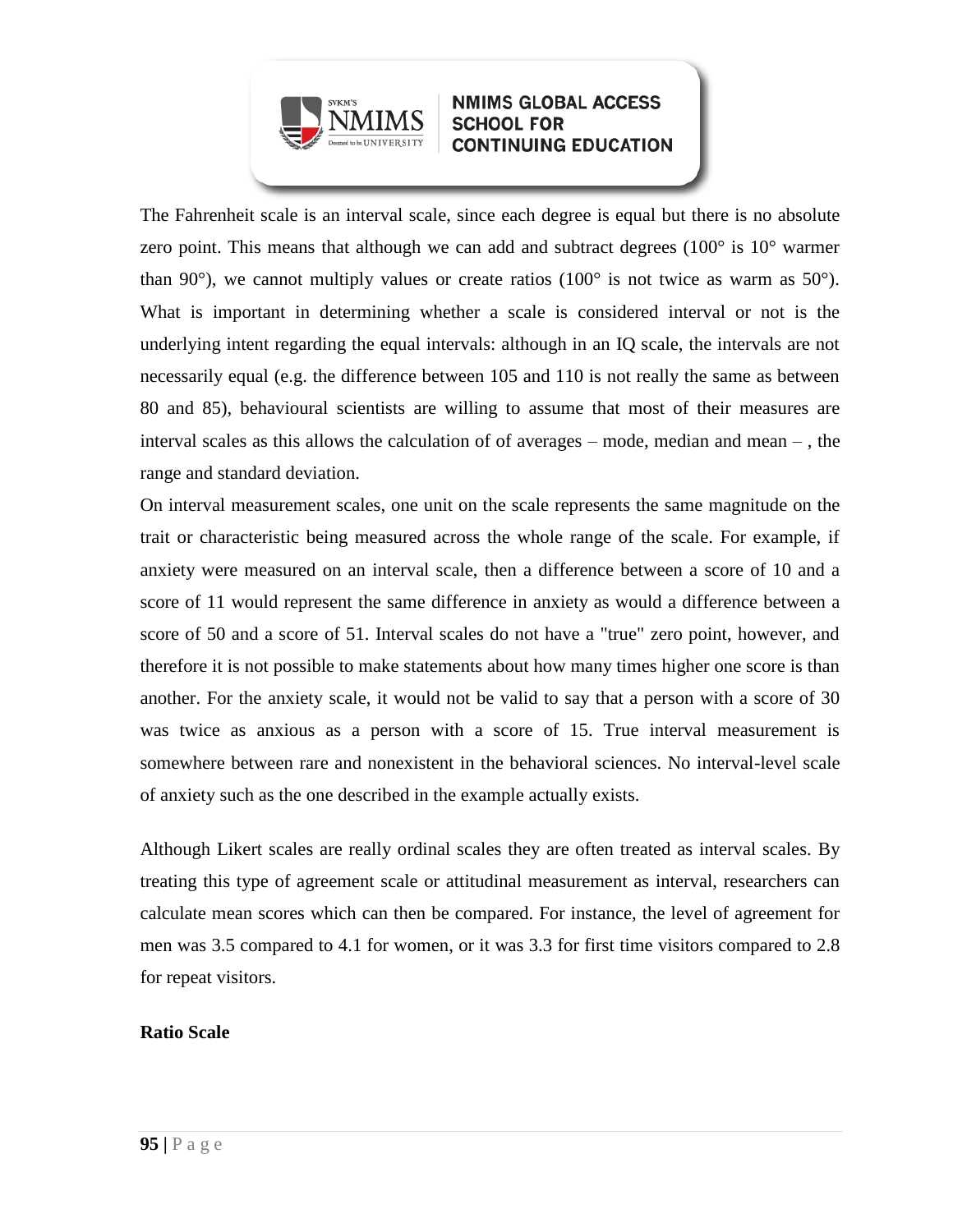

**NMIMS GLOBAL ACCESS SCHOOL FOR NTINUING EDUCATION** 

When a scale consists not only of equidistant points but also has a meaningful zero point, then we refer to it as a ratio scale. If we ask respondents their ages, the difference between any two years would always be the same, and 'zero' signifies the absence of age or birth. Hence, a 100-year old person is indeed twice as old as a 50-year old one. Sales figures, quantities purchased and market share are all expressed on a ratio scale.

Ratio scales are like [interval scales](http://davidmlane.com/hyperstat/A30751.html) except they have true zero points. A good example is the Kelvin scale of temperature. This scale has an absolute zero. Thus, a temperature of 300 Kelvin is twice as high as a temperature of 150 Kelvin.

Ratio scales should be used to gather quantitative information, and we see them perhaps most commonly when respondents are asked for their age, income, years of participation, etc. In order to respect the notion of equal distance between adjacent points on the scale, you must make each category the same size. Therefore, if your first category is \$0-\$19,999, your second category must be \$20,000-\$39,999. Obviously, categories should never overlap and categories should follow a logical order, most often increasing in size.

Ratio scales are the most sophisticated of scales, since it incorporates all the characteristics of [nominal,](http://www.ryerson.ca/~mjoppe/ResearchProcess/NominalScale.htm) [ordinal](http://www.ryerson.ca/~mjoppe/ResearchProcess/741process10a2.htm) and [interval scales.](http://www.ryerson.ca/~mjoppe/ResearchProcess/IntervalScale.htm) As a result, a large number of descriptive calculations are applicable.

There is a relationship between the level of measurement and the appropriateness of various statistical procedures. For example, it would be silly to compute the mean of nominal measurements. However, the appropriateness of statistical analyses involving means for ordinal level data has been controversial. One position is that data must be measured on an interval or a ratio scale for the computation of means and other [statistics](http://davidmlane.com/hyperstat/A15796.html) to be valid. Therefore, if data are measured on an ordinal scale, the [median](http://davidmlane.com/hyperstat/A27533.html) but not the [mean](http://davidmlane.com/hyperstat/A15885.html) can serve as a measure of [central tendency.](http://davidmlane.com/hyperstat/A39322.html)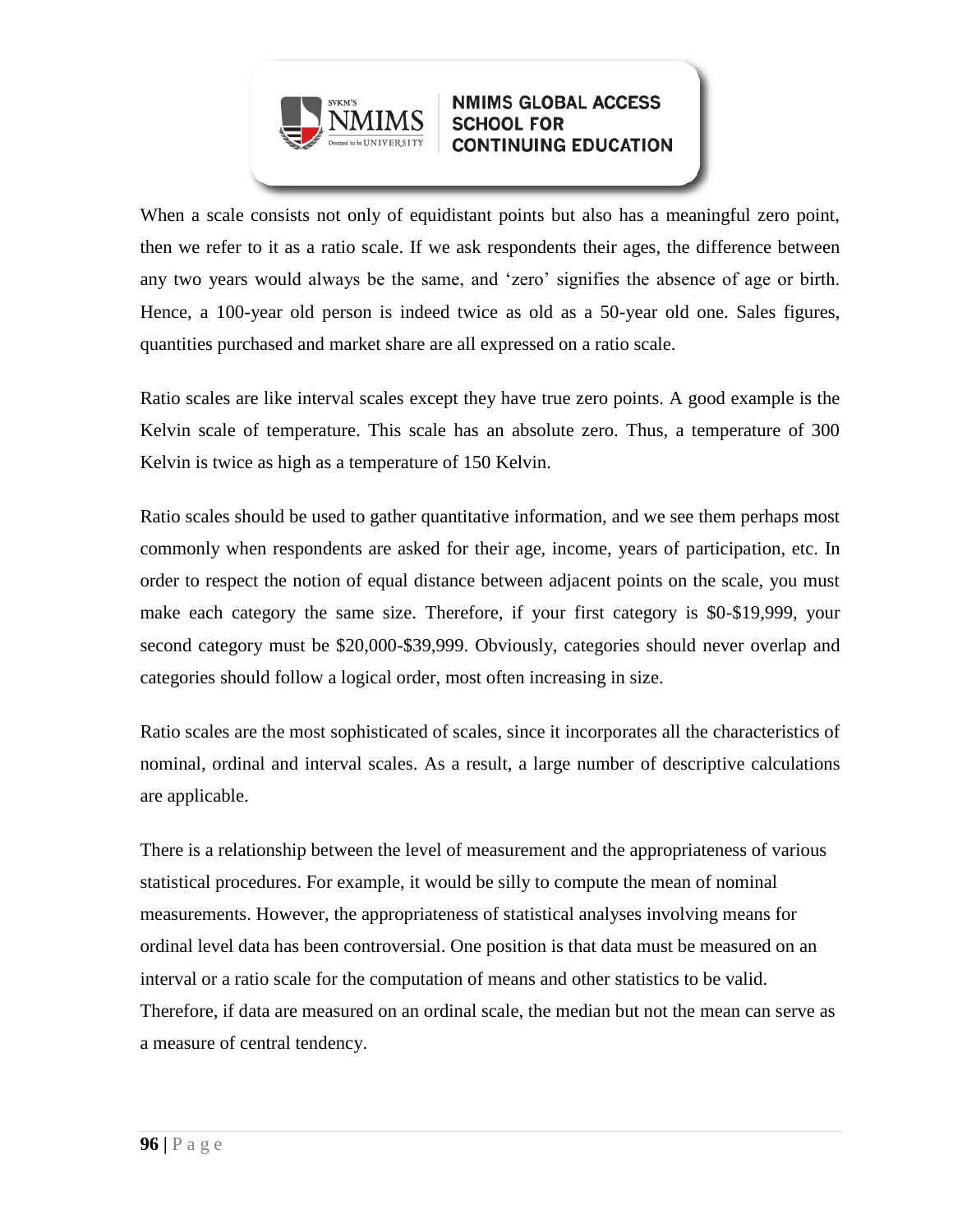

# **ANALYSIS OF DATA AND INTERPRETATION:**

Having drawn a suitable and numerically adequate sample from the 'universe', then comes the measuring instruments or tools of data collection on the items comprising the selected sample. In order to ensure that the data are reliable and free from bias, one needs to consider what mode of administering the instruments or tools of data collection would be most desirable in view of the kinds of responses sought and the nature of the objects or persons covered by the study.

After the data collection phase is over, then comes the task of analysing them.

Analysis of data involves a number of closely related operations that are performed with the purpose of summarizing the collected data & organizing these in such a manner that they will yield answers to the research questions. The dividing analysis of data & interpretation is difficult to draw. In fact, the two processes are symbiotic & merge imperceptibly. If analysis involves organizing data in a particular manner as we have said it does, then, it is mostly the interpretative ideas that govern this task. Thus, the task to analysis can hardly be said to be complete without interpretation coming into illuminate the results.

Interpretation helps one understand what the given research finding really means & what the underlying abstract principle is, of which the research finding is just one concrete manifestation or reflection at the concrete level of empirical observations.

The processes involved in analysis of data are as follows:-

### **1. Establishment Of Categories Or Classification Of Data**

The research question or hypothesis, provides a good logical basis for selecting a classificatory principle. Suppose, the hypothesis in a study is, " Students who have had an experience of studying in co-educational schools will have more favorable attitude toward the system of co-education". Here, obviously, one of the principles of classification of responses will be whether or not the respondent has had prior experience of co-educational system.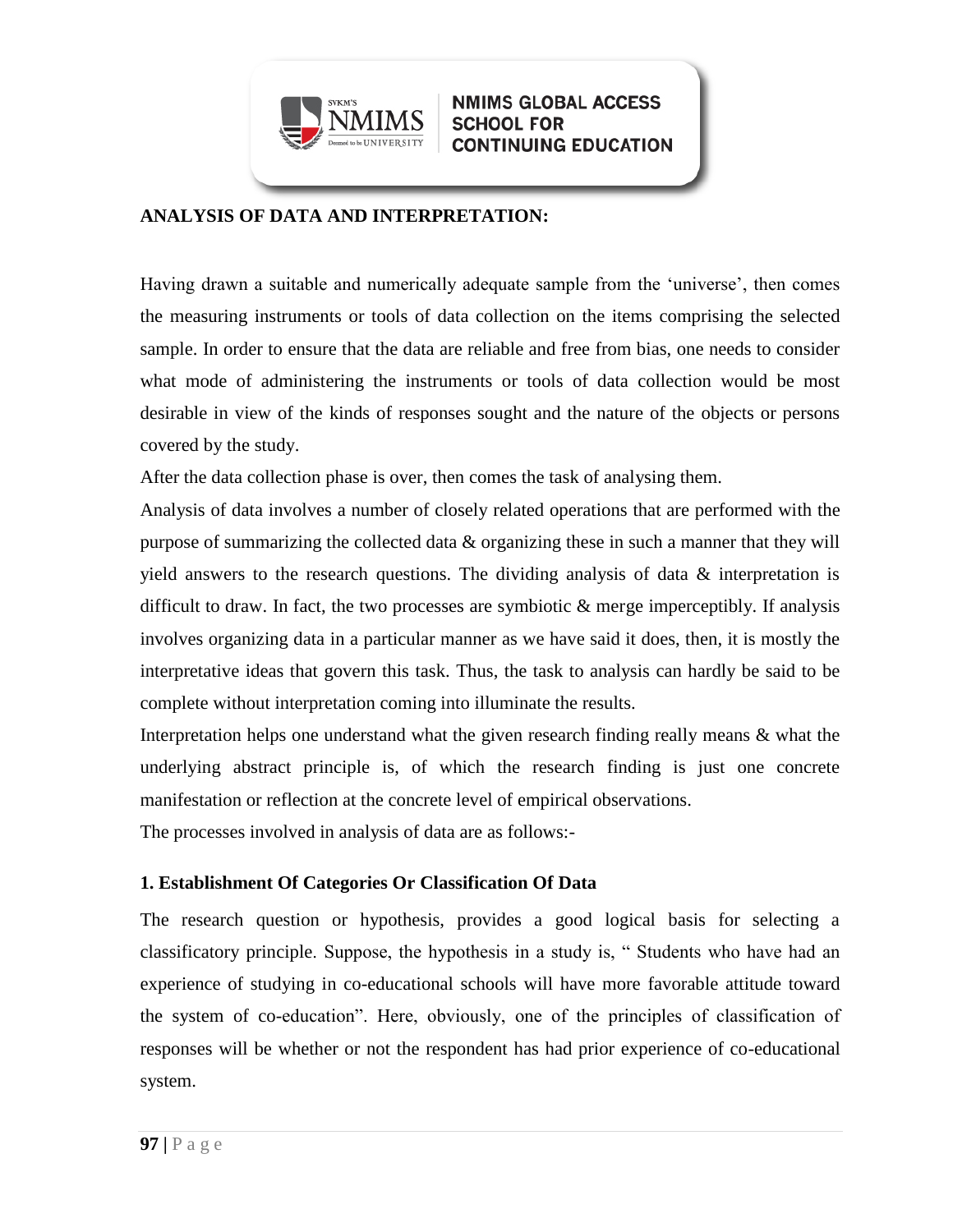

**NMIMS GLOBAL ACCESS SCHOOL FOR NTINUING EDUCATION** 

The set of categories should be derived from a single classificatory principle. This requirement is quite understandable because if more than one principle of classification is employed, a single response may be claimed by more than one category. The second requirement is that the category-set should be exhaustive, that is, it should be possible to place every response in one of the categories within the set. "No response" should be left out for want of an appropriate category in the set that will include it. The last requirement is that the categories within the set should be mutually exclusive, that is, the categories should not overlap.

Let us take a very simple example:

Suppose the researcher considers three attributes e.g. sex (male or female), age (below 21years of age or above 21 years of age) & martial status (married or single) as constituents of his single (but compound) principle of classification & reduces these to symbols as under:

 $Male = S$ , Female = F

Below 21 years of age  $= A$ , Above 21 years of age  $= B$ 

### Married = M, Single =  $G$

The resulting category-set will be the exhaustive totality consisting of all possible combinations of these three attributes that comprise the compound classificatory principle. The possible combinations, i.e. categories will be  $2*2*2 = 8$  in number.

- 1. SAM
- 2. FAM
- 3. SBM
- 4. SAG
- 5. FAG
- 6. SAM
- 7. SBM
- 8. SAG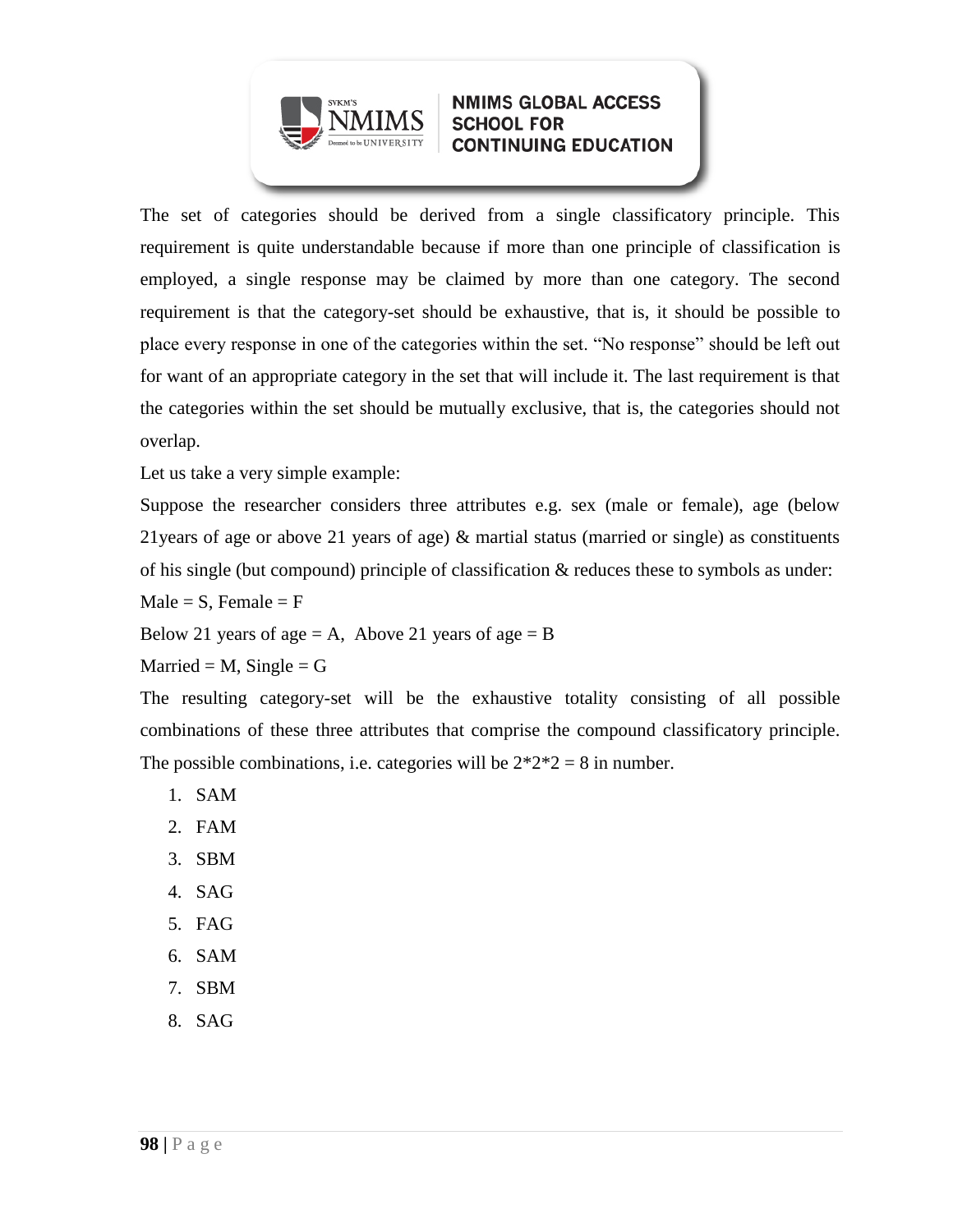

Decoding, i.e. substituting the real connotations for the symbols, we get eight mutually exclusive categories.

- 1. Males below 21 & married
- 2. Females below 21 years & married.
- 3. Males above 21 years & married
- 4. Males below 21 years & unmarried
- 5. Females above 21 years & married
- 6. Females below 21 years & unmarried
- 7. Males above 21 years & unmarried
- 8. Females above 21 years & unmarried.

### **2. Application of Categories to Raw Data Through Coding**

Coding consists in assigning symbols, usually numerals, to each answer which falls in a predetermined class. In other words coding may be regarded as the classification process necessary for subsequent tabulation. Through coding, raw data are transformed into symbols that may be tabulated  $\&$  counted. 'Coder' is the official title for a person after the recorded noted have been brought to the office. Coding may take place at three different points in a study at each of which, different kinds of persons may be responsible for assigning codes to the raw data. For e.g. when the respondent is asked to indicate which of the classes (say income groups) he belongs to e.g. a) below 300 rupees p.m. b) Rs. 301/- to Rs. 600/- p.m. c) Rs. 601/- to Rs. 900/- p.m. d) Rs. 901/- & above, the respondent codes his response simply by ticking off his position among the given alternatives. The second point at which the coding can take place is when in the course of data collection, the interviewer or observer categorizes the subject's responses. The final point at which coding can take place is, of course, when the raw uncategorized data (collected especially through unstructured instruments of data collection) are deposited in the project office  $\&$  the official coders here exercise their judgment to assign particular codes to particular responses or data.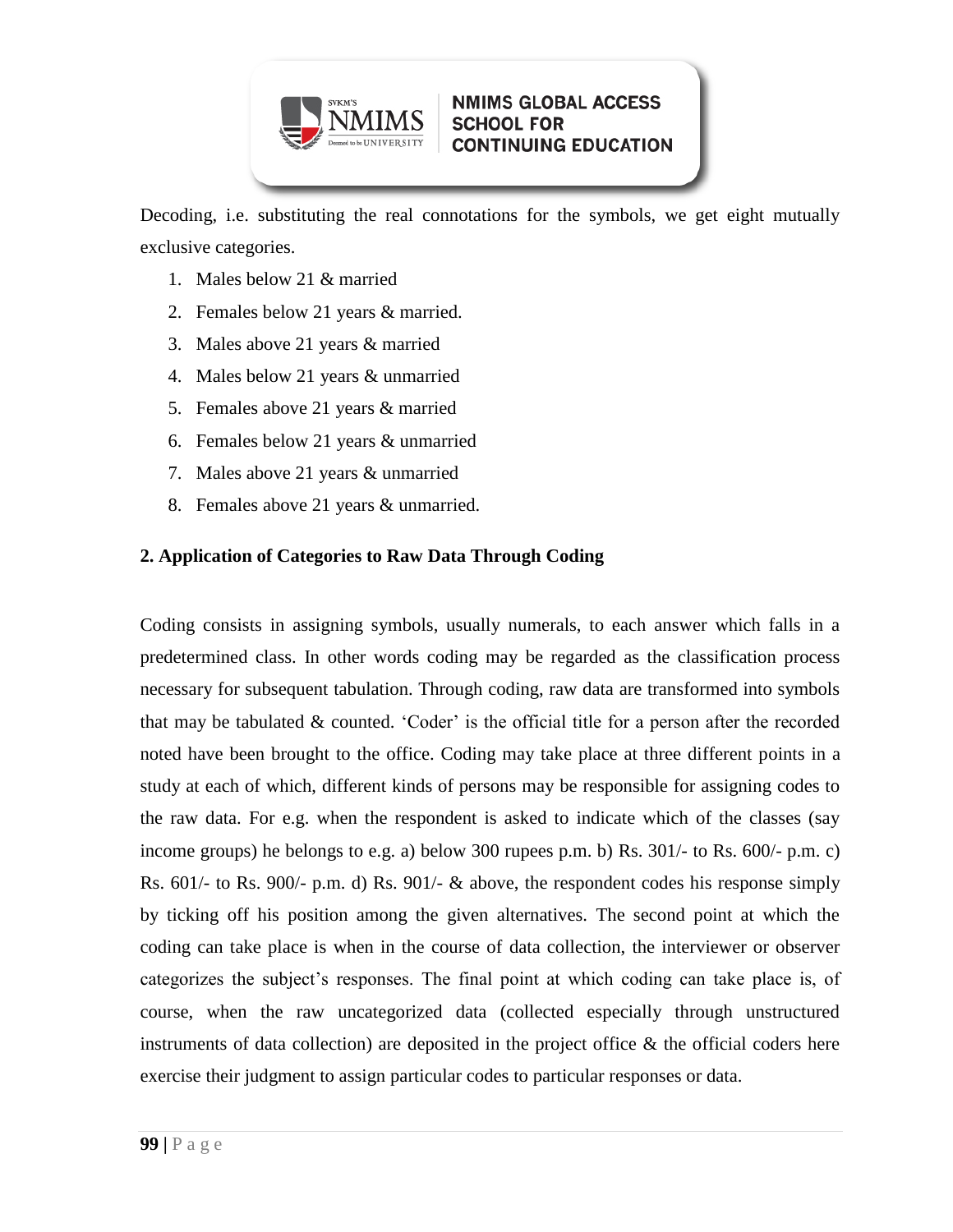

**NMIMS GLOBAL ACCESS SCHOOL FOR NTINUING EDUCATION** 

On the spot coding judgment, the judgment of data-collectors may be colored by many factors, viz, responses to previous questions, mannerisms, etc. Secondly, there is a danger of the data-collectors lacking in uniformity when coding responses. There are many things that may operate to make the judgment of coders unreliable. Many of the difficulties that occur in coding results from the inadequacies of data. These difficulties, however, can generally be overcome by careful editing of data. The process which consists in scrutinizing the data to improve the data to improve their quality for coding is known as editing.

### **Editing involves a careful scrutiny of the interview or observation schedules.**

- a) Completeness:- The editors need to see that all items are duly filled in.
- b) The editor should examine the interview or observation schedules to find out whether the handwriting or the symbols or codes assigned by interviewer or observer can be easily understood by the coder.
- c) Editing also involves examining the schedules for comprehensibility.
- d) The data should also be examined or checked to find out whether there are certain inconsistencies in regard to the responses recorded in the schedule.
- e) It is also necessary to check the degree of uniformity with which the interviewers have followed instructions in collecting & recording data.
- f) It should be noted that some response may simply appear to be irrelevant for the purposes of the investigation, then the data should be carefully examined with a view to segregating the inappropriate responses from the appropriate ones.

It is obvious that the quality of coding is affected by the competence of the coders. Training of coders is thus an important step in any study.

Firstly, the various codes are explained to the trainees & explained with examples from the data categorized.

Secondly, all the trainee-coders then practice on a sample of the data problems.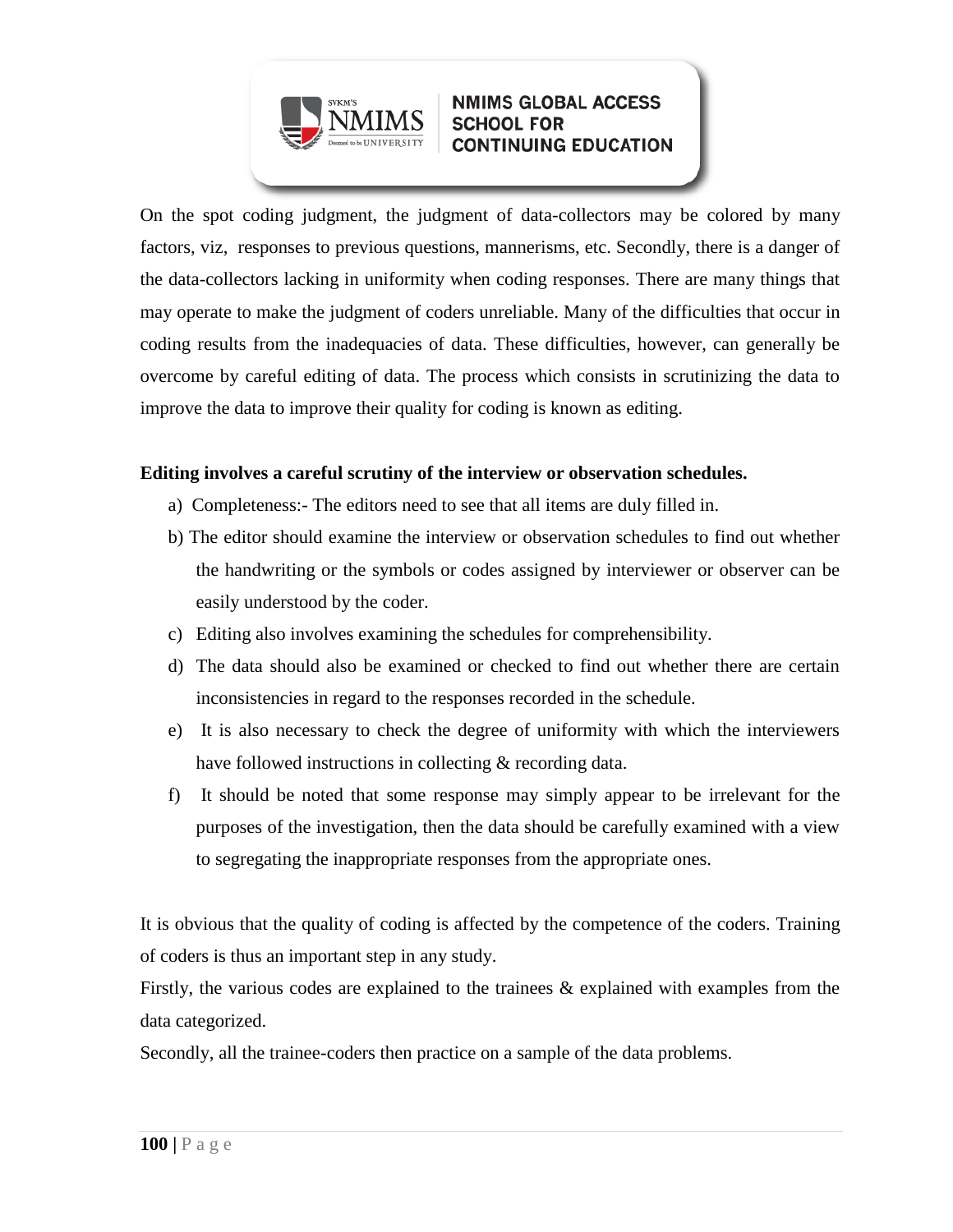

Thirdly, clues resulting from practice-coding are used to effect revisions in the categories to make the better applicable to the material.

Fourthly, at some point in the practice period when relatively few new problems arise, the coders work on an identical portion of data without consulting one another.

Lastly, periodical checks are made to ensure that coders do not become careless with more experience.

It should be noted that the types of codes used in a study will differ according to whether the data are to be tabulated by machine o by hand.

# **3. The Tabulation of Data**

Tabulation is a part of the technical process in the statistical analysis of the data. The essential element in tabulation is the summarization of results in the form of statistical tables. Tabulation naturally depends upon establishing categories for raw data, editing & coding of responses (punching and running he cards through machines for mechanical tabulation  $\&$ sorting & tallying for hand tabulation.) Experienced researchers generally develop tabulation plans at about the same time as they draft or construct the data-collection instruments & make sampling plans.

Tabulation as already suggested, may be done entirely by manual methods, this being known as hand tabulation. Alternatively it can be done by mechanical methods utilizing automatic & fast power machines for the bulk of data. Data may, however, be presented in other ways, i.e. instead of presenting them in a tabular form, the researcher may present them in the form of diagrams or graphs.

### **4. Statistical Analysis of Data**

Statistics, a branch of applied Mathematics, is regarded as mathematics applied to observational data. Conceivably everything dealing with the collection, processing, analysis & interpretation of numerical data belongs to the domain of statistics.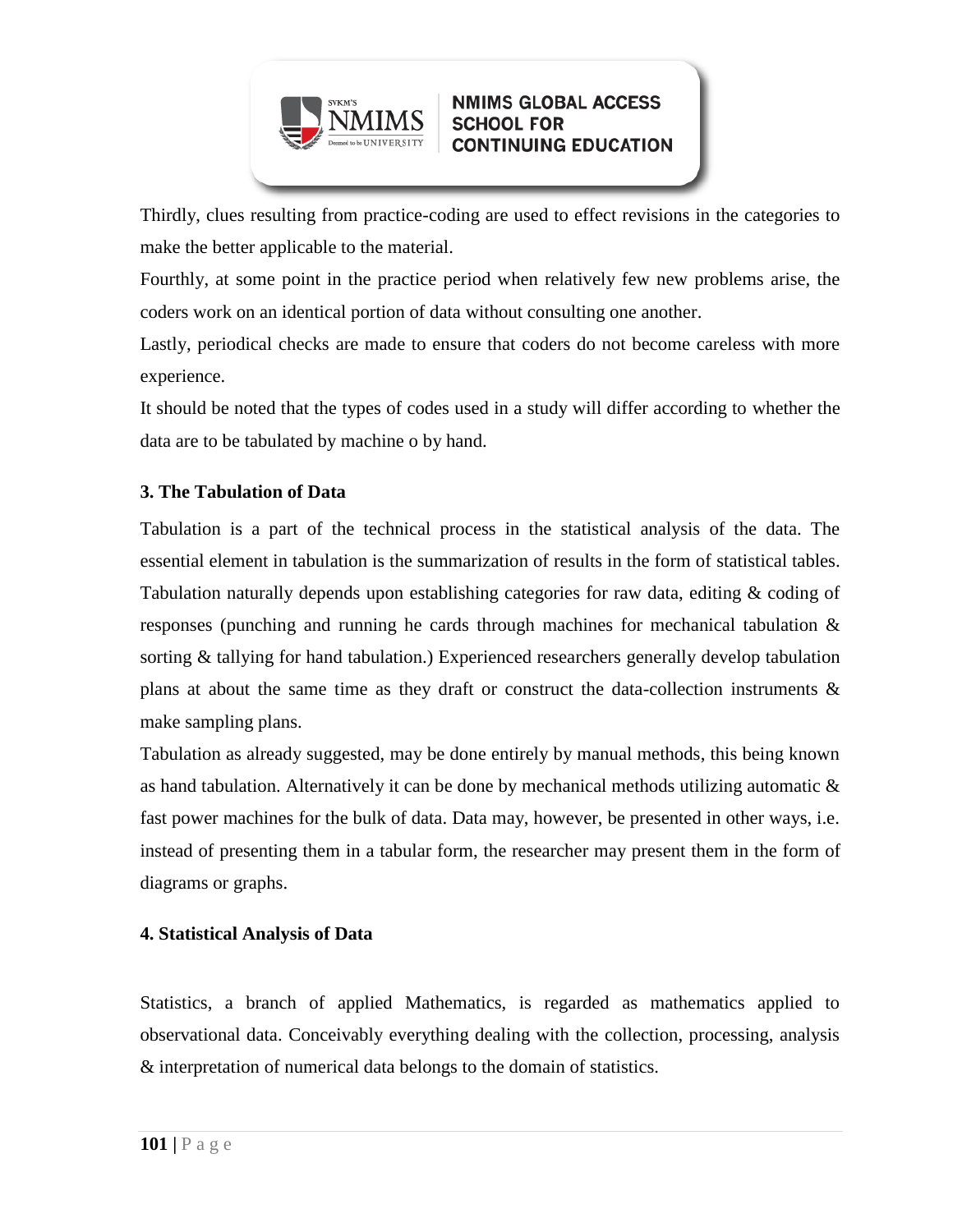

**NMIMS GLOBAL ACCESS SCHOOL FOR CONTINUING EDUCATION** 

### **Functions of Statistics**

Statistics has patently two broad functions is description & the summarizing of information in a manner so as to make it more usable. The second function of statistics is induction, which involves either making generalizations about some 'population' on the basis of a sample drawn from this population or formulating general laws on the basis of repeated observations.

### **Statistics in Business Research**

There are essentially two reasons why the expertise in statistics  $\&$  the need to study statistics have grown enormously in the field of social sciences. One reason is that huge amount of data collected by researchers needs simplification so as to render them capable of being commonly understood without much difficulty. The second  $\&$  even more important reason is the increasing quantitative approach being currently employed in business research.

Depending upon the objectives & hypotheses the type of statistics is applied.

The Descriptive statistics is used for describing the data. Use of Measures of Central Tendencies, Dispersion, Normal Distribution, Correlation are mainly used for the purpose.

The Inferential Statistics is used for testing of Hypotheses. Depending upon the hypotheses, t-test. Z test or F-test could be used. Multiple Regression, Factor Analysis also are used at times.

Most important thing a researcher has to keep in mind is that before finalizing the statistical technique to be used he must account for the :

- 1) Objectives of the study
- 2) Type of Data Scale
- 3) The type of Hypothesis
- 4) Level of Significance ( 95 % or 99 % )
- 5) Tails of the Tests ( One tailed or Two tailed )

Once the data is analyzed & the hypotheses are tested the conclusions are to be drawn.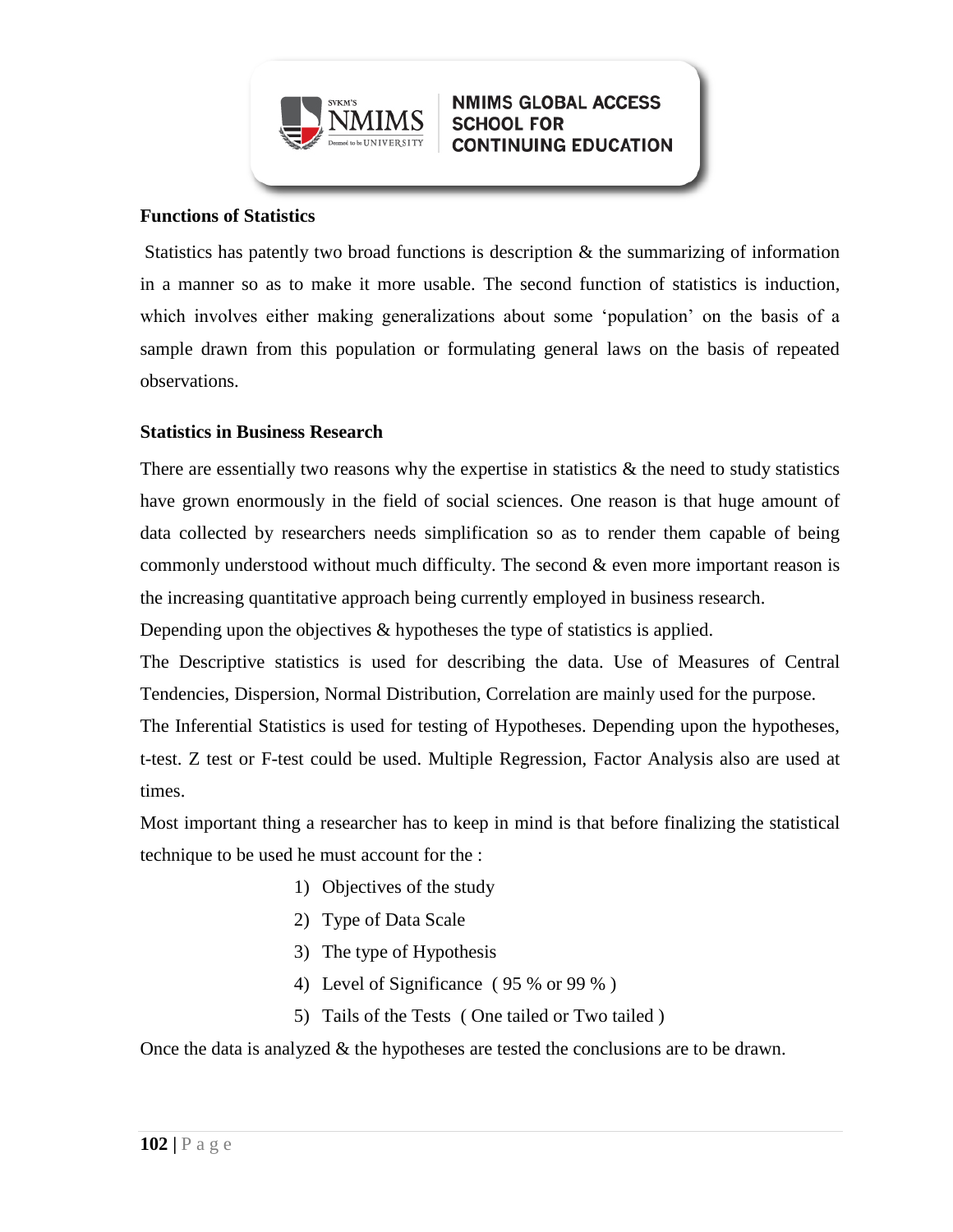

**NMIMS GLOBAL ACCESS SCHOOL FOR NTINUING EDUCATION** 

The researcher must show that his observations have a meaning much broader & deeper, than the one it appears to have on the surface level. It is through interpretation that the researcher can understand the real significance of his findings. This search has two major aspects: The first aspect involves the effort to establish continuity in research through linking the results of a given study with those of another. It is through interpretation that the researcher can unravel or comprehend the abstract principle beneath the concrete empirical observations.

In a somewhat different sense, interpretation is necessarily involved in the transition from exploratory to experimental research. The interpretation of the findings of the former category of researches often leads to hypothesis for the latter. Since, an exploratory study does not have a hypothesis to start with, the findings or conclusions of such a study have to be interpreted on a 'post-factum' basis. Interpretation is often a hazardous game fraught with dangerous implications. Such an interpretation involves a search for a godfather in the nature of some theory or principle that would adopt ( i.e. explain) the finding of the study.

Secondly, interpretation leads to the establishment of explanatory concepts. As has been pointed out, interpretation of findings involves efforts to explain why the observations or findings are, what they are. In accomplishing this task, theory assumes central importance. It is a sensitizer  $\&$  a guide to the underlying factors  $\&$  processes (explanatory bases) beneath the findings.

Thus, interpretation serves a twofold purpose. First, it gives an understanding of the general factors that seem to explain what has been observed in the course of a study & secondly, it provides a theoretical conception which can serve in turn as a guide for further research. It is in this manner that science comes to cumulatively disengage more successfully by the basic processes which shape the portion of the empirical world with which a researcher is concerned.

Based upon the conclusions, the major recommendations are made to the organization. These recommendations should be the basis of the decision making in the organizations.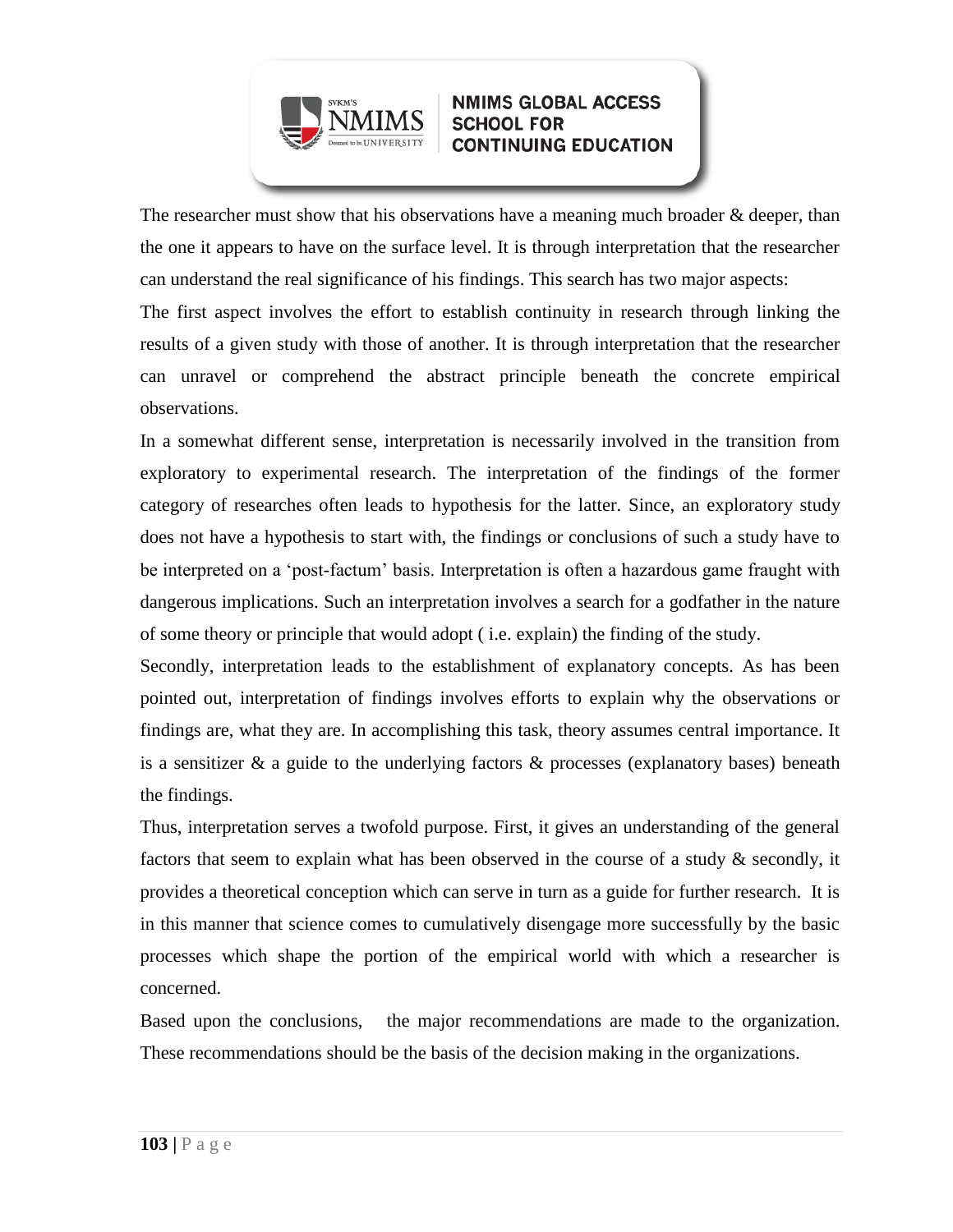

**NMIMS GLOBAL ACCESS SCHOOL FOR CONTINUING EDUCATION** 

# **RESEARCH REPORT**

Reporting the findings & conclusions of the research is the final stage of research process. After the research is conducted, it is of importance to report it and circulate it to the concerned people, agencies.

Research findings must be made known to the workers in the field as one of the important functions of research is to disseminate knowledge.

### **Layout of the research report:**

A comprehensive layout of a research report has 3 main parts;

- 1. Preliminary Section
- 2. Main Text
- 3. End Section
- 1. The Preliminary Section deals with the Title page, Certification, Acknowledgement, Table of Contents, List of Tables, Graphs, Figures, Abbreviations etc.
- 2. The Main Text or Body has following scheme of chapterization :
	- Ch.1 Introduction
	- Ch.2 Review of related literature
	- Ch.3 Research Design
	- Ch.4 Data Analysis Qualitative (Descriptive) and Inferential
	- Ch.5 Interpretation (Testing of Hypotheses) and Conclusions.
	- Ch.6 Summary and Recommendations
- 3. End Section contains Bibliography, Appendices & such other information which is related to research but does not form the part of the main text.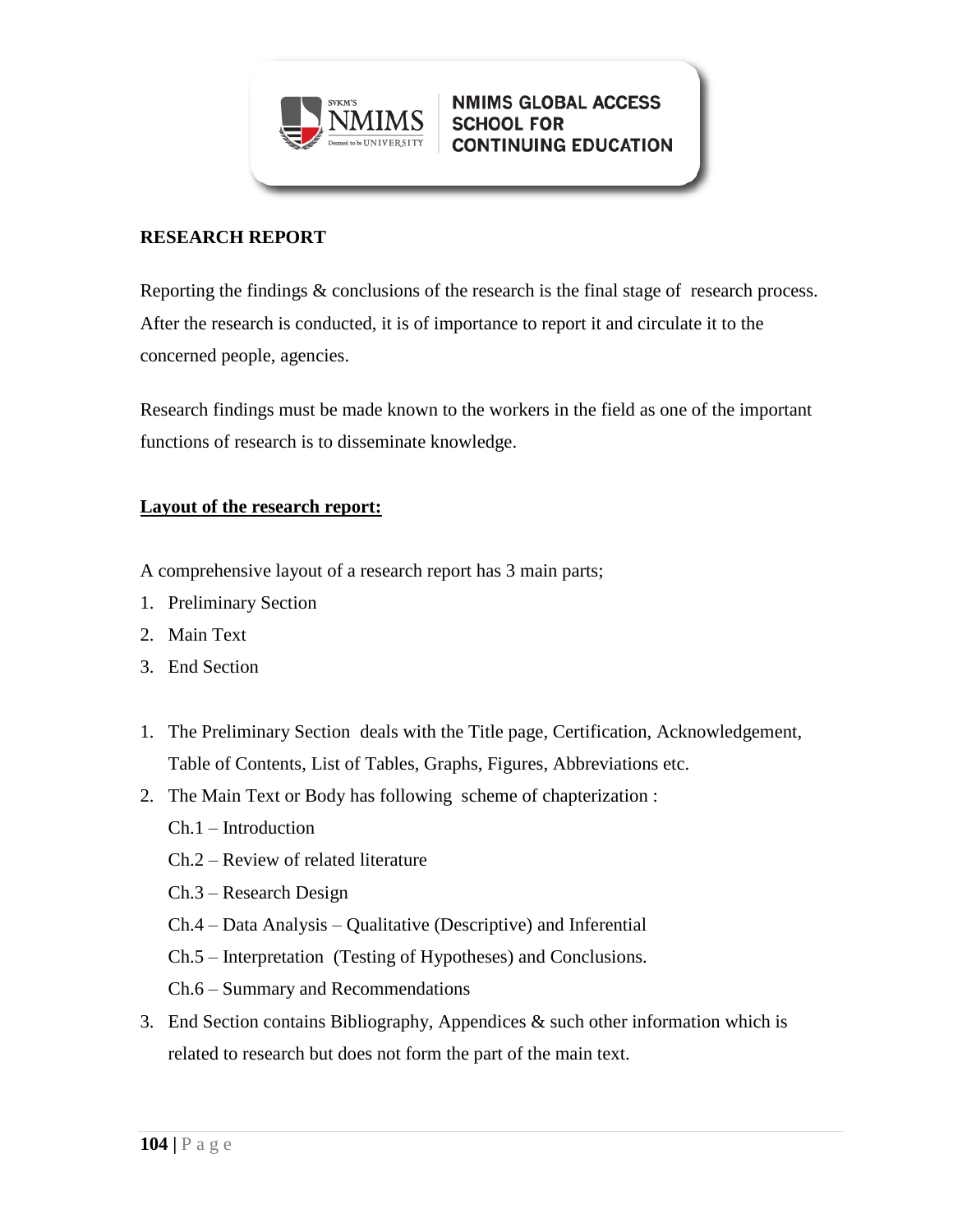

### **Mechanics of writing a Research Report :**

There are definite and set rules regarding mechanical aspects of research framed by American Psychological Association (APA). All the rules are strictly observed.

These rules pertain to size and type of paper to be used, spacing margin, etc. They also mention about the systems of giving footnotes, documentation style, pagination, etc.

The researcher has to be aware of all the rules and should follow them meticulously.

### **RESEARCH PROPOSAL:**

The preparation of a research proposal is an important step in the process of research. Research proposal is a systematic plan that helps the researcher to carry out the research process. The initial research proposal may undergo slight changes as per the constructive criticism, expert's comments or suggestion. However, it does provide a broad outline of the process of research. A research proposal is a blueprint of the actual process to be carried out. Research proposal should include following aspects.

- 1. **Statement of the problem**: Very often the problem is stated in a declarative form. It may as well be written in a question from. Problems can be derived from theory, prior research results or personal observations and experience.
- 2. **Review of related Literature**: The theoretical and empirical framework from which the problem arises must be described in brief. It is necessary to provide conceptual framework as it answers inclusion of different variables in the study. It gives brief account of what is already known, researched upon and what is needed to be explored or researched. The researcher must note the title, design, and procedure, tools used,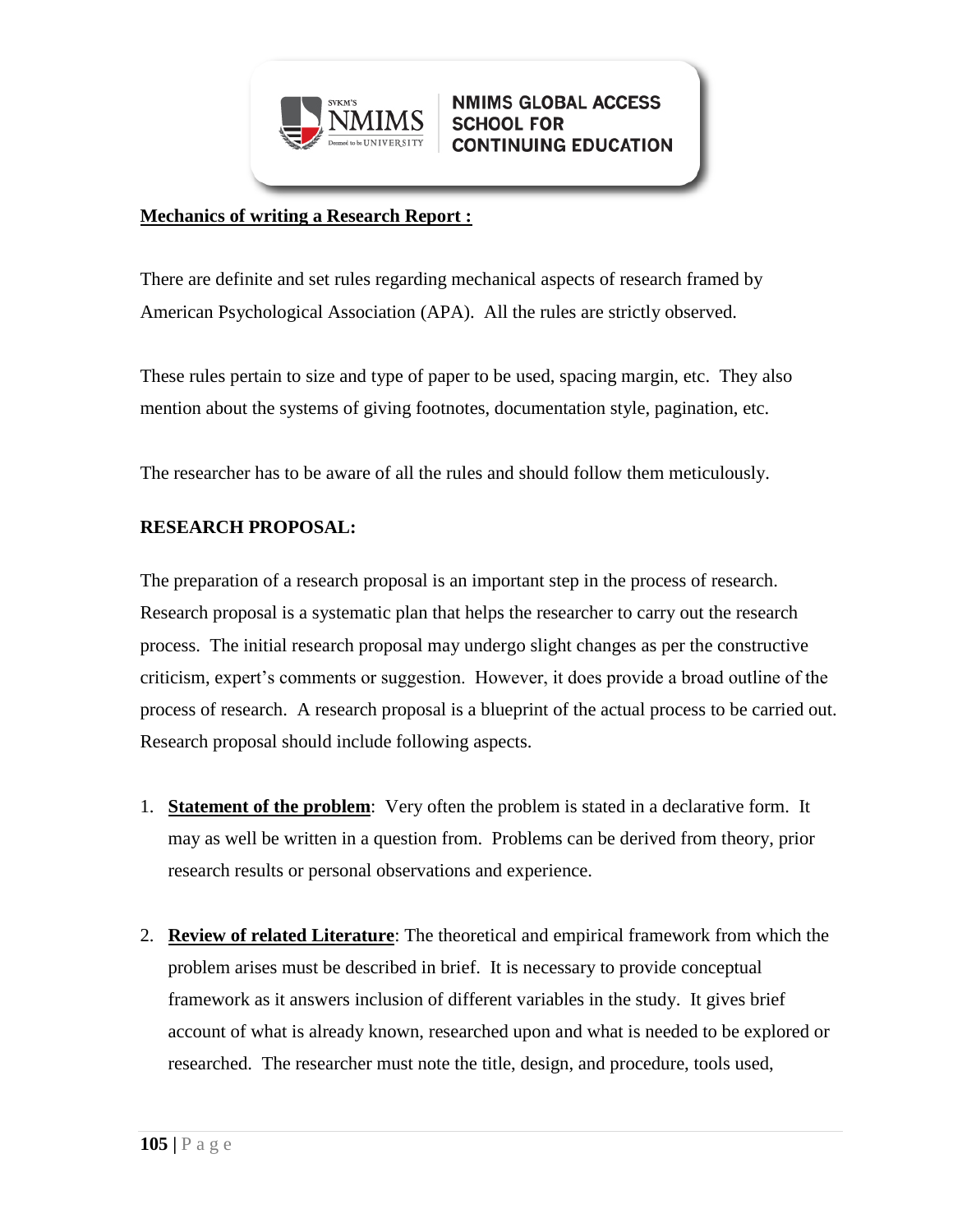

sampling techniques, variables, objectives, hypotheses and results of all the studies to be included in the review.

- 3. **Objectives**: The objectives of the studies are to be mentioned in this section. This gives an idea of what the researcher intends to study.
- 4. **Assumptions**: The assumptions are statements, which the researcher believes to be facts and these, are not subject to verification in the present study. Certain studies do need to assume certain basic facts on which the entire theorization has been done.
- 5. **Variables**: Different variables that are involved in the study along with their nature must be mentioned. Clear mention of dependent, independent, moderator and control variables must be made.
- 6. **Operational Definitions**: Certain concepts involved in the study need to be defined operationally, if it is not done properly, there is every likelihood of misinterpretation. These definitions help to establish proper frame of reference, with which the researcher approaches the problem. Certain variables or concepts cannot be observed directly. They are vague and ambiguous. Hence, they must be mentioned in operational terms i.e. how they can be observed and measured must be clearly stated.
- 7. **Limitations**: These are the conditions beyond the control of the researcher that may place restrictions on the conclusions of the study and their applications to other situations. Sometimes researcher may have to manage with only one class instead of required number of two classes.
- 8. **Delimitations**: Delimitations are boundaries of the study. These may be conceptual, geographical or procedural (e.g. sampling, medium, gender, etc.)
- 9. **Hypotheses**: The major and minor hypotheses are written down in this section. The hypotheses may be stated either in null from or as declarative statements, but the researcher must ensure that the hypotheses satisfy all the required criteria.
- 10. **Sampling**: The number and type of sample along with the process of sampling are to be clearly stated.